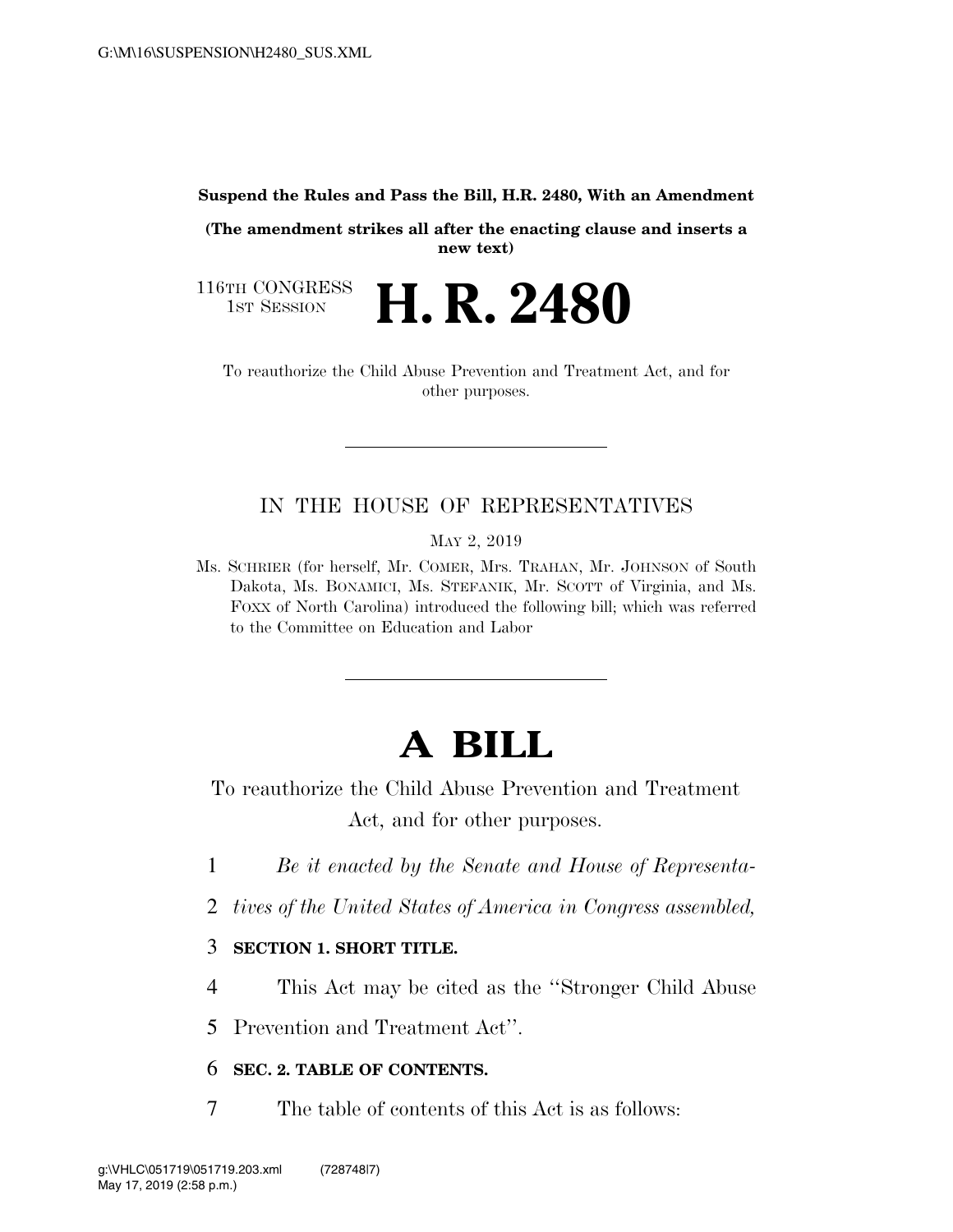Sec. 1. Short title.

Sec. 2. Table of contents.

#### TITLE I—GENERAL PROGRAM

Sec. 101. Repeal of findings.

- Sec. 102. Repeal of Advisory Board on Child Abuse and Neglect.
- Sec. 103. National clearinghouse for information relating to child abuse.
- Sec. 104. Research and assistance activities.
- Sec. 105. Grants to States, Indian Tribes or tribal organizations, and public or private agencies and organizations.
- Sec. 106. Grants to States for child abuse or neglect prevention and treatment programs.
- Sec. 107. Miscellaneous requirements.
- Sec. 108. Reports.
- Sec. 109. Authorization of appropriations.
- Sec. 110. Monitoring and oversight.
- Sec. 111. Electronic interstate data exchange system.
- Sec. 112. Technical and conforming amendments.

#### TITLE II—COMMUNITY-BASED GRANTS FOR THE PREVENTION OF CHILD ABUSE AND NEGLECT

- Sec. 201. Purpose and authority.
- Sec. 202. Eligibility.
- Sec. 203. Amount of grant.
- Sec. 204. Application.
- Sec. 205. Local program requirements.
- Sec. 206. Performance measures.
- Sec. 207. National network for community-based family resource programs.
- Sec. 208. Definitions.
- Sec. 209. Rule of construction.
- Sec. 210. Authorization of appropriations.
- Sec. 211. Study and report.

#### TITLE III—ADOPTION OPPORTUNITIES

- Sec. 301. Purpose.
- Sec. 302. Report and guidance on unregulated custody transfers.
- Sec. 303. Information and services.
- Sec. 304. Study and report on successful adoptions.
- Sec. 305. Authorization of appropriations.

#### TITLE IV—AMENDMENTS TO OTHER LAWS

Sec. 401. Technical and conforming amendments to other laws.

# 1 **TITLE I—GENERAL PROGRAM**

#### 2 **SEC. 101. REPEAL OF FINDINGS.**

- 3 Section 2 of the Child Abuse Prevention and Treat-
- 4 ment Act (42 U.S.C. 5101 note) is repealed.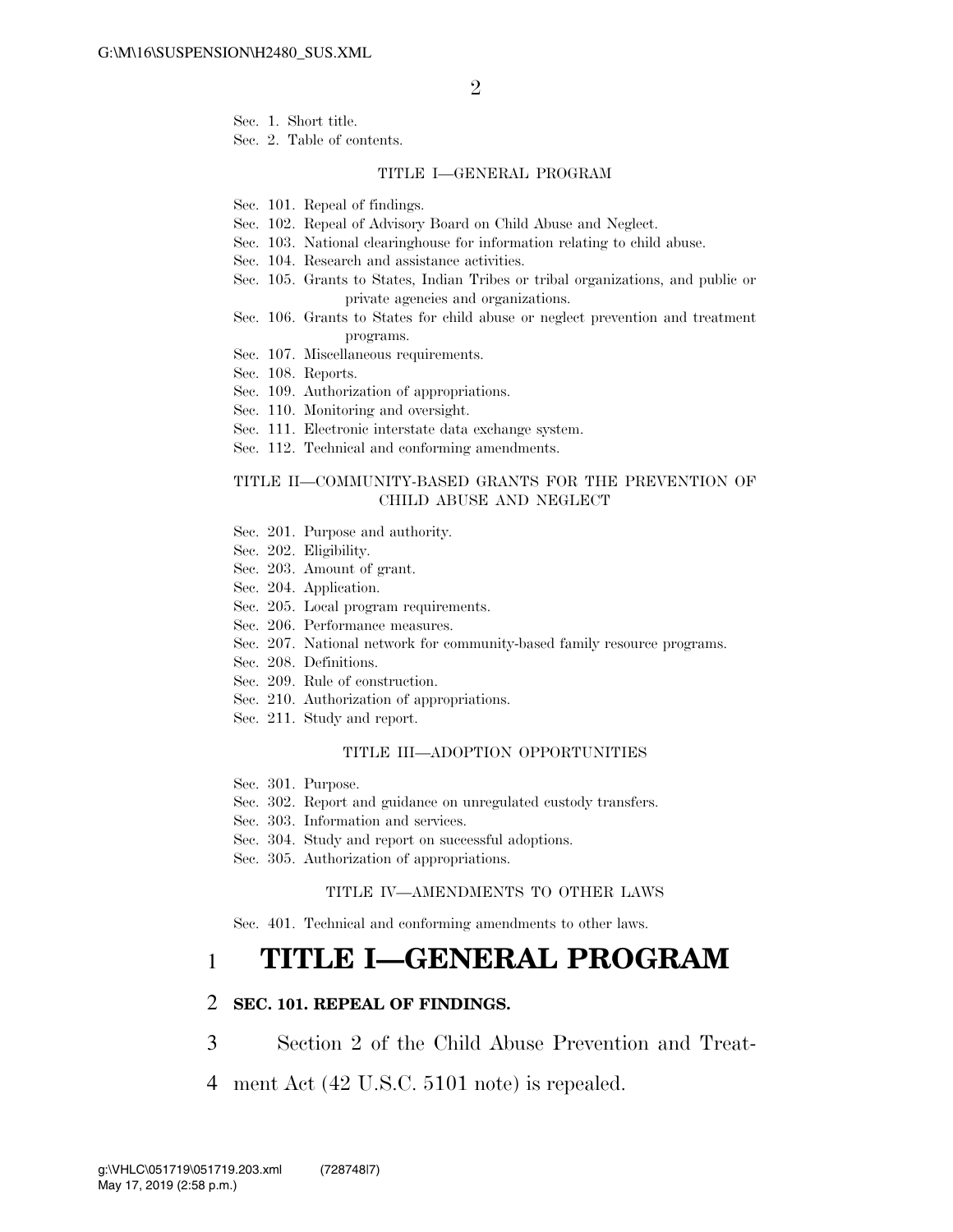| 1              | SEC. 102. REPEAL OF ADVISORY BOARD ON CHILD ABUSE |
|----------------|---------------------------------------------------|
| $\overline{2}$ | AND NEGLECT.                                      |
| 3              | Section 102 of the Child Abuse Prevention and     |
| $\overline{4}$ | Treatment Act (42 U.S.C. 5102) is repealed.       |
| 5              | SEC. 103. NATIONAL CLEARINGHOUSE FOR INFORMATION  |
| 6              | RELATING TO CHILD ABUSE.                          |
| 7              | Section 103 of the Child Abuse Prevention and     |
| 8              | Treatment Act (42 U.S.C. 5104) is amended—        |
| 9              | (1) in subsection (b)(1), by inserting "early     |
| 10             | learning programs and" after "including";         |
| 11             | $(2)$ in subsection $(e)(1)(C)$ —                 |
| 12             | $(A)$ in clause (iii), by striking "and" at the   |
| 13             | end;                                              |
| 14             | $(B)$ in clause (iv), by adding "and" at the      |
| 15             | end; and                                          |
| 16             | (C) by adding at the end the following:           |
| 17             | $f'(v)$ the number of child fatalities and        |
| 18             | near fatalities due to maltreatment, as re-       |
| 19             | ported by States in accordance with the           |
| 20             | uniform standards established pursuant to         |
| 21             | subsection (d), and any other relevant in-        |
| 22             | formation related to such fatalities;"; and       |
| 23             | $(3)$ by adding at the end the following:         |
| 24             | "(d) UNIFORM STANDARDS FOR TRACKING AND RE-       |
| 25             | PORTING OF CHILD FATALITIES RESULTING FROM MAL-   |
| 26             | TREATMENT.                                        |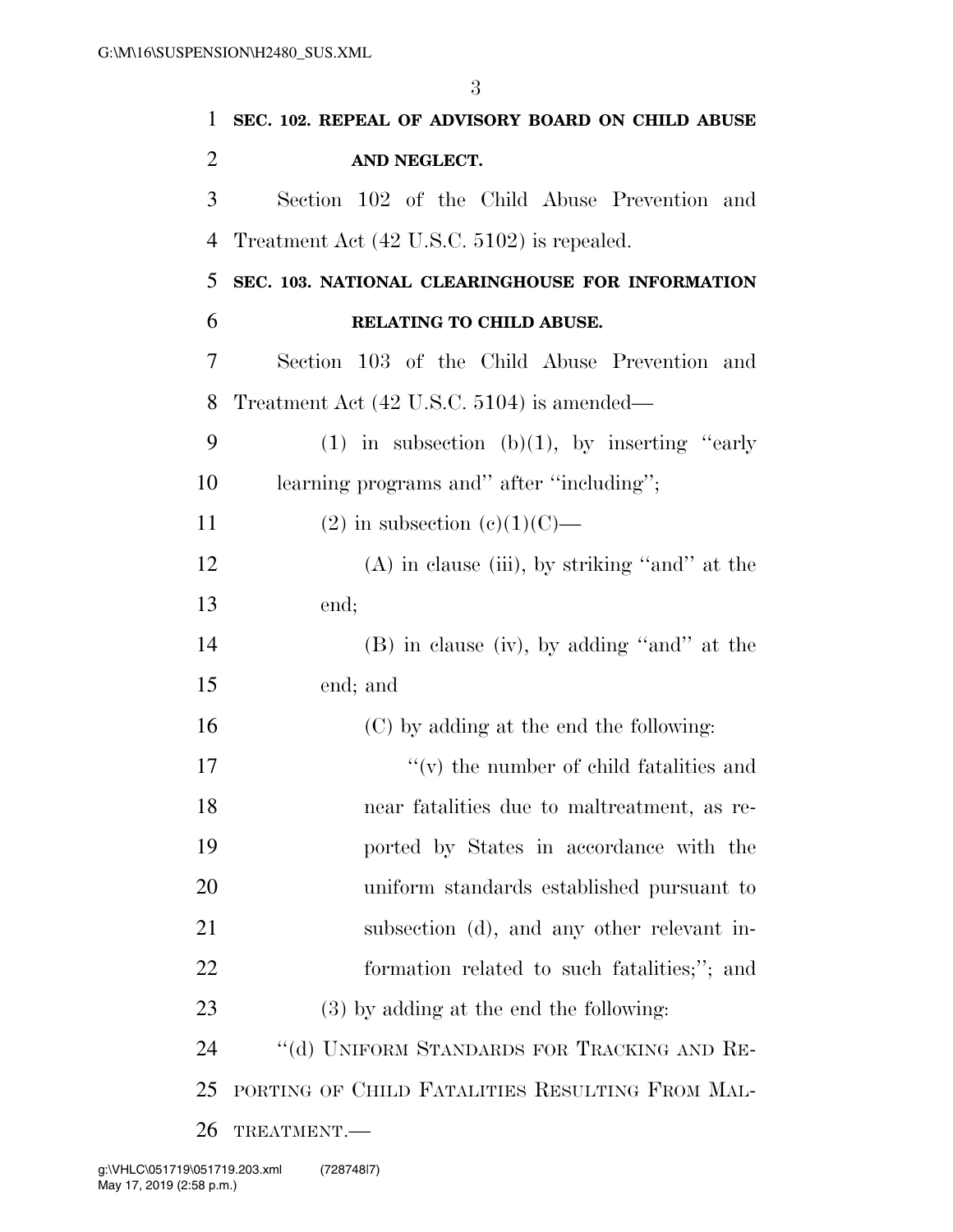1 ''(1) REGULATIONS REQUIRED.—Not later than 24 months after the date of the enactment of the Stronger Child Abuse Prevention and Treatment Act, the Secretary shall develop and issue final regu- lations establishing uniform standards for the track- ing and reporting of child fatalities and near-fatali- ties resulting from maltreatment. As a condition on eligibility for receipt of funds under section 106, the standards established under this paragraph shall be used by States for the tracking and reporting of such fatalities under subsection (d) of such section. 12 "(2) MAINTENANCE OF STATE LAW.—Notwith- standing the uniform standards developed under paragraph (1), a State that defines or describes such fatalities for any purpose other than tracking and reporting under this subsection may continue to use that definition or description for such purpose. 18 ''(3) NEGOTIATED RULEMAKING.—In devel-

 oping regulations under paragraph (1), the Sec- retary shall submit such regulations to a negotiated rulemaking process, which shall include the partici-pants described in paragraph (4).

23 "(4) PARTICIPANTS DESCRIBED.—The partici-pants described in this paragraph are—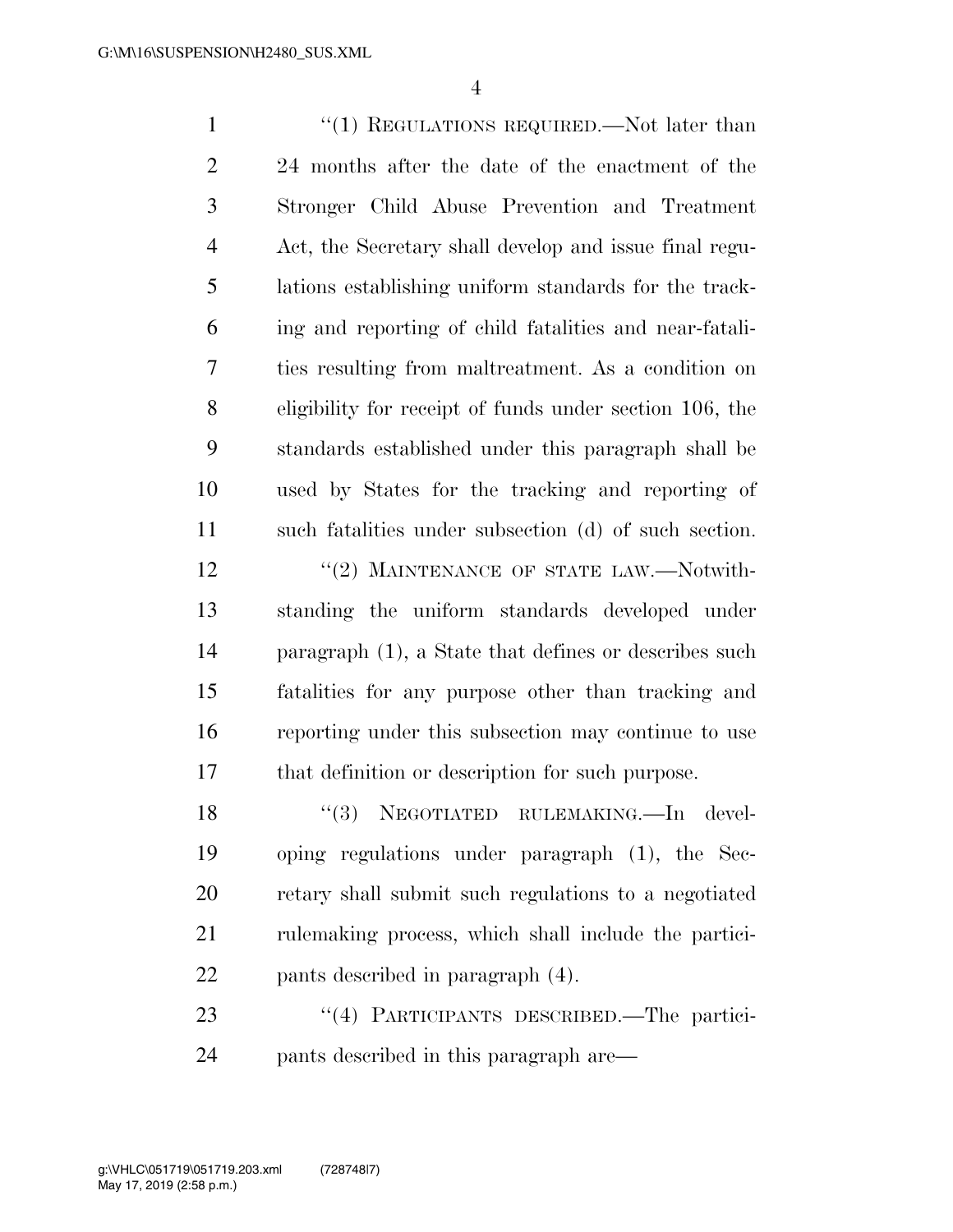| $\mathbf{1}$   | "(A) State and county officials responsible                             |
|----------------|-------------------------------------------------------------------------|
| $\overline{2}$ | for administering the State plans under this                            |
| 3              | Act and parts B and E of title IV of the Social                         |
| $\overline{4}$ | Security Act $(42 \text{ U.S.C. } 621 \text{ et seq.}, 670 \text{ et }$ |
| 5              | $seq.$ ;                                                                |
| 6              | "(B) child welfare professionals with field                             |
| $\overline{7}$ | experience;                                                             |
| 8              | $\lq\lq$ child welfare researchers;                                     |
| 9              | $\lq\lq$ (D) domestic violence researchers;                             |
| 10             | $\lq\lq(E)$ domestic violence professionals;                            |
| 11             | "(F) child development professionals;                                   |
| 12             | $\lq\lq(G)$ mental health professionals;                                |
| 13             | "(H) pediatric emergency medicine physi-                                |
| 14             | cians;                                                                  |
| 15             | "(I) child abuse pediatricians, as certified                            |
| 16             | by the American Board of Pediatrics, who spe-                           |
| 17             | cialize in treating victims of child abuse;                             |
| 18             | "(J) forensic pathologists;                                             |
| 19             | "(K) public health administrators;                                      |
| 20             | $\lq\lq$ (L) public health researchers;                                 |
| 21             | $\lq\lq (M)$ law enforcement;                                           |
| 22             | "(N) family court judges;                                               |
| 23             | $\lq\lq$ (O) prosecutors;                                               |
| 24             | "(P) medical examiners and coroners;                                    |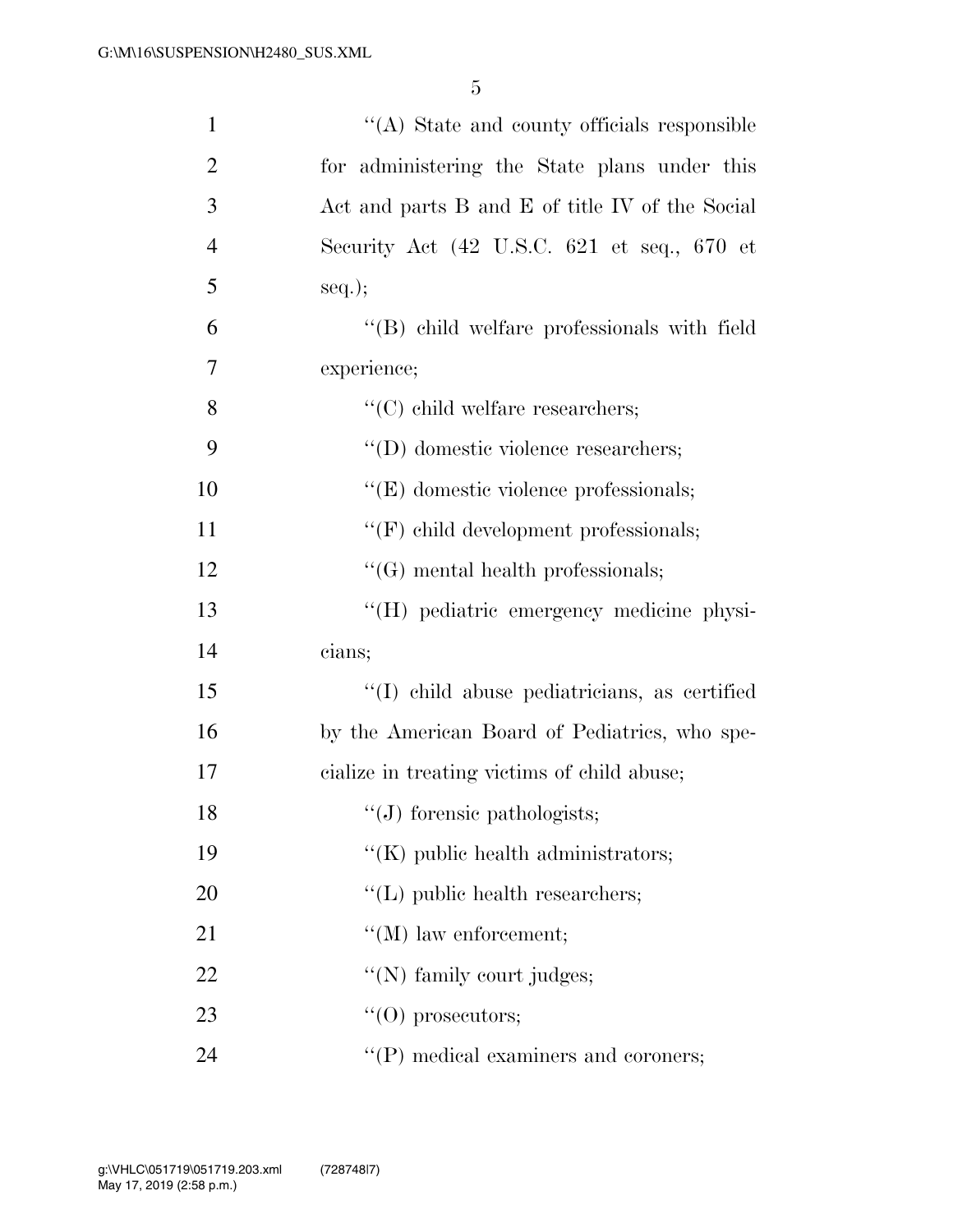| $\mathbf{1}$   | $\lq\lq Q$ a representative from the National           |
|----------------|---------------------------------------------------------|
| $\overline{2}$ | Center for Fatality Review and Prevention; and          |
| 3              | $\lq\lq$ such other individuals and entities as         |
| $\overline{4}$ | the Secretary determines to be appropriate.".           |
| 5              | SEC. 104. RESEARCH AND ASSISTANCE ACTIVITIES.           |
| 6              | Section 104 of the Child Abuse Prevention and           |
| 7              | Treatment Act (42 U.S.C. 5105) is amended—              |
| 8              | $(1)$ in subsection $(a)$ —                             |
| 9              | $(A)$ by amending paragraph $(1)$ to read as            |
| 10             | follows:                                                |
| 11             | "(1) TOPICS.—The Secretary shall, in consulta-          |
| 12             | tion with other Federal agencies and recognized ex-     |
| 13             | perts in the field, carry out a continuing inter-       |
| 14             | disciplinary program of research, including longitu-    |
| 15             | dinal research, that is designed to provide informa-    |
| 16             | tion needed to improve primary prevention of child      |
| 17             | abuse and neglect, better protect children from child   |
| 18             | abuse or neglect, and improve the well-being of vic-    |
| 19             | time of child abuse or neglect, with at least a portion |
| 20             | of such research being field initiated. Such research   |
| 21             | program may focus on—                                   |
| 22             | "(A) disseminating evidence-based treat-                |
| 23             | ment directed to individuals and families experi-       |
| 24             | encing trauma due to child abuse and neglect,           |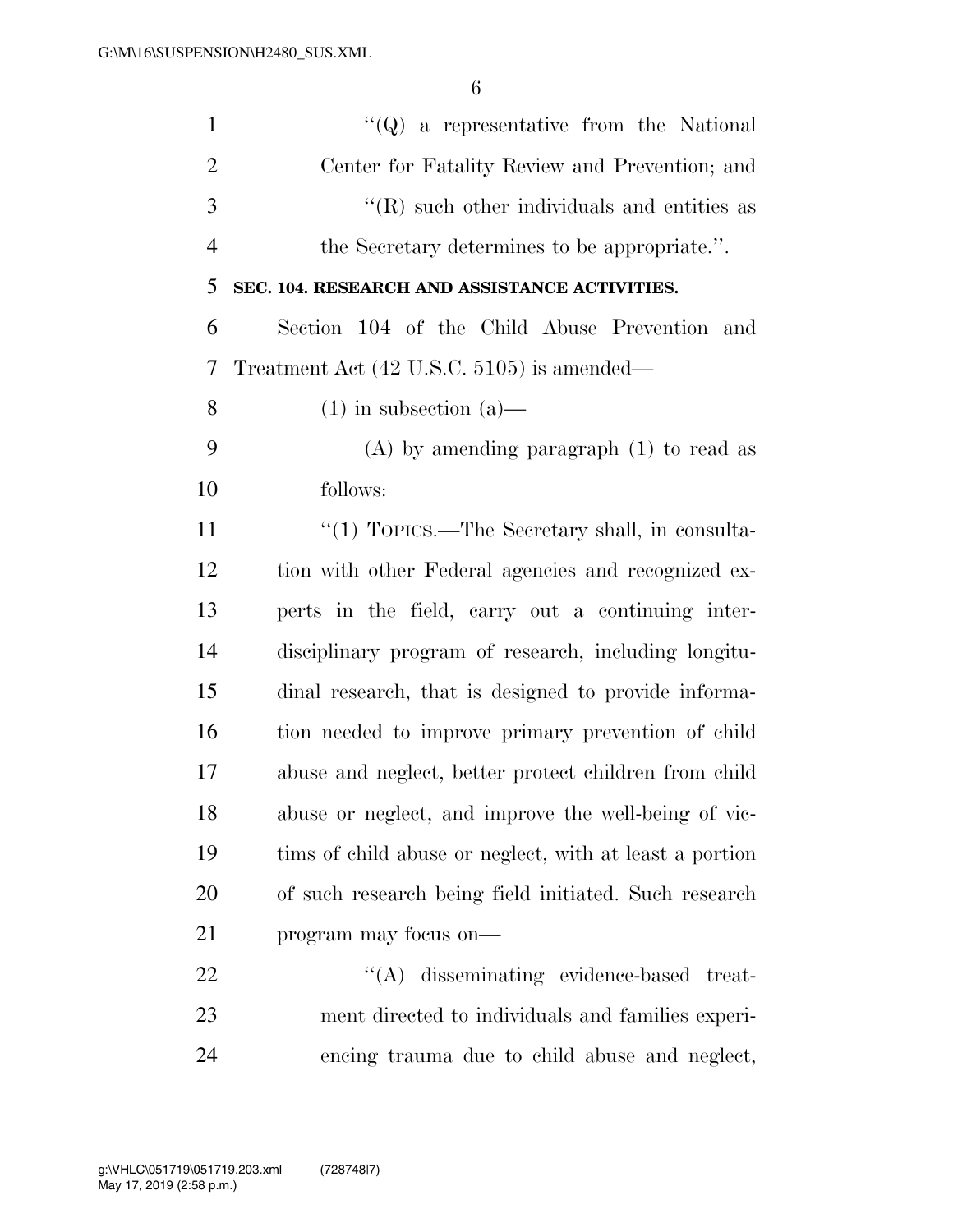| $\mathbf{1}$   | including efforts to improve the scalability of          |
|----------------|----------------------------------------------------------|
| $\overline{2}$ | the treatments and programs being researched;            |
| 3              | "(B) developing a set of evidence-based ap-              |
| $\overline{4}$ | proaches to support child and family well-being          |
| 5              | and developing ways to identify, relieve, and            |
| 6              | mitigate stressors affecting families in rural,          |
| $\tau$         | urban, and suburban communities;                         |
| 8              | $\cdot$ (C) establishing methods to promote ra-          |
| 9              | cial equity in the child welfare system, including       |
| 10             | a focus on how neglect is defined, how services          |
| 11             | are provided, and the unique impact on Native            |
| 12             | American, Alaska Native, and Native Hawaiian             |
| 13             | communities;                                             |
| 14             | "(D) improving service delivery or out-                  |
| 15             | comes for child welfare service agencies engaged         |
| 16             | with families experiencing domestic violence,            |
| 17             | substance use disorder, or other complex needs;          |
| 18             | $\lq$ <sup>"</sup> (E) the extent to which the number of |
| 19             | unsubstantiated, unfounded, and false reported           |
| 20             | cases of child abuse or neglect have contributed         |
| 21             | to the inability of a State to respond effectively       |
| 22             | to serious cases of child abuse or neglect;              |
| 23             | $\lq\lq(F)$ the extent to which the lack of ade-         |
| 24             | quate resources and the lack of adequate pro-            |
| 25             | fessional development of individuals required by         |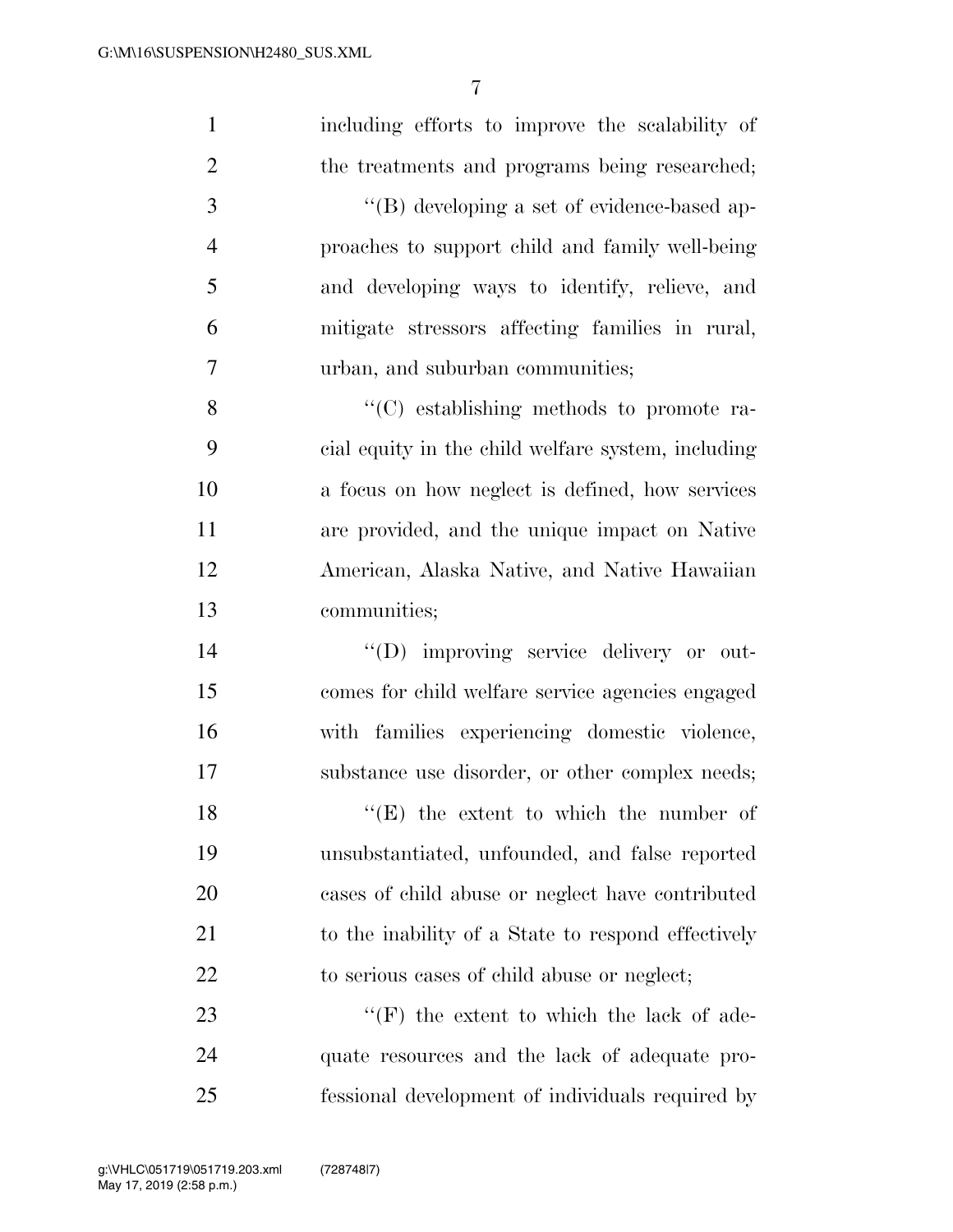| $\mathbf{1}$   | law to report suspected cases of child abuse and   |
|----------------|----------------------------------------------------|
| $\overline{2}$ | neglect have contributed to the inability of a     |
| 3              | State to respond effectively to serious cases of   |
| $\overline{4}$ | child abuse and neglect;                           |
| 5              | $\lq\lq(G)$ the extent to which unsubstantiated    |
| 6              | reports return as more serious cases of child      |
| 7              | abuse or neglect;                                  |
| 8              | "(H) the incidence and outcomes of child           |
| 9              | abuse and neglect allegations reported within      |
| 10             | the context of divorce, custody, or other family   |
| 11             | court proceedings, and the interaction between     |
| 12             | family courts and the child protective services    |
| 13             | system;                                            |
| 14             | "(I) the information on the national inci-         |
| 15             | dence of child abuse and neglect specified in      |
| 16             | clauses (i) through $(xi)$ of subparagraph $(J)$ ; |
| 17             | and                                                |
| 18             | $\lq\lq$ (J) the national incidence of child abuse |
| 19             | and neglect, including—                            |
| 20             | "(i) the extent to which incidents of              |
| 21             | child abuse and neglect are increasing or          |
| 22             | decreasing in number and severity;                 |
| 23             | "(ii) the incidence of substantiated               |
| 24             | and unsubstantiated reported child abuse           |
| 25             | and neglect cases;                                 |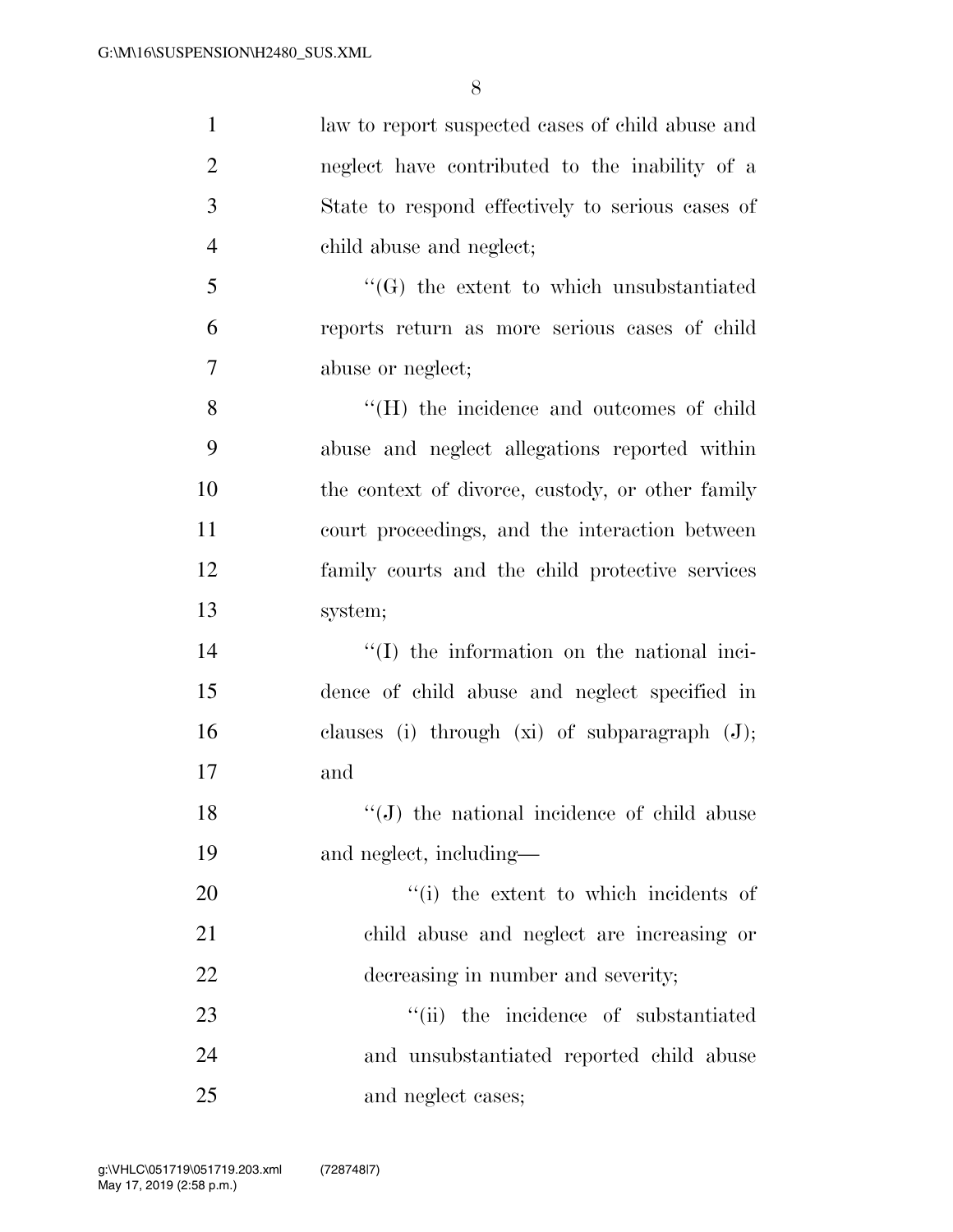| $\mathbf{1}$   | "(iii) the number of substantiated             |
|----------------|------------------------------------------------|
| $\overline{2}$ | cases that result in a judicial finding of     |
| 3              | child abuse or neglect or related criminal     |
| $\overline{4}$ | court convictions;                             |
| 5              | $f'(iv)$ the extent to which the number        |
| 6              | of unsubstantiated, unfounded and false        |
| 7              | reported cases of child abuse or neglect       |
| 8              | have contributed to the inability of a State   |
| 9              | to respond effectively to serious cases of     |
| 10             | child abuse or neglect;                        |
| 11             | $f'(v)$ the extent to which the lack of        |
| 12             | adequate resources and the lack of ade-        |
| 13             | quate education of individuals required by     |
| 14             | law to report suspected cases of child         |
| 15             | abuse and neglect have contributed to the      |
| 16             | inability of a State to respond effectively to |
| 17             | serious cases of child abuse and neglect;      |
| 18             | "(vi) the number of unsubstantiated,           |
| 19             | false, or unfounded reports that have re-      |
| 20             | sulted in a child being placed in substitute   |
| 21             | care, and the duration of such placement;      |
| 22             | "(vii) the extent to which unsubstan-          |
| 23             | tiated reports return as more serious cases    |
| 24             | of child abuse or neglect;                     |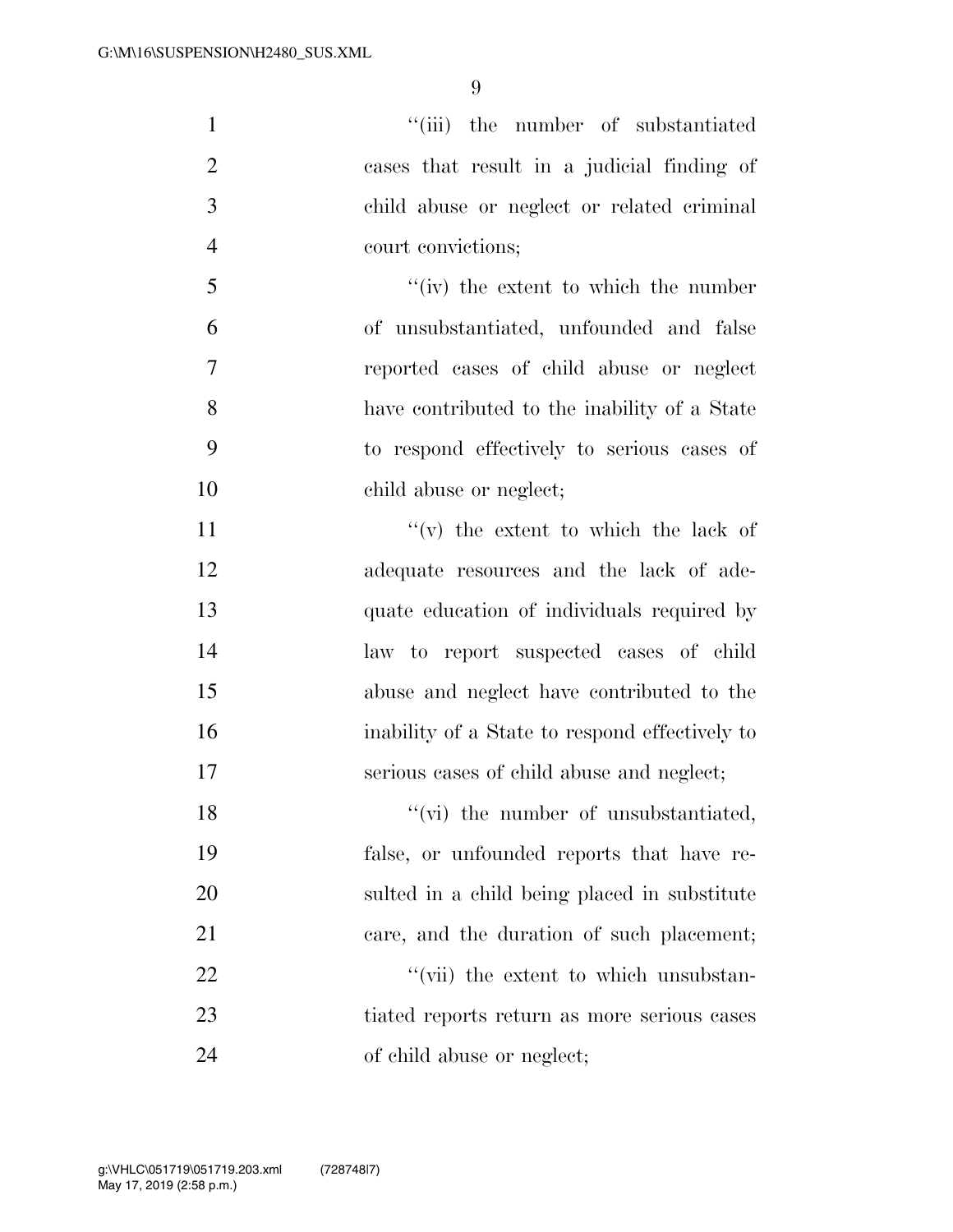$''$ (viii) the incidence and prevalence of physical, sexual, and emotional abuse and physical and emotional neglect in sub-stitute care;

 ''(ix) the incidence and prevalence of child maltreatment by a wide array of de- mographic characteristics such as age, sex, race, family structure, household relation- ship (including the living arrangement of 10 the resident parent and family size), school enrollment and education attainment, dis- ability, grandparents as caregivers, labor force status, work status in previous year, and income in previous year;

 $\frac{1}{x}$  the extent to which reports of suspected or known instances of child abuse or neglect involving a potential com- bination of jurisdictions, such as intra- state, interstate, Federal-State, and State- Tribal, are being screened out solely on the basis of the cross-jurisdictional complica-tions; and

23  $\frac{1}{2}$   $\frac{1}{2}$  the incidence and outcomes of child abuse and neglect allegations re-ported within the context of divorce, cus-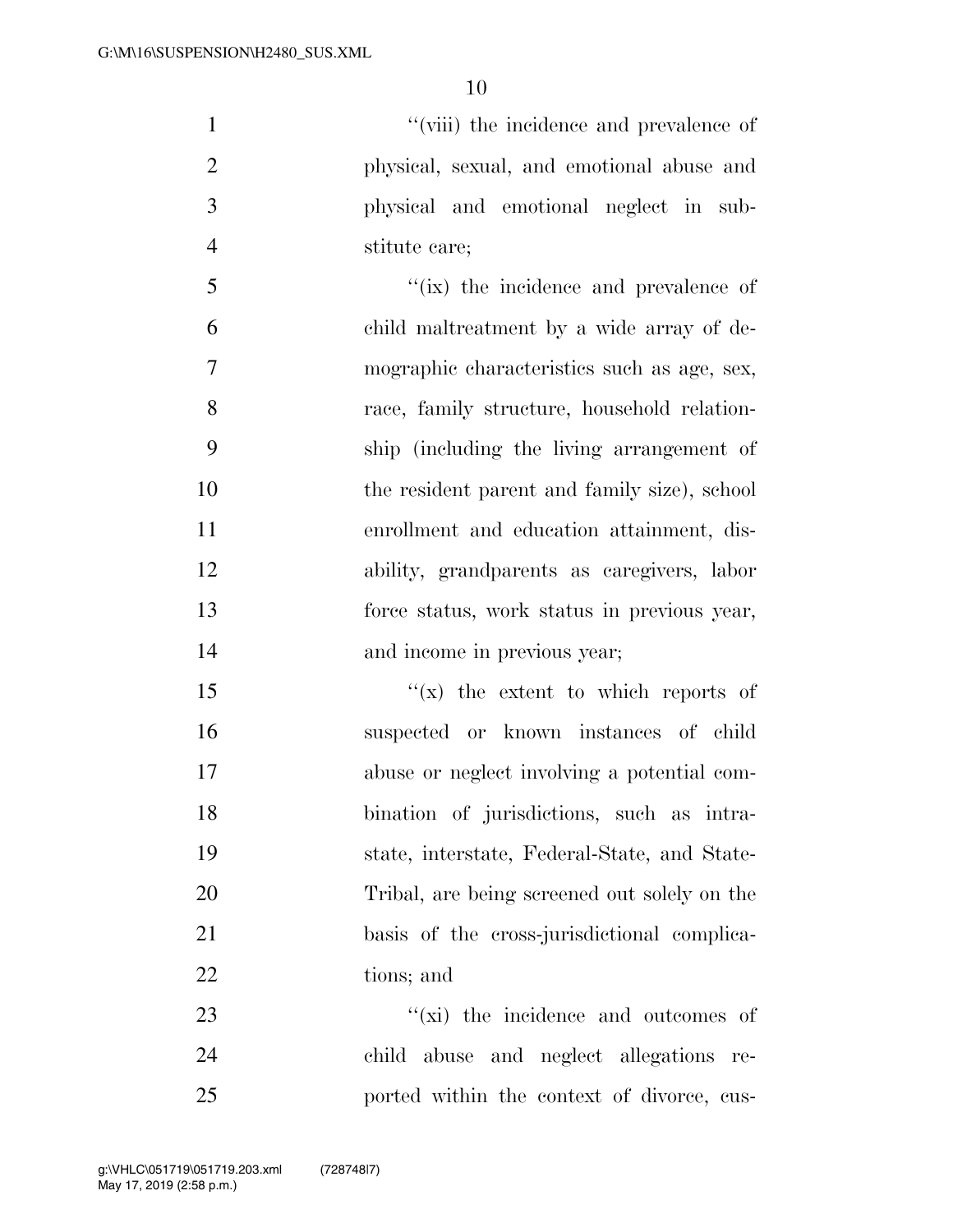| $\mathbf{1}$   | tody, or other family court proceedings,         |
|----------------|--------------------------------------------------|
| $\overline{2}$ | and the interaction between family courts        |
| 3              | and the child protective services system.";      |
| $\overline{4}$ | $(B)$ in paragraph $(2)$ , by striking "para-    |
| 5              | graph $(1)(0)$ " and inserting "paragraph"       |
| 6              | $(1)(J)$ ";                                      |
| 7              | $(C)$ by amending paragraph $(3)$ to read as     |
| 8              | follows:                                         |
| 9              | $(3)$ REPORTING REQUIREMENTS.—                   |
| 10             | "(A) IN GENERAL.—Not later than 4 years          |
| 11             | after the date of the enactment of the Stronger  |
| 12             | Child Abuse Prevention and Treatment Act, the    |
| 13             | Secretary shall prepare and submit to the Com-   |
| 14             | mittee on Education and Labor of the House of    |
| 15             | Representatives and the Committee on Health,     |
| 16             | Education, Labor and Pensions of the Senate a    |
| 17             | report that contains the results of the research |
| 18             | conducted under paragraph (2).                   |
| 19             | NATIONAL INCIDENCE.—The<br>$\lq\lq (B)$<br>Sec-  |
| 20             | retary shall ensure that research conducted,     |
| 21             | and data collected, under paragraph $(1)(J)$ are |
| 22             | reported in a way that will allow longitudinal   |
| 23             | comparisons as well as comparisons to the na-    |
| 24             | tional incidence studies conducted under this    |
| 25             | title."; and                                     |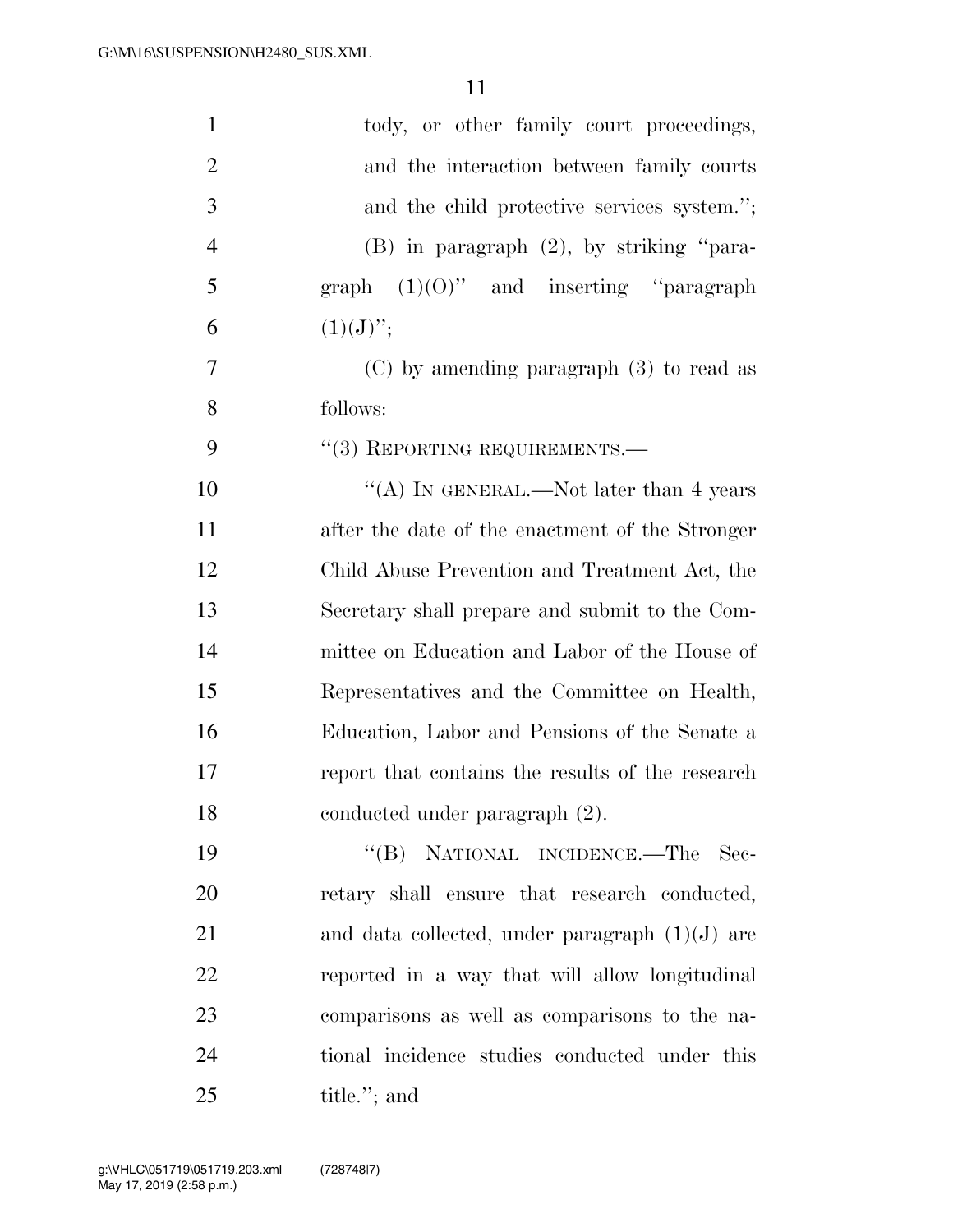| $\mathbf{1}$   | (D) by striking the second paragraph $(4)$ ;   |
|----------------|------------------------------------------------|
| $\overline{2}$ | $(2)$ in subsection (b), by amending paragraph |
| 3              | $(2)$ to read as follows:                      |
| $\overline{4}$ | "(2) AREAS OF EMPHASIS.—Such technical as-     |
| 5              | sistance—                                      |
| 6              | $\lq\lq$ shall focus on—                       |
| 7              | "(i) implementing strategies that can          |
| 8              | leverage existing community-based and          |
| 9              | State funded resources to prevent child        |
| 10             | abuse and neglect and providing education      |
| 11             | for individuals involved in prevention ac-     |
| 12             | tivities;                                      |
| 13             | "(ii) reducing racial bias in child wel-       |
| 14             | fare systems, including how such systems       |
| 15             | interact with health, law enforcement, and     |
| 16             | education systems;                             |
| 17             | "(iii) promoting best practices for            |
| 18             | families experiencing domestic violence,       |
| 19             | substance use disorder, or other complex       |
| 20             | needs; and                                     |
| 21             | "(iv) providing professional develop-          |
| 22             | ment and other technical assistance to         |
| 23             | child welfare agencies to improve the un-      |
| 24             | derstanding of and to help address the ef-     |
| 25             | fects of trauma and adverse childhood ex-      |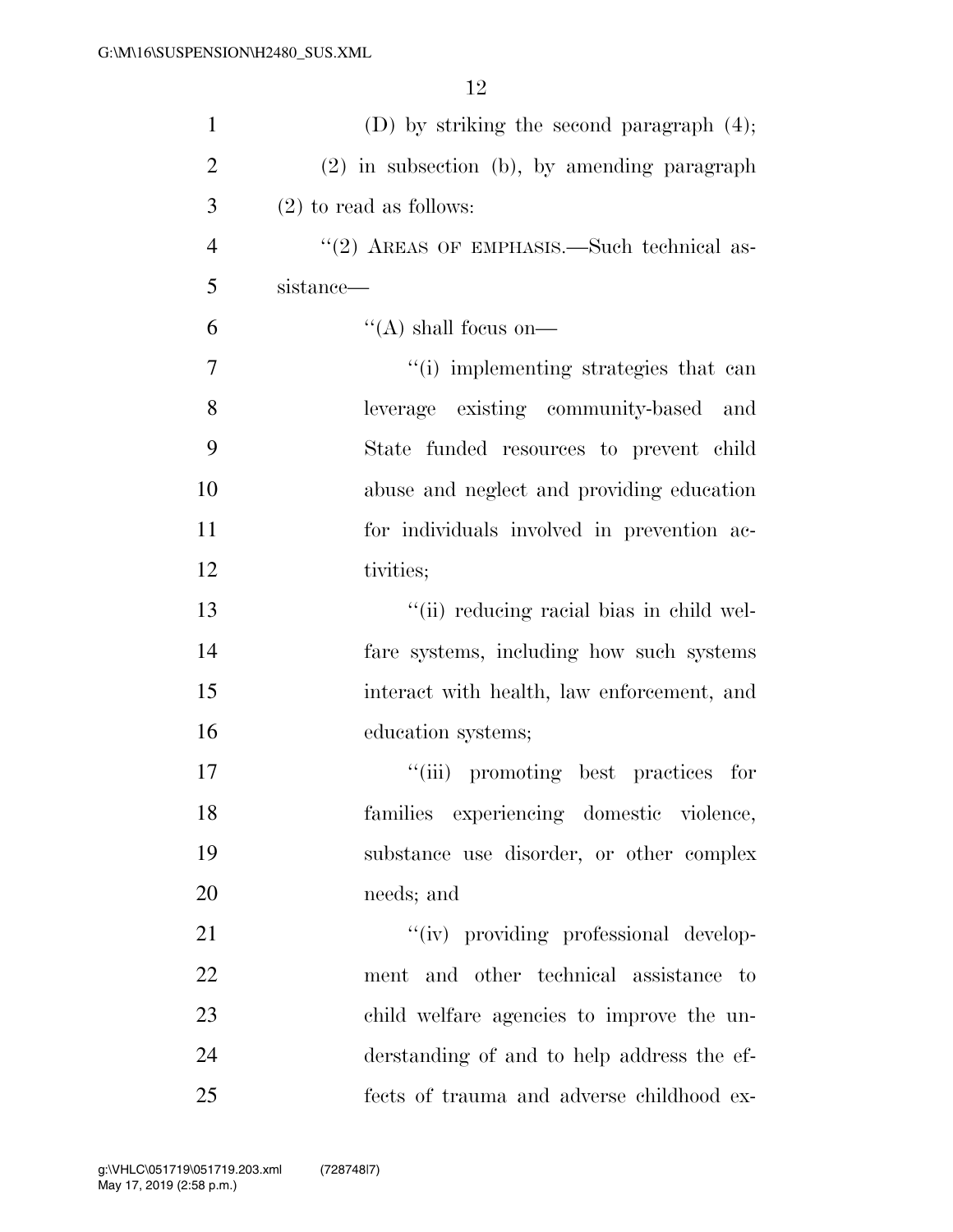| $\mathbf{1}$   | periences in parents and children in con-                 |
|----------------|-----------------------------------------------------------|
| $\overline{2}$ | tact with the child welfare system; and                   |
| 3              | $\lq\lq$ (B) may include the identification of $\lq$      |
| $\overline{4}$ | "(i) various methods and procedures                       |
| 5              | for the investigation, assessment, and pros-              |
| 6              | ecution of child physical and sexual abuse                |
| $\tau$         | cases;                                                    |
| 8              | "(ii) ways to mitigate psychological                      |
| 9              | trauma to the child victim;                               |
| 10             | "(iii) effective programs carried out                     |
| 11             | by the States under titles I and II; and                  |
| 12             | "(iv) effective approaches being uti-                     |
| 13             | lized to link child protective service agen-              |
| 14             | cies with health care, mental health care,                |
| 15             | and developmental services and early inter-               |
| 16             | vention to improve forensic diagnosis and                 |
| 17             | health evaluations, and barriers and short-               |
| 18             | ages to such linkages.";                                  |
| 19             | $(3)$ in subsection $(e)$ , by striking paragraph $(3)$ ; |
| 20             | and                                                       |
| 21             | $(4)$ by striking subsection $(e)$ .                      |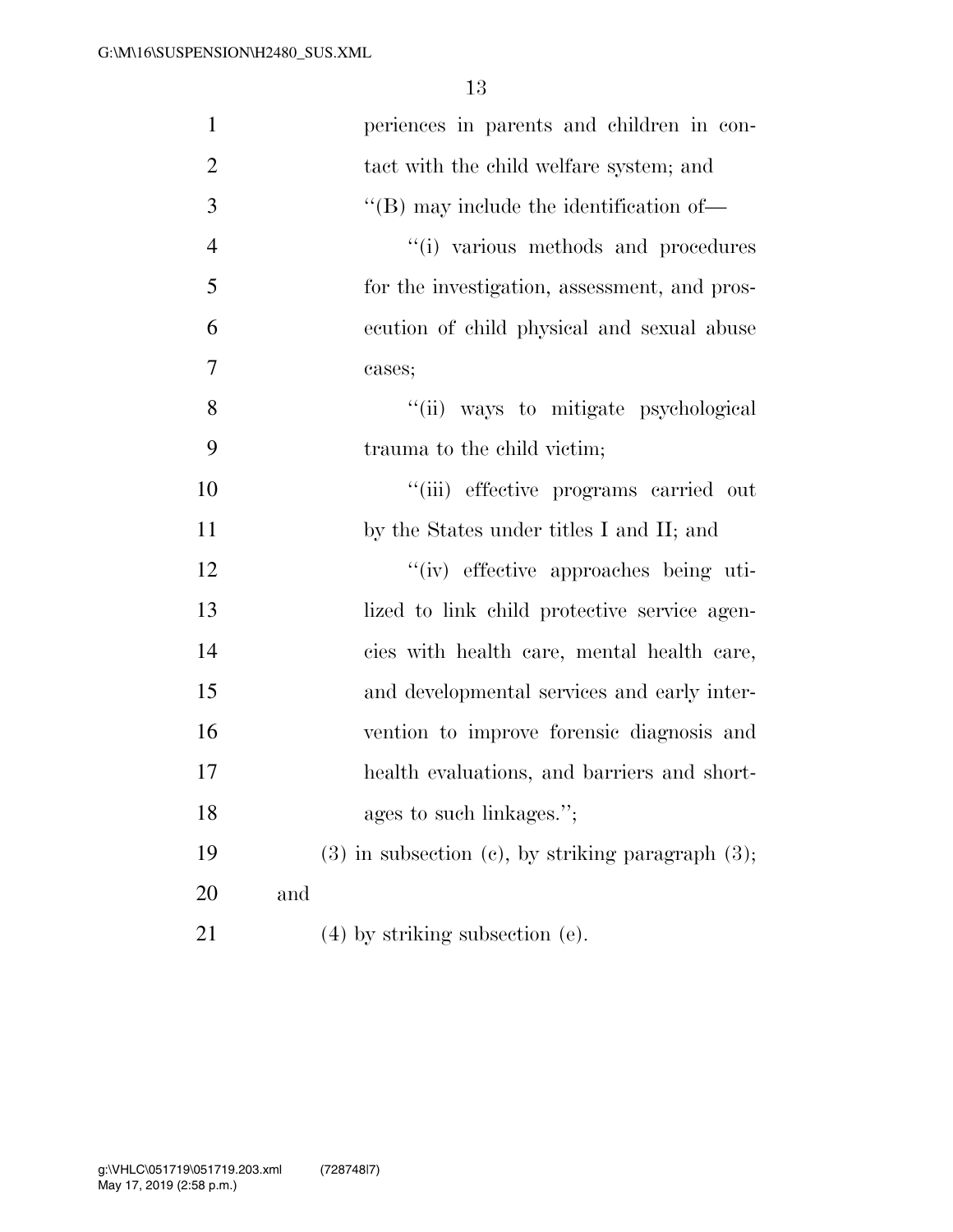| 1              | SEC. 105. GRANTS TO STATES, INDIAN TRIBES OR TRIBAL    |
|----------------|--------------------------------------------------------|
| $\overline{2}$ | ORGANIZATIONS, AND PUBLIC OR PRIVATE                   |
| 3              | AGENCIES AND ORGANIZATIONS.                            |
| $\overline{4}$ | Section 105 of the Child Abuse Prevention and          |
| 5              | Treatment Act (42 U.S.C. 5106) is amended—             |
| 6              | $(1)$ in subsection $(a)$ —                            |
| 7              | $(A)$ by redesignating paragraph $(7)$ as              |
| 8              | paragraph $(11)$ ;                                     |
| 9              | $(B)$ by striking paragraphs $(1)$ through $(6)$       |
| 10             | and inserting the following:                           |
| 11             | "(1) PREVENTION SERVICES.-The Secretary                |
| 12             | may award grants under this subsection to entities     |
| 13             | to establish or expand prevention services that re-    |
| 14             | duce incidences of child maltreatment and strength-    |
| 15             | en families.                                           |
| 16             | "(2) TRAUMATIC STRESS.—The Secretary may               |
| 17             | award grants under this subsection to entities to ad-  |
| 18             | dress instances of traumatic stress in families due to |
| 19             | child abuse and neglect, especially for families with  |
| 20             | complex needs or families that exhibit high levels of  |
| 21             | adverse childhood experiences.                         |
| 22             | "(3) PROMOTING A HIGH-QUALITY<br>WORK-                 |
| 23             | FORCE.—The Secretary may award grants under            |
| 24             | this subsection to entities to carry out programs or   |
| 25             | strategies that promote a high-quality workforce in    |
| 26             | the child welfare system through—                      |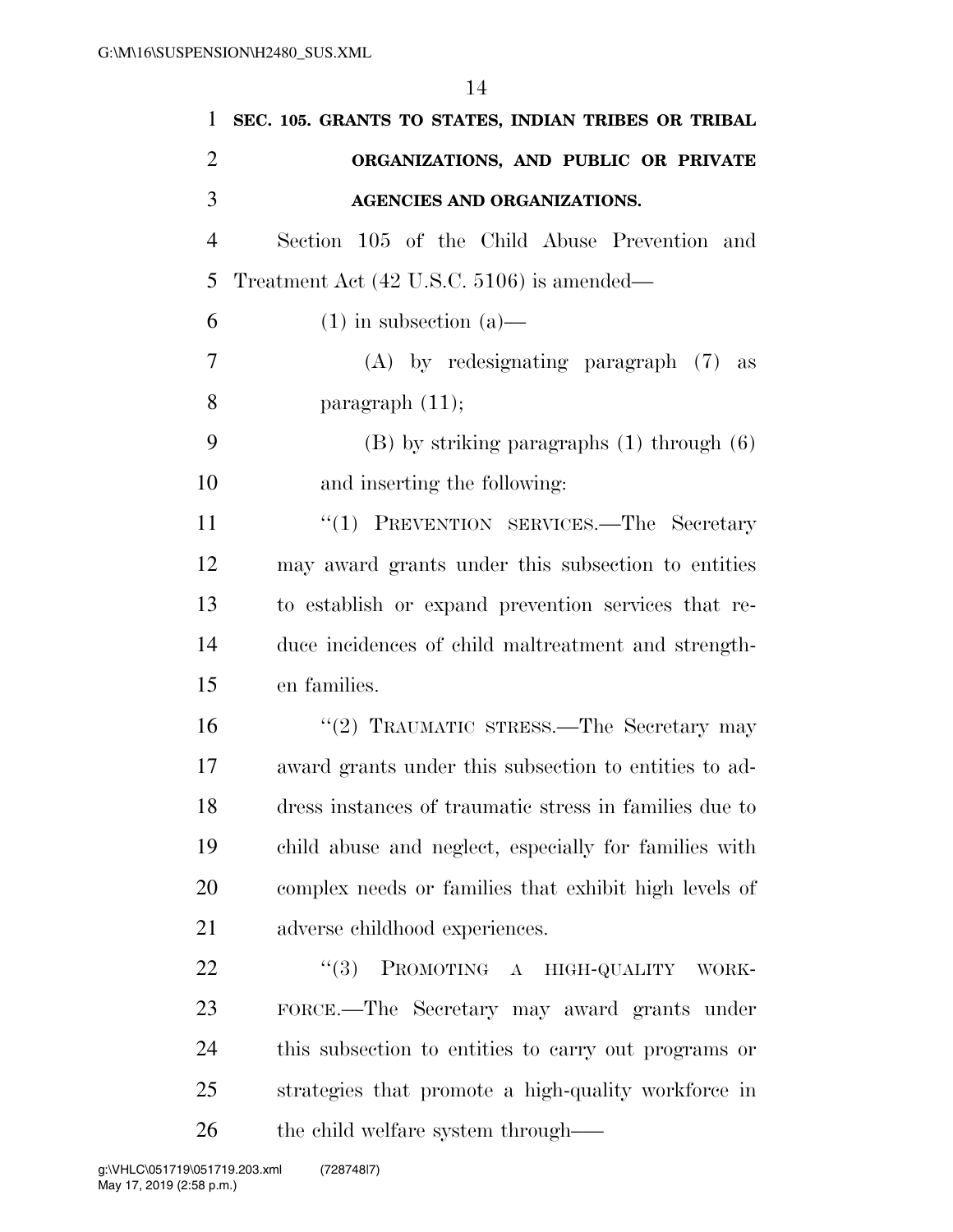| $\mathbf{1}$   | $\lq\lq$ improvements to recruitment, sup-             |
|----------------|--------------------------------------------------------|
| $\overline{2}$ | port, or retention efforts; or                         |
| 3              | "(B) education for professionals and para-             |
| $\overline{4}$ | professionals in the prevention, identification,       |
| 5              | and treatment of child abuse and neglect.              |
| 6              | "(4) IMPROVING COORDINATION.—The Sec-                  |
| 7              | retary may award grants under this subsection to       |
| 8              | entities to carry out activities to improve intrastate |
| 9              | coordination within the child welfare system. Such     |
| 10             | activities may include—                                |
| 11             | "(A) aligning information technology sys-              |
| 12             | tems;                                                  |
| 13             | "(B) improving information sharing re-                 |
| 14             | garding child and family referrals; or                 |
| 15             | "(C) creating collaborative voluntary part-            |
| 16             | nerships among public and private agencies, the        |
| 17             | State's child protective services, local social        |
| 18             | service agencies, community-based family sup-          |
| 19             | port programs, State and local legal agencies,         |
| <b>20</b>      | developmental disability agencies, substance use       |
| 21             | disorder treatment providers, health care pro-         |
| 22             | viders and agencies, domestic violence preven-         |
| 23             | tion programs, mental health services, schools         |
| 24             | and early learning providers, religious entities,      |
| 25             | and other community-based programs.                    |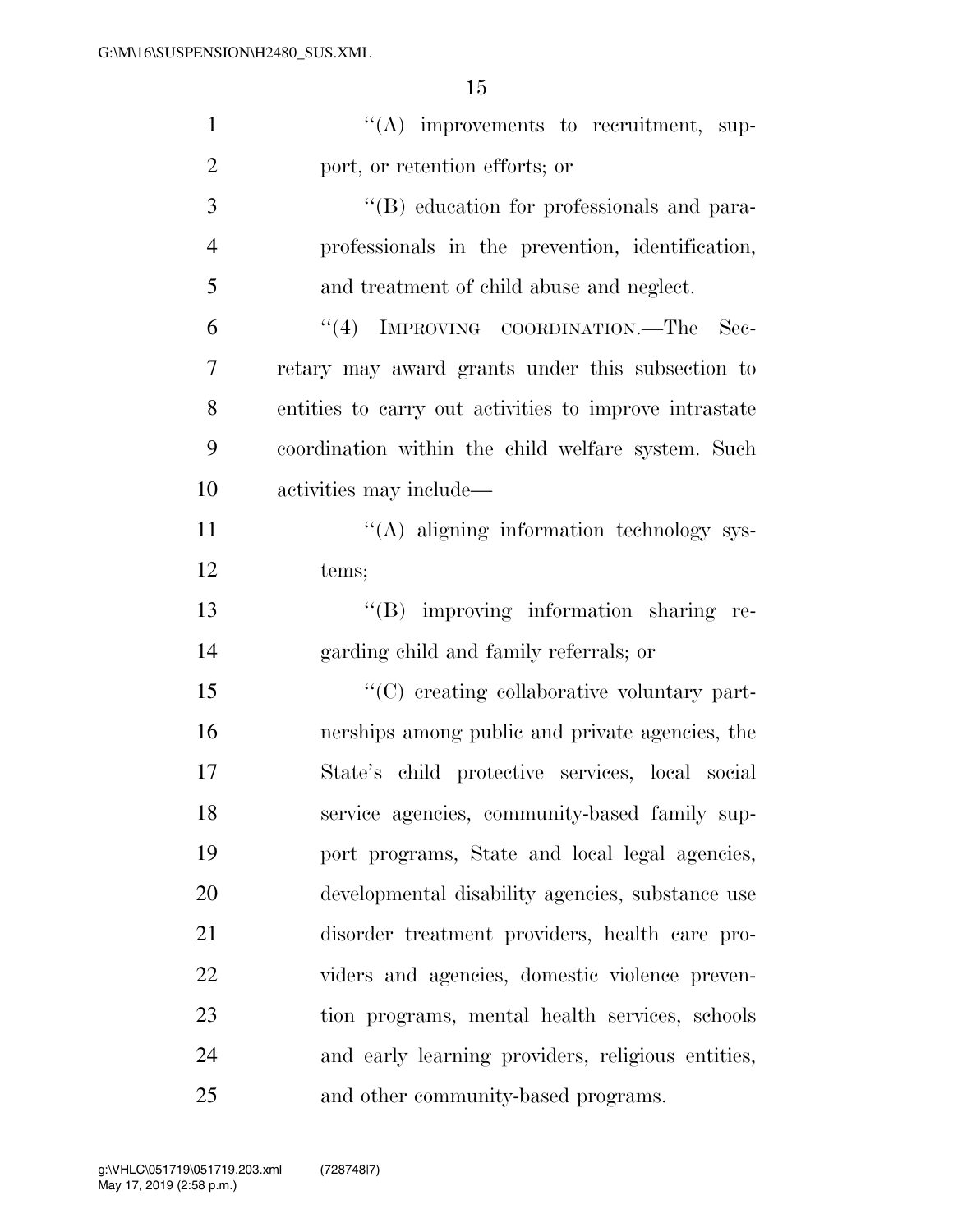1 ''(5) PRIMARY PREVENTION.—The Secretary may award grants under this subsection to entities to carry out or expand primary prevention programs or strategies that address family or community pro-tective factors.

 ''(6) NEGLECT DUE TO ECONOMIC INSECU- RITY.—The Secretary may award grants under this subsection to entities to carry out programs or strat- egies that reduce findings of child neglect due in full or in part to family economic insecurity.

 $\frac{1}{7}$  EDUCATION OF MANDATORY REPORT- ERS.—The Secretary may award grants under this subsection to entities for projects that involve re- search-based strategies for innovative education of mandated child abuse and neglect reporters, and for victims to understand mandatory reporting.

17 ''(8) SENTINEL INJURIES.—The Secretary may award grants under this subsection to entities to identify and test effective practices to improve early detection and management of injuries indicative of potential abuse in infants to prevent future cases of child abuse and related fatalities.

23 "(9) INNOVATIVE PARTNERSHIPS.—The Sec- retary may award grants under this subsection to entities to carry out innovative programs or strate-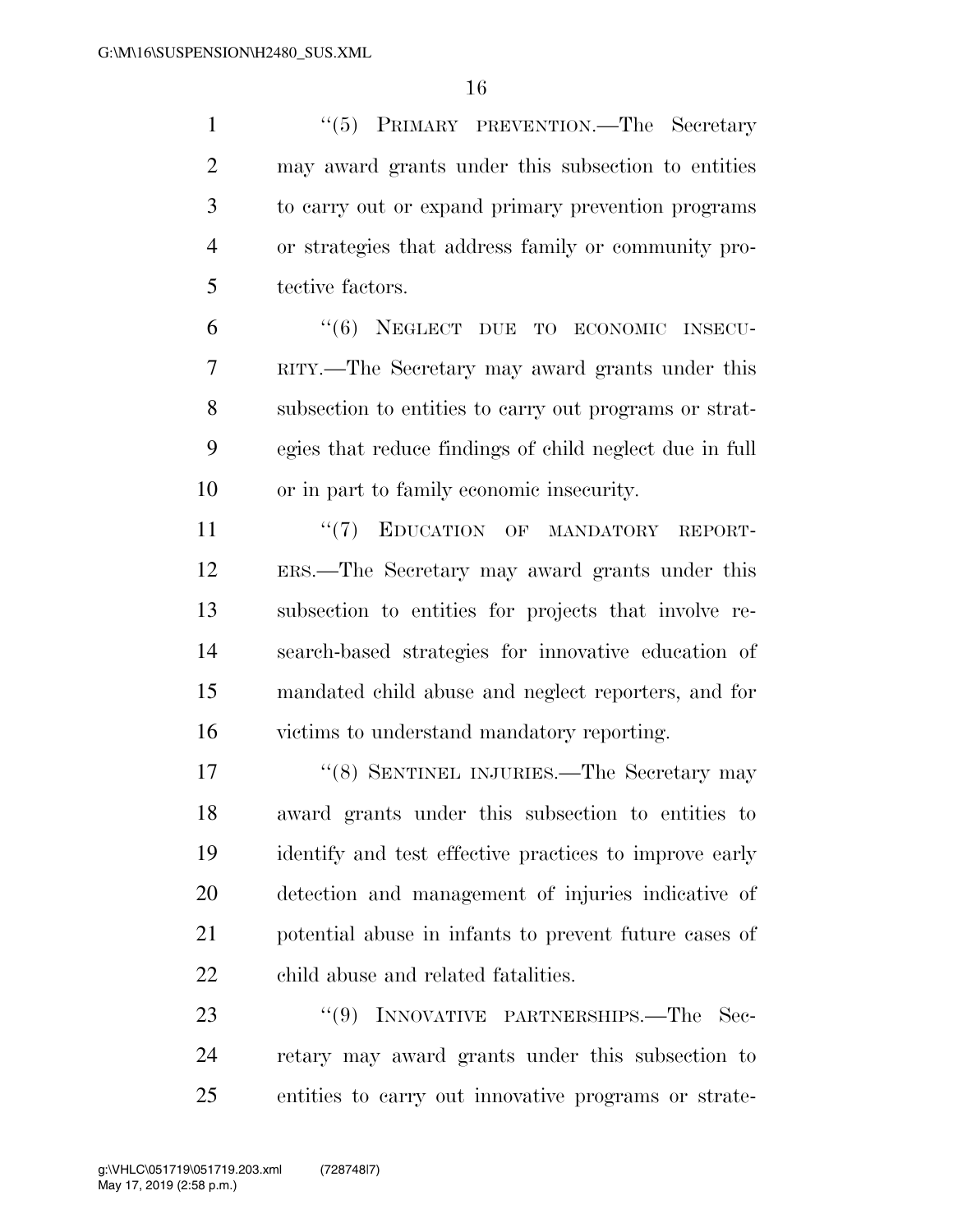| $\mathbf{1}$   | gies to coordinate the delivery of services to help re- |
|----------------|---------------------------------------------------------|
| $\overline{2}$ | duce child abuse and neglect via partnerships among     |
| 3              | health, mental health, education (including early       |
| $\overline{4}$ | learning and care programs as appropriate), and         |
| 5              | child welfare agencies and providers.                   |
| 6              | $``(10)$ REDUCING CHILD ABUSE AND NEGLECT               |
| 7              | DUE TO THE SUBSTANCE USE DISORDER OF A PAR-             |
| 8              | ENT OR CAREGIVER.—The Secretary may award               |
| 9              | grants under this subsection to entities to carry out   |
| 10             | activities to reduce child abuse and neglect due to     |
| 11             | the substance use disorder of a parent or care-         |
| 12             | giver."; and                                            |
| 13             | (C) by adding at the end the following:                 |
| 14             | $``(12)$ NATIONAL CHILD ABUSE HOTLINE.—                 |
| 15             | "(A) IN GENERAL.—The Secretary may                      |
| 16             | award a grant under this subsection to a non-           |
| 17             | profit entity to provide for the ongoing oper-          |
| 18             | ation of a 24-hour, national, toll-free telephone       |
| 19             | hotline to provide information and assistance to        |
| 20             | youth victims of child abuse or neglect, parents,       |
| 21             | caregivers, mandated reporters, and other con-          |
| 22             | cerned community members, including through             |
| 23             | alternative modalities for communications (such         |
| 24             | as texting or chat services) with such victims          |
| 25             | and other information seekers.                          |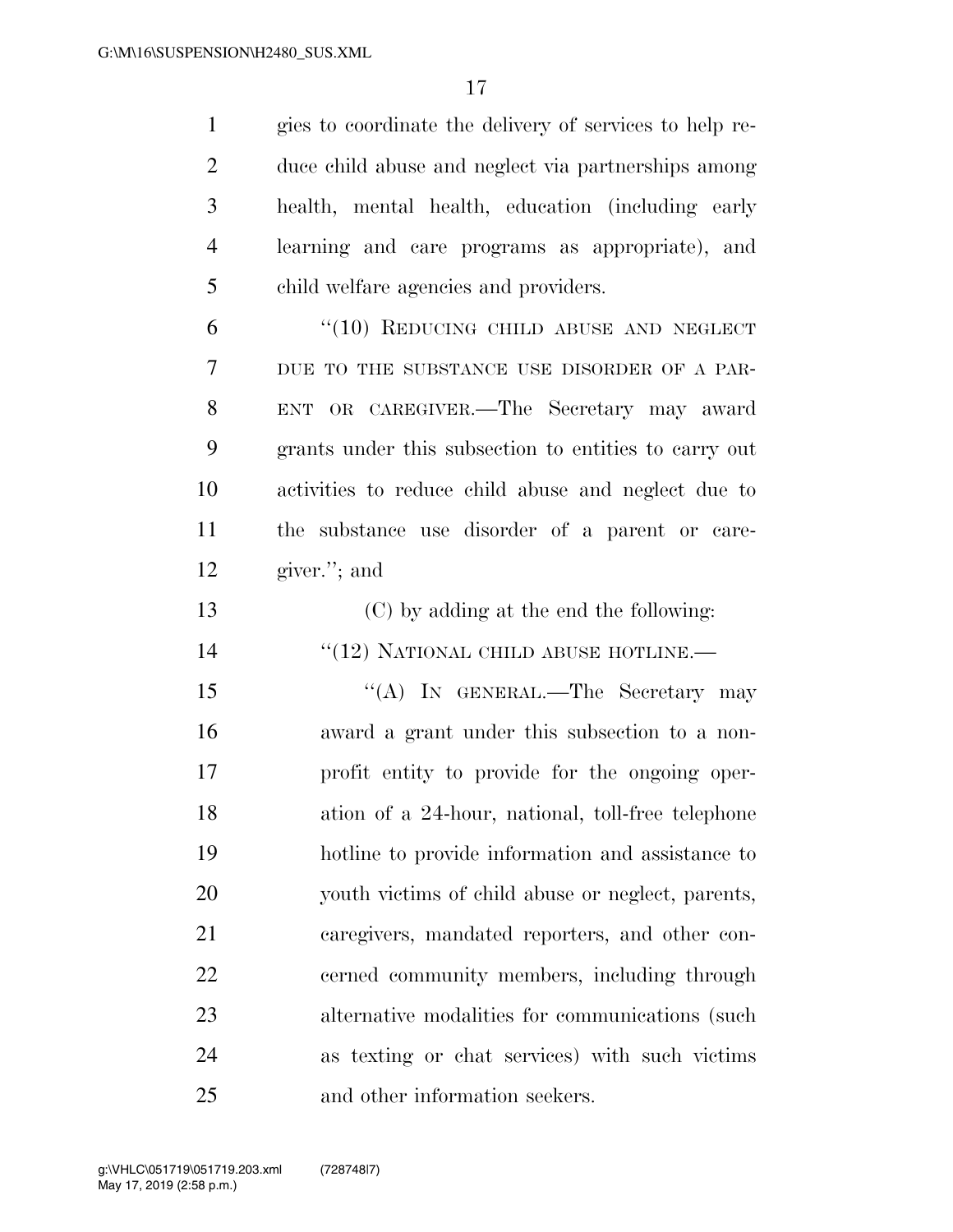| $\mathbf{1}$   | "(B) PRIORITY.—In awarding grants de-            |
|----------------|--------------------------------------------------|
| $\overline{2}$ | scribed in this paragraph, the Secretary shall   |
| 3              | give priority to applicants with experience in   |
| $\overline{4}$ | operating a hotline that provides assistance to  |
| 5              | victims of child abuse, parents, caregivers, and |
| 6              | mandated reporters.                              |
| 7              | "(C) APPLICATION.—To be eligible to re-          |
| 8              | ceive a grant described in this paragraph, a     |
| 9              | nonprofit entity shall submit an application to  |
| 10             | the Secretary that shall—                        |
| 11             | "(i) contain such assurances and in-             |
| 12             | formation, be in such form, and be sub-          |
| 13             | mitted in such manner, as the Secretary          |
| 14             | shall prescribe;                                 |
| 15             | "(ii) include a complete description of          |
| 16             | the entity's plan for the operation of a na-     |
| 17             | tional child abuse hotline, including de-        |
| 18             | scriptions of-                                   |
| 19             | $\lq\lq$ (I) the professional development        |
| 20             | program for hotline personnel, includ-           |
| 21             | ing technology professional develop-             |
| 22             | ment to ensure that all persons affili-          |
| 23             | ated with the hotline are able to effec-         |
| 24             | tively operate any technological sys-            |
| 25             | tems used by the hotline;                        |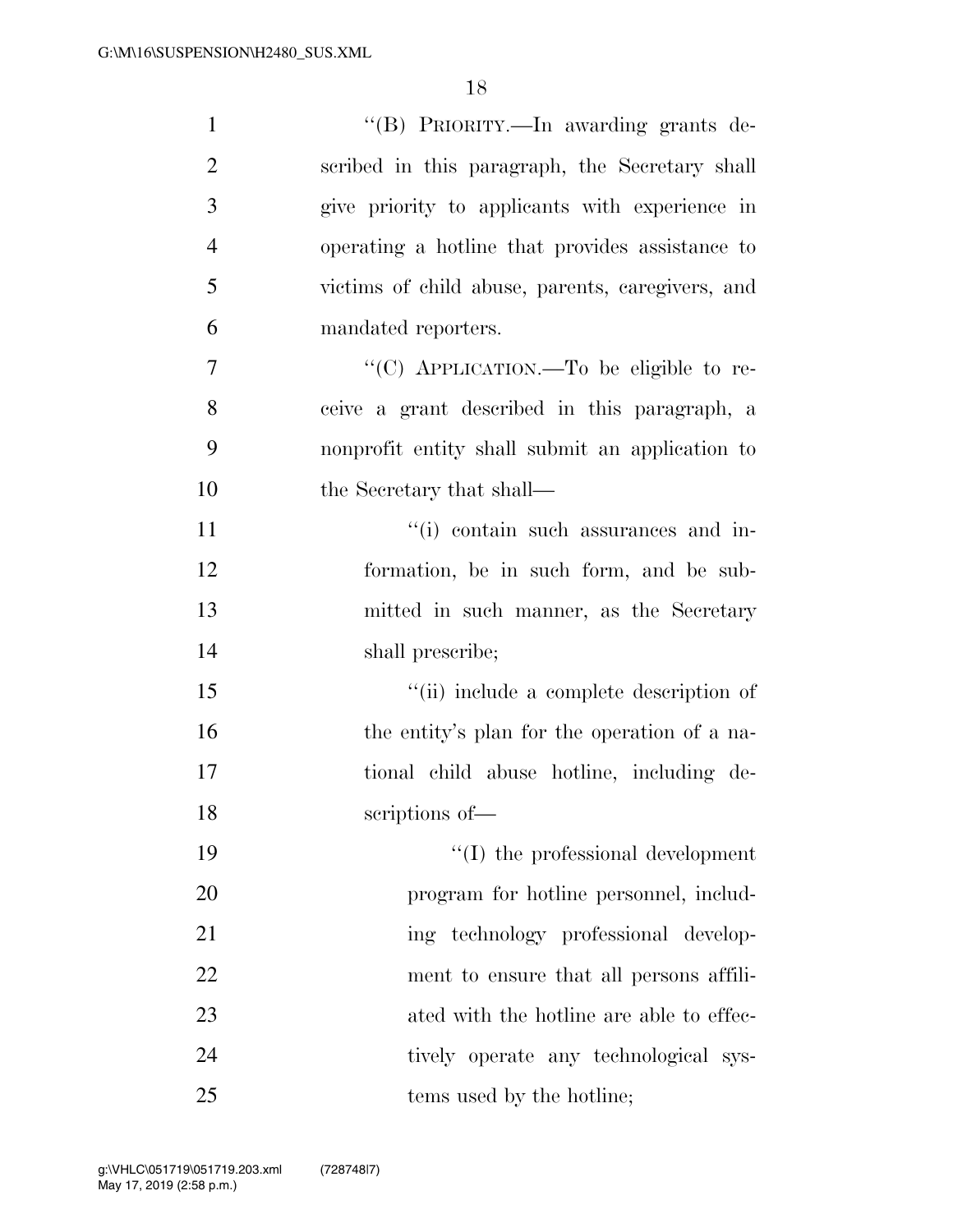| $\mathbf{1}$   | $\lq\lq$ (II) the qualifications for hot- |
|----------------|-------------------------------------------|
| $\overline{2}$ | line personnel;                           |
| 3              | "(III) the methods for the cre-           |
| $\overline{4}$ | ation, maintenance, and updating of a     |
| 5              | comprehensive list of prevention and      |
| 6              | treatment service providers;              |
| $\overline{7}$ | $``(IV)$ a plan for publicizing the       |
| 8              | availability of the hotline throughout    |
| 9              | the United States;                        |
| 10             | $\lq\lq(V)$ a plan for providing service  |
| 11             | to non-English speaking callers, in-      |
| 12             | cluding service through hotline per-      |
| 13             | sonnel who have non-English language      |
| 14             | capability;                               |
| 15             | "(VI) a plan for facilitating ac-         |
| 16             | cess to the hotline and alternative mo-   |
| 17             | dality services by persons with hearing   |
| 18             | impairments and disabilities;             |
| 19             | "(VII) a plan for providing crisis        |
| 20             | counseling, general assistance, and re-   |
| 21             | ferrals to youth victims of child abuse;  |
| 22             | and                                       |
| 23             | "(VIII) a plan to offer alternative       |
| 24             | services to calling, such as texting or   |
| 25             | live chat;                                |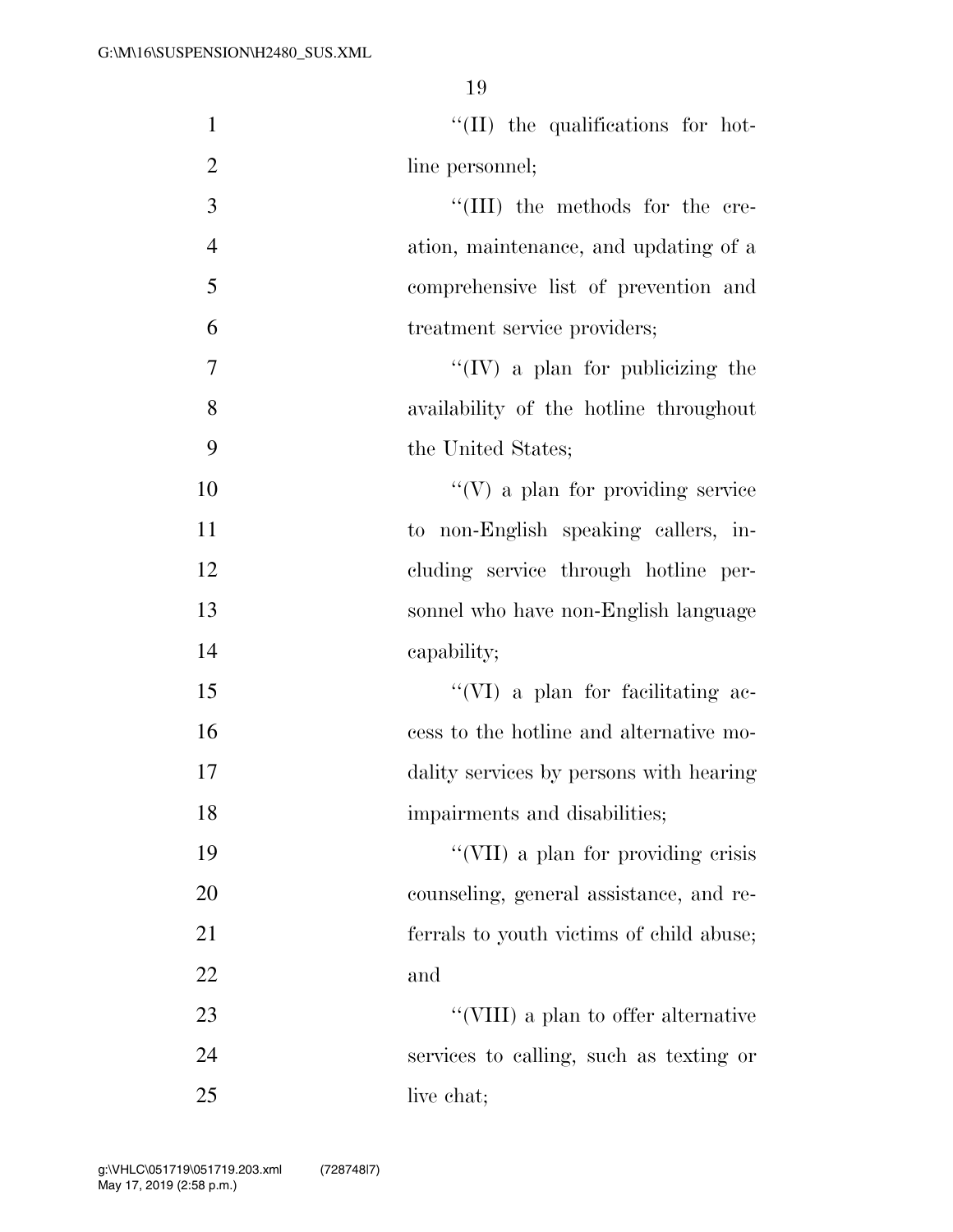| $\mathbf{1}$   | "(iii) demonstrate that the entity has                        |
|----------------|---------------------------------------------------------------|
| $\overline{2}$ | the capacity and the expertise to maintain                    |
| 3              | a child abuse hotline and a comprehensive                     |
| $\overline{4}$ | list of service providers;                                    |
| 5              | "(iv) demonstrate the ability to pro-                         |
| 6              | vide information and referrals for contacts,                  |
| 7              | directly connect contacts to service pro-                     |
| 8              | viders, and employ crisis interventions;                      |
| 9              | $f'(v)$ demonstrate that the entity has a                     |
| 10             | commitment to providing services to indi-                     |
| 11             | viduals in need; and                                          |
| 12             | $\lq\lq$ (vi) demonstrate that the entity com-                |
| 13             | plies with State privacy laws and has es-                     |
| 14             | tablished quality assurance practices."; and                  |
| 15             | $(2)$ by striking subsections (b) and (c) and in-             |
| 16             | serting the following:                                        |
| 17             | "(b) GOALS AND PERFORMANCE.—The Secretary                     |
|                | 18 shall ensure that each entity receiving a grant under this |
| 19             | section-                                                      |
| 20             | $"(1)$ establishes quantifiable goals for the out-            |
| 21             | come of the project funded with the grant; and                |
| 22             | $\lq(2)$ adequately measures the performance of               |
| 23             | the project relative to such goals.                           |
| 24             | "(c) PERFORMANCE REPORT REQUIRED.—                            |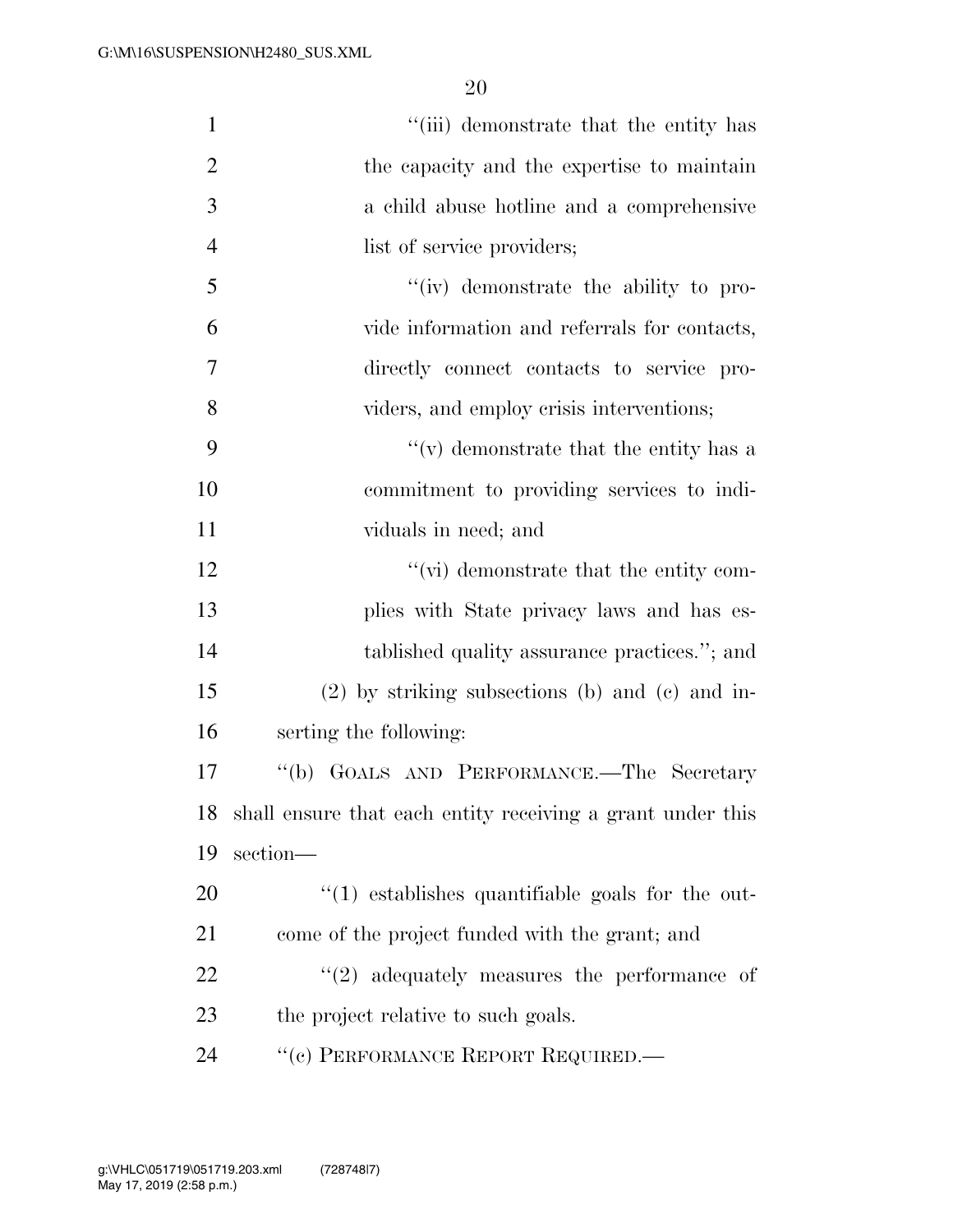| $\mathbf{1}$   | "(1) IN GENERAL.—Each entity that receives a                |
|----------------|-------------------------------------------------------------|
| $\overline{2}$ | grant under this section shall submit to the Sec-           |
| 3              | retary a performance report that includes—                  |
| $\overline{4}$ | $\lq\lq$ an evaluation of the effectiveness of              |
| 5              | the project funded with the grant relative to the           |
| 6              | goals established for such project under sub-               |
| 7              | section $(b)(1)$ ; and                                      |
| 8              | $\lq\lq$ data supporting such evaluation.                   |
| 9              | "(2) SUBMISSION.—The report under para-                     |
| 10             | graph (1) shall be submitted to the Secretary at            |
| 11             | such time, in such manner, and containing such in-          |
| 12             | formation as the Secretary may require.                     |
| 13             | "(d) CONTINUING GRANTS.—The Secretary may only              |
| 14             | award a continuing grant to an entity under this section    |
| 15             | if such entity submits a performance report required        |
| 16             |                                                             |
|                | under subsection (c) that demonstrates effectiveness of the |
| 17             | project funded.".                                           |
| 18             | SEC. 106. GRANTS TO STATES FOR CHILD ABUSE OR NE-           |
| 19             | GLECT PREVENTION AND TREATMENT PRO-                         |
| <b>20</b>      | <b>GRAMS.</b>                                               |
| 21             | (a) DEVELOPMENT AND OPERATION GRANTS.—Sub-                  |
| 22             | section (a) of section 106 of the Child Abuse Prevention    |
| 23             | and Treatment Act (42 U.S.C. 5106a) is amended to read      |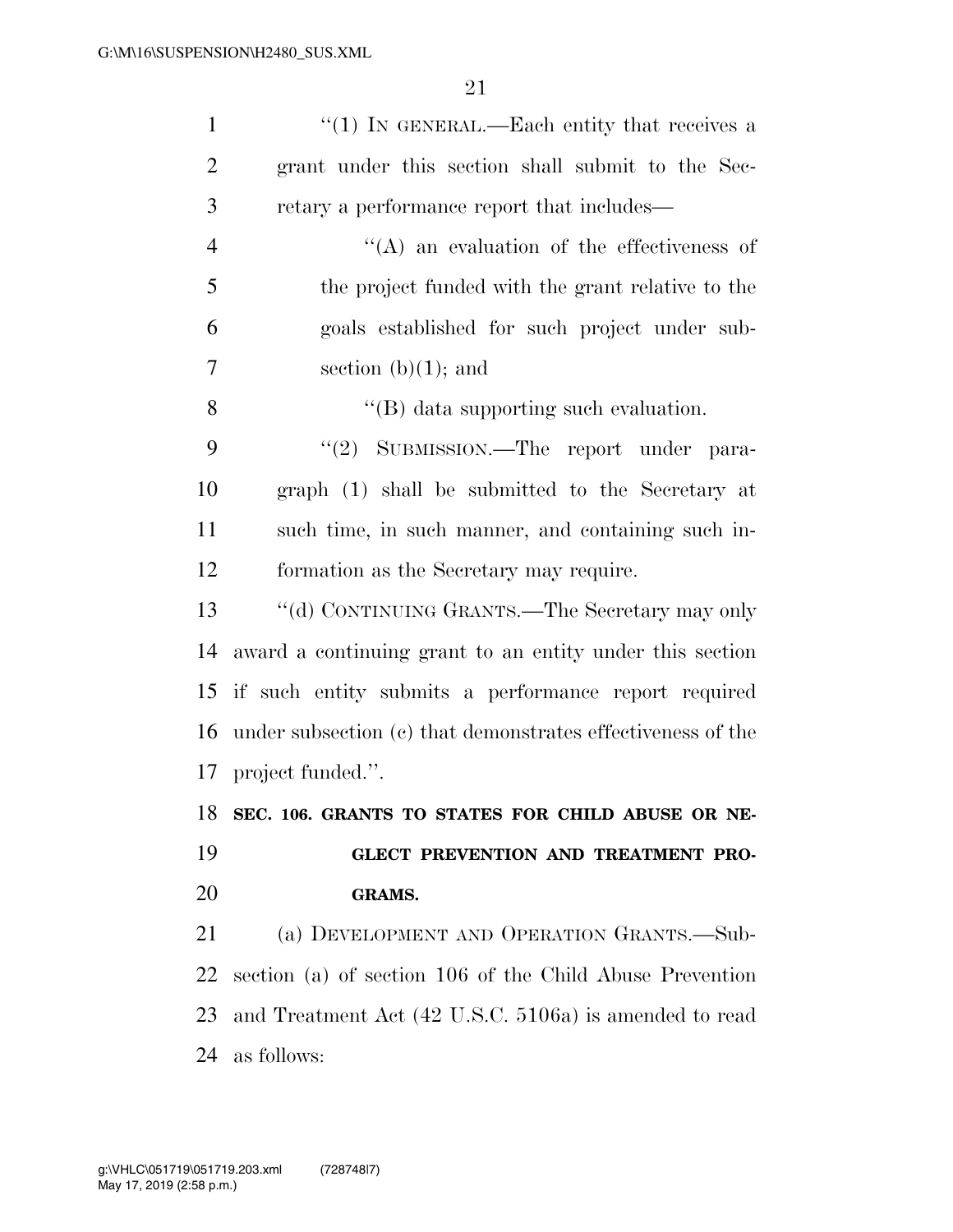''(a) DEVELOPMENT AND OPERATION GRANTS.—The Secretary shall make grants to the States, from allotments under subsection (f) for each State that applies for a grant under this section, for purposes of assisting the States in improving and implementing a child protective services system that is family-centered, integrates community serv- ices, and is capable of providing rapid response to high-risk cases, by carrying out the following:

9  $\frac{4}{1}$  Conducting the intake, assessment, screen- ing, and investigation of reports of child abuse or neglect.

 $\frac{1}{2}$   $\frac{1}{2}$  Ensuring that reports concerning a child's living arrangements or subsistence needs are ad- dressed through services or benefits and that no child is separated from such child's parent for rea-sons of poverty.

17 ''(3) Creating and improving the use of multi- disciplinary teams and interagency, intra-agency, interstate, and intrastate protocols to enhance fair investigations; and improving legal preparation and representation.

22 ''(4) Complying with the assurances in section 23  $106(b)(2)$ .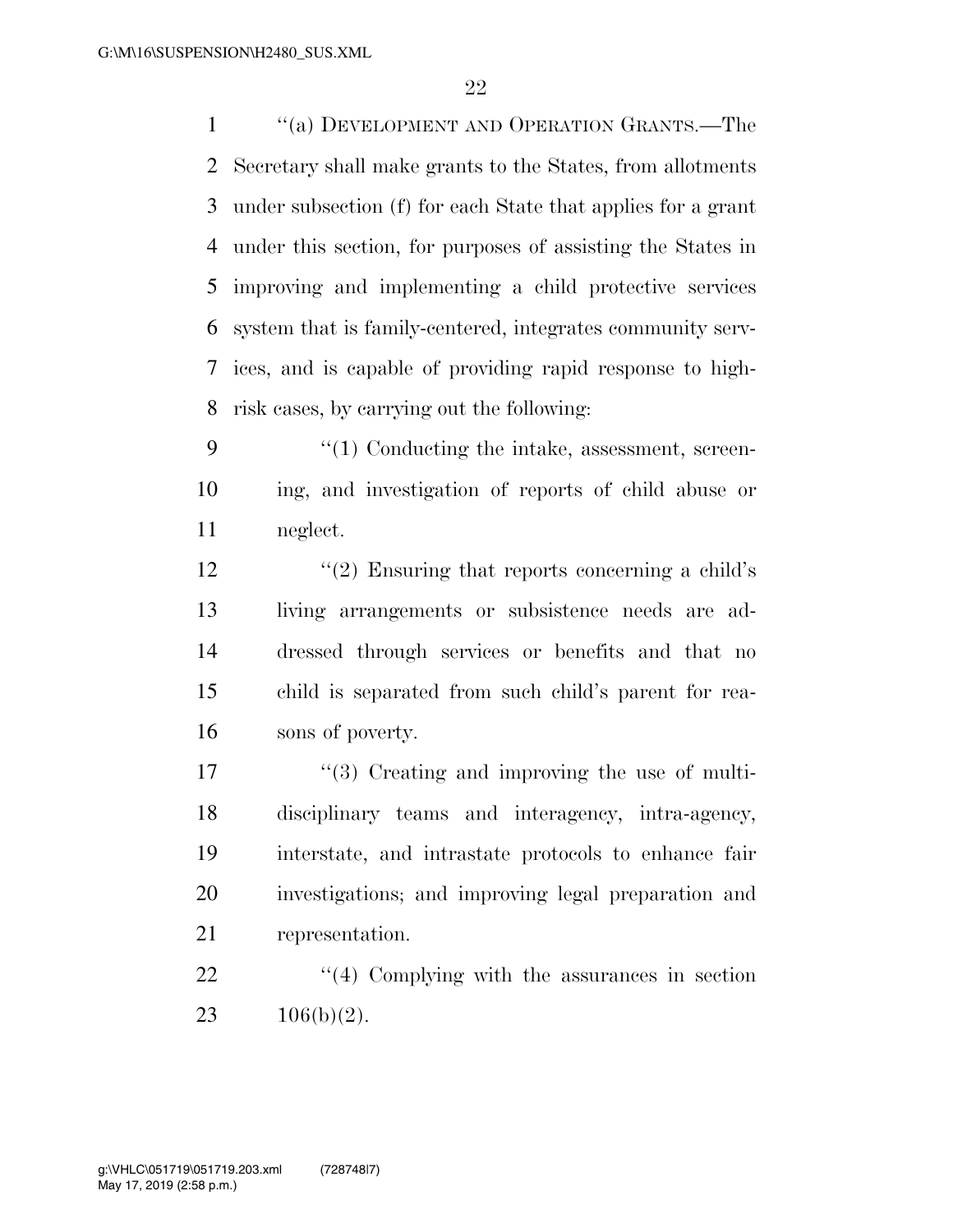''(5) Establishing State and local networks of child and family service providers that support child and family well-being, which shall—

 ''(A) include child protective services, as well as agencies and service providers, that ad- dress family-strengthening, parenting skills, child development, early childhood care and learning, child advocacy, public health, mental health, substance use disorder treatment, do- mestic violence, developmental disabilities, hous- ing, juvenile justice, elementary and secondary education, and child placement; and

 ''(B) address instances of child abuse and neglect by incorporating evaluations that assess the development of a child, including language and communication, cognitive, physical, and so- cial and emotional development, the need for mental health services, including trauma-related services, trauma-informed care, and parental needs.

21 ''(6) Ensuring child protective services is ad- dressing the safety of children and responding to parent and family needs, which shall include—

24 ''(A) family-oriented efforts that emphasize case assessment and follow up casework focused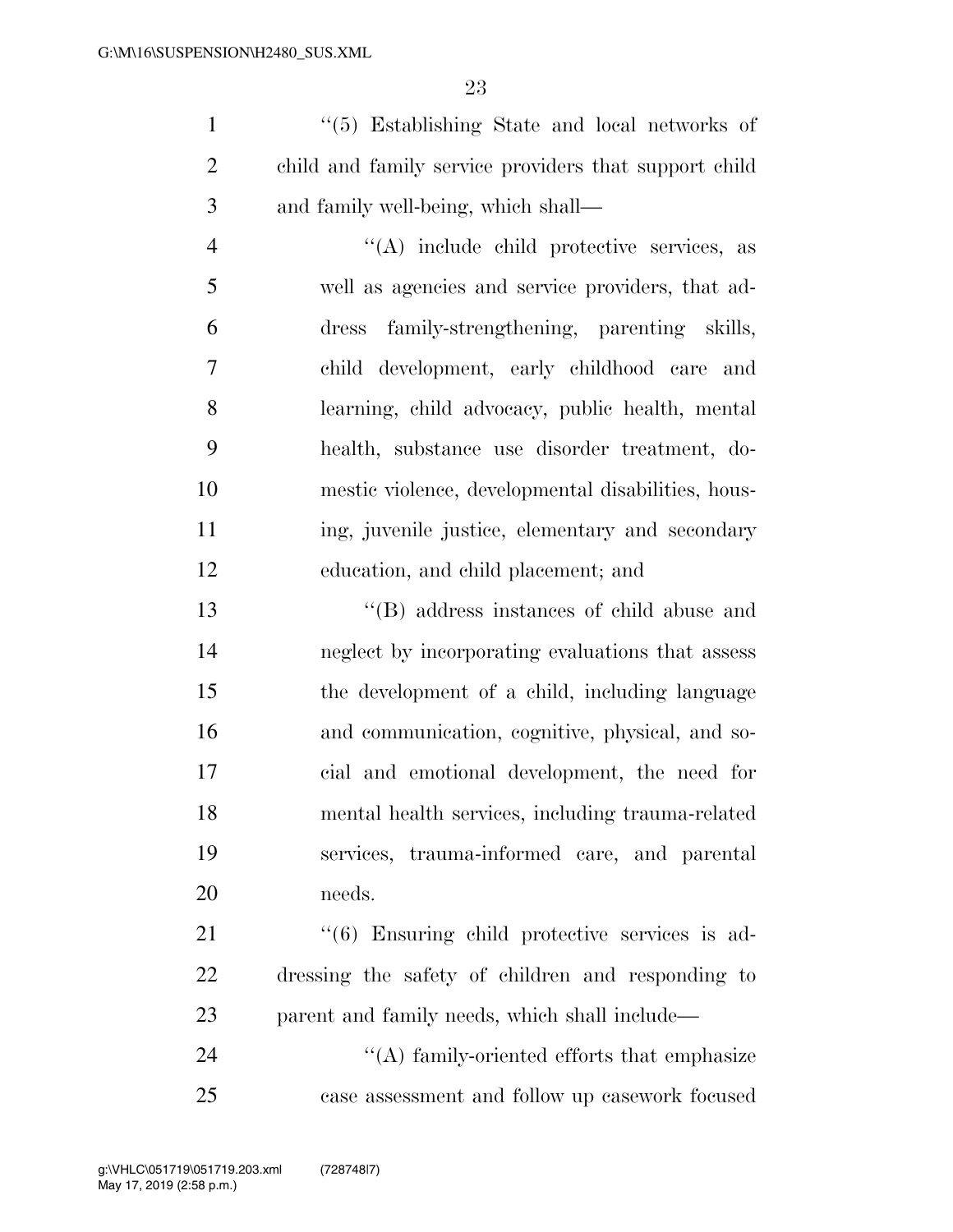| $\mathbf{1}$   | on child safety and child and parent well-being,      |
|----------------|-------------------------------------------------------|
| $\overline{2}$ | which may include—                                    |
| 3              | "(i) ensuring parents and children un-                |
| $\overline{4}$ | dergo physical and mental health assess-              |
| 5              | ments, as appropriate, and ongoing devel-             |
| 6              | opmental monitoring;                                  |
| $\overline{7}$ | "(ii) multidisciplinary approaches to                 |
| 8              | assessing family needs and connecting the             |
| 9              | family with services, including prevention            |
| 10             | services under section 471 of the Social Se-          |
| 11             | curity Act (42 U.S.C. 671);                           |
| 12             | "(iii) organizing a treatment team                    |
| 13             | with the goal of preventing child abuse and           |
| 14             | neglect, and improving parent and child               |
| 15             | well-being;                                           |
| 16             | "(iv) case monitoring that supports                   |
| 17             | child well-being; and                                 |
| 18             | "(v) differential response efforts; and               |
| 19             | "(B) establishing and maintaining a rapid             |
| 20             | response system that responds promptly to all         |
| 21             | reports of child abuse or neglect, with special       |
| 22             | attention to cases involving children under 3         |
| 23             | years of age.                                         |
| 24             | "(7) Educating caseworkers, community service         |
| 25             | providers, attorneys, health care professionals, par- |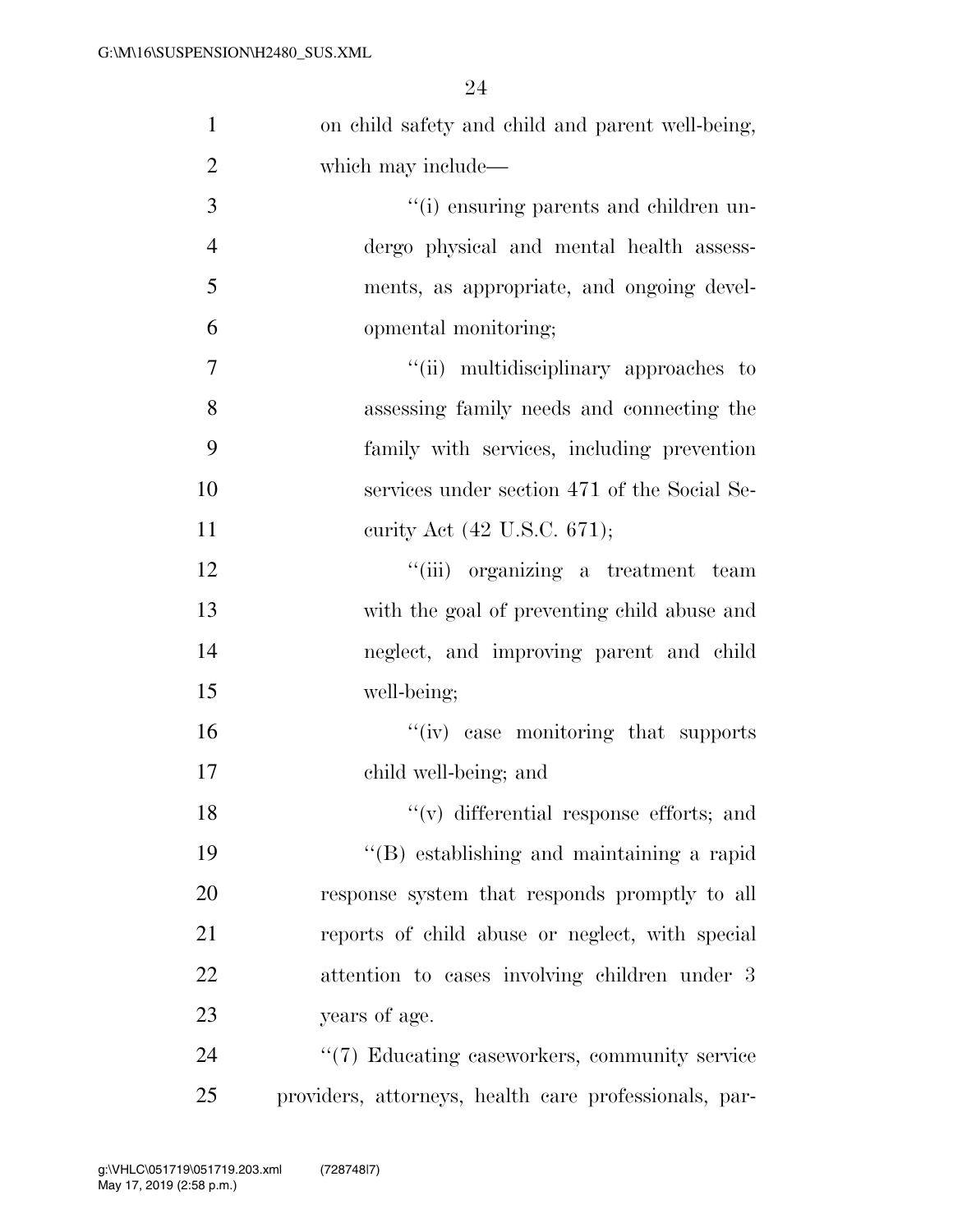| $\mathbf{1}$   | ents, and others engaged in the prevention, interven- |
|----------------|-------------------------------------------------------|
| $\overline{2}$ | tion, and treatment of child abuse and neglect,       |
| 3              | which shall include education on—                     |
| $\overline{4}$ | $\cdot$ (A) practices that help ensure child safety   |
| 5              | and well-being;                                       |
| 6              | "(B) approaches to family-oriented preven-            |
| $\overline{7}$ | tion, intervention, and treatment of child abuse      |
| 8              | and neglect;                                          |
| 9              | $\lq\lq$ (C) early childhood, child, and adolescent   |
| 10             | development, and the impact of adverse child-         |
| 11             | hood experiences on such development;                 |
| 12             | $\lq\lq$ the relationship between child abuse         |
| 13             | and domestic violence, and support for non-           |
| 14             | abusing parents;                                      |
| 15             | $\lq\lq(E)$ strategies to work with families im-      |
| 16             | pacted by substance use disorder and mental           |
| 17             | health issues (and, when appropriate, be coordi-      |
| 18             | nated with prevention efforts funded under sec-       |
| 19             | tion 471 of the Social Security Act (42 U.S.C.        |
| 20             | $(671)$ ;                                             |
| 21             | $\lq\lq(F)$ effective use of multiple services to     |
| 22             | address family and child needs, including needs       |
| 23             | resulting from trauma;                                |
| 24             | $\lq\lq(G)$ efforts to improve family and child       |
| 25             | well-being;                                           |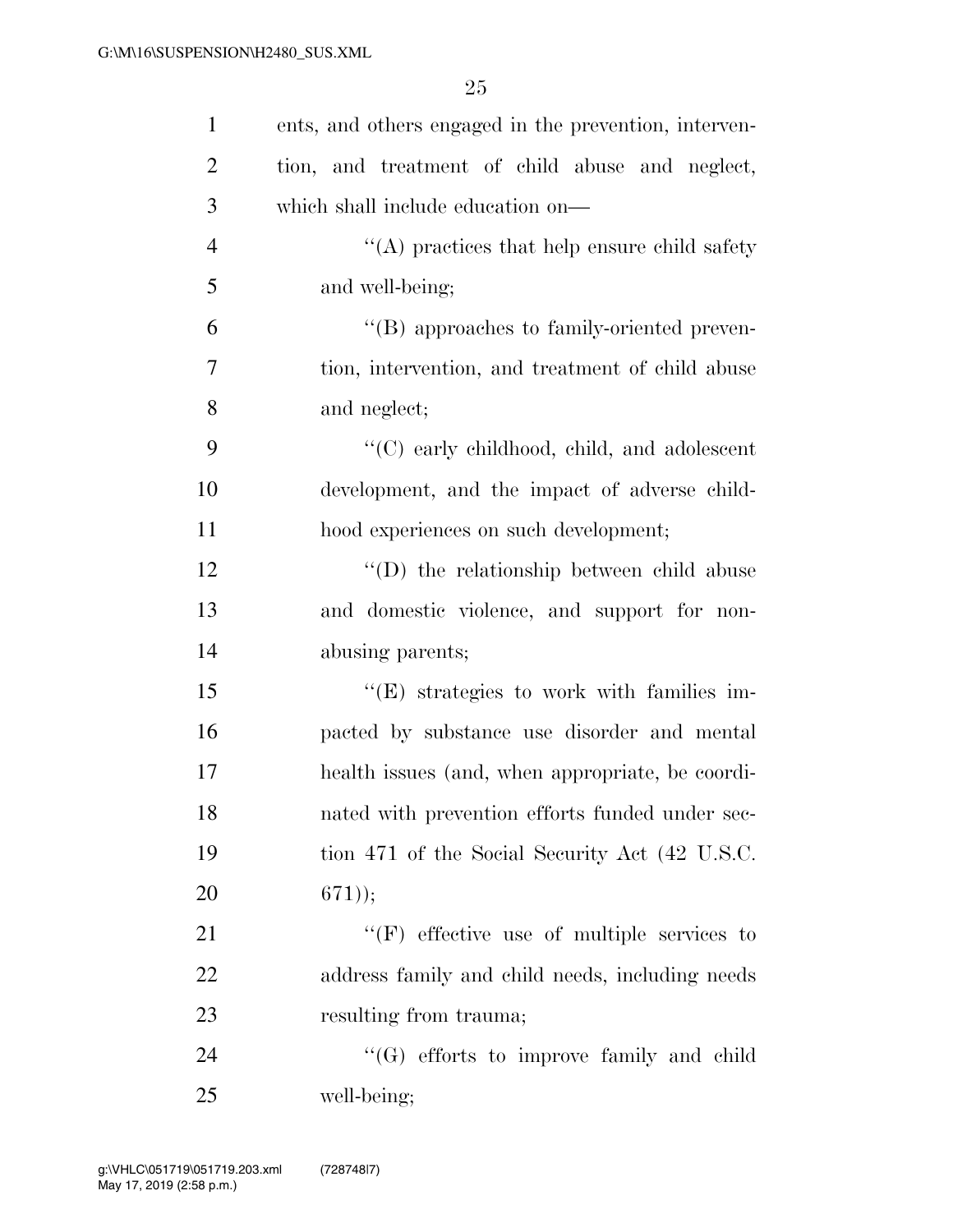| $\mathbf{1}$   | $\lq\lq (H)$ support for child welfare workers af-     |
|----------------|--------------------------------------------------------|
| $\overline{2}$ | fected by secondary trauma; and                        |
| 3              | $\lq\lq$ supporting families and caregivers to         |
| $\overline{4}$ | combat and prevent unsubstantiated, un-                |
| 5              | founded, or false reports, including through           |
| 6              | education on the rights of families and care-          |
| $\overline{7}$ | givers.                                                |
| 8              | $\cdot$ (8) Creating or improving data systems that    |
| 9              | allow for-                                             |
| 10             | "(A) the identification of cases requiring             |
| 11             | prompt responses;                                      |
| 12             | $\lq\lq$ real-time case monitoring that tracks         |
| 13             | assessments, service referrals, follow-up, case        |
| 14             | reviews, and progress toward parent and child          |
| 15             | goals; and                                             |
| 16             | "(C) sharing basic identifying data with               |
| 17             | law enforcement, as necessary.                         |
| 18             | $\lq(9)$ Improving the general child protective sys-   |
| 19             | tem by developing, improving, and implementing         |
| 20             | safety assessment tools, providing that such tools,    |
| 21             | protocols, and systems shall not authorize the sepa-   |
| 22             | ration of any child from the legal parent or guardian  |
| 23             | of such child solely on the basis of poverty, or with- |
| 24             | out a judicial order, except in the case of imminent   |
| 25             | harm.".                                                |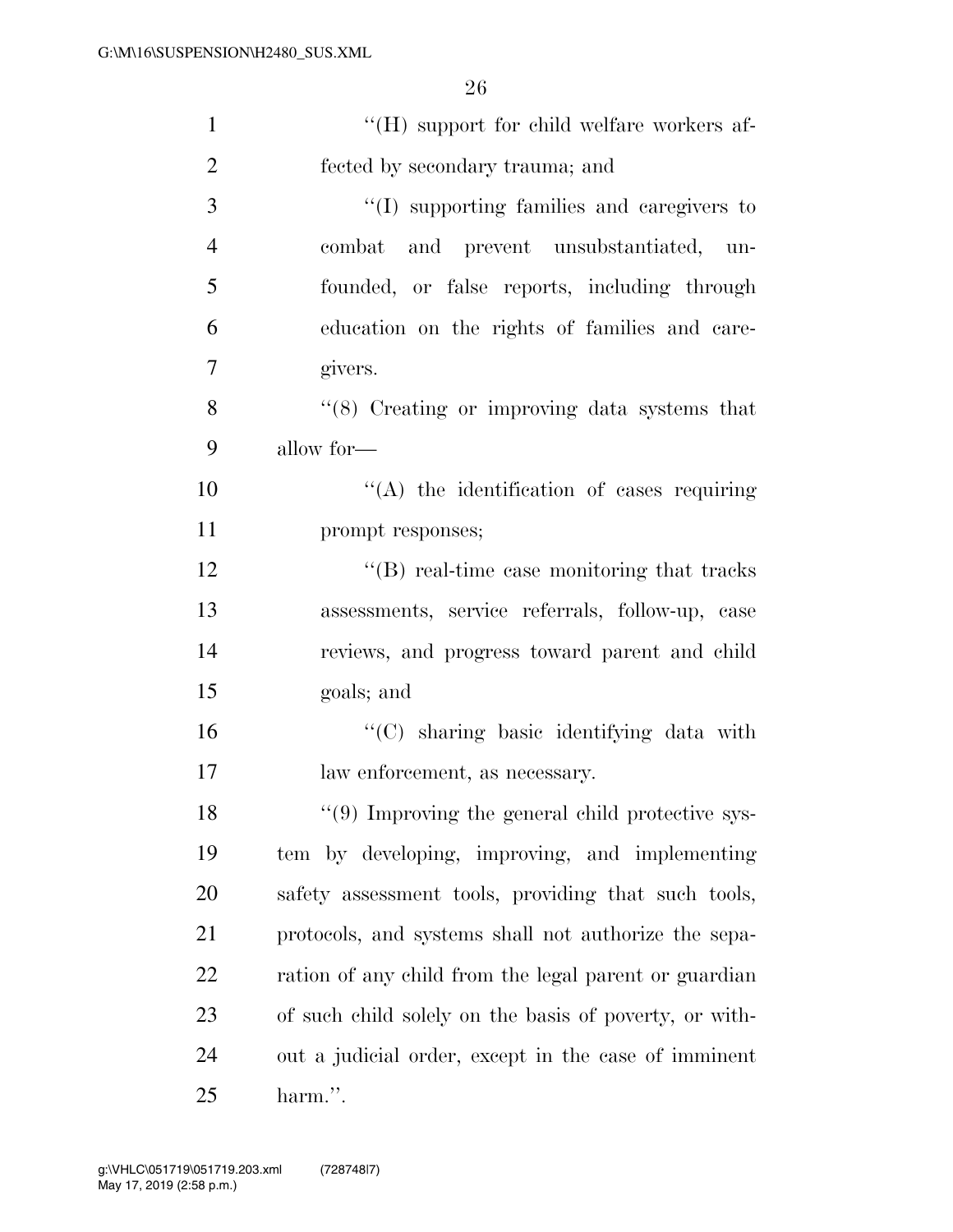| $\mathbf{1}$   | (b) ELIGIBILITY REQUIREMENTS.—                              |
|----------------|-------------------------------------------------------------|
| $\overline{2}$ | $(1)$ STATE PLAN.—Paragraph $(1)$ of section                |
| 3              | 106(b) of the Child Abuse Prevention and Treat-             |
| 4              | ment Act $(42 \text{ U.S.C. } 5106a(b))$ is amended to read |
| 5              | as follows:                                                 |
| 6              | $``(1)$ STATE PLAN.—                                        |
| 7              | "(A) IN GENERAL.—To be eligible to re-                      |
| 8              | ceive a grant under this section, a State shall             |
| 9              | submit to the Secretary a State plan that—                  |
| 10             | "(i) specifies how the grant will be                        |
| 11             | used, and the State's strategic plan, to                    |
| 12             | treat child abuse and neglect and enhance                   |
| 13             | community-based, prevention-centered ap-                    |
| 14             | proaches that attempt to prevent child                      |
| 15             | abuse and neglect while strengthening and                   |
| 16             | supporting families whenever possible; and                  |
| 17             | "(ii) meets the requirements of this                        |
| 18             | subsection.                                                 |
| 19             | "(B) COORDINATION AND CONSULTA-                             |
| 20             | $TION$ .                                                    |
| 21             | "(i) COORDINATION.—Each State, to                           |
| 22             | the maximum extent practicable, shall co-                   |
| 23             | ordinate its State plan under this sub-                     |
| 24             | section with its State plan under part B of                 |
| 25             | title IV of the Social Security Act (42)                    |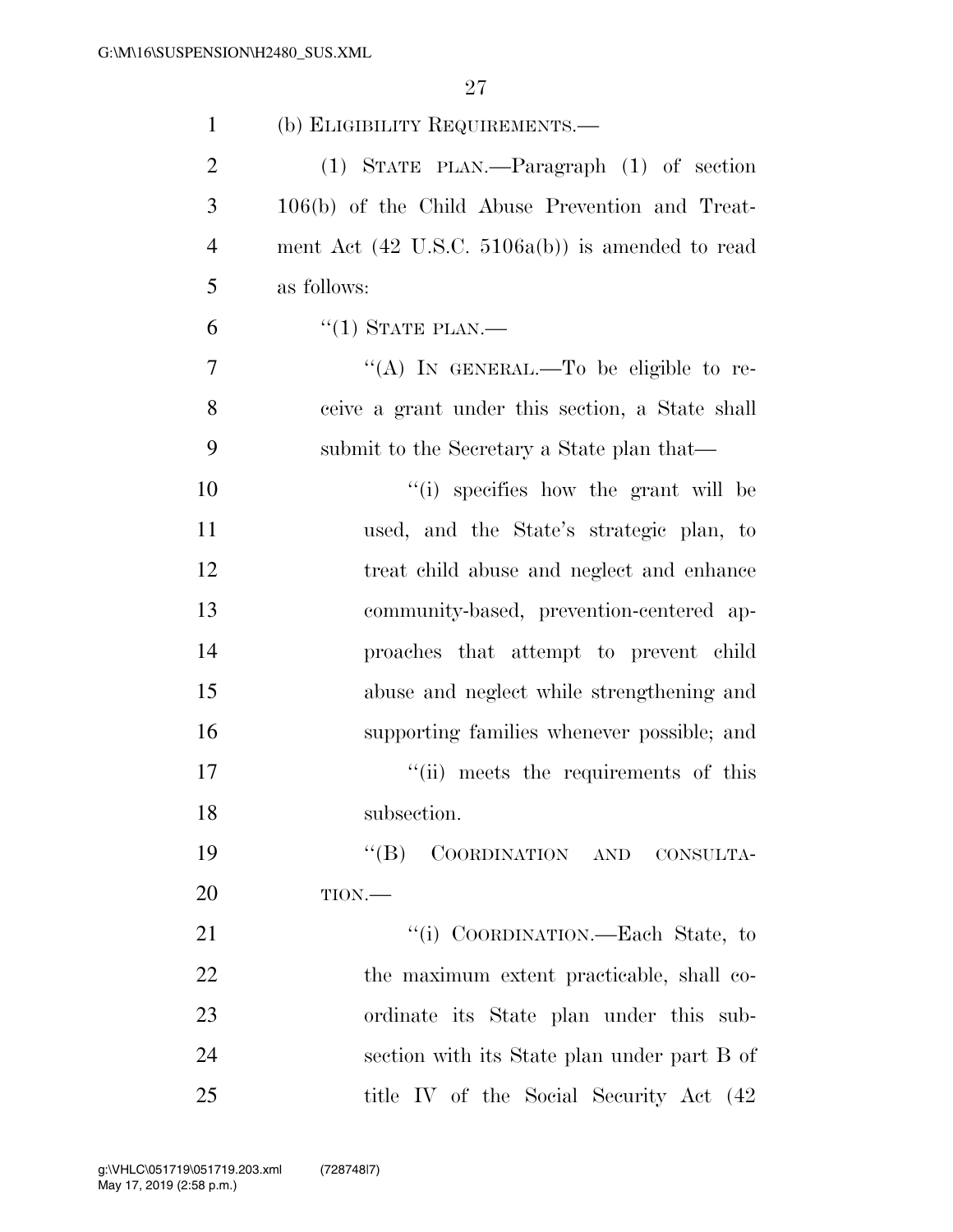| $\mathbf{1}$   | U.S.C. 621 et seq.) relating to child and    |
|----------------|----------------------------------------------|
| $\overline{2}$ | family services and, in States electing to   |
| 3              | provide services under part E of title IV of |
| $\overline{4}$ | the Social Security Act (42 U.S.C. 670 et    |
| 5              | seq.) relating to foster care prevention     |
| 6              | services, its State plan under such part E.  |
| 7              | "(ii) CONSULTATION.—In developing            |
| 8              | a State plan under this subsection, a State  |
| 9              | shall consult with community-based pre-      |
| 10             | vention and service agencies, parents and    |
| 11             | families affected by child abuse or neglect  |
| 12             | in the State, law enforcement, family court  |
| 13             | judges, prosecutors who handle criminal      |
| 14             | child abuse cases, and medical profes-       |
| 15             | sionals engaged in the treatment of child    |
| 16             | abuse and neglect.                           |
| 17             | "(C) DURATION AND SUBMISSION<br>OF           |
| 18             | PLAN.—Each State plan shall—                 |
| 19             | "(i) be submitted not less than every        |
| 20             | 5 years; and                                 |
| 21             | "(ii) if necessary, revised by the State     |
| 22             | to inform the Secretary of any substantive   |
| 23             | changes, including—                          |
| 24             | "(I) any changes to State law or             |
| 25             | regulations, relating to the prevention      |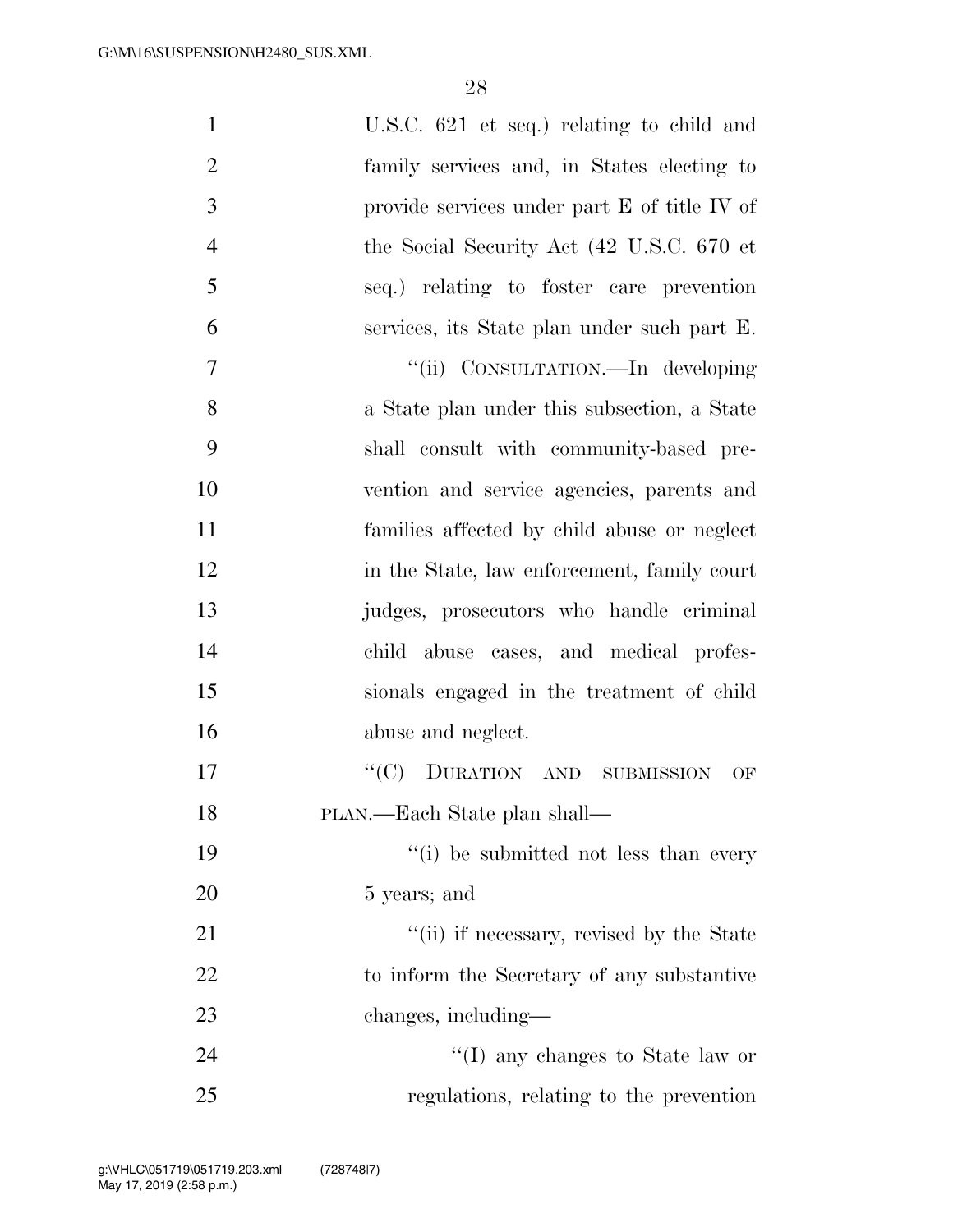| $\mathbf{1}$   | of child abuse and neglect that may                         |
|----------------|-------------------------------------------------------------|
| $\overline{2}$ | affect the eligibility of the State under                   |
| 3              | this section; or                                            |
| $\overline{4}$ | "(II) any changes in the State's                            |
| 5              | activities, strategies, or programs                         |
| 6              | under this section.".                                       |
| 7              | (2) CONTENTS.—Paragraph (2) of section                      |
| 8              | 106(b) of the Child Abuse Prevention and Treat-             |
| 9              | ment Act $(42 \text{ U.S.C. } 5106a(b))$ is amended to read |
| 10             | as follows:                                                 |
| 11             | "(2) CONTENTS.—A State plan submitted                       |
| 12             | under paragraph (1) shall contain a description of          |
| 13             | the activities that the State will carry out using          |
| 14             | amounts received under the grant to achieve the ob-         |
| 15             | jectives of this title, including—                          |
| 16             | $\lq\lq$ an assurance in the form of a certifi-             |
| 17             | cation by the Governor of the State that the                |
| 18             | State has in effect and is enforcing a State law,           |
| 19             | or has in effect and is operating a statewide               |
| 20             | program, relating to child abuse and neglect                |
| 21             | that includes—                                              |
| 22             | "(i) provisions or procedures for an                        |
| 23             | individual to report known and suspected                    |
| 24             | instances of child abuse and neglect, in-                   |
| 25             | cluding a State law for mandatory report-                   |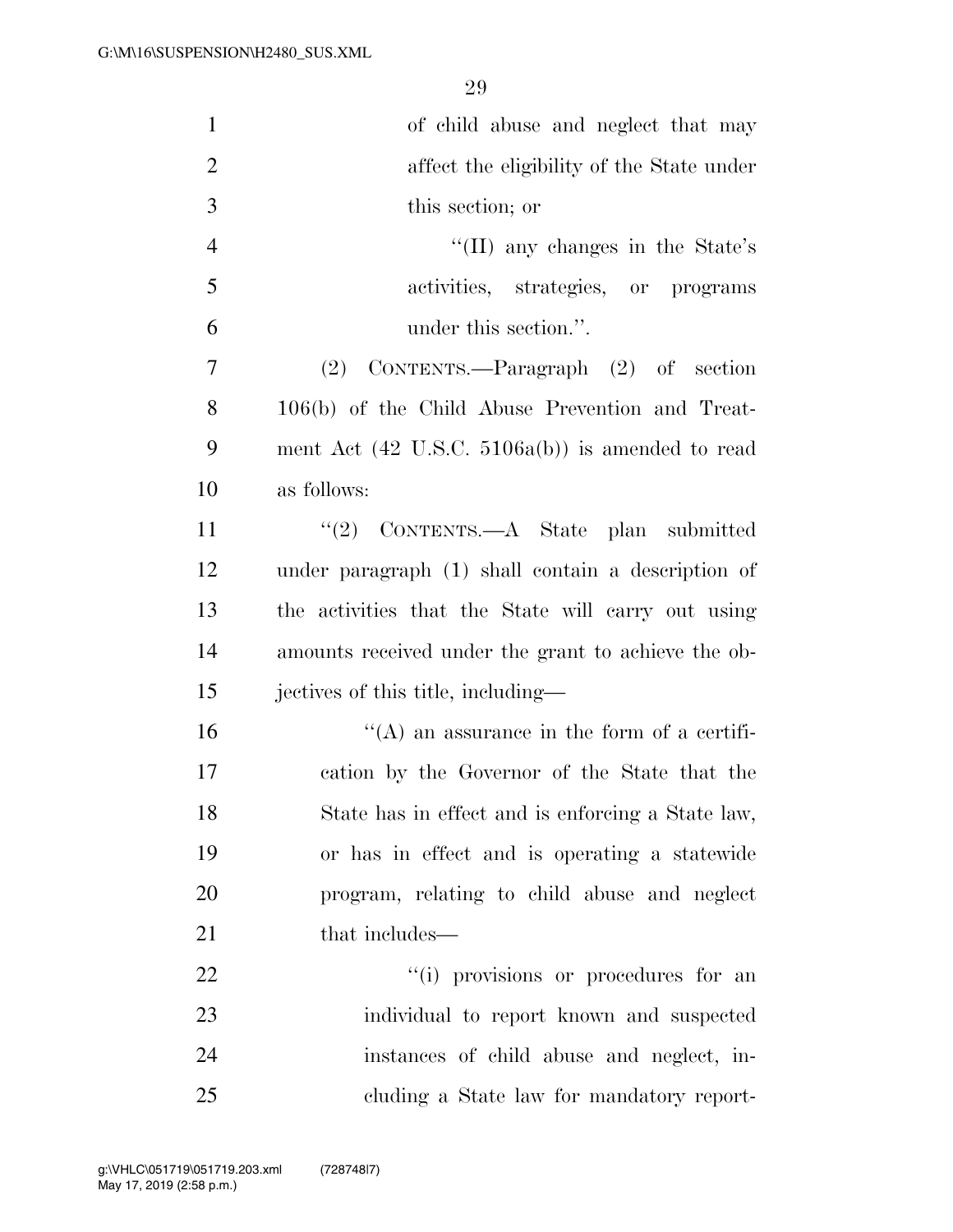| $\mathbf{1}$   | ing by individuals required to report such   |
|----------------|----------------------------------------------|
| $\overline{2}$ | instances;                                   |
| 3              | "(ii) procedures for the immediate           |
| $\overline{4}$ | screening, risk and safety assessment, and   |
| 5              | prompt investigation of such reports of al-  |
| 6              | leged abuse and neglect in order to ensure   |
| 7              | the well-being and safety of children;       |
| 8              | "(iii) procedures for immediate steps        |
| 9              | to be taken to ensure and protect the safe-  |
| 10             | ty of a victim of child abuse or neglect and |
| 11             | of any other child under the same care who   |
| 12             | may also be in danger of child abuse or ne-  |
| 13             | glect and ensuring their placement in a      |
| 14             | safe environment;                            |
| 15             | "(iv) methods to preserve the con-           |
| 16             | fidentiality of all records in order to pro- |
| 17             | tect the rights of the child and of the      |
| 18             | child's parents or guardians, including re-  |
| 19             | ensuring that reports<br>quirements<br>and   |
| 20             | records made and maintained pursuant to      |
| 21             | the purposes of this Act shall only be made  |
| 22             | available to-                                |
| 23             | "(I) individuals who are the sub-            |
| 24             | ject of the report;                          |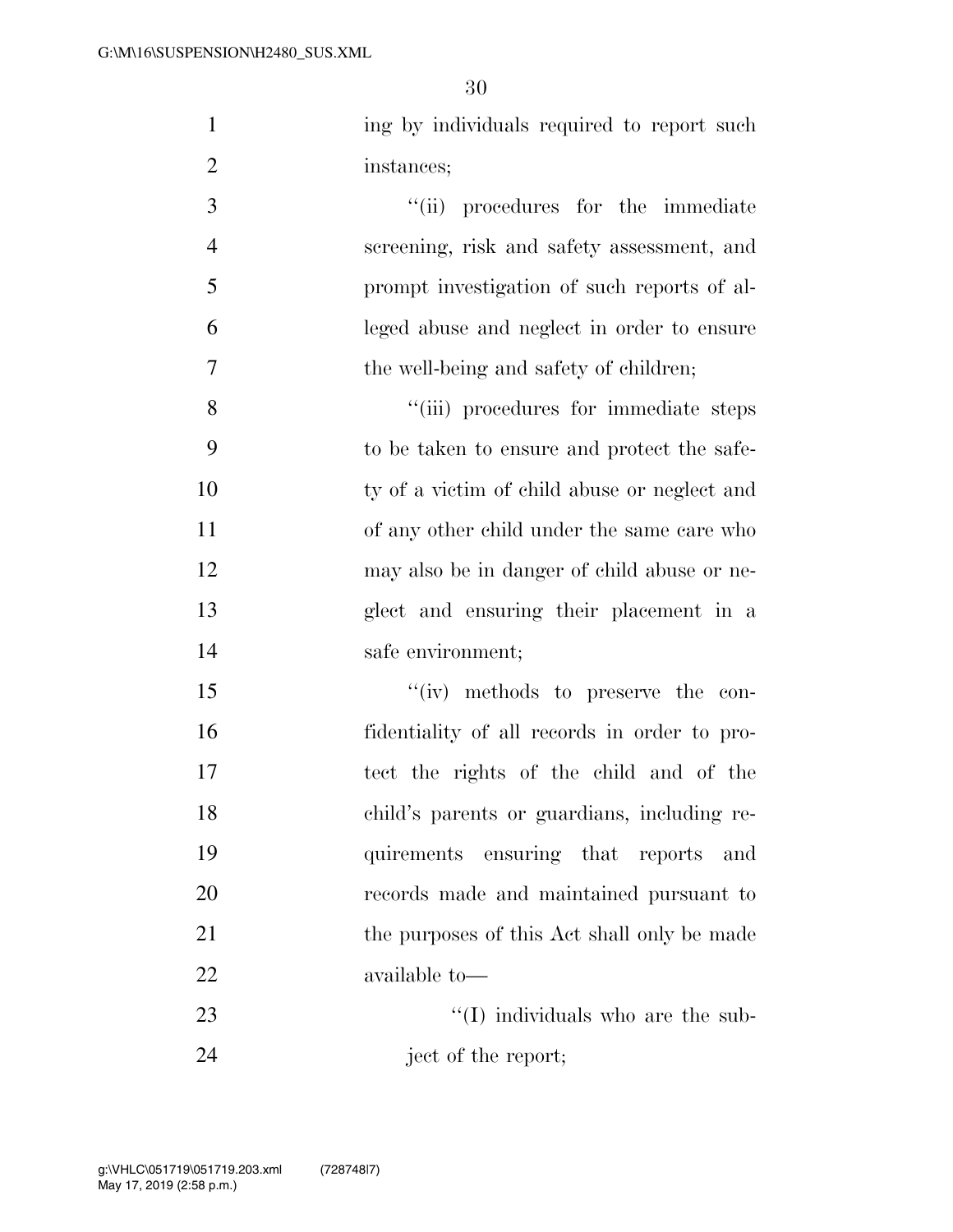| $\mathbf{1}$   | "(II) Federal, State, or local gov-           |
|----------------|-----------------------------------------------|
| $\overline{2}$ | ernment entities, or any agent of such        |
| 3              | entities, as described in clause (xi) of      |
| $\overline{4}$ | this subparagraph;                            |
| 5              | "(III) child abuse citizen review             |
| 6              | panels;                                       |
| 7              | "(IV) child fatality review panels;           |
| 8              | $\lq\lq(V)$ a grand jury or court, upon       |
| 9              | finding that information in the<br>a          |
| 10             | record is necessary for the determina-        |
| 11             | tion of an issue before the court or          |
| 12             | grand jury; and                               |
| 13             | "(VI) other entities or classes of            |
| 14             | individuals statutorily authorized by         |
| 15             | the State to receive such information         |
| 16             | pursuant to a legitimate State pur-           |
| 17             | pose;                                         |
| 18             | "(v) provisions and procedures requir-        |
| 19             | ing that in every case involving a victim of  |
| 20             | child abuse or neglect which results in a     |
| 21             | judicial proceeding, a guardian ad litem,     |
| 22             | who has received education appropriate to     |
| 23             | the role, including education in early child- |
| 24             | hood, child, and adolescent development,      |
| 25             | and domestic violence, and who may be an      |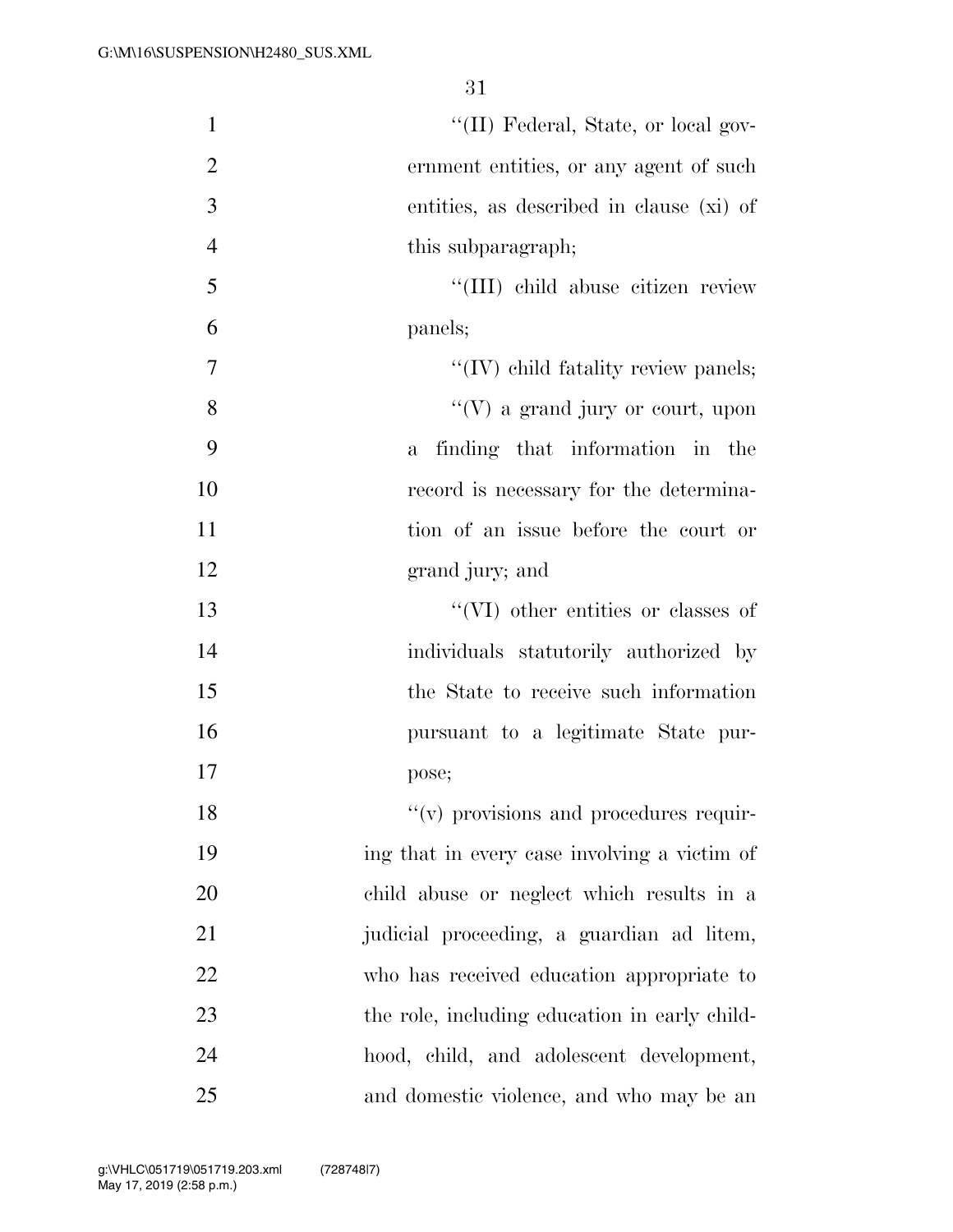| $\mathbf{1}$   | attorney or a court appointed special advo-            |
|----------------|--------------------------------------------------------|
| $\overline{2}$ | cate who has received education appro-                 |
| 3              | priate to that role (or both), shall be ap-            |
| $\overline{4}$ | pointed to represent the child (who, for               |
| 5              | purposes of this section, shall have any age           |
| 6              | limit elected by the State pursuant to sec-            |
| 7              | tion $475(8)(B)(iii)$ of the Social Security           |
| 8              | Act $(42 \text{ U.S.C. } 675(8)(B)(iii))$ in such pro- |
| 9              | ceedings—                                              |
| 10             | "(I) to obtain first-hand, a clear                     |
| 11             | understanding of the situation and                     |
| 12             | needs of such child; and                               |
| 13             | $\lq\lq$ (II) to make recommendations                  |
| 14             | to the court concerning the best inter-                |
| 15             | ests of such child;                                    |
| 16             | "(vi) the establishment of citizen re-                 |
| 17             | view panels in accordance with subsection              |
| 18             | (e);                                                   |
| 19             | "(vii) provisions and procedures to re-                |
| 20             | quire that a representative of the child pro-          |
| 21             | tective services agency shall, at the initial          |
| 22             | time of contact with the individual subject            |
| 23             | to a child abuse or neglect investigation,             |
| 24             | advise the individual of the complaints or             |
| 25             | allegations made against the individual, in            |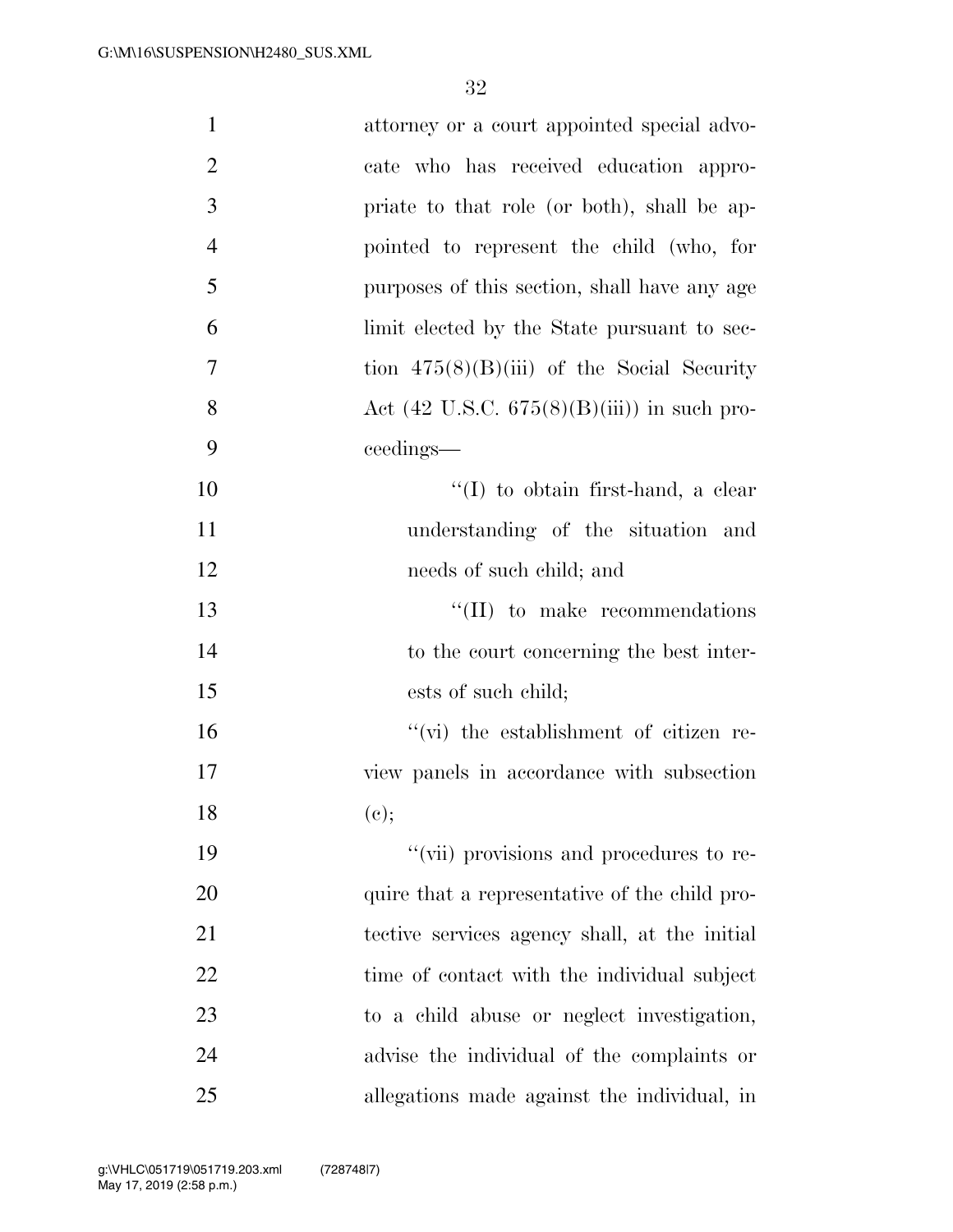| $\mathbf{1}$   | a manner that is consistent with laws pro-   |
|----------------|----------------------------------------------|
| $\overline{2}$ | tecting the rights of the informant;         |
| 3              | "(viii) provisions, procedures, and          |
| $\overline{4}$ | mechanisms—                                  |
| 5              | $\lq\lq$ (I) for the expedited termi-        |
| 6              | nation of parental rights in the case        |
| $\tau$         | of any infant determined to be aban-         |
| 8              | doned under State law; and                   |
| 9              | "(II) by which individuals who               |
| 10             | disagree with an official finding of         |
| 11             | child abuse or neglect can appeal such       |
| 12             | finding;                                     |
| 13             | "(ix) provisions addressing the profes-      |
| 14             | sional development of representatives of     |
| 15             | the child protective services system regard- |
| 16             | ing the legal duties of the representatives, |
| 17             | which may consist of various methods of      |
| 18             | informing such representatives of such du-   |
| 19             | ties (including providing such education in  |
| 20             | different languages if necessary), in order  |
| 21             | to protect the legal rights and safety of    |
| 22             | children and their parents and caregivers    |
| 23             | from the initial time of contact during in-  |
| 24             | vestigation through treatment;               |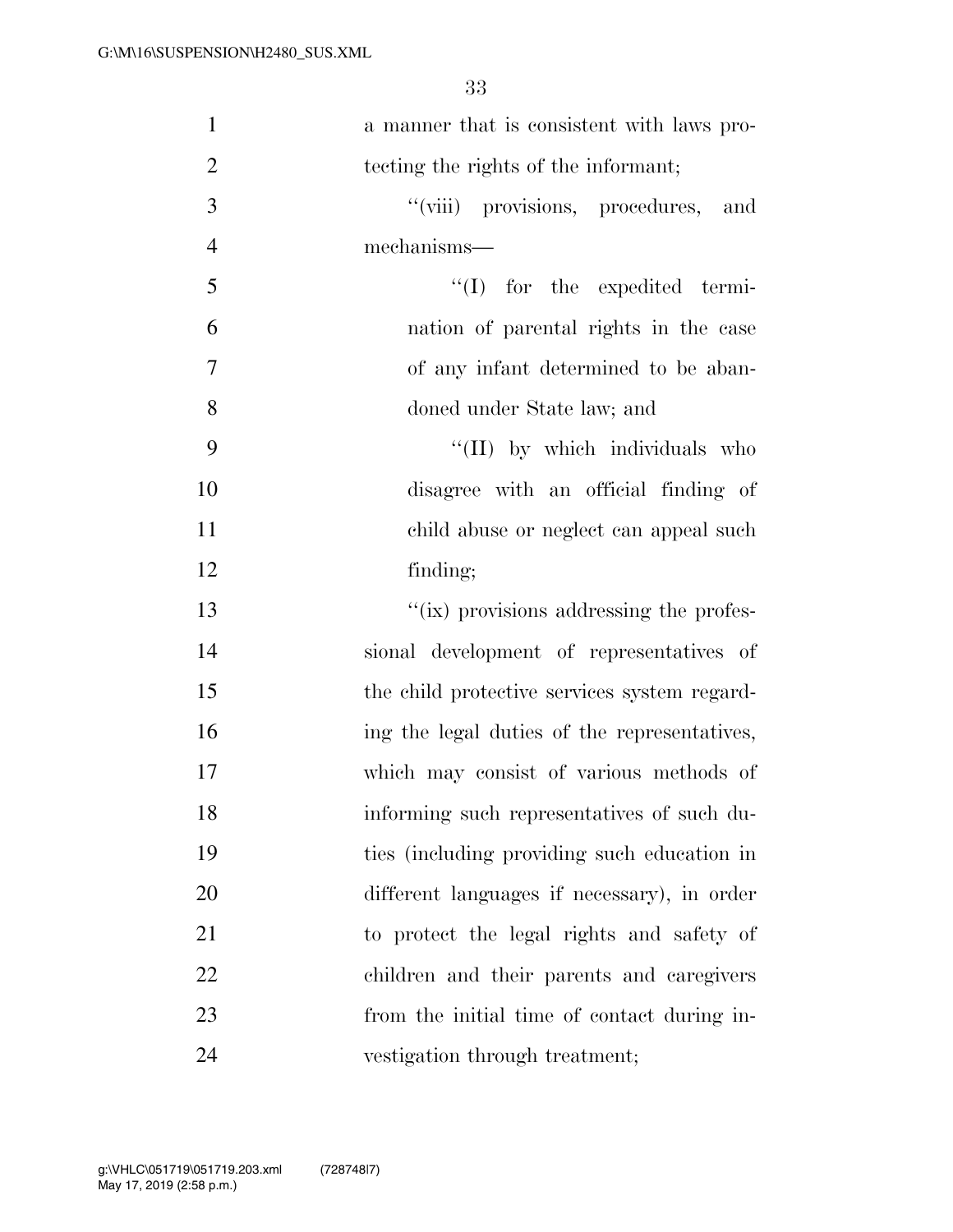| $\mathbf{1}$   | $f(x)$ provisions for immunity from          |
|----------------|----------------------------------------------|
| $\overline{2}$ | civil or criminal liability under State and  |
| 3              | local laws and regulations for individuals   |
| $\overline{4}$ | making good faith reports of suspected or    |
| 5              | known instances of child abuse or neglect,   |
| 6              | or who otherwise provide information or      |
| $\tau$         | assistance, including medical evaluations or |
| 8              | consultations, in connection with a report,  |
| 9              | investigation, or legal intervention pursu-  |
| 10             | ant to a good faith report of child abuse or |
| 11             | neglect;                                     |
| 12             | "(xi) provisions to require the State to     |
| 13             | disclose confidential information to any     |
| 14             | Federal, State, or local government entity,  |
| 15             | or any agent of such entity, that has a      |

16 need for such information in order to carry out its responsibilities under law to protect children from child abuse and neglect;

 $''(\n$ ii) provisions requiring, and proce- dures in place that facilitate the prompt expungement of any records that are ac- cessible to the general public or are used for purposes of employment or other back- ground checks in cases determined to be unsubstantiated or false, except that noth-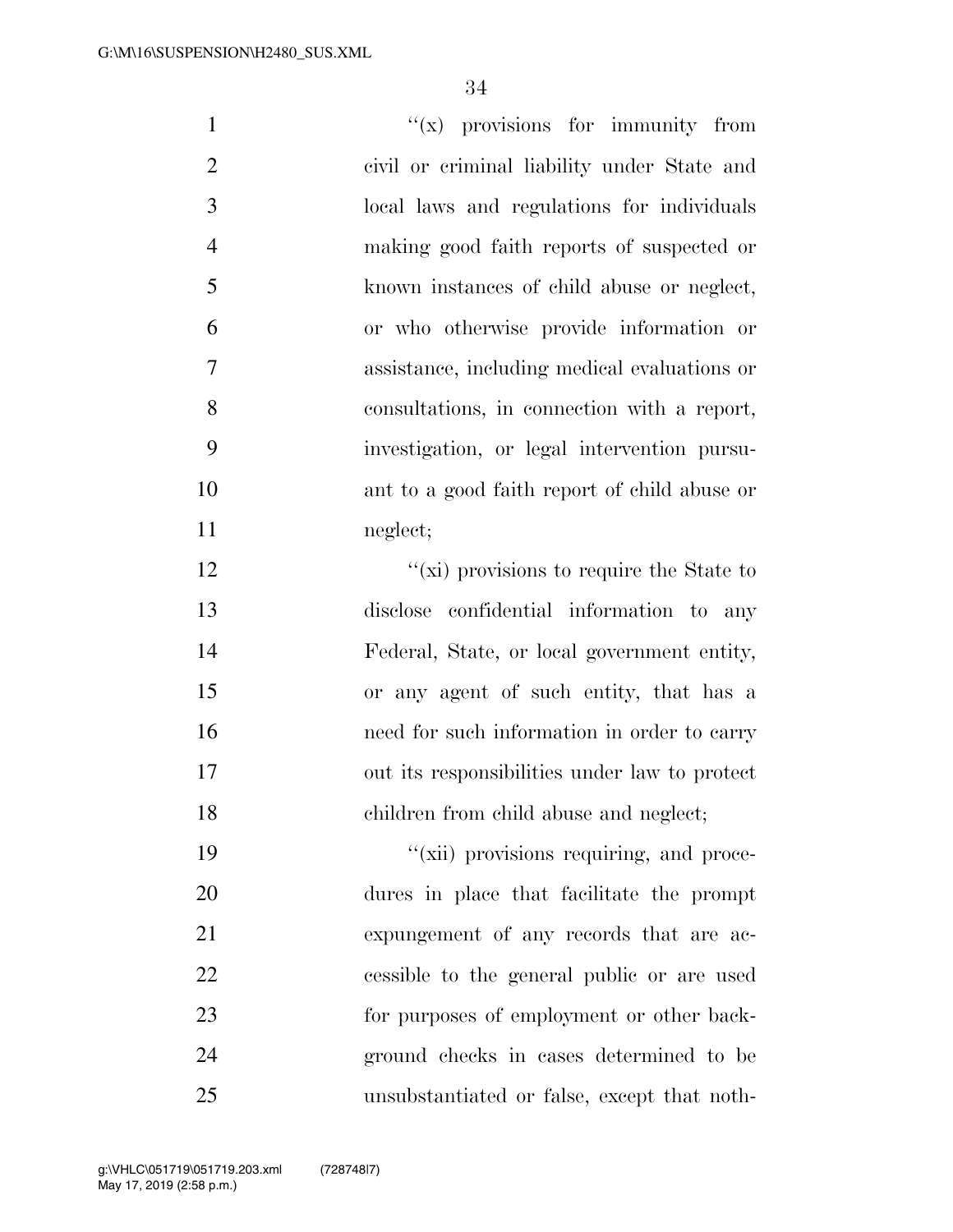| $\mathbf{1}$   | ing in this section shall prevent State child          |
|----------------|--------------------------------------------------------|
| $\overline{2}$ | protective services agencies from keeping              |
| 3              | information on unsubstantiated reports in              |
| $\overline{4}$ | their casework files to assist in future risk          |
| 5              | and safety assessment;                                 |
| 6              | "(xiii) provisions and procedures for                  |
| $\overline{7}$ | requiring criminal background record                   |
| 8              | checks that meet the requirements of sec-              |
| 9              | tion $471(a)(20)$ of the Social Security Act           |
| 10             | $(42 \text{ U.S.C. } 671(a)(20))$ for prospective fos- |
| 11             | ter and adoptive parents and other adult               |
| 12             | relatives and non-relatives residing in the            |
| 13             | household;                                             |
| 14             | "(xiv) provisions for systems of tech-                 |
| 15             | nology that support the State child protec-            |
| 16             | tive services system and track reports of              |
| 17             | abuse and neglect from intake<br>child                 |
| 18             | through final disposition;                             |
| 19             | "(xv) provisions and procedures re-                    |
| 20             | quiring identification and assessment of all           |
| 21             | reports involving children known or sus-               |
| 22             | pected to be victims of sex trafficking (as            |
| 23             | defined in section $103(12)$ of the Traf-              |
| 24             | ficking Victims Protection Act of 2000 (22             |
| 25             | U.S.C. $7102$ $(12)$ ;                                 |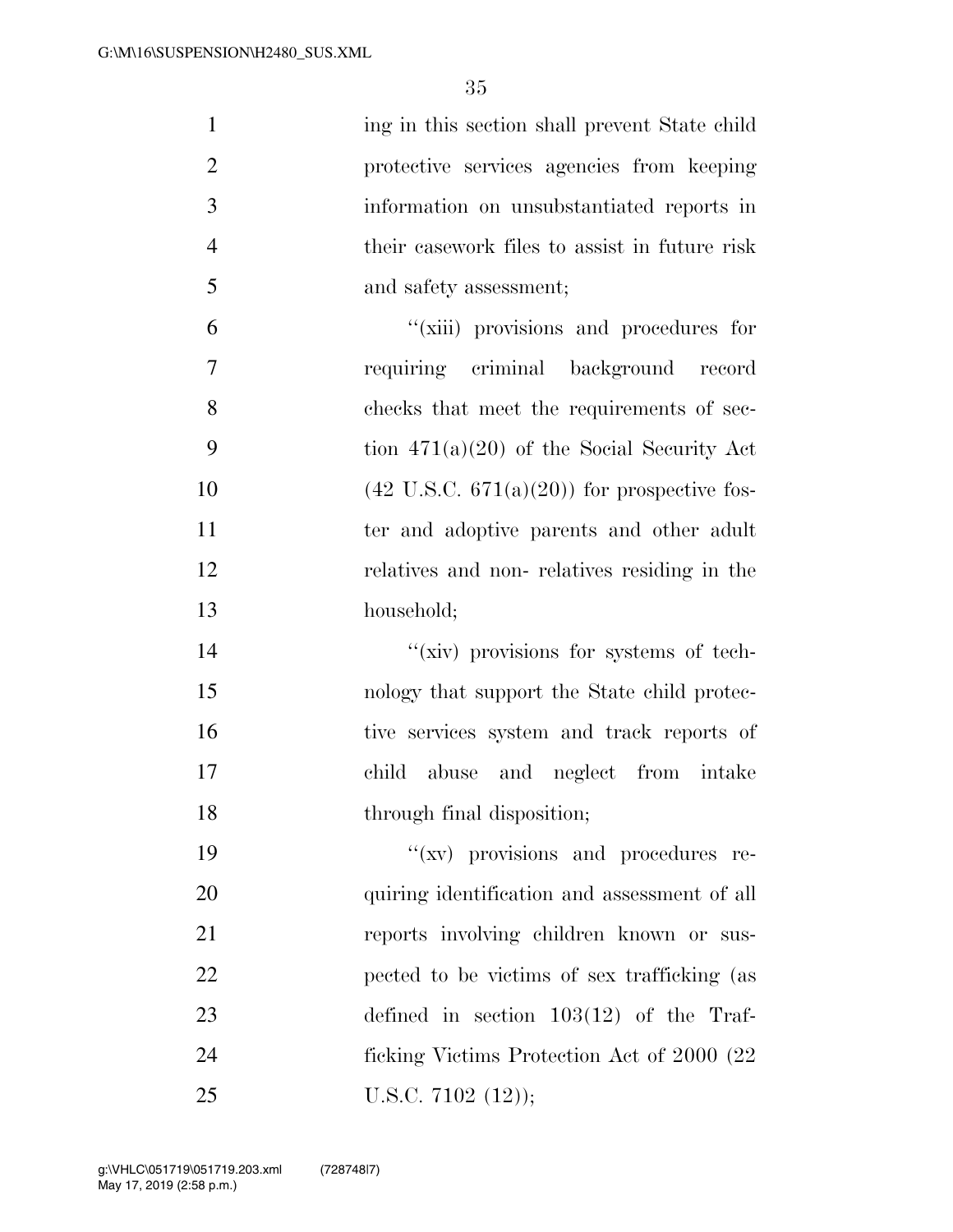| $\mathbf{1}$   | "(xvi) provisions, procedures, and       |
|----------------|------------------------------------------|
| $\overline{2}$ | mechanisms that assure that the State    |
| 3              | does not require reunification of a sur- |
| $\overline{4}$ | viving child with a parent who has been  |
| 5              | found by a court of competent jurisdic-  |
| 6              | tion-                                    |
| $\tau$         | $``(I)$ to have committed murder         |
| 8              | (which would have been an offense        |
| 9              | under section $1111(a)$ of title 18,     |
| 10             | United States Code, if the offense had   |
| 11             | occurred in the special maritime or      |
| 12             | territorial jurisdiction of the United   |
| 13             | States) of another child of such par-    |
| 14             | ent;                                     |
| 15             | $\lq\lq$ (II) to have committed vol-     |
| 16             | untary manslaughter (which would         |
| 17             | have been an offense under section       |
| 18             | $1112(a)$ of title 18, United States     |
| 19             | Code, if the offense had occurred in     |
| 20             | the special maritime or territorial ju-  |
| 21             | risdiction of the United States) of an-  |
| 22             | other child of such parent;              |
| 23             | "(III) to have aided or abetted,         |
| 24             | attempted, conspired, or solicited to    |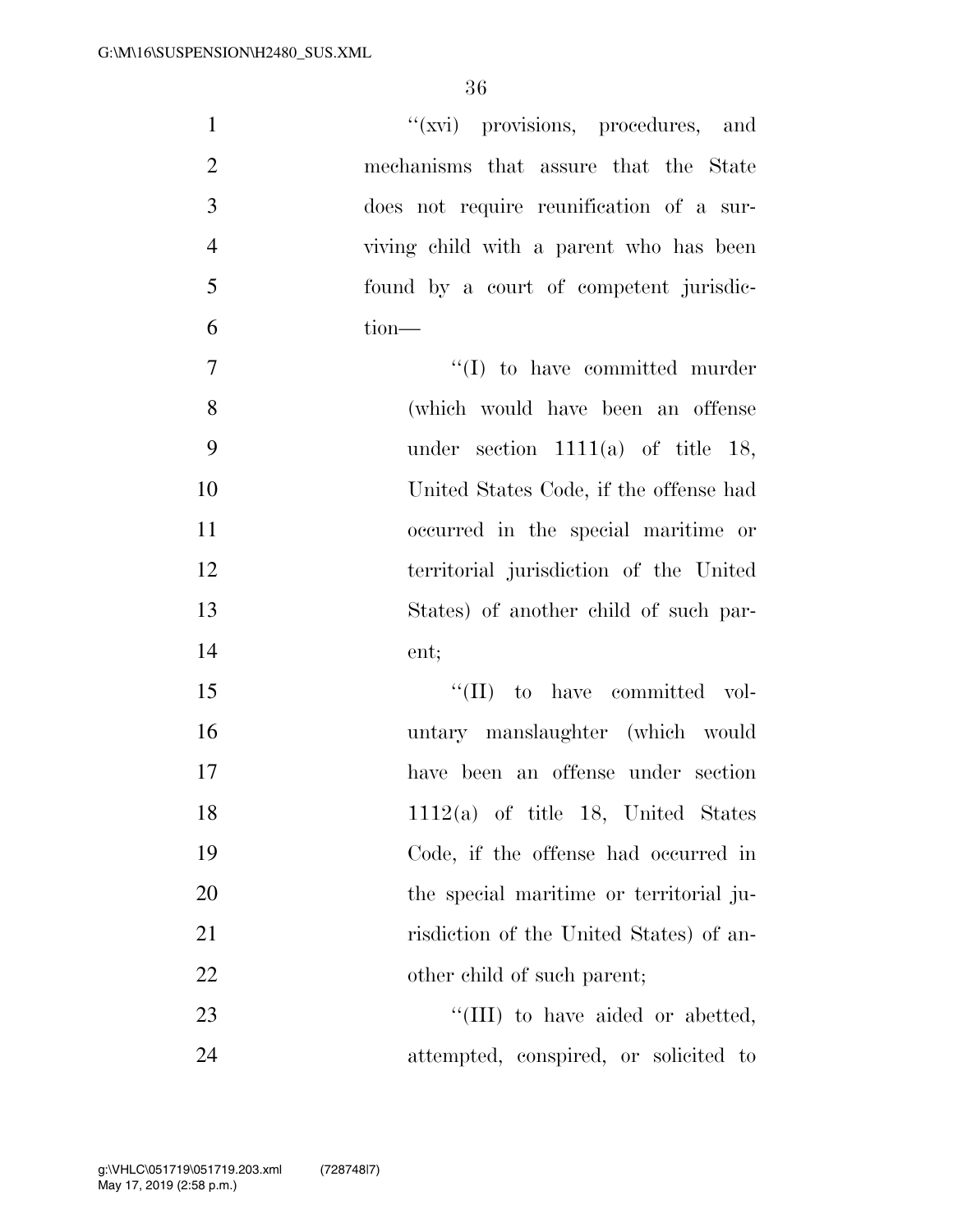| $\mathbf{1}$   | commit such murder or voluntary            |
|----------------|--------------------------------------------|
| $\overline{2}$ | manslaughter;                              |
| 3              | $\lq\lq (IV)$ to have committed a felony   |
| $\overline{4}$ | assault that results in the serious bod-   |
| 5              | ily injury to the surviving child or an-   |
| 6              | other child of such parent;                |
| $\tau$         | $\lq\lq(V)$ to have committed sexual       |
| 8              | abuse against the surviving child or       |
| 9              | another child of such parent; or           |
| 10             | $\lq\lq$ (VI) to be required to register   |
| 11             | with a sex offender registry under sec-    |
| 12             | tion $113(a)$ of the Adam Walsh Child      |
| 13             | Protection and Safety Act of 2006          |
| 14             | $(42 \text{ U.S.C. } 16913(a))$ ; and      |
| 15             | "(xvii) an assurance that, upon the        |
| 16             | implementation by the State of the provi-  |
| 17             | sions, procedures, and mechanisms under    |
| 18             | clause (xvi), conviction of any one of the |
| 19             | felonies listed in clause (xvi) constitute |
| 20             | grounds under State law for the termi-     |
| 21             | nation of parental rights of the convicted |
| 22             | parent as to the surviving children (al-   |
| 23             | though case-by-case determinations of      |
| 24             | whether or not to seek termination of pa-  |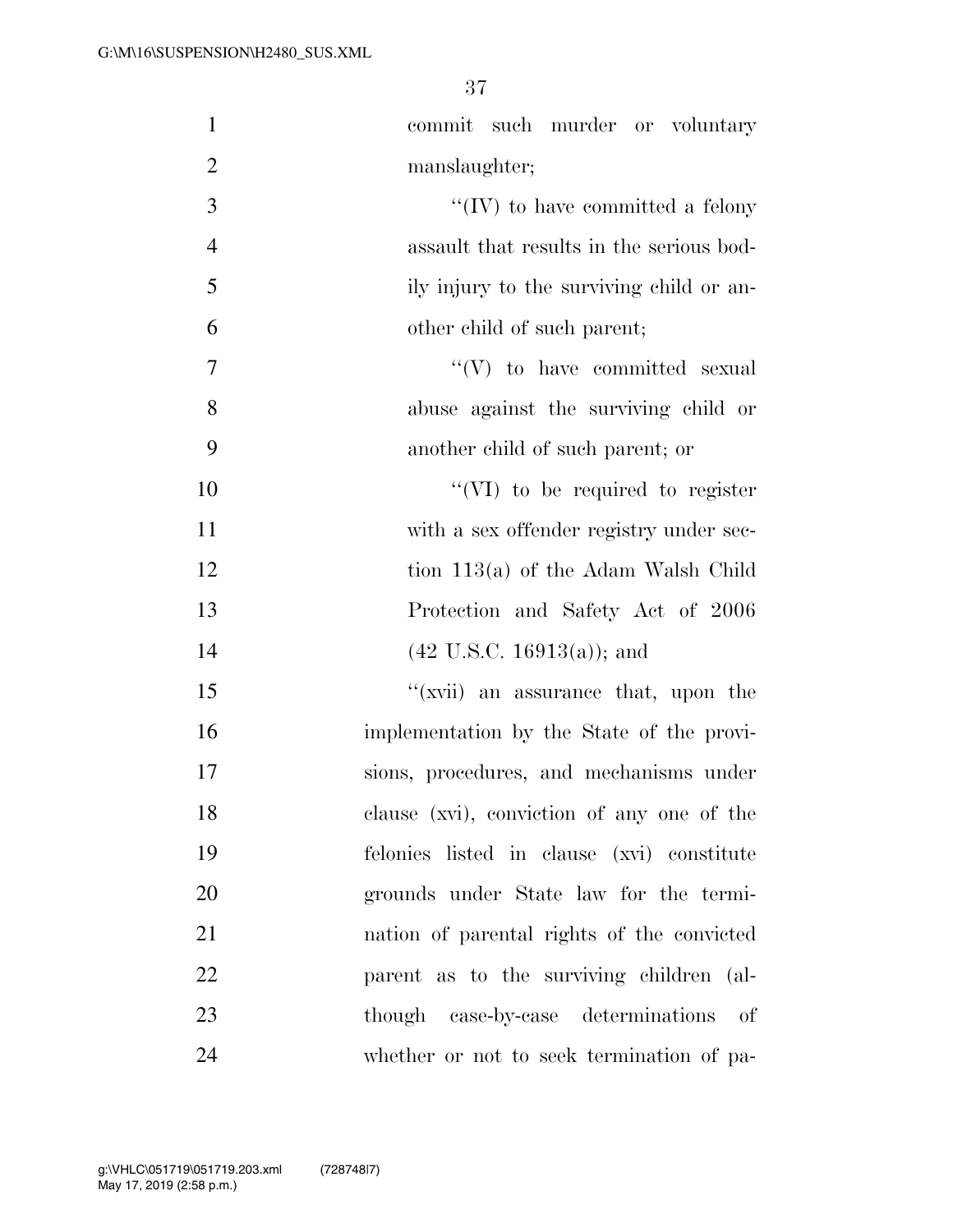| $\mathbf{1}$   | rental rights shall be within the sole discre-    |
|----------------|---------------------------------------------------|
| $\overline{2}$ | tion of the State);                               |
| 3              | $\lq\lq$ an assurance that the State has in       |
| $\overline{4}$ | place procedures for responding to the reporting  |
| 5              | of medical neglect (including instances of with-  |
| 6              | holding of medically indicated treatment from     |
| 7              | infants with disabilities who have life-threat-   |
| 8              | ening conditions), procedures or programs, or     |
| 9              | both (within the State child protective services) |
| 10             | system), to provide for-                          |
| 11             | "(i) coordination and consultation                |
| 12             | with individuals designated by and within         |
| 13             | appropriate health-care facilities;               |
| 14             | "(ii) prompt notification by individ-             |
| 15             | uals designated by and within appropriate         |
| 16             | health-care facilities of cases of suspected      |
| 17             | medical neglect (including instances of           |
| 18             | withholding of medically indicated treat-         |
| 19             | ment from infants with disabilities who           |
| 20             | have life-threatening conditions); and            |
| 21             | "(iii) authority, under State law, for            |
| 22             | the State child protective services system        |
| 23             | to pursue any legal remedies, including the       |
| 24             | authority to initiate legal proceedings in a      |
| 25             | court of competent jurisdiction, as may be        |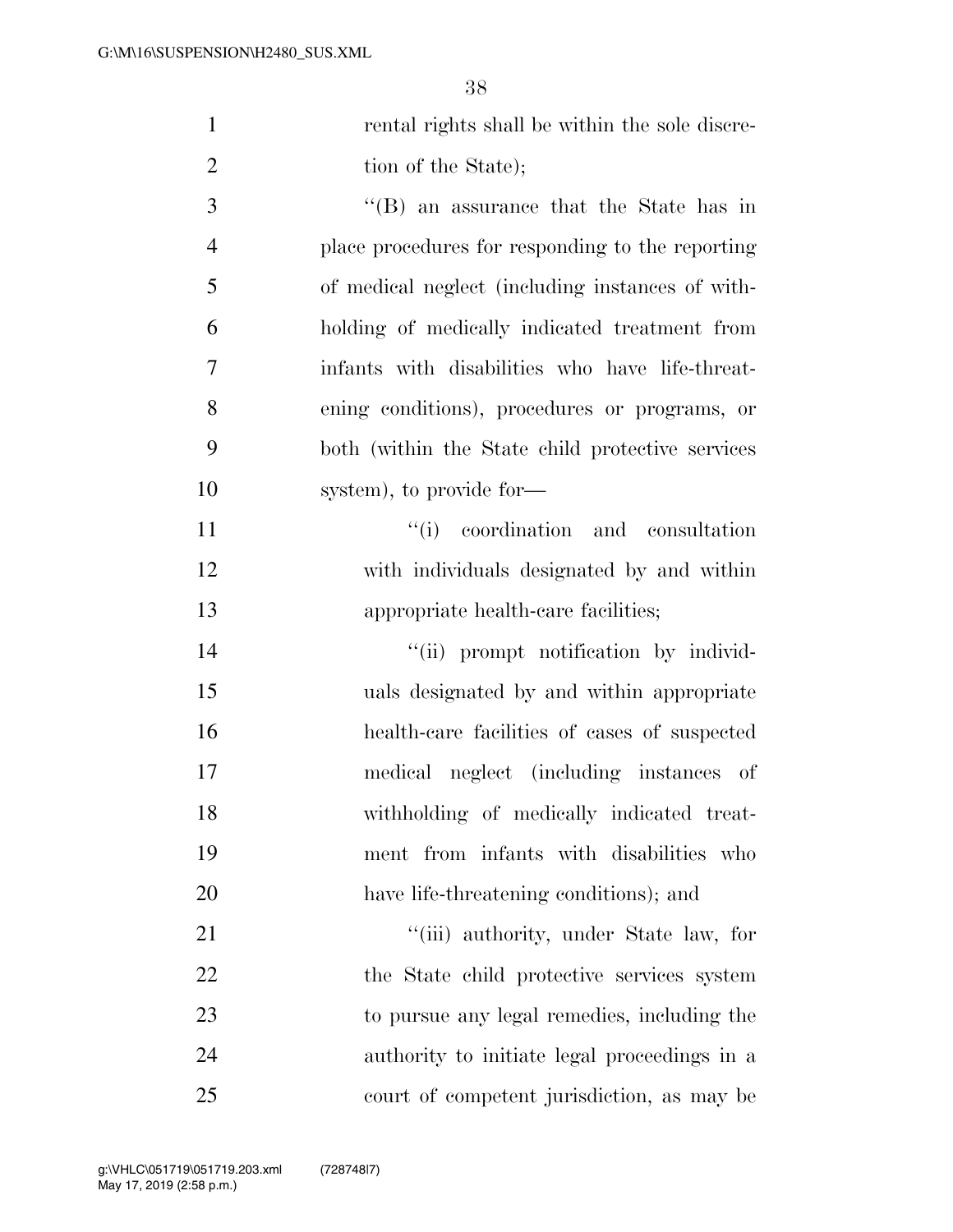necessary to prevent the withholding of medically indicated treatment from infants with disabilities who have life-threatening conditions; ''(C) an assurance or certification that pro-grams and education conducted under this title

 address the unique needs of unaccompanied homeless youth, including access to enrollment and support services and that such youth are eligible for under parts B and E of title IV of 11 the Social Security Act (42 U.S.C. 621 et seq., 670 et seq.) and meet the requirements of the McKinney-Vento Homeless Assistance Act (42 U.S.C. 11301 et seq.);

15  $\text{``(D) a description of}$ 

 $\frac{1}{10}$  policies and procedures (including appropriate referrals to child welfare serv- ice systems and for other appropriate serv- ices (including home visiting services and mutual support and parent partner pro- grams) determined by a family assessment) to address the needs of infants born with and identified as being affected by sub- stance use or withdrawal symptoms result-ing from prenatal drug exposure, or a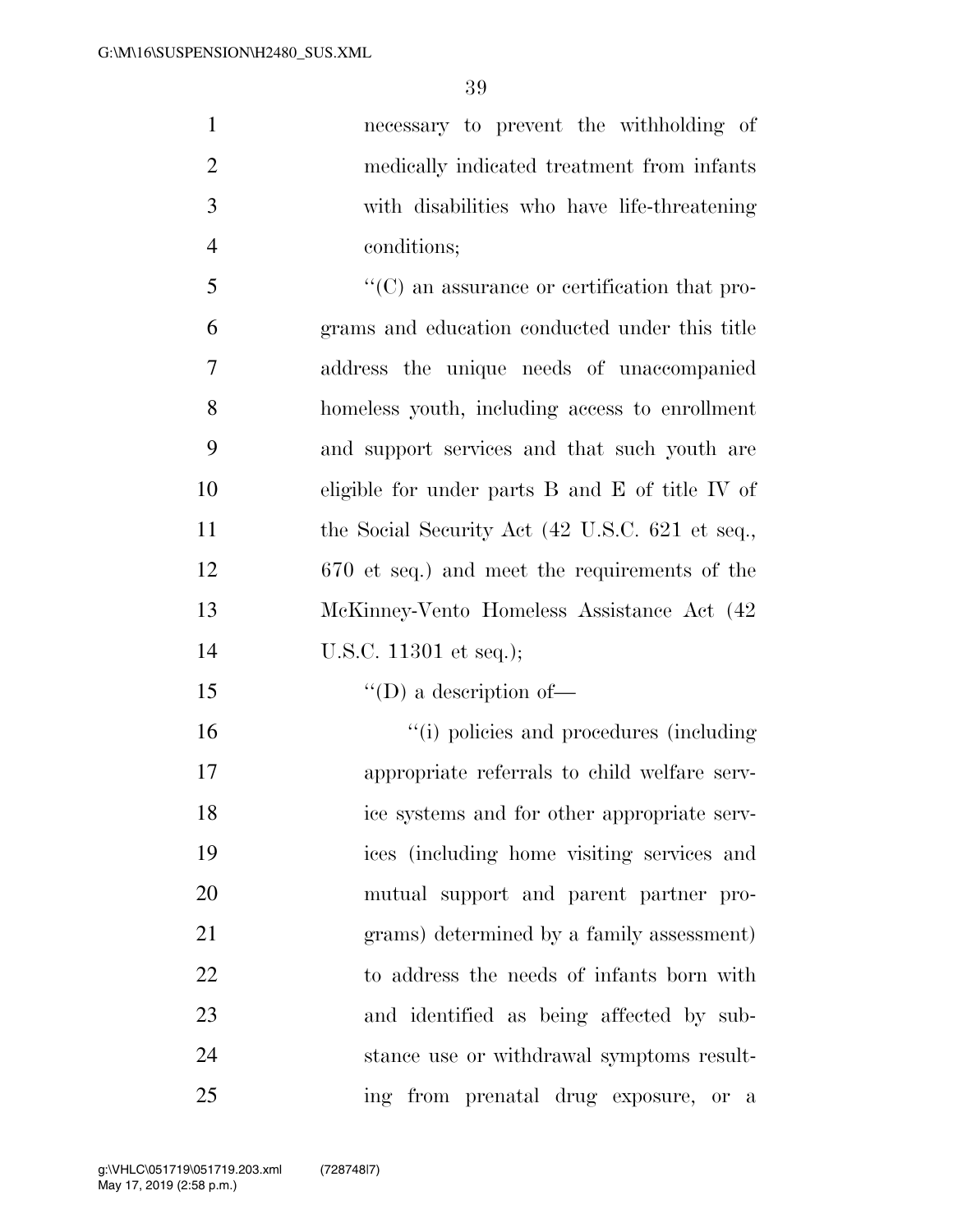| $\mathbf{1}$   | Fetal Alcohol Spectrum Disorder, includ-      |
|----------------|-----------------------------------------------|
| $\overline{2}$ | ing a requirement that health care pro-       |
| 3              | viders involved in the delivery or care of    |
| $\overline{4}$ | such infants notify the child protective wel- |
| 5              | fare service system of the occurrence of      |
| 6              | such condition in such infants, except        |
| 7              | that—                                         |
| 8              | "(I) child protective services shall          |
| 9              | undertake an investigation only when          |
| 10             | the findings of a family assessment           |
| 11             | warrant such investigation; and               |
| 12             | "(II) such notification shall not             |
| 13             | be construed to-                              |
| 14             | "(aa) establish a definition                  |
| 15             | under Federal law of what con-                |
| 16             | stitutes child abuse or neglect; or           |
| 17             | "(bb) require prosecution for                 |
| 18             | any illegal action;                           |
| 19             | "(ii) the development of a multi-dis-         |
| 20             | ciplinary plan of safe care for the infant    |
| 21             | born and identified as being affected by      |
| 22             | substance use or withdrawal symptoms or       |
| 23             | a Fetal Alcohol Spectrum Disorder to en-      |
| 24             | sure the safety and well-being of such in-    |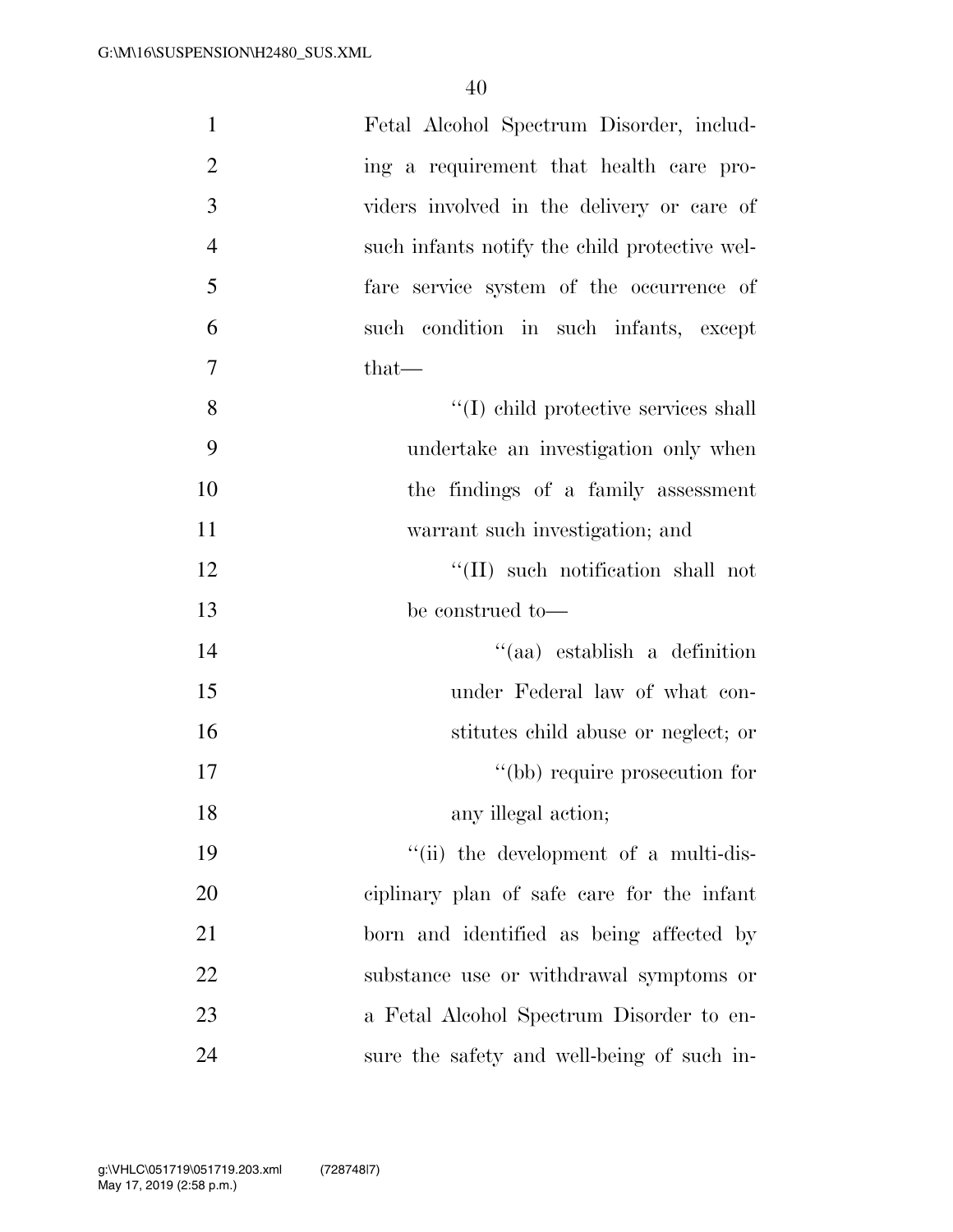| $\mathbf{1}$   | fant following release from the care of       |
|----------------|-----------------------------------------------|
| $\overline{2}$ | health care providers, including through—     |
| 3              | "(I) using a risk-based approach              |
| $\overline{4}$ | to develop each plan of safe care;            |
| 5              | "(II) addressing, through coordi-             |
| 6              | nated service delivery, the health and        |
| $\overline{7}$ | disorder treatment<br>substance<br>use        |
| 8              | needs of the infant and affected fam-         |
| 9              | ily or caregiver as determined by a           |
| 10             | family assessment; and                        |
| 11             | "(III) the development and im-                |
| 12             | plementation by the State of moni-            |
| 13             | toring systems regarding the imple-           |
| 14             | mentation of such plans of safe care          |
| 15             | to determine whether and in what              |
| 16             | manner local entities are providing, in       |
| 17             | accordance with State requirements,           |
| 18             | referrals to and delivery of appro-           |
| 19             | priate services for the infant and af-        |
| 20             | fected family or caregiver;                   |
| 21             | "(iii) policies and procedures to make        |
| 22             | available to the public on the State website  |
| 23             | the data, findings, and information about     |
| 24             | all cases of child abuse or neglect resulting |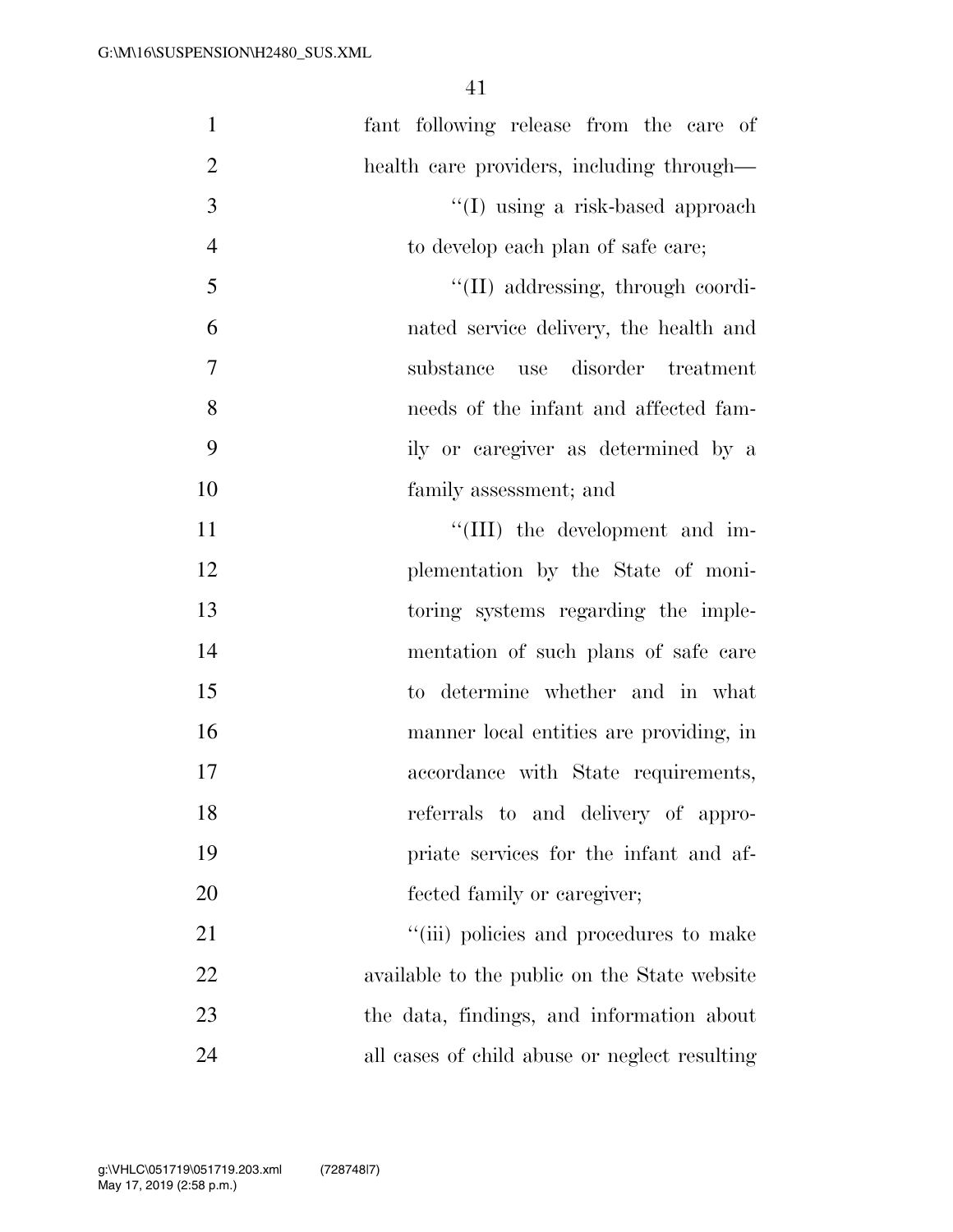| $\mathbf{1}$   | in a child fatality or near fatality, includ- |
|----------------|-----------------------------------------------|
| $\overline{2}$ | ing a description of—                         |
| 3              | $\lq\lq$ (I) how the State will not create    |
| $\overline{4}$ | an exception to such public disclosure,       |
| 5              | except in a case in which—                    |
| 6              | "(aa) the State would like to                 |
| 7              | delay public release of case-spe-             |
| 8              | cific findings or information (in-            |
| 9              | cluding any previous reports of               |
| 10             | domestic violence and subsequent              |
| 11             | actions taken to assess and ad-               |
| 12             | dress such reports) while a crimi-            |
| 13             | nal investigation or prosecution              |
| 14             | of such a fatality or near fatality           |
| 15             | is pending;                                   |
| 16             | "(bb) the State is protecting                 |
| 17             | the identity of a reporter of child           |
| 18             | abuse or neglect; or                          |
| 19             | $f'(ce)$ the State is with-                   |
| 20             | holding identifying information of            |
| 21             | members of the victim's family                |
| 22             | who are not perpetrators of the               |
| 23             | fatality or near fatality; and                |
| 24             | "(II) how the State will ensure               |
| 25             | that in providing the public disclosure       |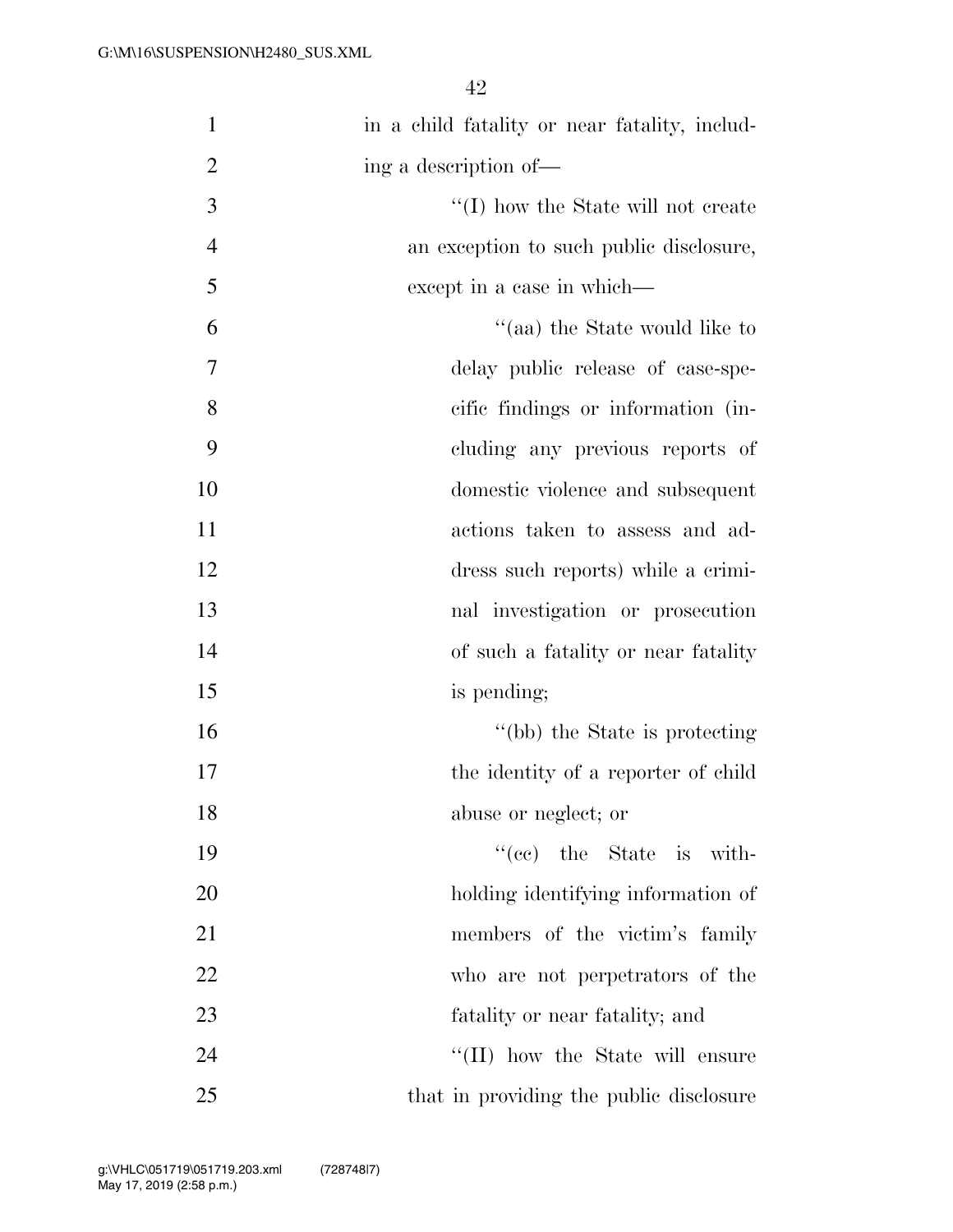| $\mathbf{1}$   | required under this clause, the State       |
|----------------|---------------------------------------------|
| $\overline{2}$ | will include—                               |
| 3              | "(aa) the cause and cir-                    |
| $\overline{4}$ | cumstances of the fatality or near          |
| 5              | fatality;                                   |
| 6              | "(bb) the age and gender of                 |
| 7              | the child; and                              |
| 8              | "(cc) any previous reports of               |
| 9              | child abuse or neglect investiga-           |
| 10             | tions that are relevant to the              |
| 11             | child abuse or neglect that led to          |
| 12             | the fatality or near fatality;              |
| 13             | "(iv) how the State will use data col-      |
| 14             | lected on child abuse or neglect to prevent |
| 15             | child fatalities and near fatalities;       |
| 16             | $f'(v)$ how the State will implement ef-    |
| 17             | forts to prevent child fatalities and near  |
| 18             | fatalities;                                 |
| 19             | "(vi) the cooperation of State law en-      |
| 20             | forcement officials, court of competent ju- |
| 21             | risdiction, and appropriate State agencies  |
| 22             | providing human services in the investiga-  |
| 23             | tion, assessment, prosecution, and treat-   |
| 24             | ment of child abuse and neglect;            |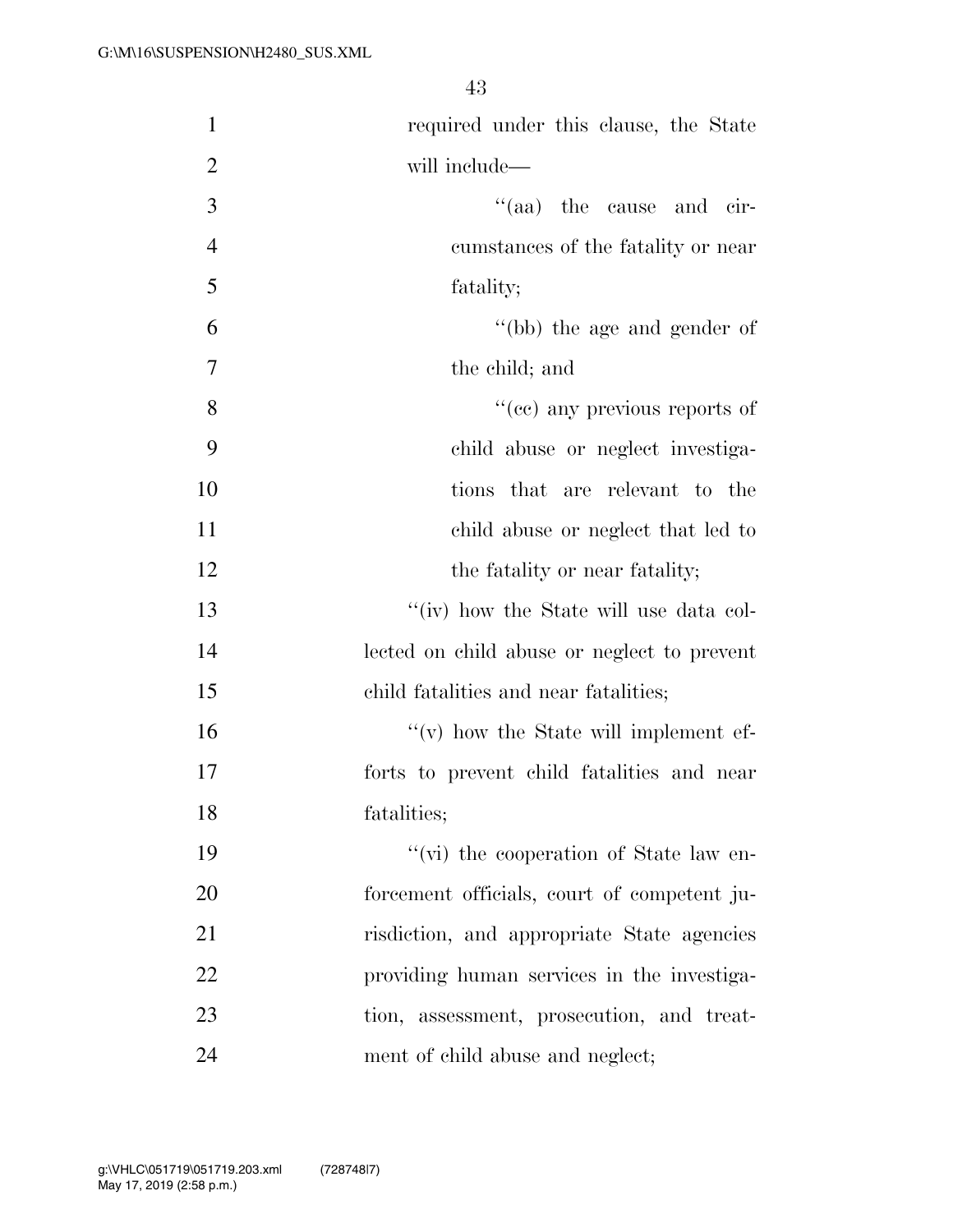''(vii) the steps the State will take to improve the professional development, re- tention, and supervision of caseworkers and how the State will measure the effec- tiveness of such efforts; ''(viii) the State's plan to ensure each child under the age of 3 who is involved in a substantiated case of child abuse or ne- glect will be referred to the State's child 10 find system under section  $635(a)(5)$  of the Individuals with Disabilities Education Act 12 (20 U.S.C.  $1435(a)(5)$ ) in order to deter- mine if the child is an infant or toddler with a disability (as defined in section 15 632(5) of such Act  $(20 \text{ U.S.C. } 1432(5))$ ; 16 ''(ix) the State's plan to improve, as part of a comprehensive State strategy led by law enforcement, professional develop- ment for child protective services workers and their appropriate role in identifying, assessing, and providing comprehensive services for children who are sex traf- ficking victims, in coordination with law enforcement, juvenile justice agencies, run-away and homeless youth shelters, and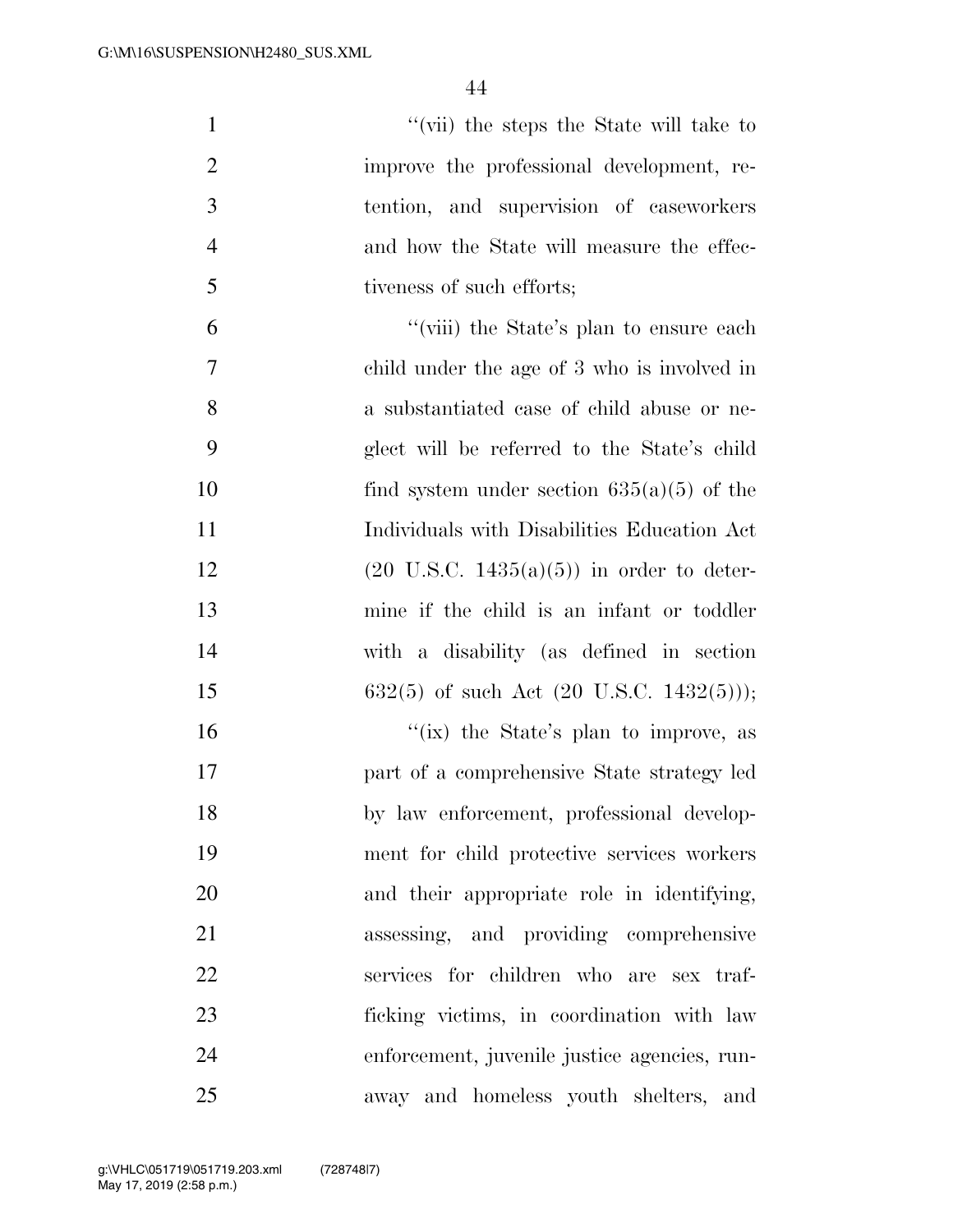| $\mathbf{1}$   | health, mental health, and other social         |
|----------------|-------------------------------------------------|
| $\overline{2}$ | service agencies and providers;                 |
| 3              | $f(x)$ the services to be provided under        |
| $\overline{4}$ | the grant to individuals, families, or com-     |
| 5              | munities, either directly or through refer-     |
| 6              | rals, aimed at preventing the occurrence of     |
| 7              | child abuse and neglect;                        |
| 8              | " $(xi)$ the State's efforts to ensure pro-     |
| 9              | fessionals who are required to report sus-      |
| 10             | pected cases of child abuse and neglect are     |
| 11             | aware of their responsibilities under sub-      |
| 12             | paragraph $(A)(i)$ and receive professional     |
| 13             | development relating to performing such         |
| 14             | responsibilities that is specific to their pro- |
| 15             | fession and workplace;                          |
| 16             | "(xii) policies and procedures encour-          |
| 17             | aging the appropriate involvement of fami-      |
| 18             | lies in decision making pertaining to chil-     |
| 19             | dren who experienced child abuse or ne-         |
| 20             | glect;                                          |
| 21             | "(xiii) the State's efforts to improve          |
| 22             | appropriate collaboration among child pro-      |
| 23             | tective services agencies, domestic violence    |
| 24             | services agencies, substance use disorder       |
| 25             | treatment agencies, and other agencies in       |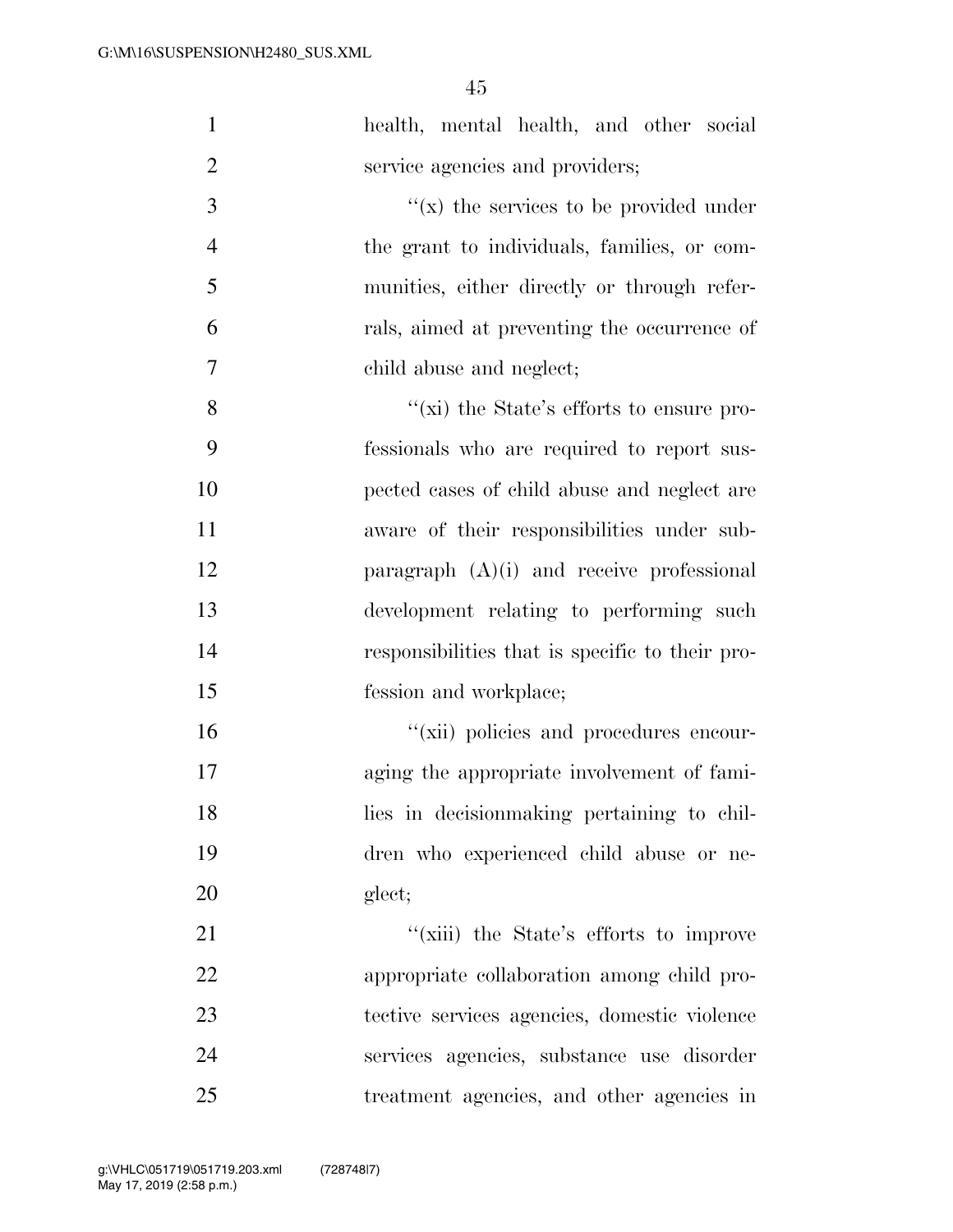| $\mathbf{1}$   | investigations, interventions, and the deliv-          |
|----------------|--------------------------------------------------------|
| $\overline{2}$ | ery of services and treatment provided to              |
| 3              | children and families affected by child                |
| $\overline{4}$ | abuse or neglect, including children ex-               |
| 5              | posed to domestic violence, where appro-               |
| 6              | priate;                                                |
| 7              | "(xiv) policies and procedures regard-                 |
| 8              | ing the use of differential response, as ap-           |
| 9              | plicable, to improve outcomes for children;            |
| 10             | and                                                    |
| 11             | "(xv) the State's efforts to reduce ra-                |
| 12             | cial bias in its child protective services sys-        |
| 13             | tem.".                                                 |
| 14             | $(3)$ LIMITATIONS.—Paragraph $(3)$ of section          |
| 15             | 106(b) of the Child Abuse Prevention and Treat-        |
| 16             | ment Act $(42 \text{ U.S.C. } 5106a(b))$ is amended—   |
| 17             | $(A)$ in the paragraph heading, by striking            |
| 18             | "LIMITATION" and inserting "LIMITATIONS";              |
| 19             | (B) by striking "With regard to clauses                |
| 20             | (vi) and (vii) of paragraph $(2)(B)$ ," and insert-    |
| 21             | ing the following:                                     |
| 22             | "(A) DISCLOSURE OF CERTAIN IDENTI-                     |
| 23             | FYING INFORMATION.—With regard to subpara-             |
| 24             | graphs $(A)(iv)$ and $(D)(iii)$ of paragraph $(2),$ "; |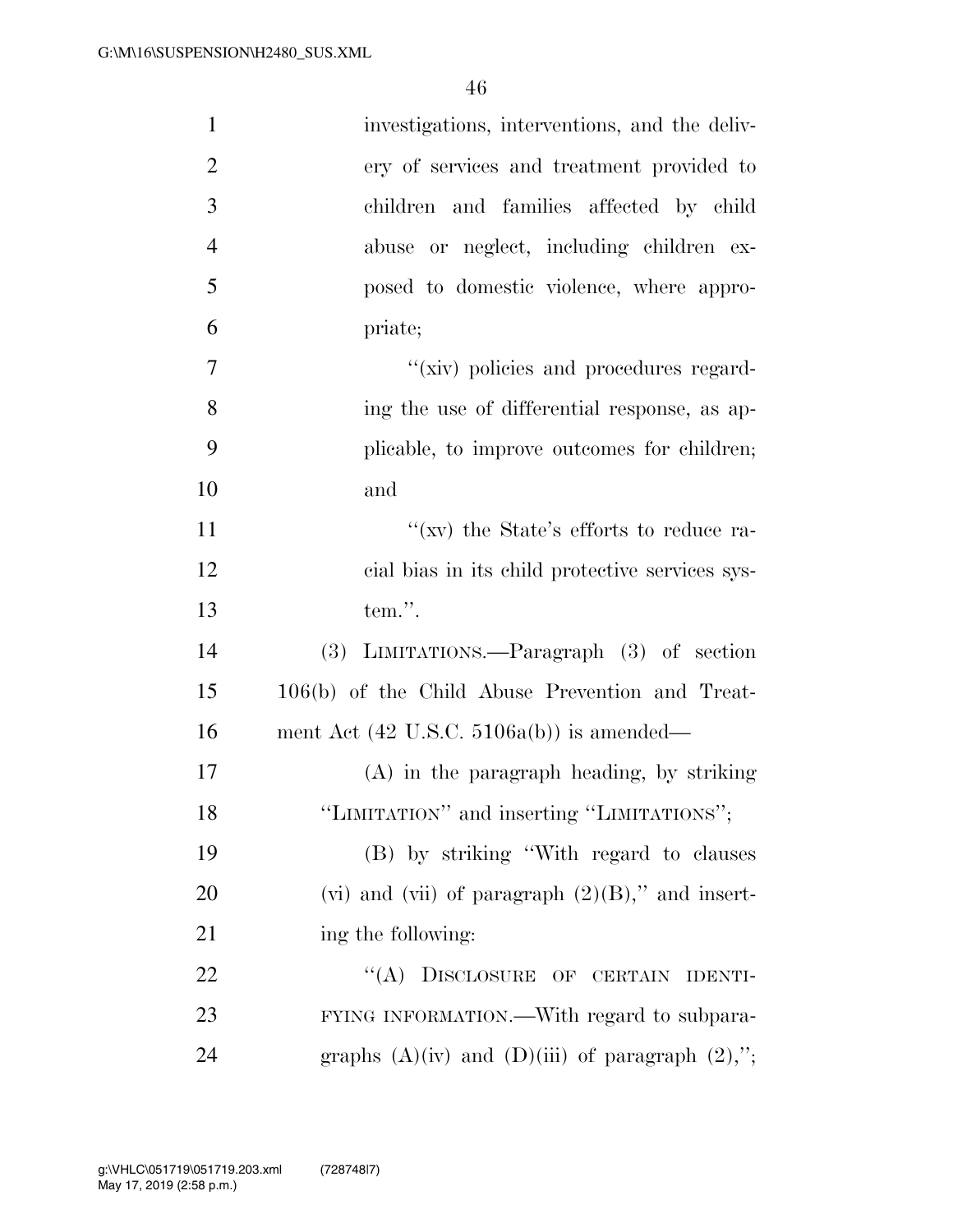| $\mathbf{1}$   | (C) by striking the period at the end and            |
|----------------|------------------------------------------------------|
| $\overline{2}$ | inserting "; and"; and                               |
| 3              | (D) by adding at the end the following:              |
| $\overline{4}$ | "(B) PUBLIC ACCESS TO COURT<br>PRO-                  |
| 5              | CEEDINGS.—Nothing in paragraph (2) shall be          |
| 6              | construed to limit the State's flexibility to de-    |
| 7              | termine State policies relating to public access     |
| 8              | to court proceedings to determine child abuse        |
| 9              | and neglect, except that such policies shall, at     |
| 10             | a minimum, ensure the safety and well-being of       |
| 11             | the child, parents, and families.".                  |
| 12             | (4) DEFINITIONS.—Paragraph (4) of section            |
| 13             | 106(b) of the Child Abuse Prevention and Treat-      |
| 14             | ment Act $(42 \text{ U.S.C. } 5106a(b))$ is amended— |
| 15             | (A) in the paragraph heading, by striking            |
| 16             | "DEFINITIONS" and inserting "DEFINITION";            |
| 17             | (B) by striking "this subsection" and all            |
| 18             | that follows through "means an act" and in-          |
| 19             | serting the following: "this subsection, the term    |
| 20             | 'near fatality' means an act'';                      |
| 21             | $(C)$ by striking "; and inserting a pe-             |
| 22             | riod; and                                            |
| 23             | (D) by striking subparagraph $(B)$ .                 |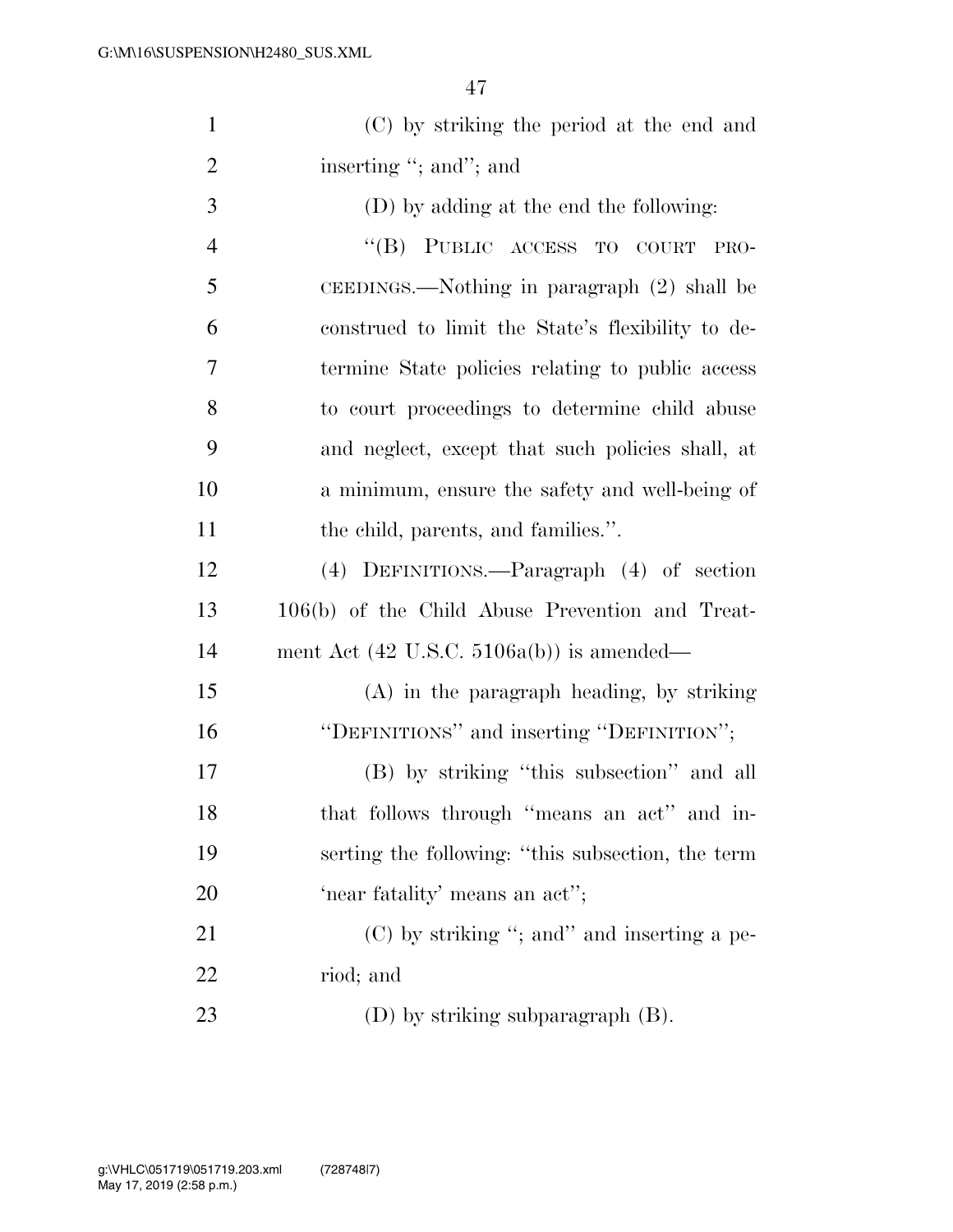| $\mathbf{1}$ | (c) CITIZEN REVIEW PANELS.—Section $106(c)$ of the     |
|--------------|--------------------------------------------------------|
| 2            | Child Abuse Prevention and Treatment Act (42 U.S.C.    |
| 3            | $5106a(c)$ is amended—                                 |
| 4            | (1) in paragraph $(1)(B)$ , by striking "EXCEP-        |
| 5            | TIONS." and all that follows through "A State may"     |
| 6            | and inserting "EXCEPTION.—A State may";                |
| 7            | $(2)$ in paragraph $(4)(A)$ —                          |
| 8            | $(A)$ in the matter preceding clause (i), by           |
| 9            | striking "and where appropriate, specific              |
| 10           | cases,"; and                                           |
| 11           | $(B)$ in clause $(iii)(I)$ , by striking "foster"      |
| 12           | care and adoption programs" and inserting              |
| 13           | "foster care, prevention, and permanency pro-          |
| 14           | grams"; and                                            |
| 15           | (3) by amending the first sentence of paragraph        |
| 16           | (6) to read as follows: "Each panel established        |
| 17           | under paragraph (1) shall prepare and make avail-      |
| 18           | able to the State and the public, on an annual basis,  |
| 19           | a report containing a summary of the activities of     |
| 20           | the panel, the criteria used for determining which     |
| 21           | activities the panel engaged in, and recommenda-       |
| 22           | tions or observations to improve the child protective  |
| 23           | services system at the State and local levels, and the |
| 24           | data upon which these recommendations or observa-      |
| 25           | tions are based.".                                     |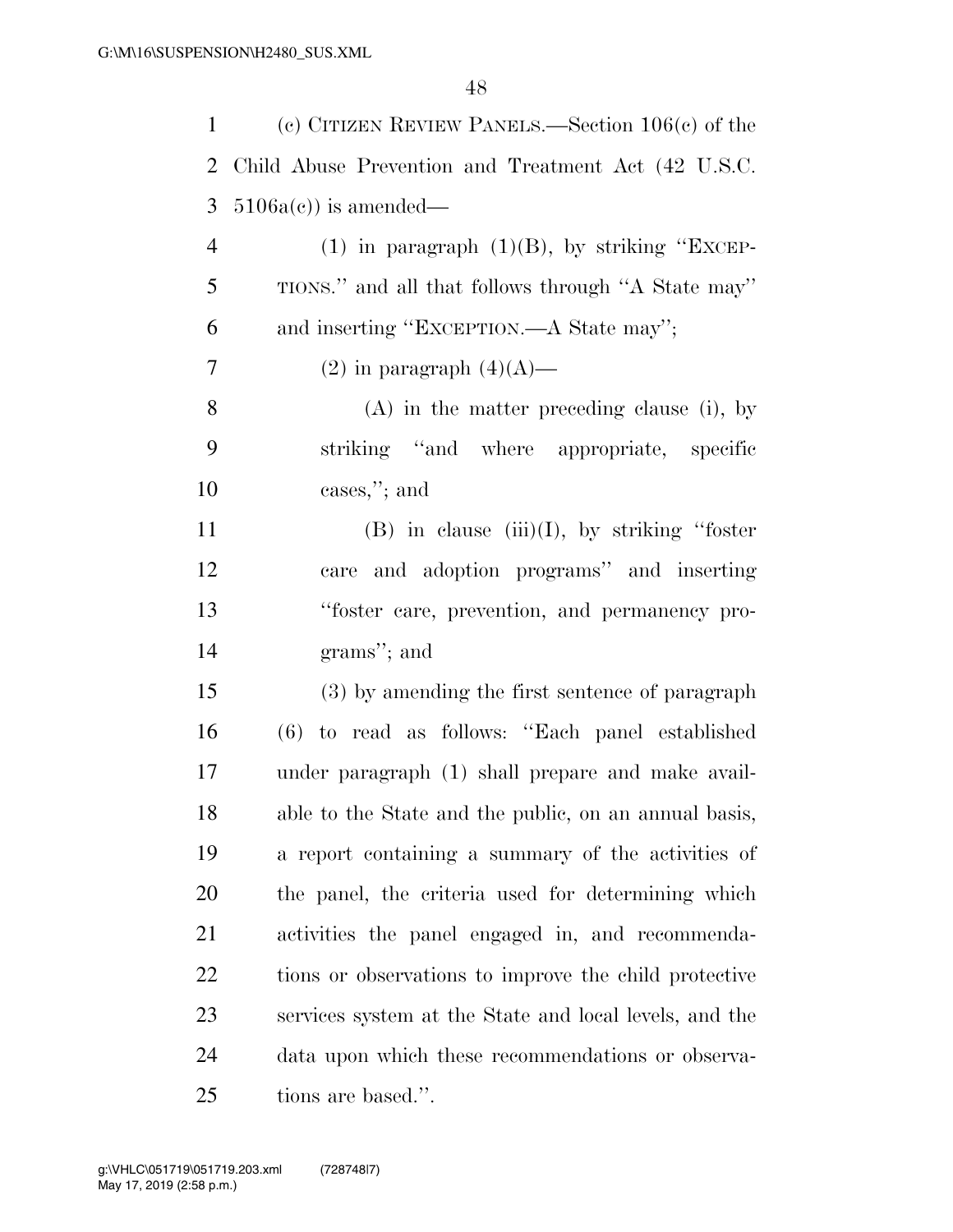(d) ANNUAL STATE DATA REPORTS.—Section 106(d) of the Child Abuse Prevention and Treatment Act (42 U.S.C. 5106a(d)) is amended— (1) by amending paragraph (13) to read as fol-5 lows: "(13) The annual report containing the sum- mary of the activities and recommendations of the citizen review panels of the State required by sub- section (c)(6), and the actions taken by the State as 10 a result of such recommendations."; (2) in paragraph (15), by striking ''subsection (b) $(2)(B)(ii)$ " and inserting "subsection" 13 (b)(2)(D)(i)"; (3) in paragraph (16), by striking ''subsection (b) $(2)(B)(xxi)$ " and inserting "subsection" 16 (b)(2)(D)(viii)"; (4) in paragraph (17), by striking ''subsection (b)(2)(B)(xxiv)'' and inserting "subsection 19 (b)(2)(A)(xv)''; and  $(5)$  in paragraph  $(18)$ — 21 (A) in subparagraph (A), by striking "sub-22 section  $(b)(2)(B)(ii)$ " and inserting "subsection 23 (b)(2)(D)(i)";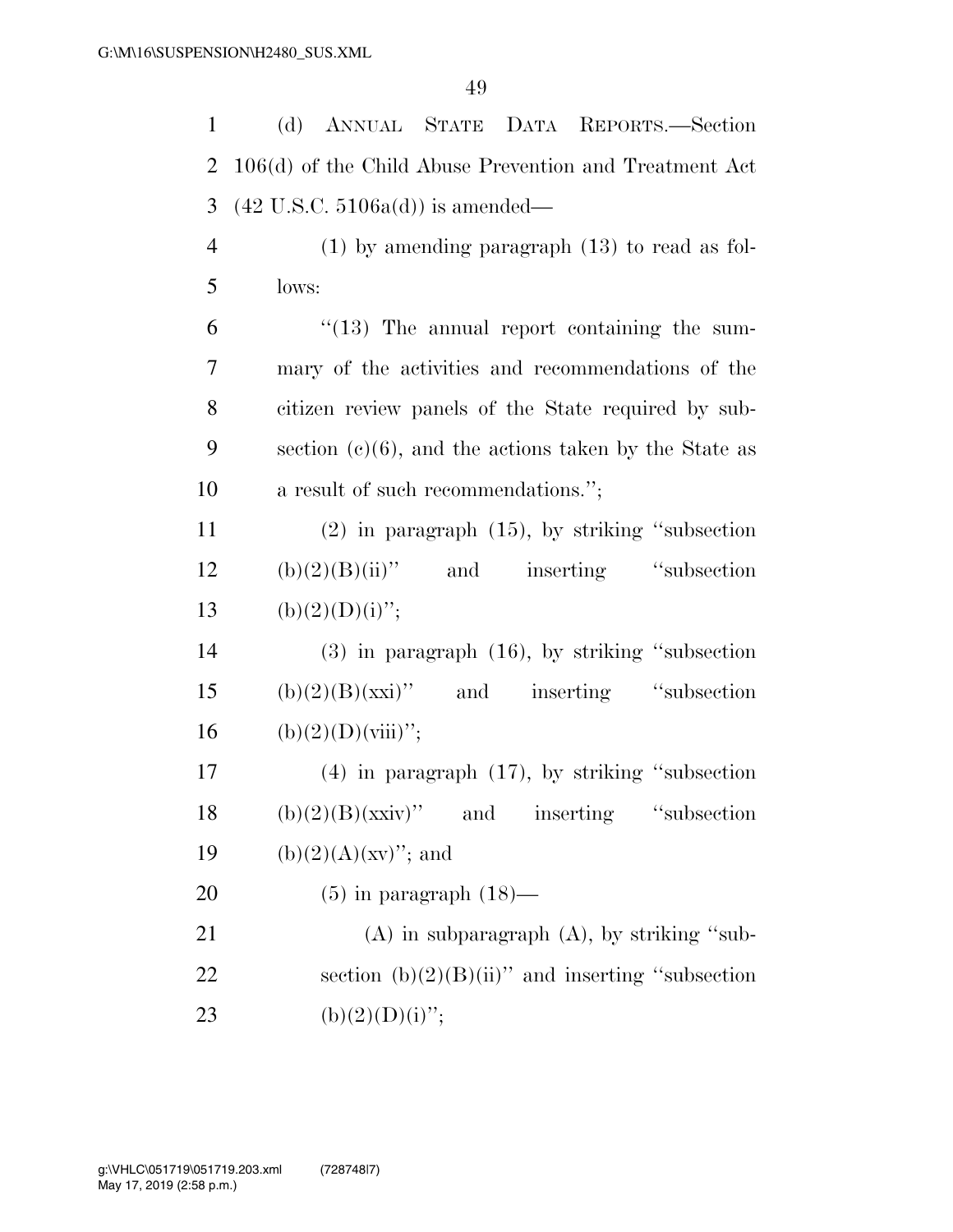| $\mathbf{1}$   | $(B)$ in subparagraph $(B)$ , by striking "sub-                     |
|----------------|---------------------------------------------------------------------|
| $\overline{2}$ | section $(b)(2)(B)(iii)$ " and inserting "subsection                |
| 3              | $(b)(2)(D)(ii)$ "; and                                              |
| $\overline{4}$ | $(C)$ in subparagraph $(C)$ , by striking "sub-                     |
| 5              | section $(b)(2)(B)(iii)$ and inserting "subsection"                 |
| 6              | $(b)(2)(D)(ii)$ "; and                                              |
| 7              | $(6)$ by adding at the end the following:                           |
| 8              | $\cdot$ (19) The number of child fatalities and near                |
| 9              | fatalities from maltreatment and related information                |
| 10             | accordance with the uniform standards estab-<br>$\operatorname{in}$ |
| 11             | lished under section $103(d)$ .".                                   |
| 12             | (e) ALLOTMENTS.—Section $106(f)$ of the Child Abuse                 |
| 13             | Prevention and Treatment Act $(42 \text{ U.S.C. } 5106a(f))$ is     |
| 14             | amended by adding at the end the following:                         |
| 15             | "(6) LIMITATION.—For any fiscal year for                            |
| 16             | which the amount allotted to a State or territory                   |
| 17             | under this subsection exceeds the amount allotted to                |
| 18             | the State or territory under such subsection for fis-               |
| 19             | cal year 2019, the State or territory may use not                   |
| 20             | more than 2 percent of such excess amount for ad-                   |
| 21             | ministrative expenses.".                                            |
| 22             | SEC. 107. MISCELLANEOUS REQUIREMENTS.                               |
| 23             | Section 108 of the Child Abuse Prevention and                       |

Treatment Act (42 U.S.C. 5106d) is amended—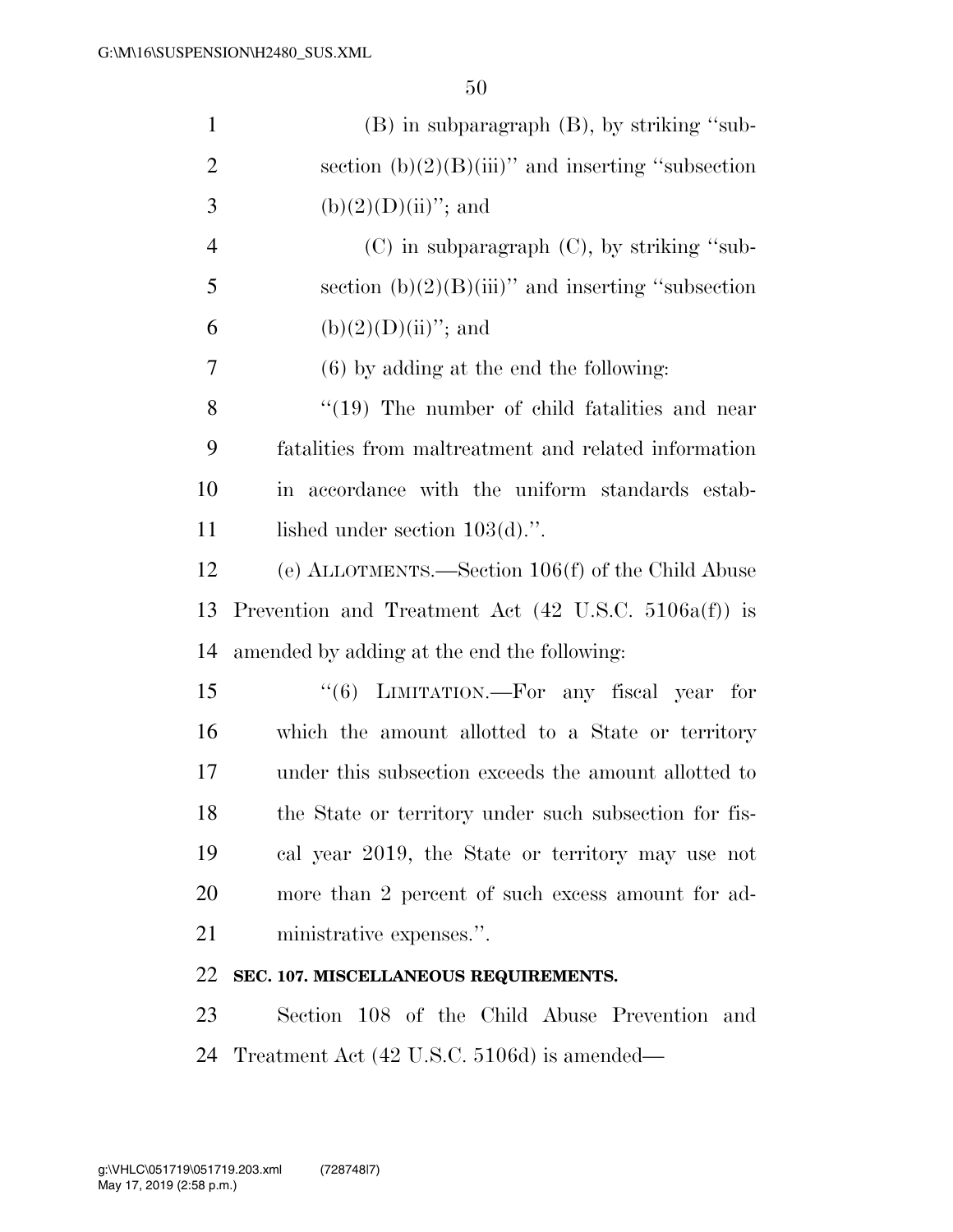| $\mathbf{1}$   | $(1)$ in subsection (b), by inserting "Indian                     |
|----------------|-------------------------------------------------------------------|
| $\overline{2}$ | tribes, and tribal organizations," after "States,";               |
| 3              | $(2)$ by redesignating subsections $(e)$ through $(e)$            |
| $\overline{4}$ | as subsections (d) through (f), respectively; and                 |
| 5              | $(3)$ by inserting after subsection (b) the fol-                  |
| 6              | lowing:                                                           |
| 7              | "(c) PROTECTING AGAINST SYSTEMIC CHILD SEX-                       |
| 8              | UAL ABUSE.—                                                       |
| 9              | "(1) REPORTING AND TASK FORCE.—Not later                          |
| 10             | than 24 months after the date of the enactment of                 |
| 11             | the Stronger Child Abuse Prevention and Treatment                 |
| 12             | Act, each State task force established under section              |
| 13             | $107(c)$ and expanded as described in paragraph $(2)$             |
| 14             | shall study and make recommendations on the fol-                  |
| 15             | lowing, with a focus on preventing systemic child                 |
| 16             | sexual abuse:                                                     |
| 17             | "(A) How to detect systemic child sexual                          |
| 18             | abuse that occurs in an organization.                             |
| 19             | "(B) How to prevent child sexual abuse                            |
| 20             | and systemic child sexual abuse from occurring                    |
| 21             | organizations, which shall include<br>$\operatorname{in}$<br>rec- |
| 22             | ommendations to improve—                                          |
| 23             | "(i) practices and policies for the edu-                          |
| 24             | cation of parents, caregivers, and victims,                       |
| 25             | and age appropriate education of children,                        |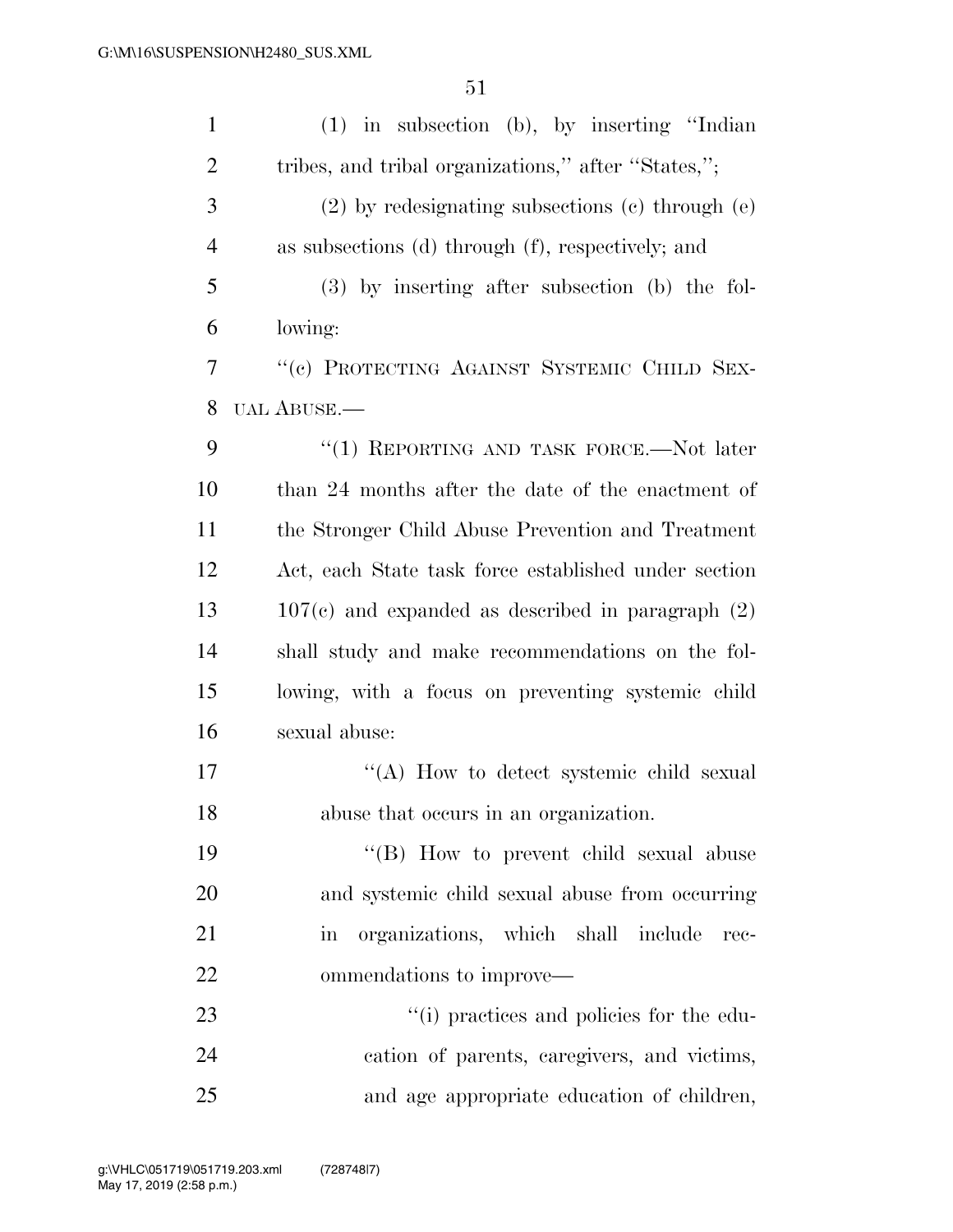| $\mathbf{1}$   | about risk factors or signs of potential              |
|----------------|-------------------------------------------------------|
| $\overline{2}$ | child sexual abuse; and                               |
| 3              | "(ii) the efficacy of applicable State                |
| $\overline{4}$ | laws and the role such laws play in deter-            |
| 5              | ring or preventing incidences of child sex-           |
| 6              | ual abuse.                                            |
| 7              | "(C) The feasibility of making available              |
| 8              | the disposition of a perpetrator within an orga-      |
| 9              | nization to-                                          |
| 10             | "(i) the child alleging sexual abuse or               |
| 11             | the child's family; or                                |
| 12             | "(ii) an adult who was a child at the                 |
| 13             | time of the sexual abuse claim in question            |
| 14             | or the adult's family.                                |
| 15             | "(2) TASK FORCE COMPOSITION.—For purposes             |
| 16             | of this subsection, a State task force shall include— |
| 17             | $\lq\lq$ the members of the State task force          |
| 18             | described in section $107(c)$ for the State; and      |
| 19             | $\lq\lq$ (B) the following:                           |
| 20             | "(i) Family court judges.                             |
| 21             | "(ii) Individuals from religious organi-              |
| 22             | zations.                                              |
| 23             | ``(iii)<br>Individuals from youth-serving             |
| 24             | organizations, including youth athletics or-          |
| 25             | ganizations.                                          |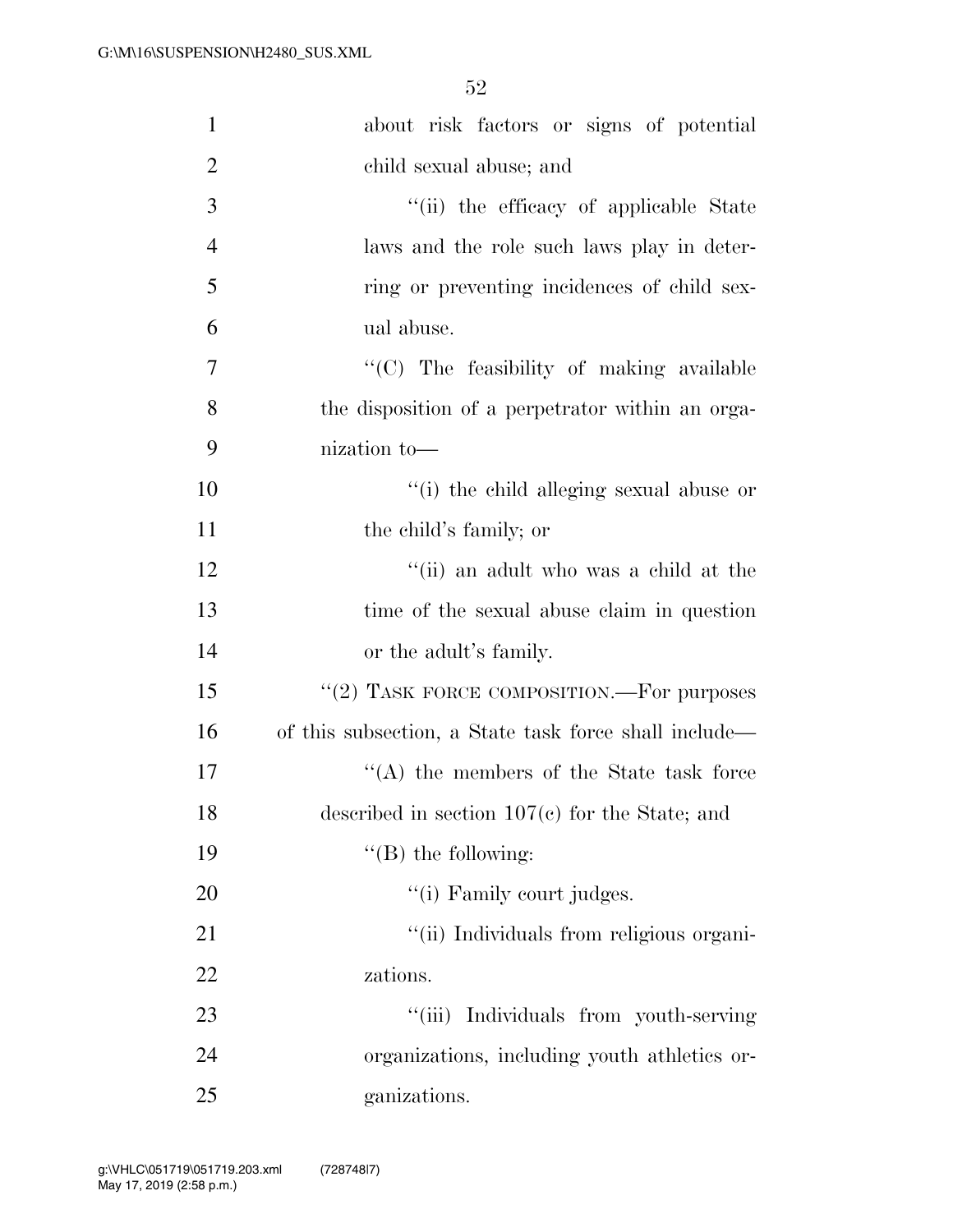| $\mathbf{1}$   | "(3) REPORTING ON RECOMMENDATIONS.-Not              |
|----------------|-----------------------------------------------------|
| $\overline{2}$ | later than 6 months after a State task force makes  |
| 3              | recommendations under paragraph (1), the State      |
| $\overline{4}$ | maintaining such State task force shall—            |
| 5              | $\lq\lq$ make public the recommendations of         |
| 6              | such report;                                        |
| 7              | $\lq\lq (B)$ report to the Secretary on the status  |
| 8              | of adopting such recommendations; and               |
| 9              | $\lq\lq$ (C) in a case in which the State declines  |
| 10             | to adopt a particular recommendation, make          |
| 11             | public the explanation for such declination.        |
| 12             | "(4) DEFINITIONS.—For purposes of this sub-         |
| 13             | section-                                            |
| 14             | "(A) the terms 'child sexual abuse' and             |
| 15             | 'sexual abuse' shall not be limited to an act or    |
| 16             | a failure to act on the part of a parent or care-   |
| 17             | taker;                                              |
| 18             | $\lq\lq$ (B) the term 'organization' means any      |
| 19             | entity that serves children; and                    |
| 20             | $\lq\lq$ (C) the term 'systemic child sexual abuse' |
| 21             | means-                                              |
| 22             | "(i) a pattern of informal or formal                |
| 23             | policy or de facto policy to not follow State       |
| 24             | and local requirements to report instances          |
| 25             | of child sexual abuse in violation of State         |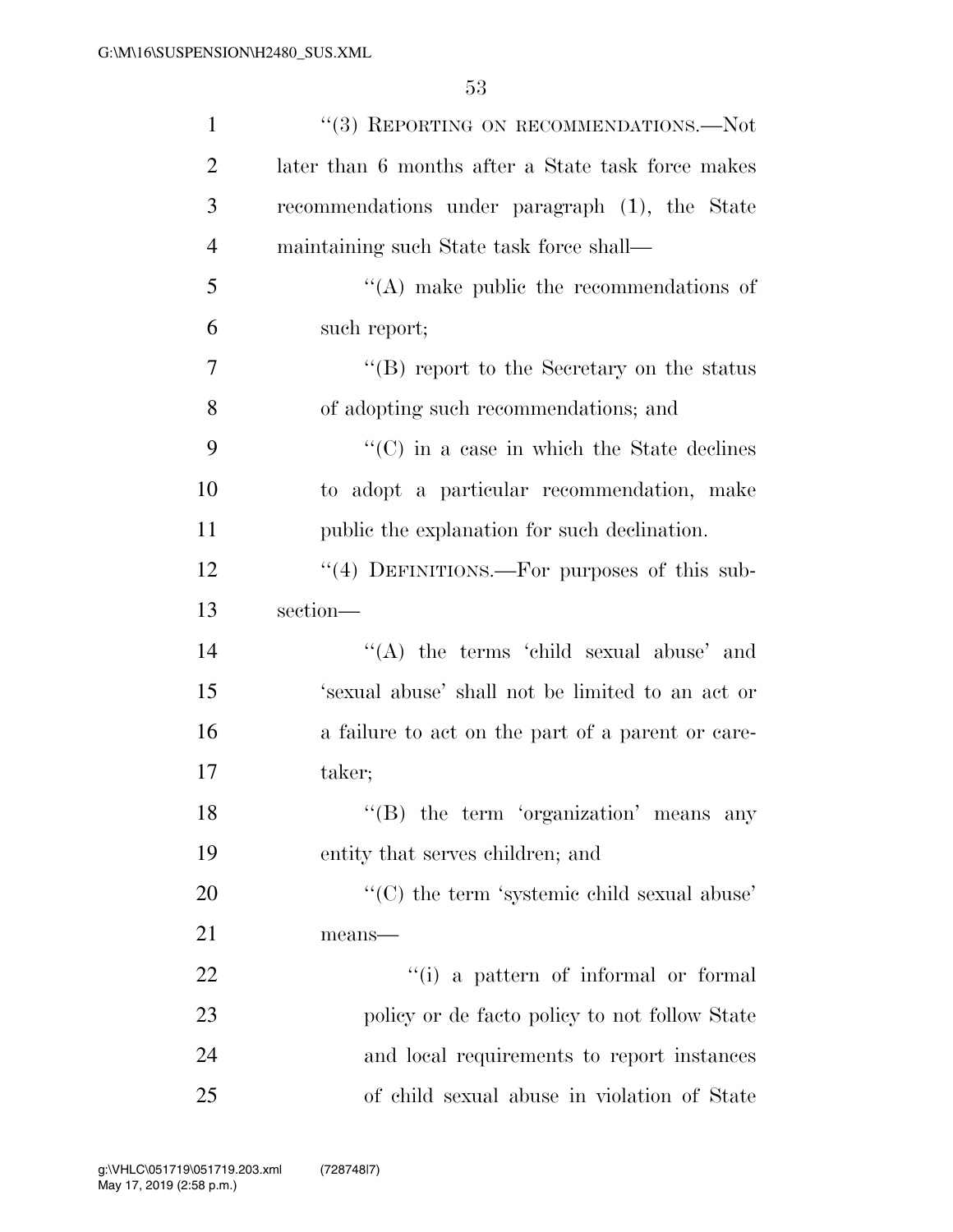|   | and local mandatory reporting laws or pol-   |
|---|----------------------------------------------|
| 2 | icy; or                                      |
| 3 | "(ii) a pattern of assisting individual      |
|   | perpetrators in maintaining their careers    |
| 5 | despite substantiated evidence of child sex- |
| 6 | ual abuse.".                                 |
|   | SEC. 108. REPORTS.                           |
|   |                                              |

 (a) SCALING EVIDENCE-BASED TREATMENT OF CHILD ABUSE AND NEGLECT.—Section 110 of the Child Abuse Prevention and Treatment Act (42 U.S.C. 5106f) is amended to read as follows:

**''SEC. 110. STUDY AND REPORT RELATING TO SCALING EVI-**

| 13 | DENCE-BASED TREATMENT OF CHILD ABUSE  |
|----|---------------------------------------|
| 14 | AND NEGLECT; STUDY AND REPORT ON MAR- |
| 15 | ITAL AGE OF CONSENT; STUDY AND REPORT |
| 16 | ON STATE MANDATORY REPORTING LAWS.    |

17 "(a) IN GENERAL.—The Secretary shall conduct a study that examines challenges to, and best practices for, the scalability of treatments that reduce the trauma re- sulting from child abuse and neglect and reduce the risk of revictimization, such as those allowable under sections 105 and 106.

 ''(b) CONTENT OF STUDY.—The study described in subsection (a) shall be completed in a manner that con-siders the variability among treatment programs and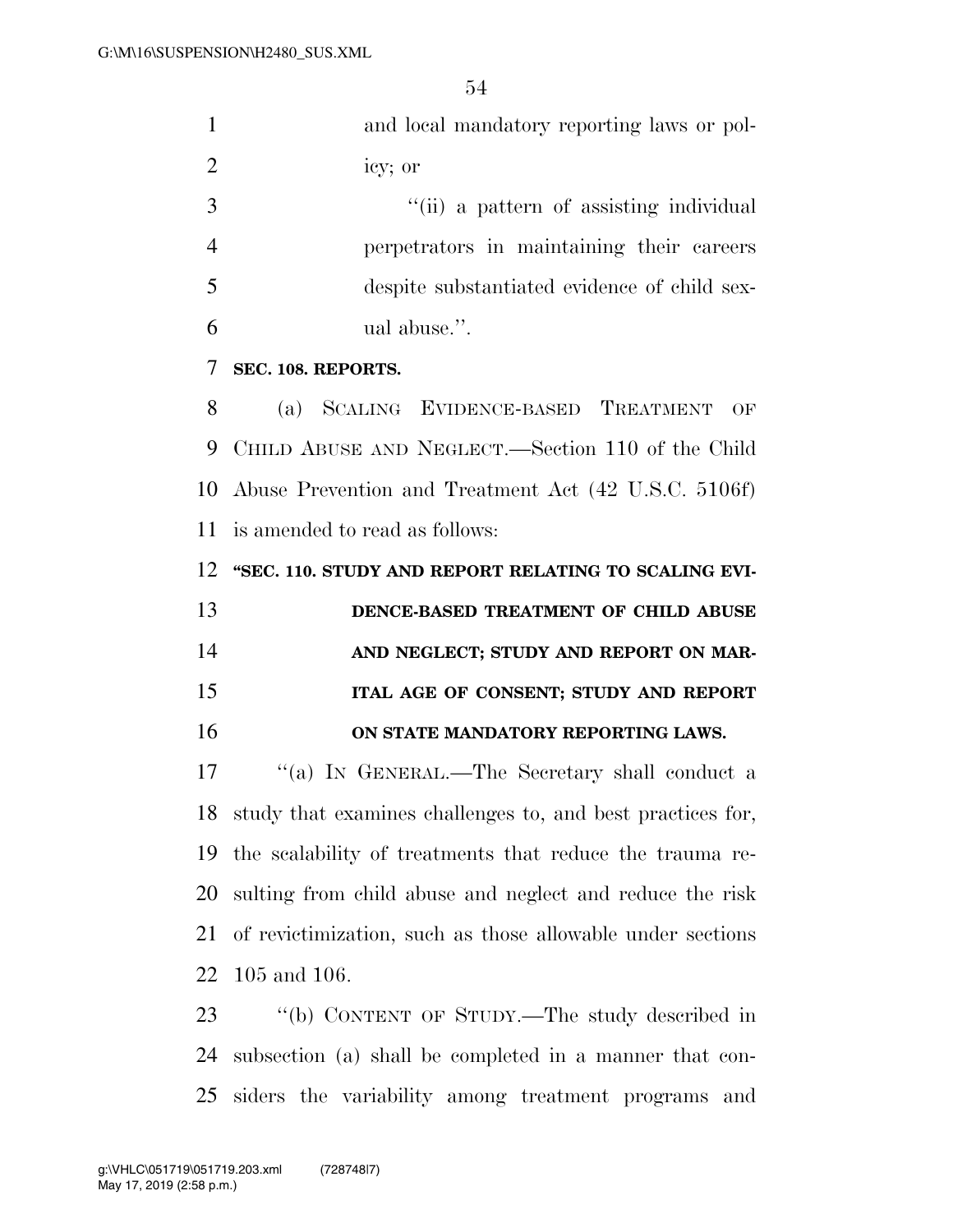among populations vulnerable to child abuse and neglect.

The study shall include, at minimum:

 ''(1) A detailed synthesis of the existing re- search literature examining barriers and challenges to, and best practices for the scalability of child wel- fare programs and services as well as programs and services for vulnerable children and families in re-lated fields, including healthcare and education.

9 "(2) Data describing state and local providers' experiences with scaling treatments that reduce the trauma resulting from child abuse and neglect and reduce the risk of revictimization.

13 ''(3) Consultation with experts in child welfare, healthcare, and education.

 ''(c) REPORT.—Not later than 3 years after the date of the enactment of the Stronger Child Abuse Prevention and Treatment Act, the Secretary shall submit to the Committee on Health, Education, Labor, and Pensions of the Senate and the Committee on Education and Labor of the House of Representatives a report that contains the results of the study conducted under subsection (a), in- cluding recommendations for best practices for scaling treatments that reduce the trauma resulting from child abuse and neglect and reduce the risk of revictimization.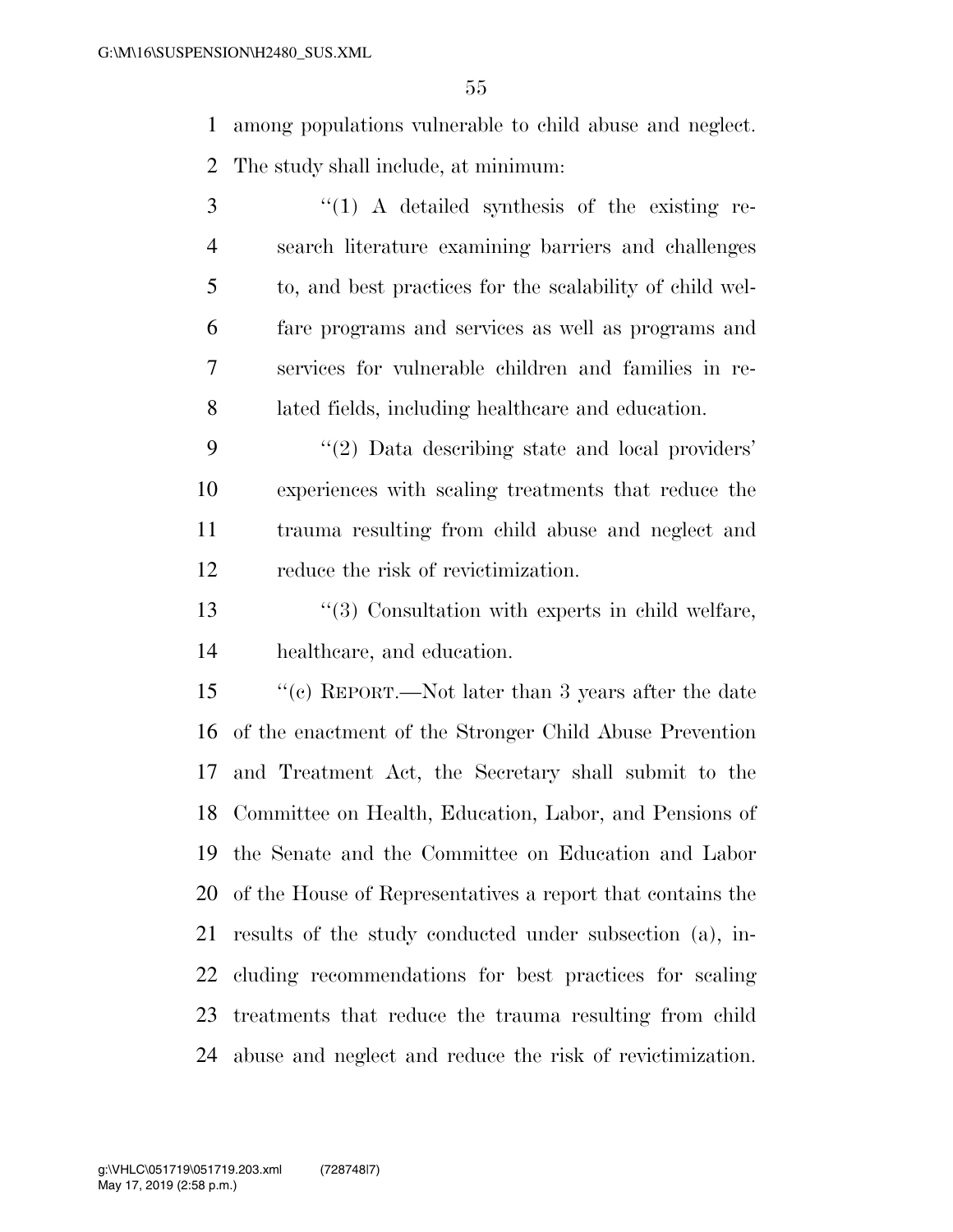| $\mathbf{1}$   | "(d) STUDY AND REPORT ON MARITAL AGE OF CON-        |
|----------------|-----------------------------------------------------|
| $\overline{2}$ | $SENT$ .                                            |
| 3              | "(1) STUDY.—The Secretary shall study, with         |
| $\overline{4}$ | respect to each State—                              |
| 5              | $\cdot$ (A) the State law regarding the minimum     |
| 6              | marriage age; and                                   |
| 7              | "(B) the prevalence of marriage involving           |
| 8              | a child who is under the age of such minimum        |
| 9              | marriage age.                                       |
| 10             | "(2) FACTORS.—The study required under              |
| 11             | paragraph $(1)$ shall include an examination of —   |
| 12             | $\lq (A)$ the extent to which any statutory ex-     |
| 13             | ceptions to the minimum marriage age in such        |
| 14             | laws contribute to the prevalence of marriage       |
| 15             | involving a child described in paragraph $(1)(B)$ ; |
| 16             | $\lq\lq (B)$ whether such exceptions allow such a   |
| 17             | child to be married without the consent of such     |
| 18             | child; and                                          |
| 19             | "(C) the impact of such exceptions on the           |
| 20             | safety of such children.                            |
| 21             | "(3) REPORT.—Not later than 1 year after the        |
| 22             | date of enactment of the Stronger Child Abuse Pre-  |
| 23             | vention and Treatment Act, the Secretary shall sub- |
| 24             | mit to the Committee on Health, Education, Labor,   |
| 25             | and Pensions of the Senate and the Committee on     |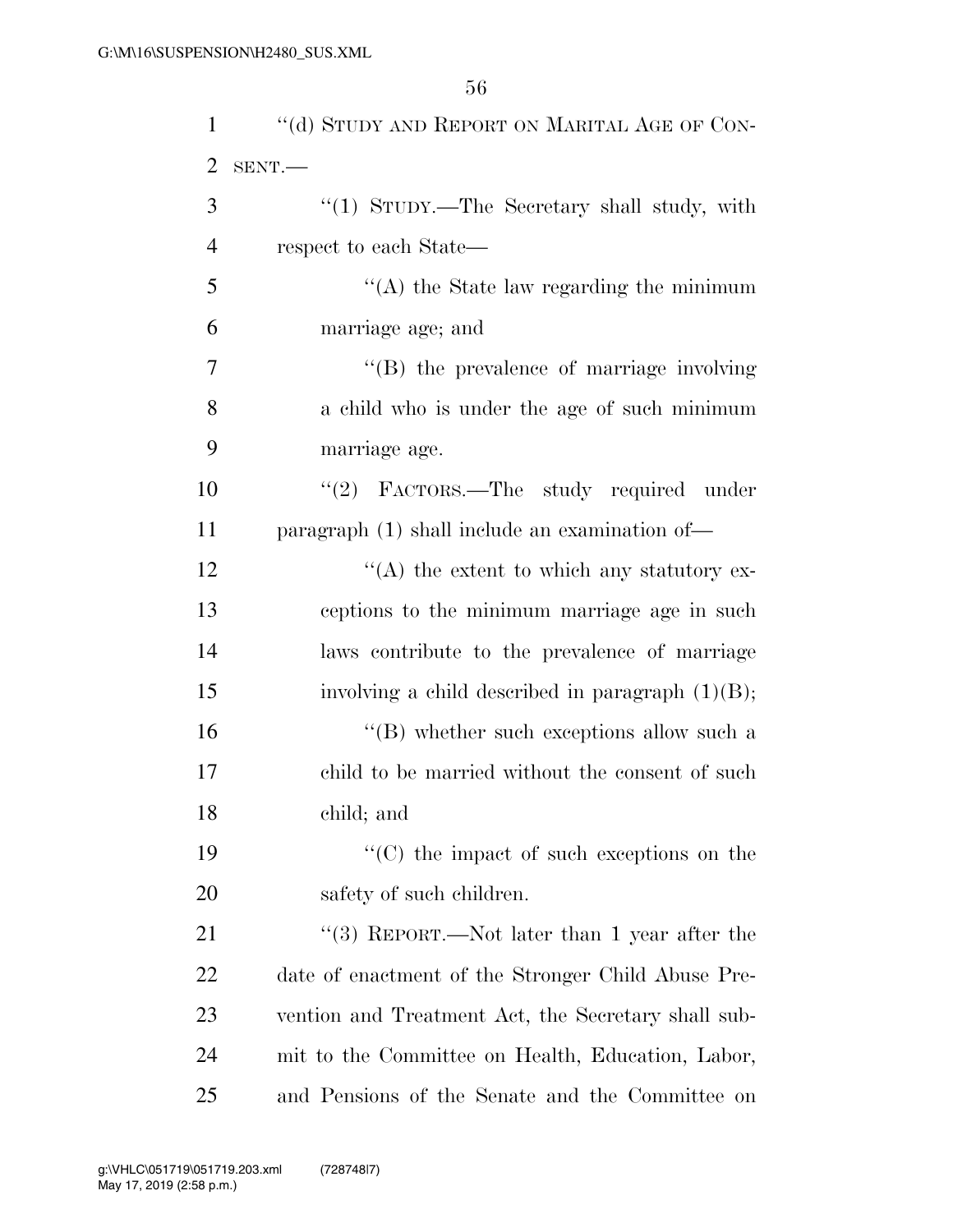Education and Labor of the House of Representa- tives a report containing the findings of the study required by this subsection, including any best prac-tices.

 ''(e) STUDY AND REPORT ON STATE MANDATORY REPORTING LAWS.—

7 "(1) STUDY.—The Secretary shall collect infor- mation on and otherwise study State laws for man- datory reporting of incidents of child abuse or ne- glect. Such study shall examine trends in referrals and investigations of child abuse and neglect due to differences in such State laws with respect to the in- clusion, as mandatory reporters, of the following in-dividuals:

15 "(A) Individuals licensed or certified to practice in any health-related field licensed by the State, employees of health care facilities or providers licensed by the State, who are en- gaged in the admission, examination, care or treatment of individuals, including mental health and emergency medical service providers.

22 "'(B) Individuals employed by a school who have direct contact with children, including teachers, administrators, and independent con-25 tractors.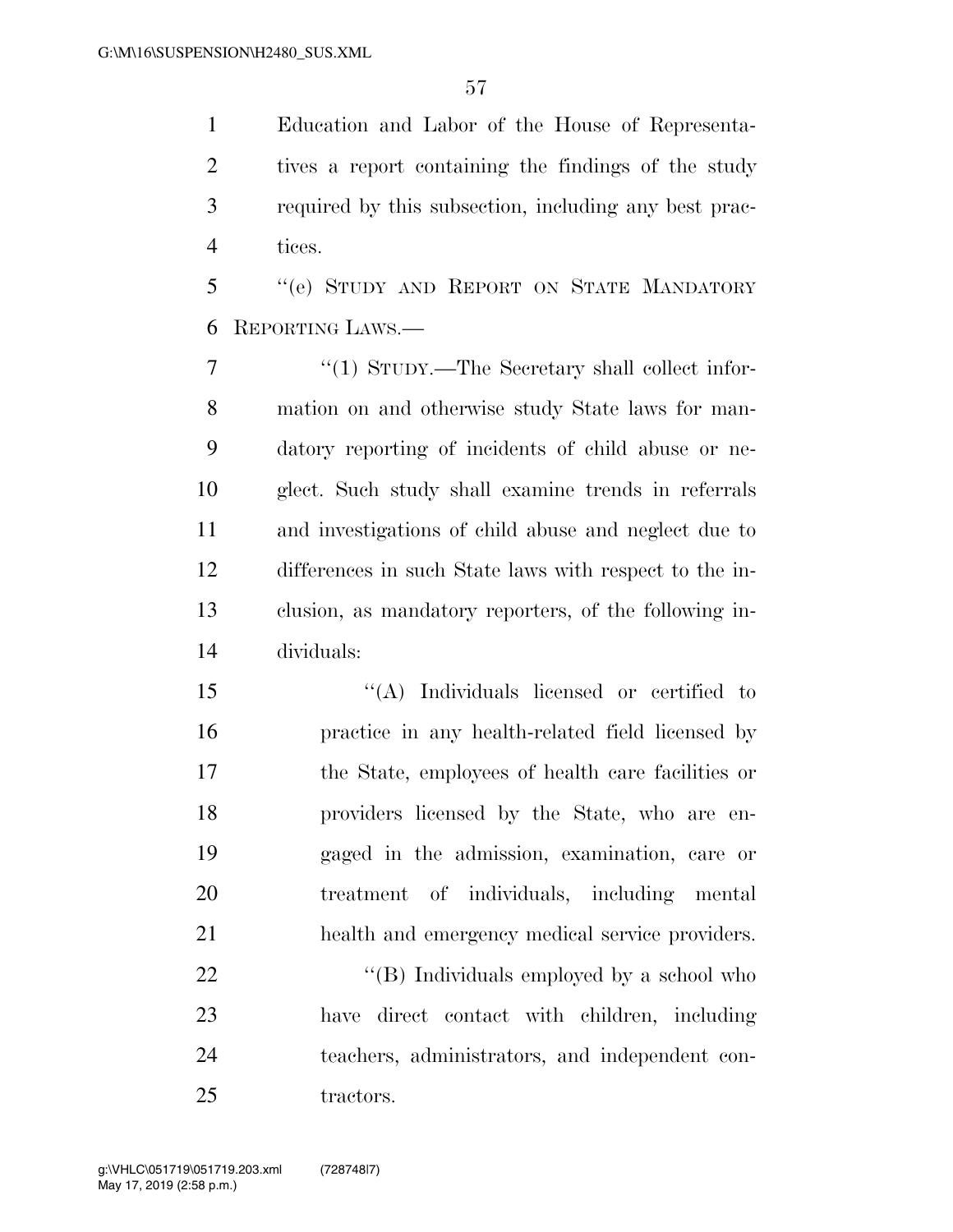| $\mathbf{1}$   | $\lq\lq$ (C) Peace officers and law enforcement     |
|----------------|-----------------------------------------------------|
| $\overline{2}$ | personnel.                                          |
| 3              | "(D) Clergy, including Christian Science            |
| $\overline{4}$ | practitioners, except where prohibited on ac-       |
| 5              | count of clergy-penitent privilege.                 |
| 6              | " $(E)$ Day care and child care operators"          |
| 7              | and employees.                                      |
| 8              | $\lq\lq(F)$ Employees of social services agencies   |
| 9              | who have direct contact with children in the        |
| 10             | course of employment.                               |
| 11             | $\lq\lq(G)$ Foster parents.                         |
| 12             | "(H) Court appointed special advocates              |
| 13             | (employees and volunteers).                         |
| 14             | "(I) Camp and after-school employees.               |
| 15             | "(J) An individual, paid or unpaid, who,            |
| 16             | on the basis of the individual's role as an inte-   |
| 17             | gral part of a regularly scheduled program, ac-     |
| 18             | tivity, or service, accepts responsibility for a    |
| 19             | child.                                              |
| 20             | "(2) REPORT.—Not later than 4 years after the       |
| 21             | date of enactment of the Stronger Child Abuse Pre-  |
| 22             | vention and Treatment Act, the Secretary shall sub- |
| 23             | mit to the Committee on Health, Education, Labor,   |
| 24             | and Pensions of the Senate and the Committee on     |
| 25             | Education and Labor of the House of Representa-     |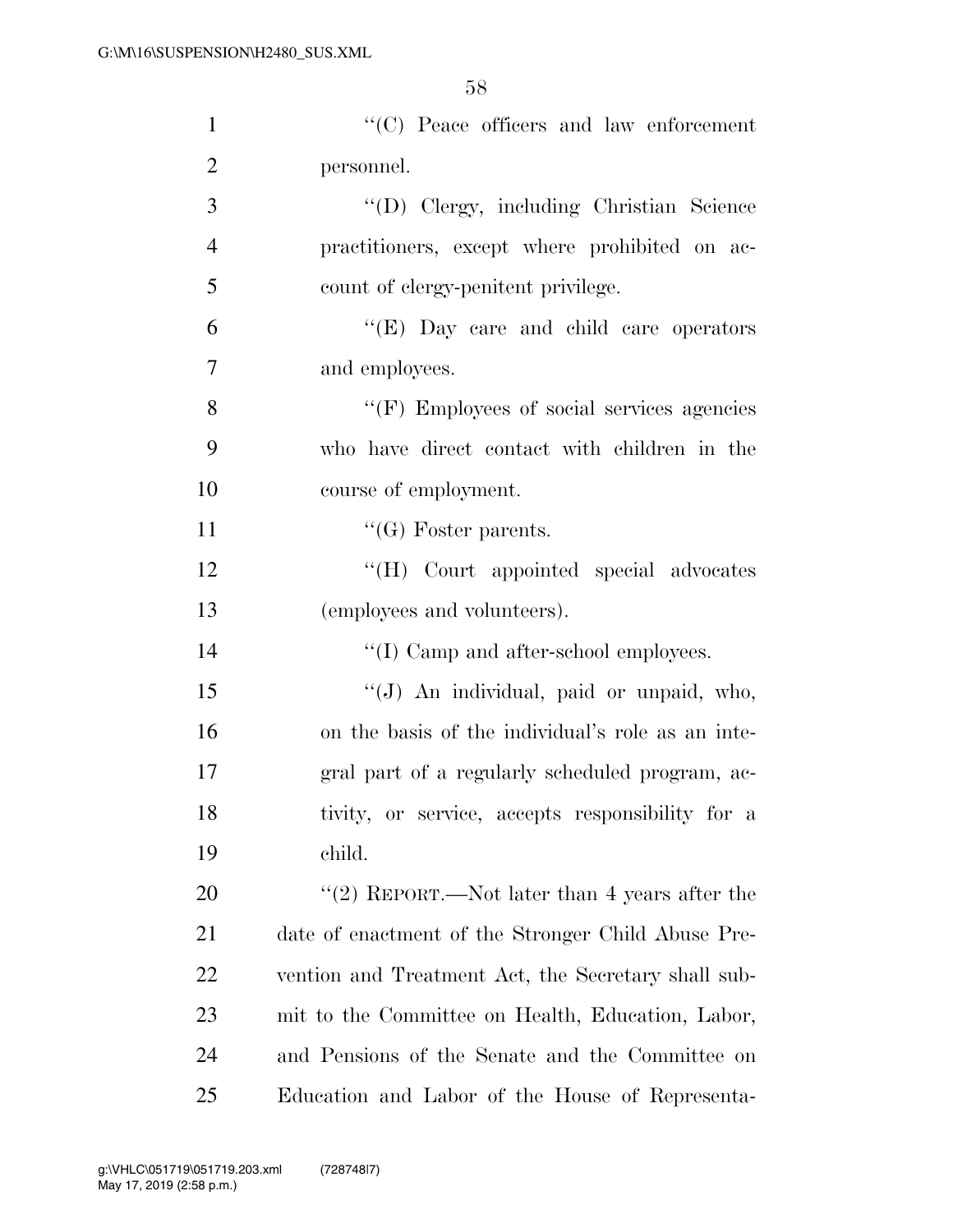tives a report containing the findings of the study required by this subsection, including any best prac- tices related to the inclusion, as mandatory report-ers, of individuals described in paragraph (1).''.

 (b) REPORT ON CHILD ABUSE AND NEGLECT IN IN-DIAN TRIBAL COMMUNITIES.—

 (1) IN GENERAL.—Not later than 2 years after the date of the enactment of this Act, the Comp- troller General, in consultation with the Indian tribes from each of the 12 regions of the Bureau of Indian Affairs, shall study child abuse and neglect in Indian Tribal communities for the purpose of identi- fying vital information and making recommendations concerning issues relating to child abuse and neglect in such communities, and submit to the Committee on Health, Education, Labor, and Pensions and the Committee on Indian Affairs of the Senate and the Committee on Education and Labor and the Com- mittee on Natural Resources of the House of Rep- resentatives a report on such study, which shall in-clude—

 (A) the number of Indian tribes providing primary child abuse and neglect prevention ac-tivities;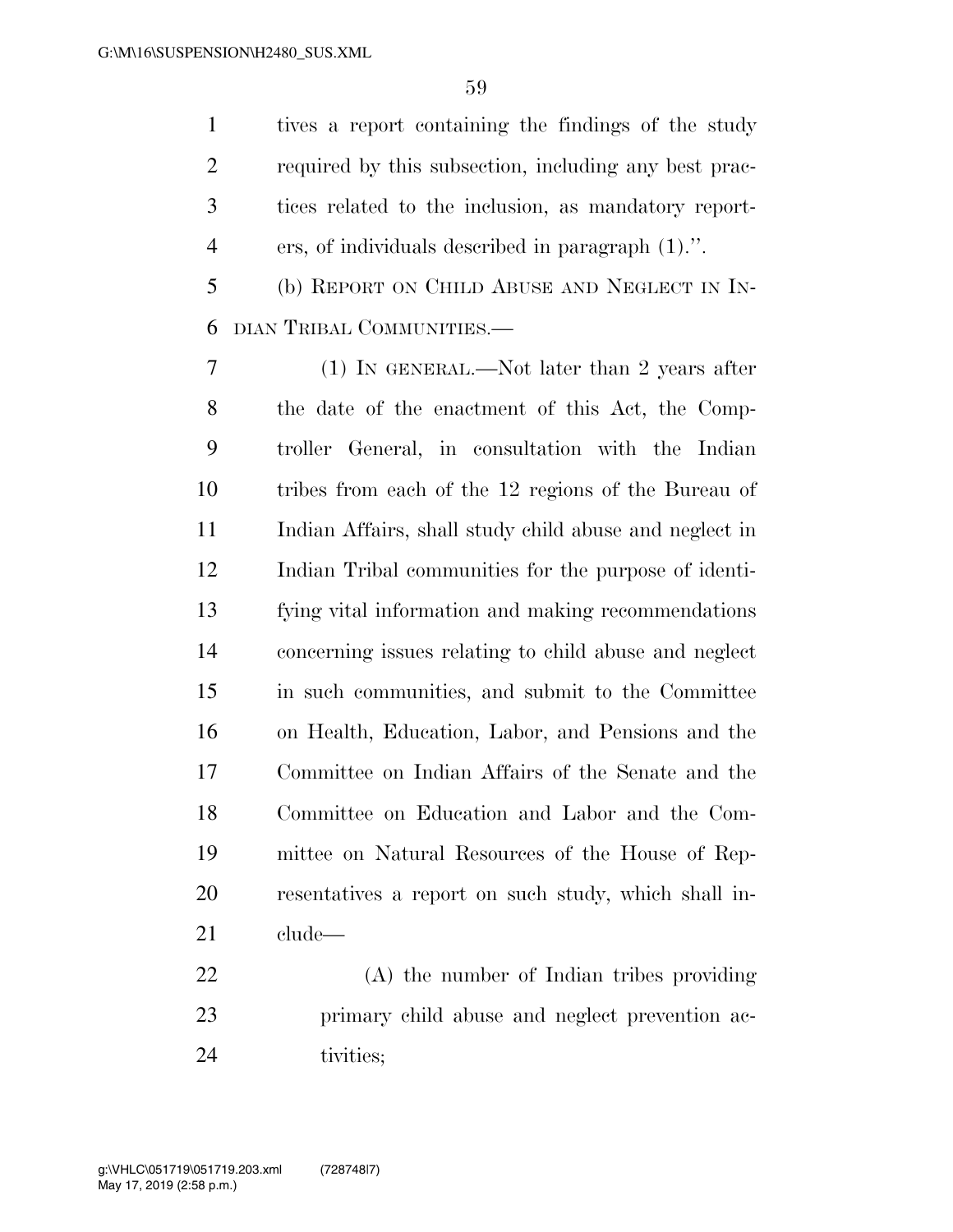| $\mathbf{1}$   | (B) the number of Indian tribes providing        |
|----------------|--------------------------------------------------|
| $\overline{2}$ | secondary child abuse and neglect prevention     |
| 3              | activities;                                      |
| $\overline{4}$ | (C) promising practices of Indian tribes         |
| 5              | with respect to child abuse and neglect preven-  |
| 6              | tion that are culturally-based or culturally-    |
| 7              | adapted;                                         |
| 8              | (D) information and recommendations on           |
| 9              | how such culturally-based or culturally-adapted  |
| 10             | child abuse and neglect prevention activities    |
| 11             | could become evidence-based;                     |
| 12             | (E) the number of Indian tribes that have        |
| 13             | accessed Federal child abuse and neglect pre-    |
| 14             | vention programs;                                |
| 15             | (F) child abuse and neglect prevention ac-       |
| 16             | tivities that Indian tribes provide using State  |
| 17             | funds;                                           |
| 18             | (G) child abuse and neglect prevention ac-       |
| 19             | tivities that Indian tribes provide using Tribal |
| 20             | funds;                                           |
| 21             | (H) Tribal access to State children's trust      |
| 22             | fund resources, as described in section 202 of   |
| 23             | the Child Abuse Prevention and Treatment Act     |
| 24             | $(42 \text{ U.S.C. } 5116a);$                    |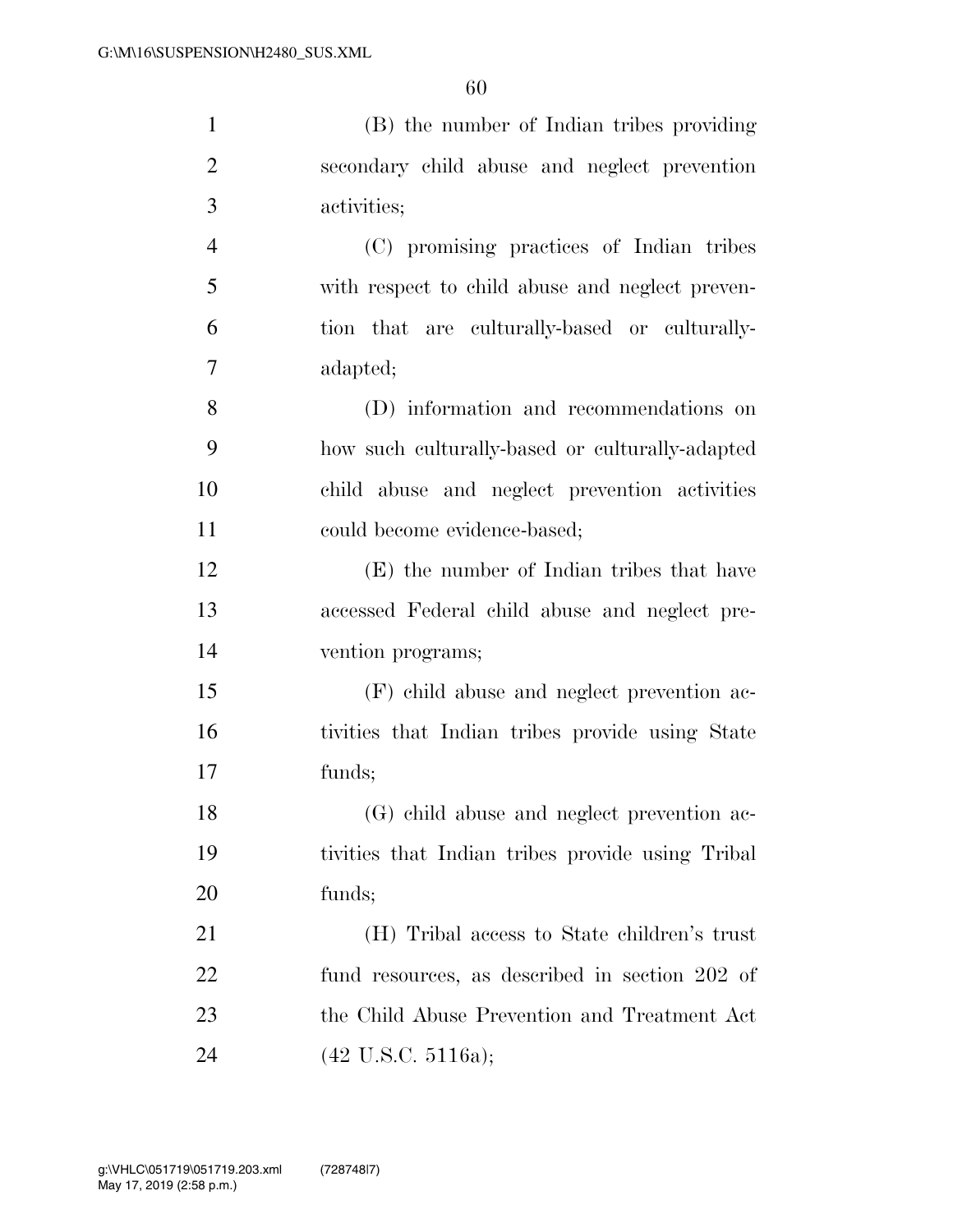| $\mathbf{1}$   | (I) how a children's trust fund model could      |
|----------------|--------------------------------------------------|
| $\overline{2}$ | be used to support prevention efforts regarding  |
| 3              | child abuse and neglect of American Indian and   |
| 4              | Alaska Native children;                          |
| 5              | (J) Federal agency technical assistance ef-      |
| 6              | forts to address child abuse and neglect preven- |
| 7              | tion and treatment of American Indian and        |
| 8              | Alaska Native children;                          |
| 9              | (K) Federal agency cross-system collabora-       |
| 10             | tion to address child abuse and neglect preven-  |
| 11             | tion and treatment of American Indian and        |
| 12             | Alaska Native children;                          |
| 13             | (L) Tribal access to child abuse and ne-         |
| 14             | glect prevention research and demonstration      |
| 15             | grants under the Child Abuse Prevention and      |
| 16             | Treatment Act (42 U.S.C. 5101 et seq.); and      |
| 17             | (M) an examination of child abuse and ne-        |
| 18             | glect data systems to identify what Tribal data  |
| 19             | is being submitted, barriers to submitting data, |
| 20             | and recommendations on improving the collec-     |
| 21             | tion of data from Indian Tribes.                 |
| 22             | (2) DEFINITIONS.—In this subsection—             |
| 23             | (A) the term "Alaska Native" has the             |
| 24             | meaning given the term in section 111 of the     |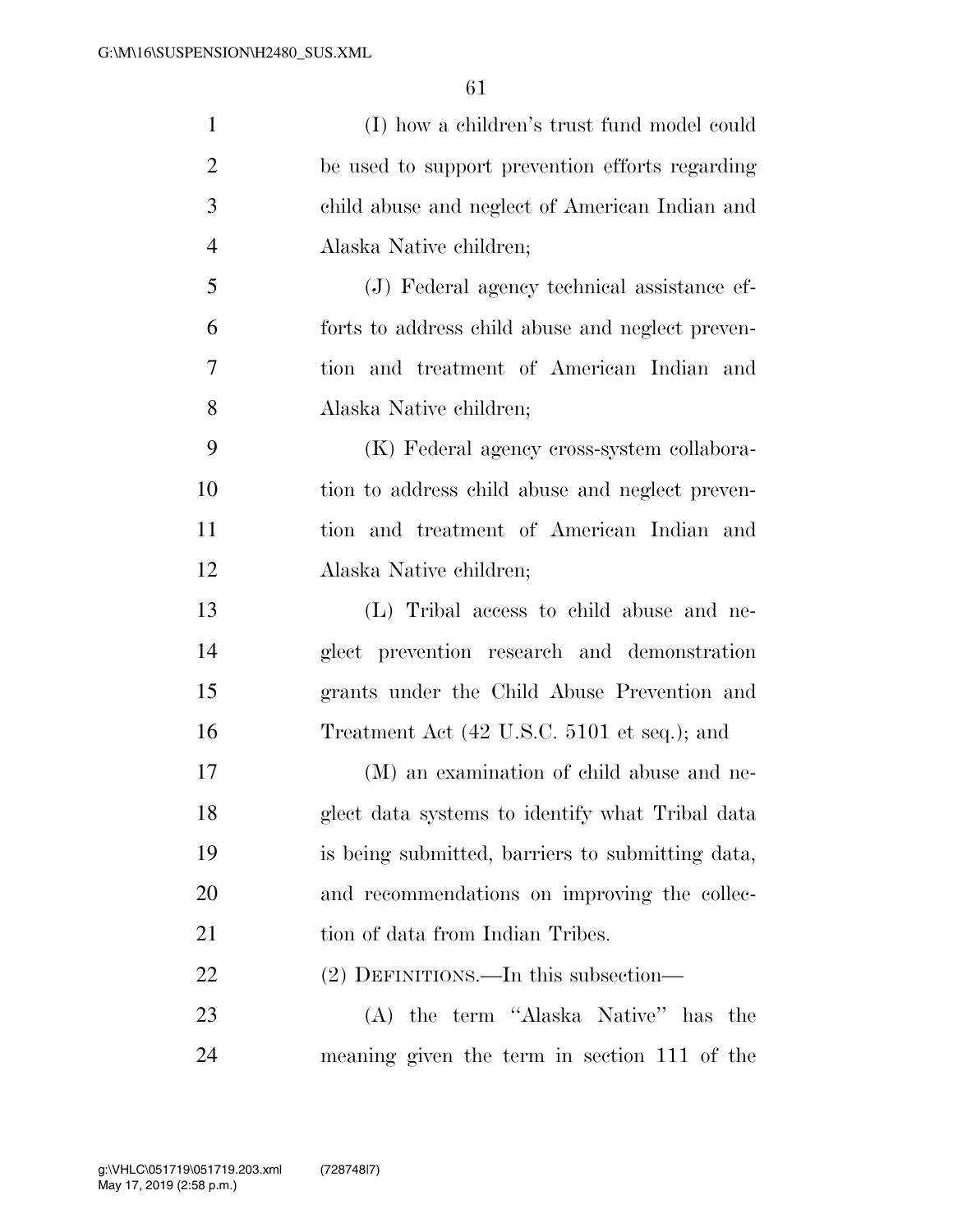| $\mathbf{1}$   | Child Abuse Prevention and Treatment Act (42)             |
|----------------|-----------------------------------------------------------|
| $\overline{2}$ | U.S.C. $5106g$ ; and                                      |
| 3              | (B) the terms "child abuse and neglect"                   |
| $\overline{4}$ | and "Indian tribe" have the meaning given the             |
| 5              | terms in section 3 of the Child Abuse Preven-             |
| 6              | tion and Treatment Act (42 U.S.C. 5101 note).             |
| 7              | SEC. 109. AUTHORIZATION OF APPROPRIATIONS.                |
| 8              | Section $112(a)$ of the Child Abuse Prevention and        |
| 9              | Treatment Act $(42 \text{ U.S.C. } 5106h(a))$ is amended— |
| 10             | $(1)$ in paragraph $(1)$ —                                |
| 11             | (A) by striking "to carry out" through                    |
| 12             | "fiscal year 2010" and inserting "to carry out            |
| 13             | this title $$270,000,000$ for fiscal year $2020$ ";       |
| 14             | and                                                       |
| 15             | $(B)$ by striking "2011 through 2015" and                 |
| 16             | inserting "2021 through 2025"; and                        |
| 17             | $(2)$ by striking paragraph $(2)(A)$ and inserting        |
| 18             | the following:                                            |
| 19             | "(A) IN GENERAL.—Of the amounts ap-                       |
| 20             | propriated for a fiscal year under paragraph              |
| 21             | $(1)$ , the Secretary shall make available 30 per-        |
| 22             | cent of such amounts, or \$100,000,000, which-            |
| 23             | ever is less, to fund discretionary activities            |
| 24             | under this title.".                                       |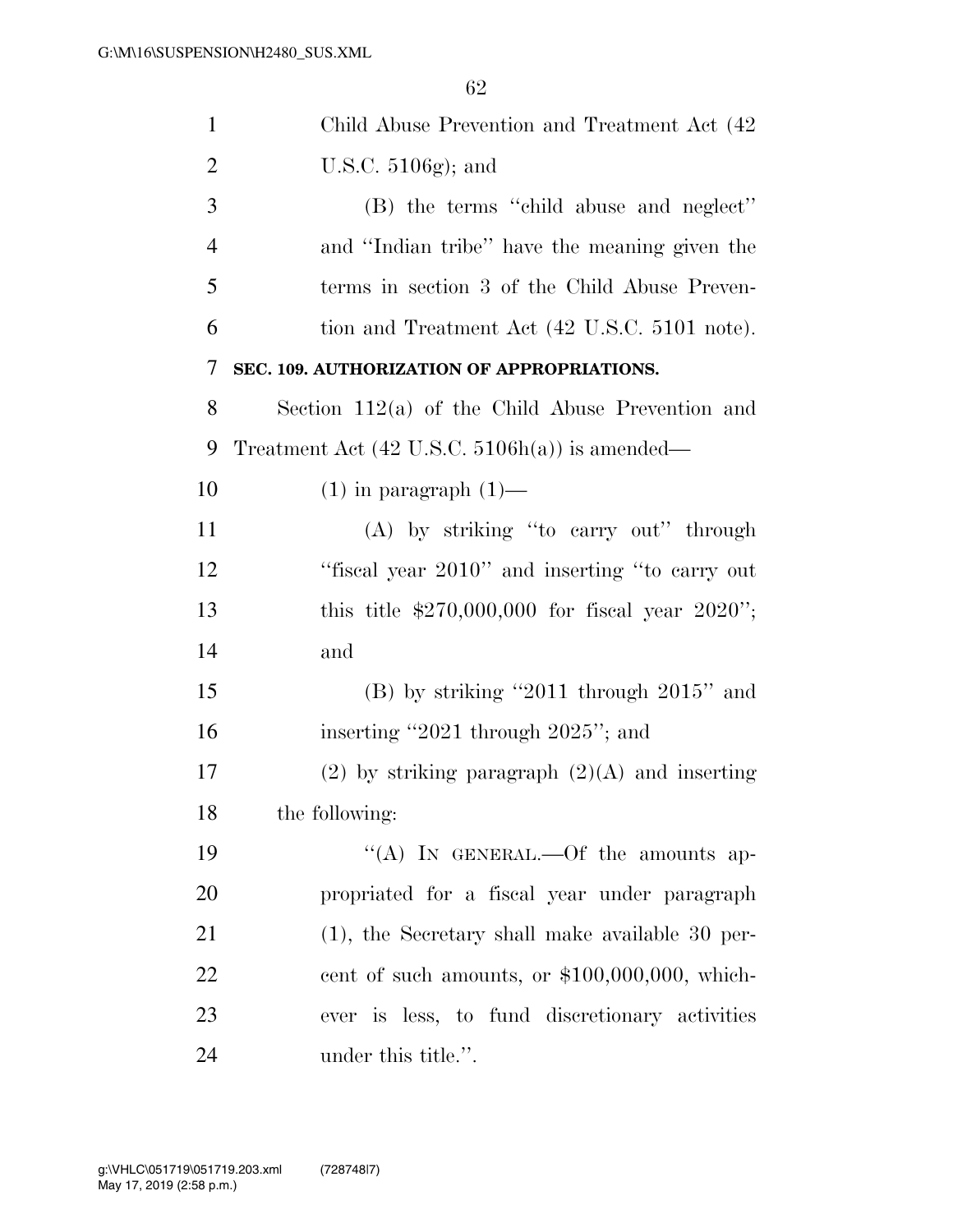## **SEC. 110. MONITORING AND OVERSIGHT.**

- Section 114(1) of the Child Abuse Prevention and Treatment Act (42 U.S.C. 5108(1)) is amended—
- (1) in each of subparagraphs (A) and (B), by striking ''and'' at the end; and

## (2) by adding at the end the following:

 $\lq\lq$  (C) include written guidance and tech- nical assistance to support States, which shall include guidance on the requirements of this Act with respect to infants born with and iden- tified as being affected by substance use or withdrawal symptoms, Neonatal Abstinence Syndrome, or Fetal Alcohol Spectrum Disorder, as described in clauses (i) and (ii) of section  $106(b)(2)(D)$ , including by—

 ''(i) enhancing States' understanding of requirements and flexibilities under the 18 law, including by clarifying key terms;

 ''(ii) addressing State-identified chal- lenges with developing, implementing, and monitoring plans of safe care; and

 $\frac{1}{1}$   $(iii)$  disseminating best practices on implementation of plans of safe care, on such topics as differential response, col- laboration and coordination, and identifica-tion and delivery of services for different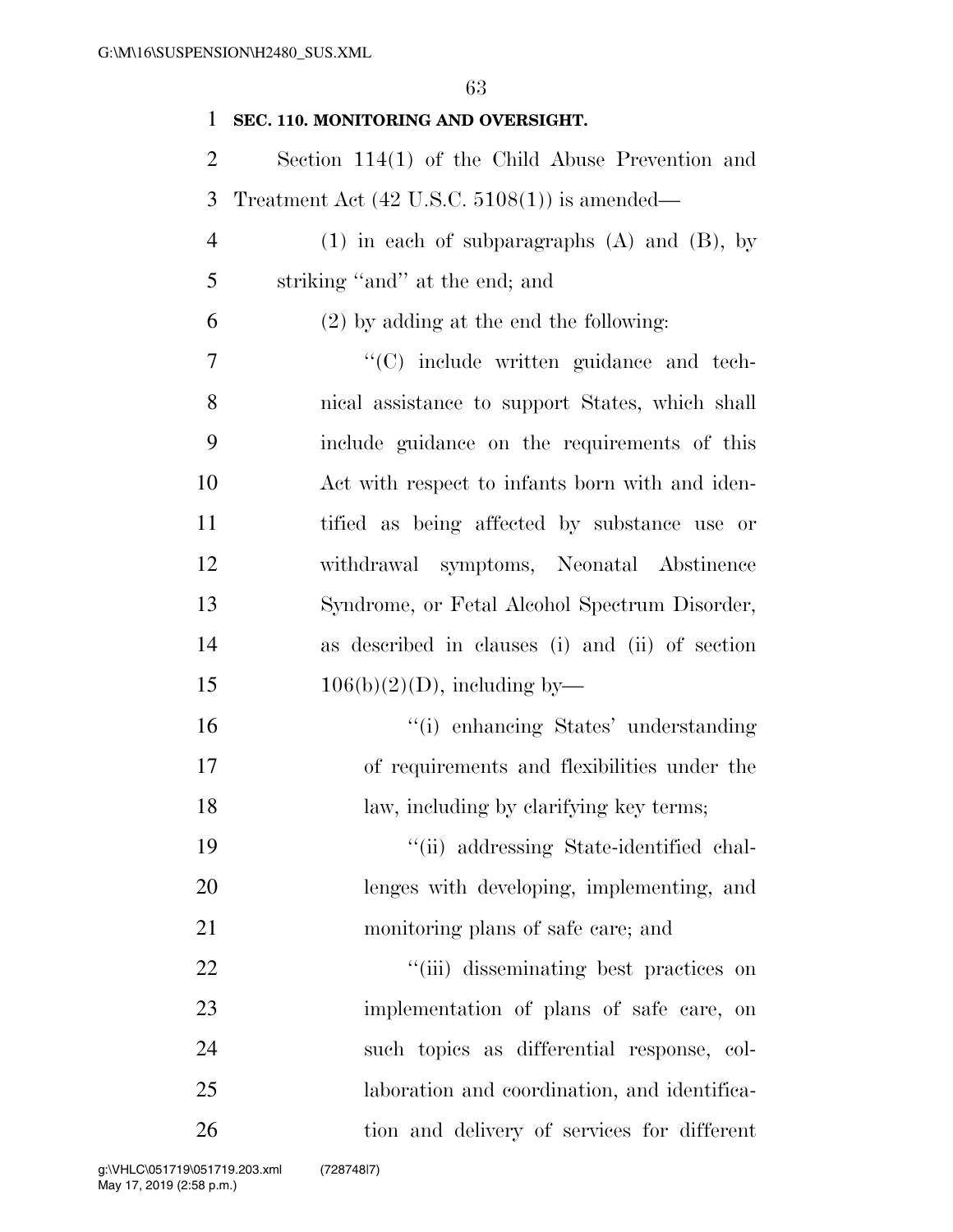| $\mathbf{1}$   | populations, while recognizing needs of dif-            |
|----------------|---------------------------------------------------------|
| $\overline{2}$ | ferent populations and varying community                |
| 3              | approaches across States; and                           |
| $\overline{4}$ | $\lq\lq$ (D) include the submission of a report to      |
| 5              | the Committee on Education and Labor of the             |
| 6              | House of Representatives and the Committee              |
| 7              | on Health, Education, Labor, and Pensions of            |
| 8              | the Senate not later than one year after the            |
| 9              | date of the enactment of this Act that contains         |
| 10             | a description of the activities taken by the Sec-       |
| 11             | retary to comply with the requirements of sub-          |
| 12             | paragraph $(C)$ ; and".                                 |
| 13             | SEC. 111. ELECTRONIC INTERSTATE DATA EXCHANGE SYS-      |
|                |                                                         |
| 14             | TEM.                                                    |
| 15             | Title I of the Child Abuse Prevention and Treatment     |
| 16             | Act (42 U.S.C. 5101 et seq.) is amended by adding at    |
|                | 17 the end the following:                               |
| 18             | "SEC. 115. ELECTRONIC INTERSTATE DATA EXCHANGE SYS-     |
| 19             | TEM.                                                    |
| 20             | "(a) INTERSTATE DATA EXCHANGE SYSTEM.—                  |
| 21             | "(1) IN GENERAL.—The Secretary of Health                |
| 22             | and Human Services shall consider the recommenda-       |
| 23             | tions included in the reports required under para-      |
| 24             | graph $(8)(A)$ and subsection $(b)(2)$ in developing an |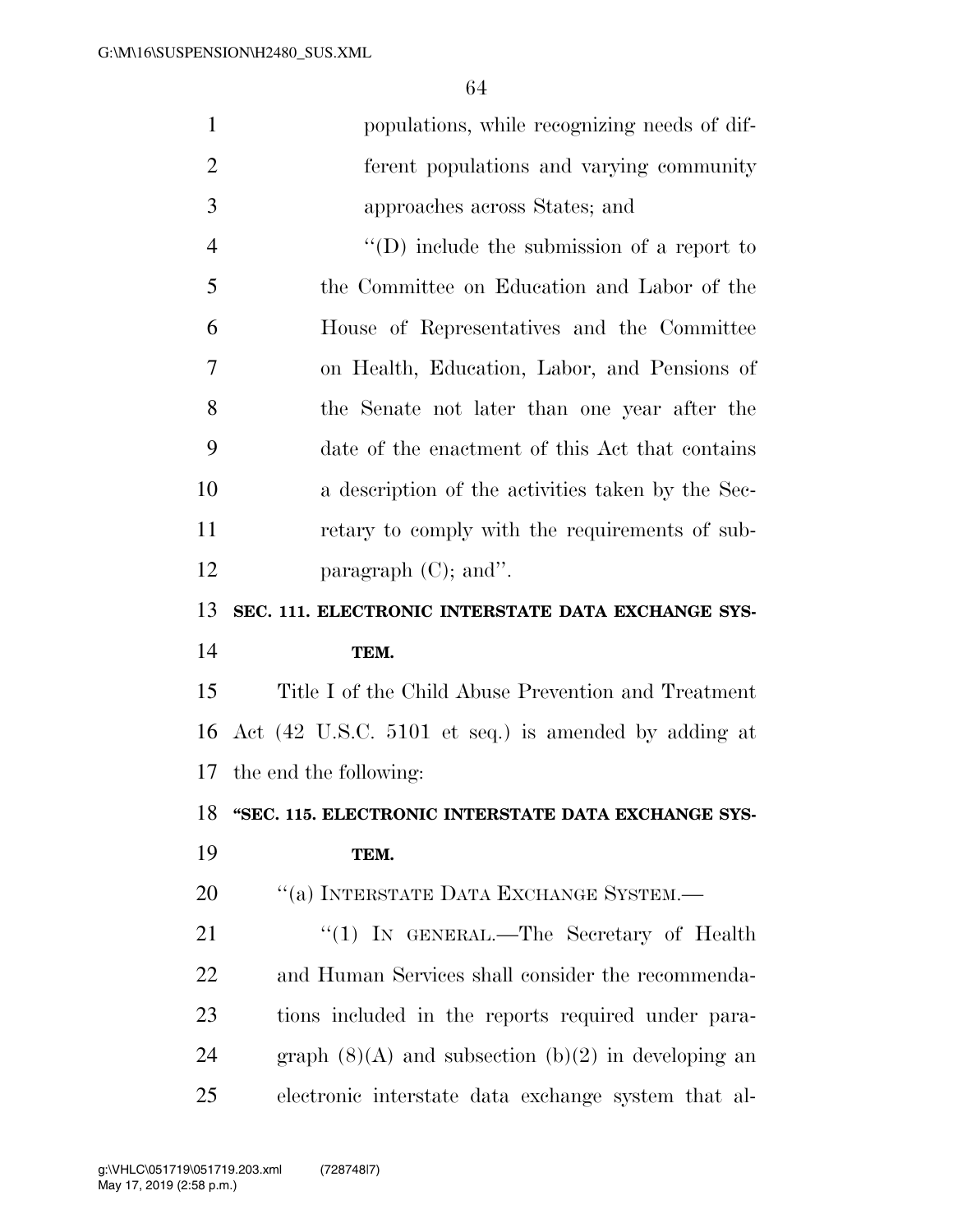| $\mathbf{1}$   | lows State entities responsible under State law for |
|----------------|-----------------------------------------------------|
| $\overline{2}$ | maintaining child abuse and neglect registries to   |
| 3              | communicate information across State lines.         |
| $\overline{4}$ | "(2) STANDARDS.—In developing the electronic        |
| 5              | interstate data exchange system under paragraph     |
| 6              | $(1)$ , the Secretary shall—                        |
| $\overline{7}$ | "(A) use interoperable standards developed          |
| 8              | and maintained by intergovernmental partner-        |
| 9              | ships, such as the National Information Ex-         |
| 10             | change Model;                                       |
| 11             | "(B) develop policies and governance                |
| 12             | standards that—                                     |
| 13             | "(i) ensure consistency in types of in-             |
| 14             | formation shared and not shared; and                |
| 15             | "(ii) specify circumstances under                   |
| 16             | which data should be shared through the             |
| 17             | interstate data exchange system; and                |
| 18             | "(C) ensure that all standards and policies         |
| 19             | adhere to the privacy, security, and civil rights   |
| 20             | laws of each State and Federal law.                 |
| 21             | "(3) LIMITATION ON USE OF ELECTRONIC                |
| 22             | INTERSTATE DATA EXCHANGE SYSTEM.-The elec-          |
| 23             | tronic interstate data exchange system may only be  |
| 24             | used for purposes relating to child safety.         |
| 25             | $``(4)$ PILOT PROGRAM.—                             |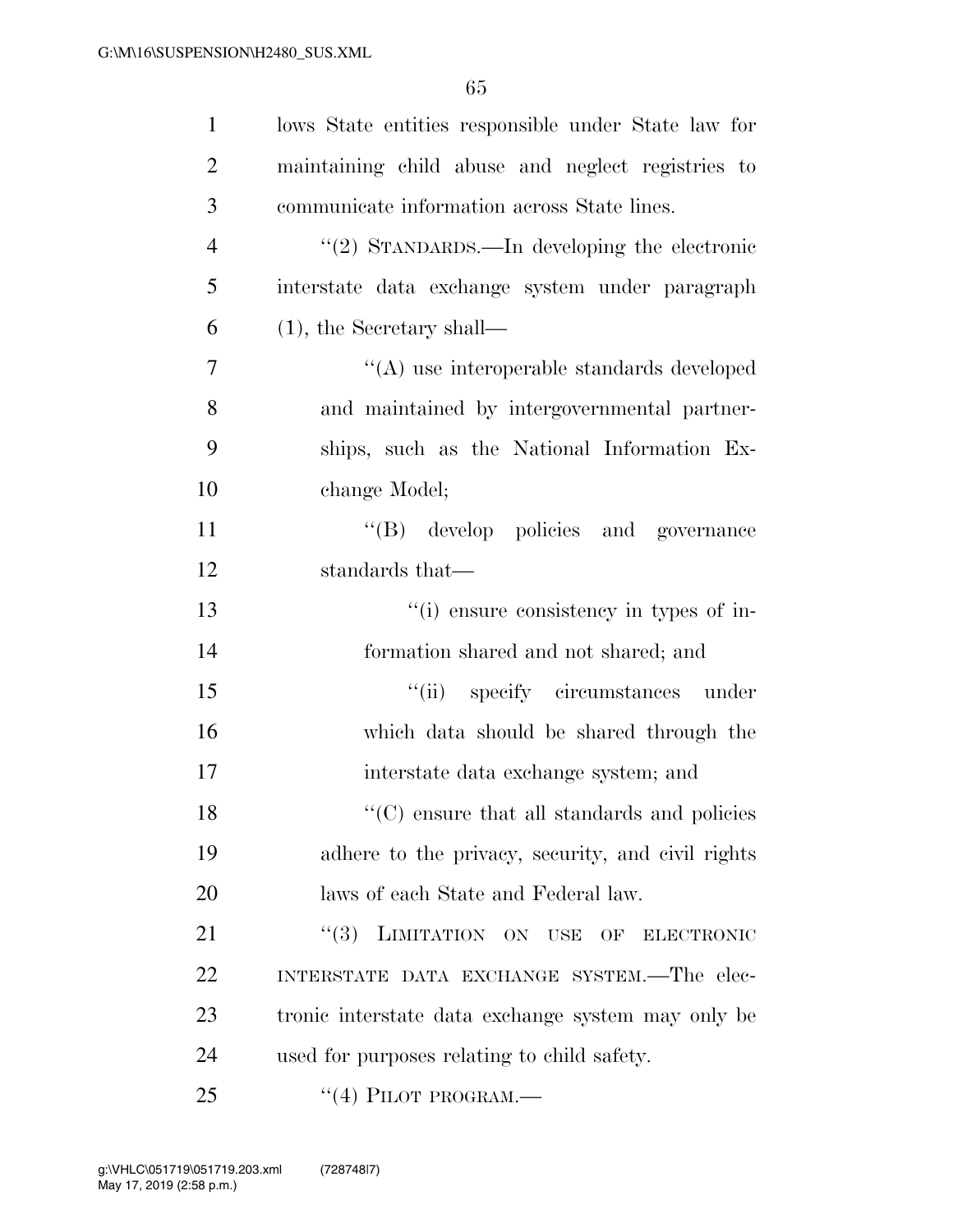| $\mathbf{1}$   | "(A) IMPLEMENTATION.—Not later than $6$                |
|----------------|--------------------------------------------------------|
| $\overline{2}$ | months after the date of the enactment of this         |
| 3              | section, the Secretary of Health and Human             |
| $\overline{4}$ | Services shall begin implementation of a pilot         |
| 5              | program to generate recommendations for the            |
| 6              | full integration of the electronic interstate data     |
| 7              | exchange system. Such pilot program shall in-          |
| 8              | clude not less than 10 States and not more             |
| 9              | than 15 States.                                        |
| 10             | "(B) COMPLETION.—Not later than $30$                   |
| 11             | months after the date of the enactment of this         |
| 12             | section, the Secretary of Health and Human             |
| 13             | Services shall complete the pilot program de-          |
| 14             | scribed in subparagraph $(A)$ .                        |
| 15             | "(5) INTEGRATION.—The Secretary of Health              |
| 16             | and Human Services may assist States in the inte-      |
| 17             | gration of this system into the infrastructure of each |
| 18             | State using funds appropriated under this sub-         |
| 19             | section.                                               |
| 20             | "(6) PARTICIPATION.—As a condition on eligi-           |
| 21             | bility for receipt of funds under section 106, each    |
| 22             | State shall—                                           |
|                |                                                        |

23 ''(A) participate in the electronic interstate data exchange system to the fullest extent pos-sible in accordance with State law (as deter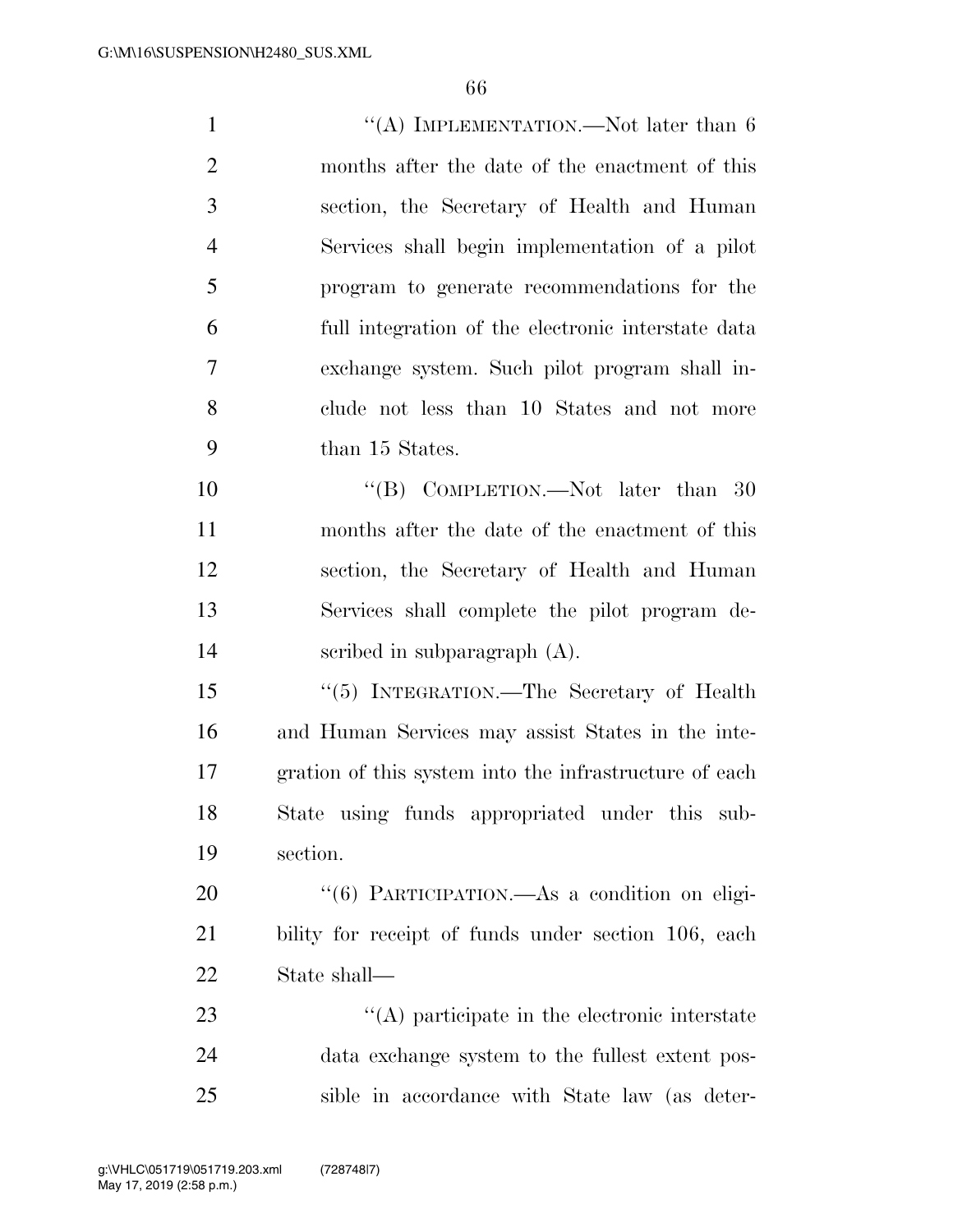mined by the Secretary of Health and Human Services) not later than December 31, 2027; and

 ''(B) prior to the participation described in subparagraph (A), provide to the Secretary of Health and Human Services an assurance that the child abuse and neglect registry of such State provides procedural due process protec- tions with respect to including individuals on such registry.

11 ''(7) PROHIBITION.—The Secretary of Health and Human Services may not access or store data from the electronic interstate data exchange system, unless the State to which such data pertains volun- tarily shares such data with the Secretary of Health and Human Services.

 ''(8) REPORTS.—The Secretary of Health and Human Services shall prepare and submit to Con-gress—

20 ''(A) not later than 3 years after the date of the enactment of this section, a report on the recommendations from the pilot program de-scribed in paragraph (4); and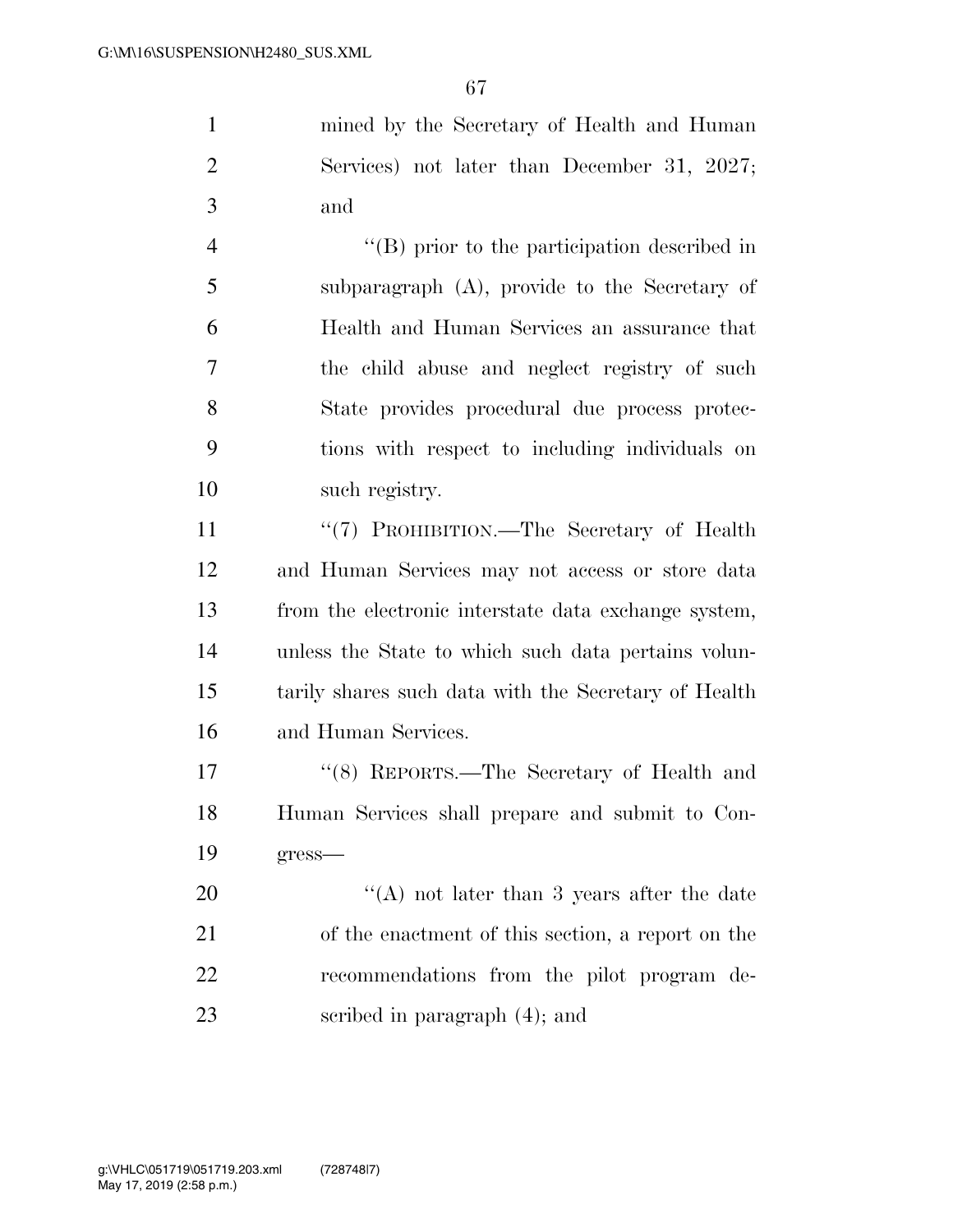| $\mathbf{1}$   | "(B) not later than January 31, 2025, a               |
|----------------|-------------------------------------------------------|
| $\overline{2}$ | report on the progress made in implementing           |
| 3              | this subsection.                                      |
| $\overline{4}$ | $``(9)$ AUTHORIZATION OF APPROPRIATIONS.—Of           |
| 5              | the funds appropriated under section 112 for a fiscal |
| 6              | year-                                                 |
| 7              | "(A) for each of fiscal years $2020$ and              |
| 8              | $2021,$ \$2,000,000 shall be reserved to carry out    |
| 9              | this section; and                                     |
| 10             | "(B) for each of fiscal years $2022$ through          |
| 11             | $2025,$ \$1,000,000 shall be reserved to carry out    |
| 12             | this section.                                         |
| 13             | "(b) WORKING GROUP.—                                  |
| 14             | "(1) IN GENERAL.— Not later than 60 days              |
| 15             | after the date of the enactment of this section, the  |
| 16             | Secretary of Health and Human Services shall con-     |
| 17             | vene a working group to study and make rec-           |
| 18             | ommendations on the following:                        |
| 19             | "(A) The feasibility of making publicly               |
| 20             | available on the website of each State defini-        |
| 21             | and standards of substantiated child<br>tions         |
| 22             | abuse and neglect for the State.                      |
| 23             | "(B) Whether background check require-                |
| 24             | ments under this Act, the Child Care and De-          |
| 25             | velopment Block Grant Act of 1990 (42 U.S.C.          |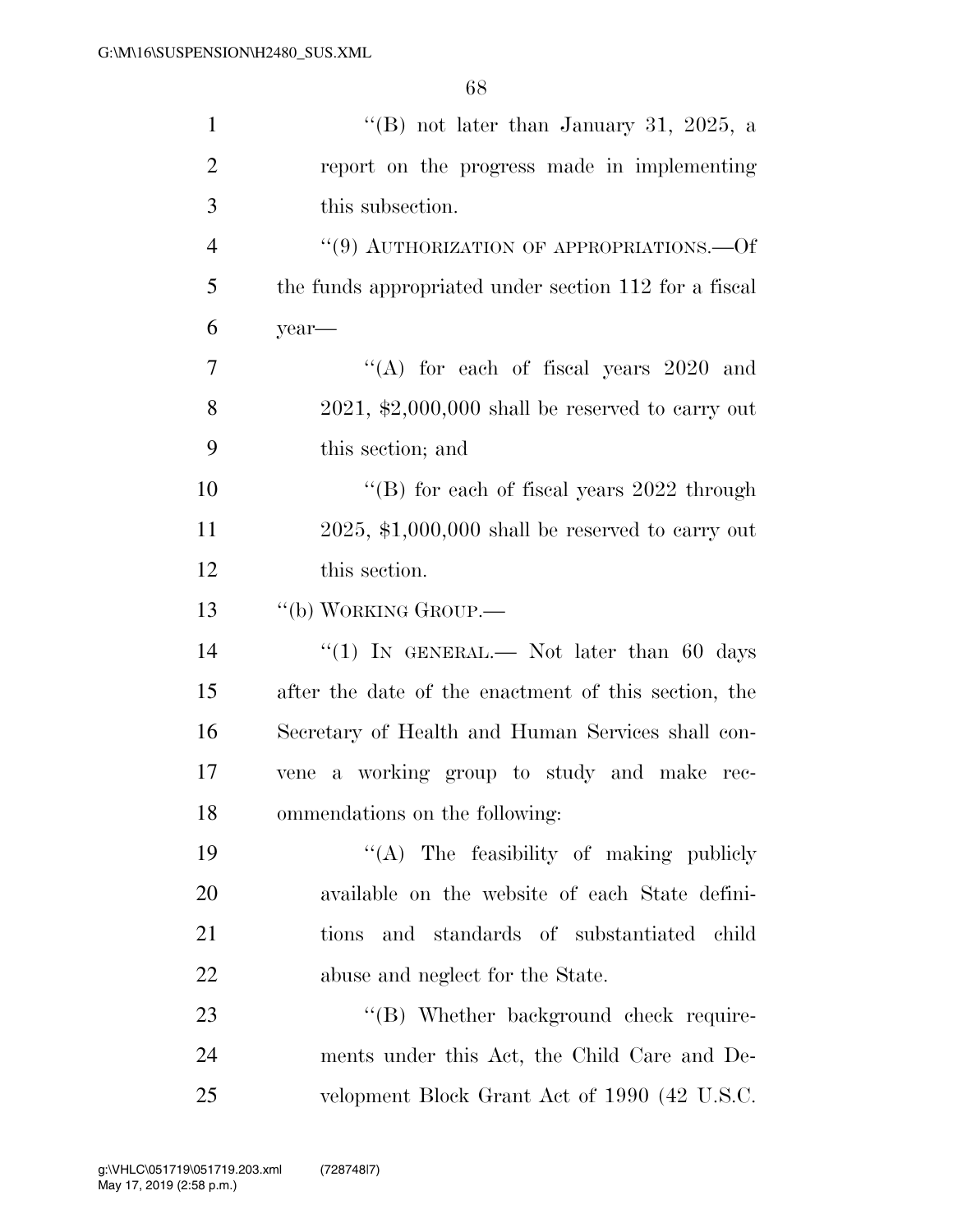9858 et seq.), and part E of title IV of the So- cial Security Act (42 U.S.C. 670 et seq.) are complementary or if there are discrepancies 4 that need to be addressed. ''(C) How to improve communication be-tween and across States, including through the

 use of technology and the use of the electronic interstate data exchange system established under subsection (a), to allow for more accurate and efficient exchange of child abuse and ne-11 glect records.

12 ''(D) How to reduce barriers and establish best practices for the State to provide timely re- sponses to requests from other States for infor- mation contained in the State's child abuse and neglect registry through the electronic inter- state data exchange system established under subsection (a).

19 ''(E) How to ensure due process for any individual included in a State's child abuse and neglect registry, including the following:

22  $\frac{1}{2}$  The level of evidence necessary for inclusion in the State's child abuse and 24 neglect registry.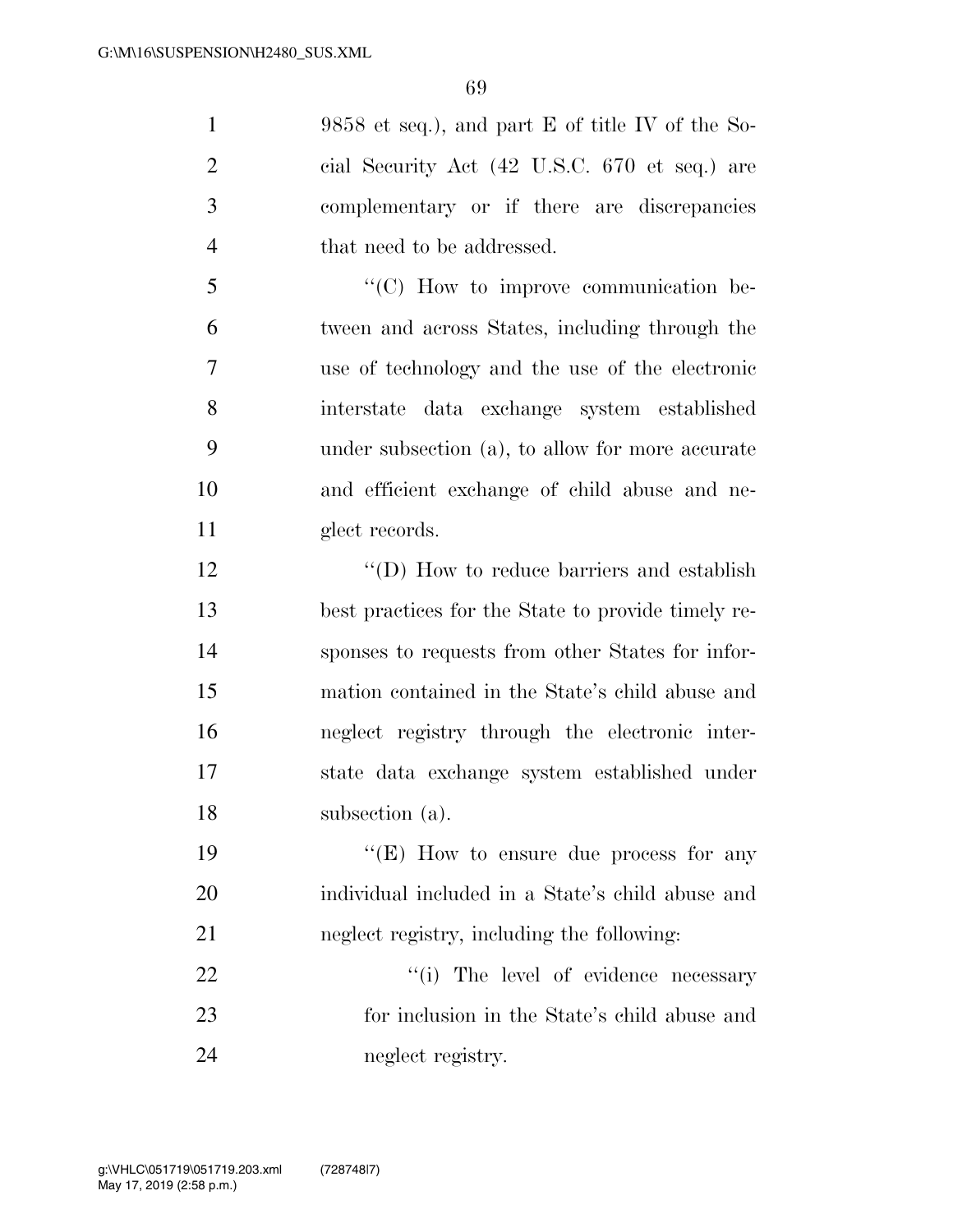| $\mathbf{1}$   | "(ii) The process for notifying such         |
|----------------|----------------------------------------------|
| $\overline{2}$ | individual of inclusion in the State's child |
| 3              | abuse and neglect registry and the implica-  |
| $\overline{4}$ | tions of such inclusion.                     |
| 5              | "(iii) The process for providing such        |
| 6              | individual the opportunity to challenge      |
| $\tau$         | such inclusion, and the procedures for re-   |
| 8              | solving such challenge.                      |
| 9              | "(iv) The length of time an individ-         |
| 10             | ual's record is to remain in the State's     |
| 11             | child abuse and neglect registry, and the    |
| 12             | process for removing such individual's       |
| 13             | record.                                      |
| 14             | $f'(v)$ The criteria for when such indi-     |
| 15             | vidual's child abuse and neglect registry    |
| 16             | record may be—                               |
| 17             | $\lq\lq$ (I) made accessible to the gen-     |
| 18             | eral public;                                 |
| 19             | "(II) made available for purposes            |
| 20             | of an employment check; and                  |
| 21             | "(III) be shared for the purposes            |
| 22             | of participation in the electronic inter-    |
| 23             | state data exchange system described         |
| 24             | in subsection (a).                           |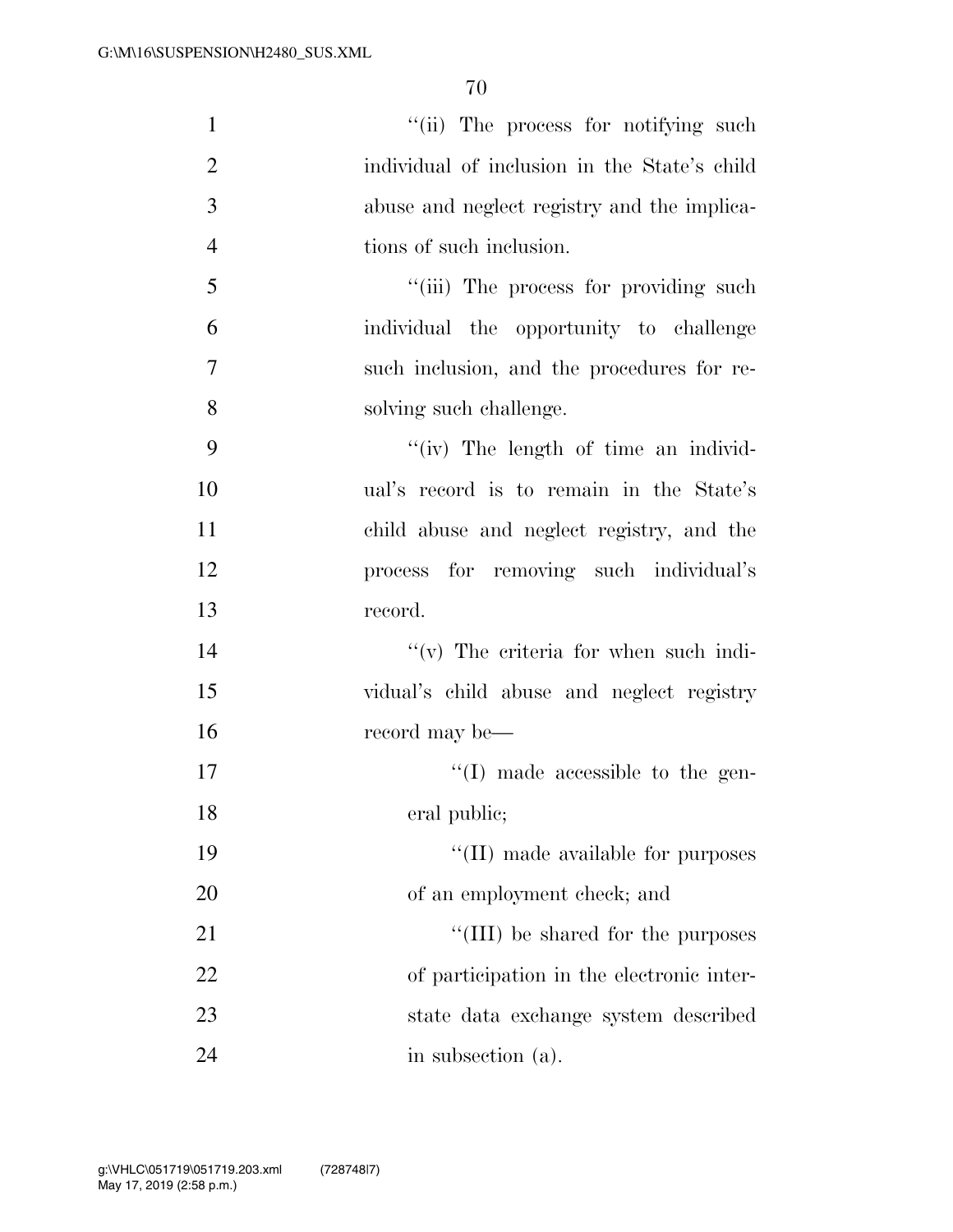1 ''(2) REPORT.—Not later than 18 months after the date of the enactment of this section, the work- ing group convened under paragraph (1) shall sub- mit a report containing its recommendations to the Secretary of Health and Human Services, the Com- mittee on Health, Education, Labor, and Pensions of the Senate, and the Committee on Education and Labor of the House of Representatives. 9 "(3) CONSTRUCTION.—There shall be no re-

 quirement for any State to adopt the recommenda- tions of the working group, nor shall the Secretary of Health and Human Services incentivize or coerce any State to adopt any such recommendation.''.

## **SEC. 112. TECHNICAL AND CONFORMING AMENDMENTS.**

 (a) TECHNICAL AMENDMENTS.— The Child Abuse Prevention and Treatment Act (42 U.S.C. 5101 et seq.), as amended by the preceding provisions of this Act, is fur-ther amended—

 (1) by striking ''Committee on Education and the Workforce'' each place it appears and inserting ''Committee on Education and Labor'';

22 (2) in section  $103(c)(1)(F)$ , by striking "abused and neglected children'' and inserting ''victims of child abuse or neglect''; and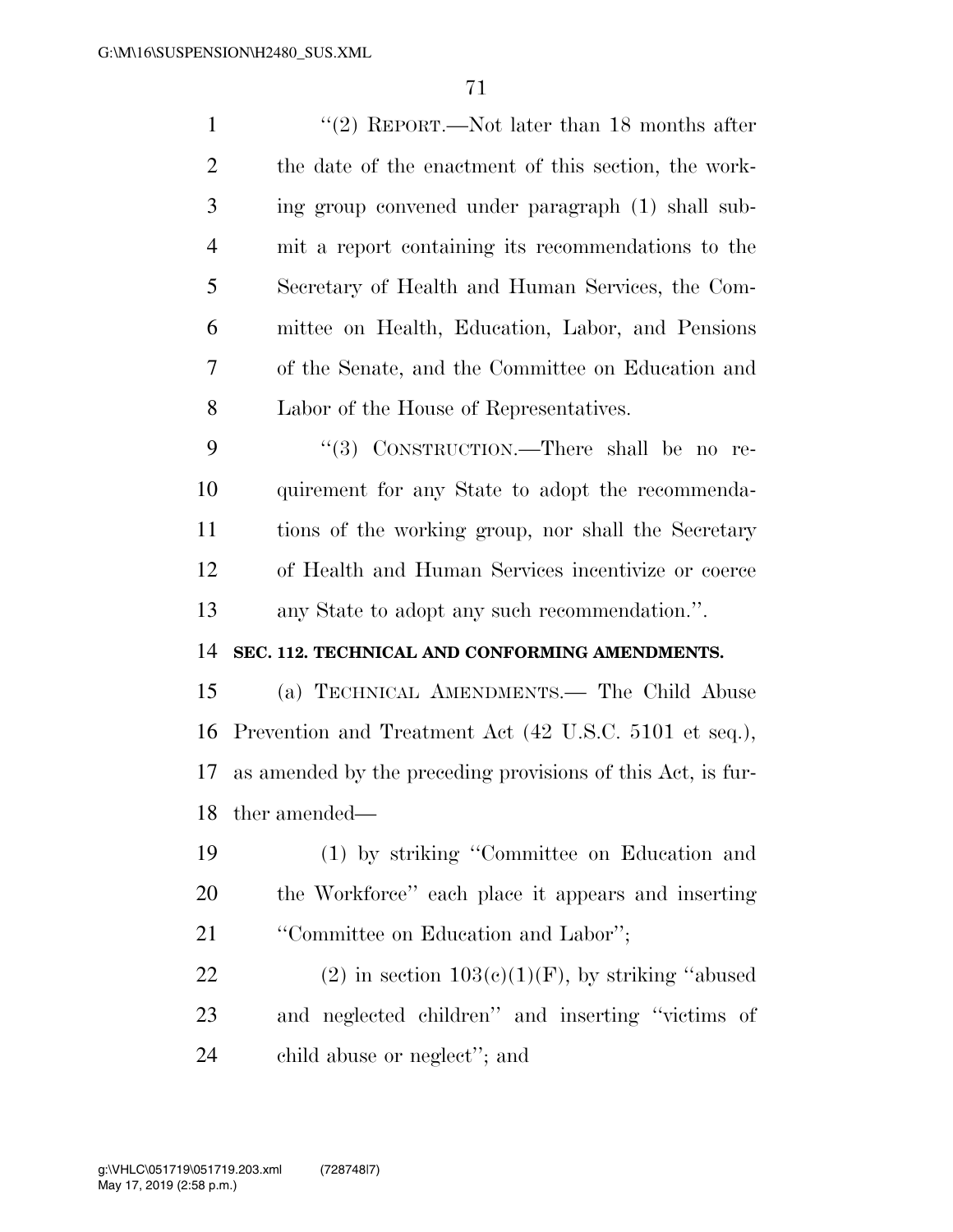| $\mathbf{1}$   | $(3)$ in section 107(f), by striking " $(42 \text{ U.S.C.})$ |
|----------------|--------------------------------------------------------------|
| $\overline{2}$ | $10603a$ " and inserting "(34 U.S.C. 20104)".                |
| 3              | (b) CONFORMING AMENDMENTS.-                                  |
| $\overline{4}$ | (1) SECTION $103$ —Section $103(b)(5)$ (42)                  |
| 5              | U.S.C. $5104(b)(5)$ is amended by striking "section"         |
| 6              | $106(b)(2)(B)(iii)$ " and inserting "section                 |
| 7              | $106(b)(2)(D)(ii)$ ".                                        |
| 8              | (2) SECTION $105$ —Section $105(a)(11)$ (42)                 |
| 9              | U.S.C. $5106(a)(11)$ (as redesignated by section             |
| 10             | $105(1)(A)$ of this Act) is amended—                         |
| 11             | $(A)$ in subparagraph $(A)$ , by striking "sec-              |
| 12             | tion $106(b)(2)(B)(iii)$ and inserting "section"             |
| 13             | $106(b)(2)(D)(ii)$ ";                                        |
| 14             | $(B)$ in subparagraph $(C)$ —                                |
| 15             | (i) in clause (i)(II), by striking "sec-                     |
| 16             | tion $106(b)(2)(B(iii))$ and inserting "sec-                 |
| 17             | tion $106(b)(2)(D)(ii)$ ";                                   |
| 18             | (ii) in clause (i)(IV), by striking "sec-                    |
| 19             | tion $106(b)(2)(B(iii)(II))$ and inserting                   |
| 20             | "section $106(b)(2)(D)(ii)(II)$ "; and                       |
| 21             | (iii) in clause (ii), by striking "clauses                   |
| 22             | (ii) and (iii) of section $106(b)(2)(B)$ " and               |
| 23             | inserting "clauses (i) and (ii) of section                   |
| 24             | $106(b)(2)(D)$ ";                                            |
| 25             | $(C)$ in subparagraph $(D)$ —                                |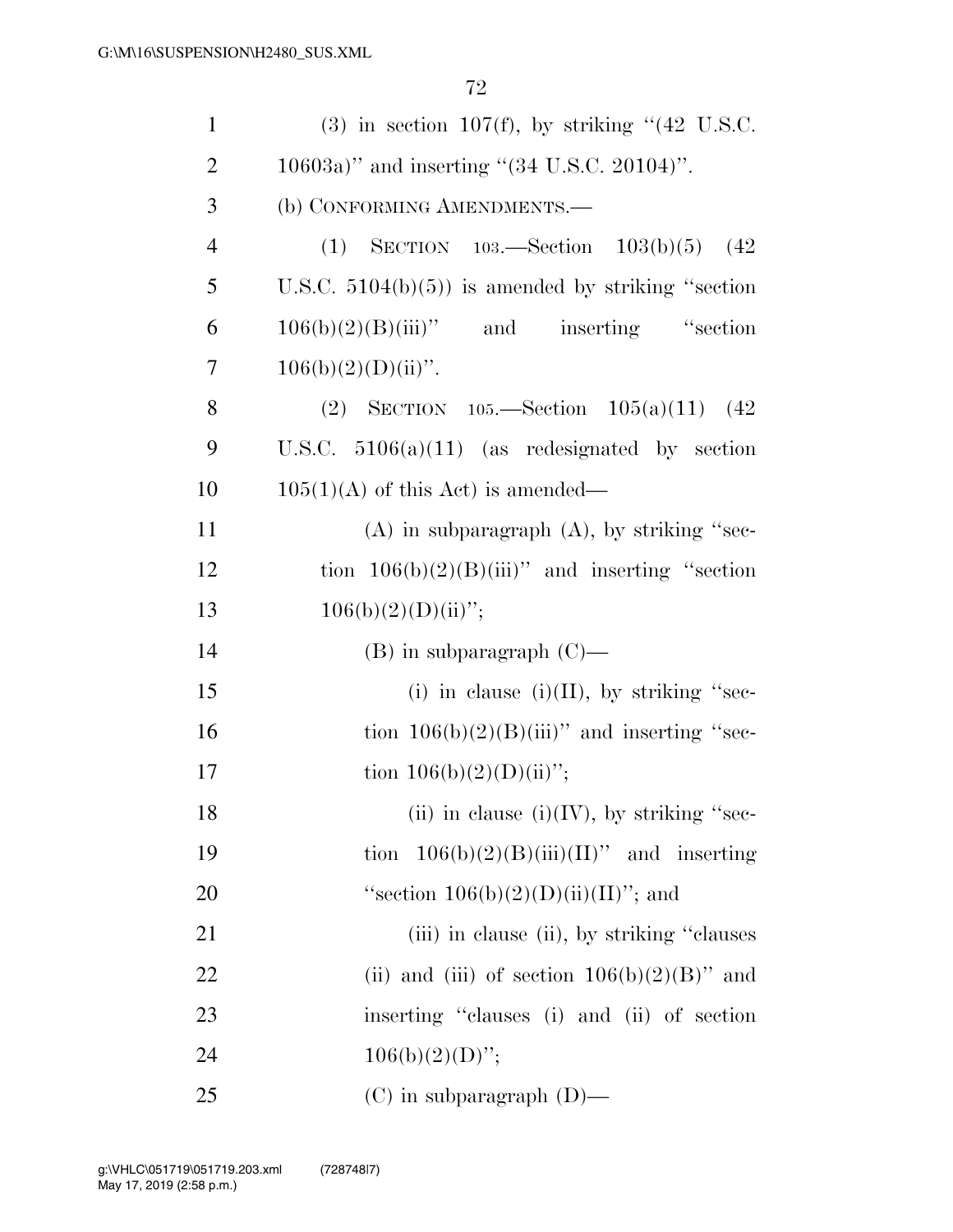| $\mathbf{1}$   | (i) in clause (i)(I), by striking "sec-             |
|----------------|-----------------------------------------------------|
| $\overline{2}$ | tion $106(b)(2)(B)(iii)(I)$ " and inserting         |
| 3              | "section $106(b)(2)(D)(ii)(I)$ ";                   |
| $\overline{4}$ | (ii) in clause (ii)(I), by striking "sec-           |
| 5              | tion $106(b)(2)(B)(ii)$ " and inserting "sec-       |
| 6              | tion $106(b)(2)(D)(i)$ ";                           |
| 7              | (iii) in clause (ii)(II), by striking "sec-         |
| 8              | tion $106(b)(2)(B(iii))$ and inserting "sec-        |
| 9              | tion $106(b)(2)(D)(ii)(I)$ ";                       |
| 10             | (iv) in clause (iii)(I), by striking "sec-          |
| 11             | tion $106(b)(2)(B)(i)$ " and inserting "sec-        |
| 12             | tion $106(b)(2)(A)(i)$ ";                           |
| 13             | (v) in clause $(iii)(IV)$ , by striking             |
| 14             | "section $106(b)(2)(B(iii))$ " and inserting        |
| 15             | "section $106(b)(2)(D)(ii)$ "; and                  |
| 16             | (vi) in clause (v), by striking "section"           |
| 17             | $106(b)(2)(B)(iii)$ " and inserting "section        |
| 18             | $106(b)(2)(D)(ii)$ ";                               |
| 19             | (D) in subparagraph $(E)$ , by striking "sec-       |
| 20             | tion $106(b)(2)(B)(ii)$ " and inserting "section    |
| 21             | $106(b)(2)(D)(i)$ "; and                            |
| 22             | $(E)$ in subparagraph $(G)(ii)$ , by striking       |
| 23             | "clauses (ii) and (iii) of section $106(b)(2)(B)$ " |
| 24             | and inserting "clauses (i) and (ii) of section      |
| 25             | $106(b)(2)(D)$ ".                                   |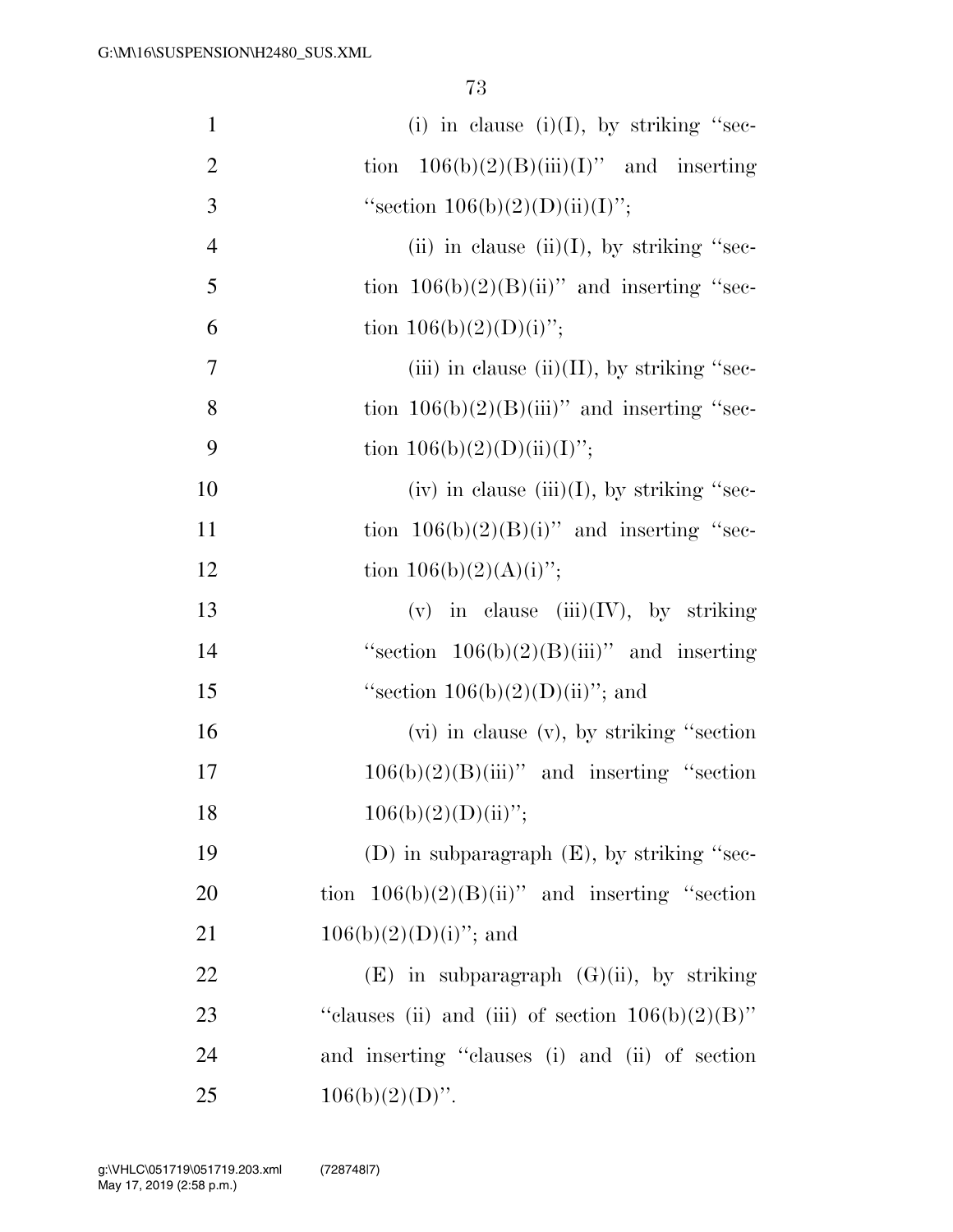| $\mathbf{1}$ | (3) SECTION 114.—Section $114(1)(B)$ (42)                                                                                                                                                                    |
|--------------|--------------------------------------------------------------------------------------------------------------------------------------------------------------------------------------------------------------|
| 2            | U.S.C. $5108(1)(B)$ is amended by striking "clauses"                                                                                                                                                         |
| 3            | (ii) and (iii) of section $106(b)(2)(B)$ " and inserting                                                                                                                                                     |
| 4            | "clauses (i) and (ii) of section $106(b)(2)(D)$ ".                                                                                                                                                           |
| 5            | (4) TABLE OF CONTENTS.—The table of con-                                                                                                                                                                     |
| 6            | tents in section $1(b)$ of the Child Abuse Prevention                                                                                                                                                        |
| 7            | and Treatment Act is amended—                                                                                                                                                                                |
| 8            | (A) by striking the items relating to sec-                                                                                                                                                                   |
| 9            | tions 2 and $102$ ;                                                                                                                                                                                          |
| 10           | (B) by inserting after the item relating to                                                                                                                                                                  |
| 11           | section 114 the following:                                                                                                                                                                                   |
|              | "Sec. 115. Electronic interstate data exchange system."; and                                                                                                                                                 |
| 12           | (C) by striking the item relating to section                                                                                                                                                                 |
| 13           | 110, and inserting the following:                                                                                                                                                                            |
|              | "Sec. 110. Study and report relating to scaling evidence-based treatment of<br>child abuse and neglect; study and report on marital age of<br>consent; study and report on State mandatory reporting laws.". |
|              | <b>II-COMMUNITY-BASED</b><br>14 <b>TITLE</b>                                                                                                                                                                 |
| 15           | <b>PREVEN-</b><br>GRANTS<br>FOR<br>TH<br>Đ                                                                                                                                                                   |
| 16           | TION OF CHILD ABUSE AND                                                                                                                                                                                      |
| 17           | <b>NEGLECT</b>                                                                                                                                                                                               |
| 18           | SEC. 201. PURPOSE AND AUTHORITY.                                                                                                                                                                             |
| 19           | Subsections (a) and (b) of section 201 of the Child                                                                                                                                                          |
| 20           | Abuse Prevention and Treatment Act (42 U.S.C. 5116)                                                                                                                                                          |
| 21           | are amended to read as follows:                                                                                                                                                                              |
| 22           | "(a) PURPOSE.—The purposes of this title are—                                                                                                                                                                |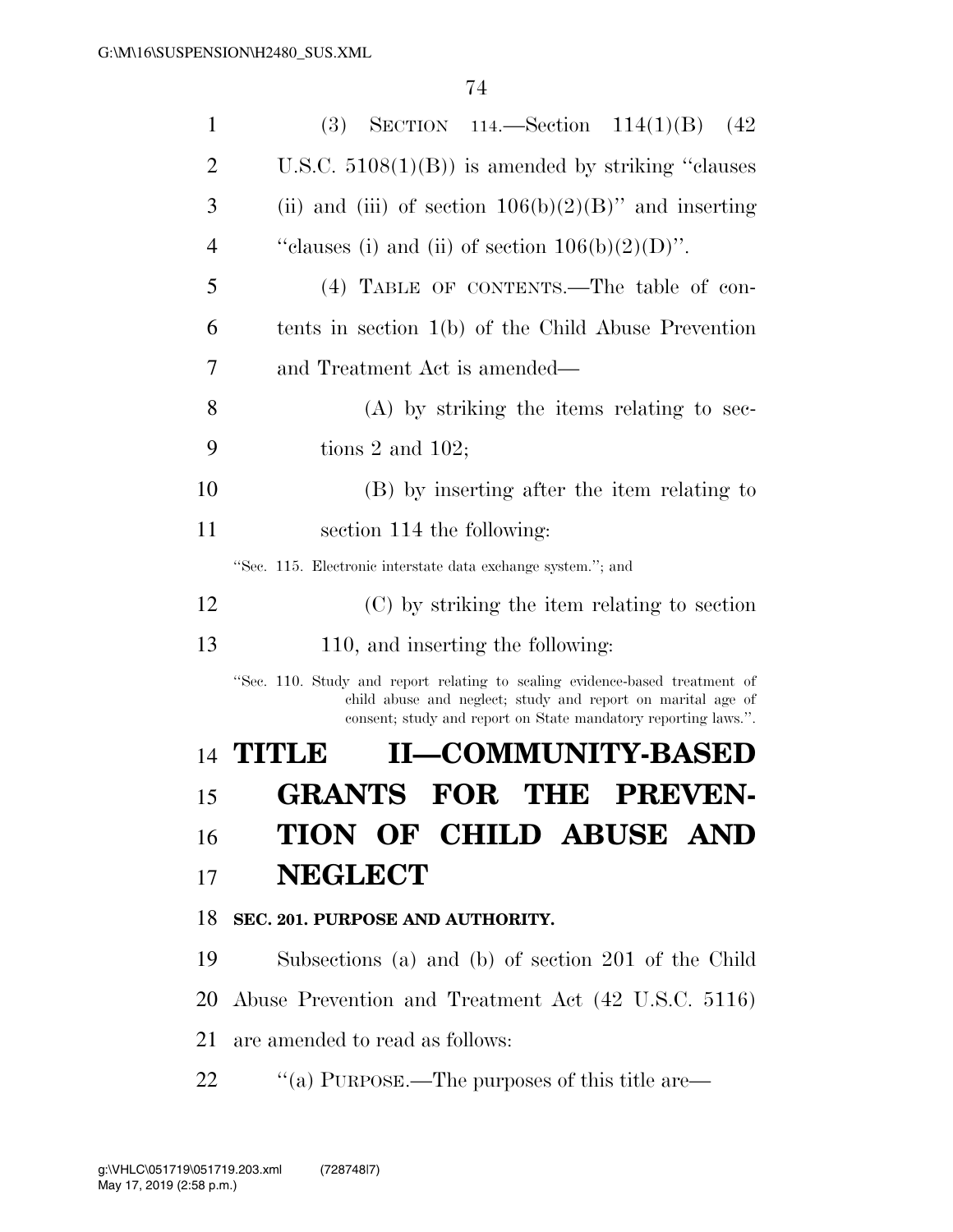$\frac{1}{1}$  to establish and maintain support for com- munity-based family strengthening services and statewide systems-building approaches to the extent practicable, to ensure the development, operation, expansion, coordination, and evaluation of quality services, initiatives, programs, and activities to pre-vent child abuse and neglect; and

 ''(2) to promote improved access for diverse populations with demonstrated need, including low- income families, racial and ethnic minorities, fami-11 lies with children or caregivers with disabilities, un- derserved communities, and rural communities, to family strengthening services in order to more effec-tively prevent child abuse and neglect.

 ''(b) AUTHORITY.—The Secretary shall make grants under this title on a formula basis to the entity designated by the State as the lead entity (referred to in this title as the 'lead entity') under section 202(1) for the following purposes:

 $\frac{1}{20}$  Providing programs, activities, and initia- tives to help families build protective factors linked to the prevention of child abuse and neglect, such as knowledge of parenting and child development, pa-rental resilience, social connections, time-limited and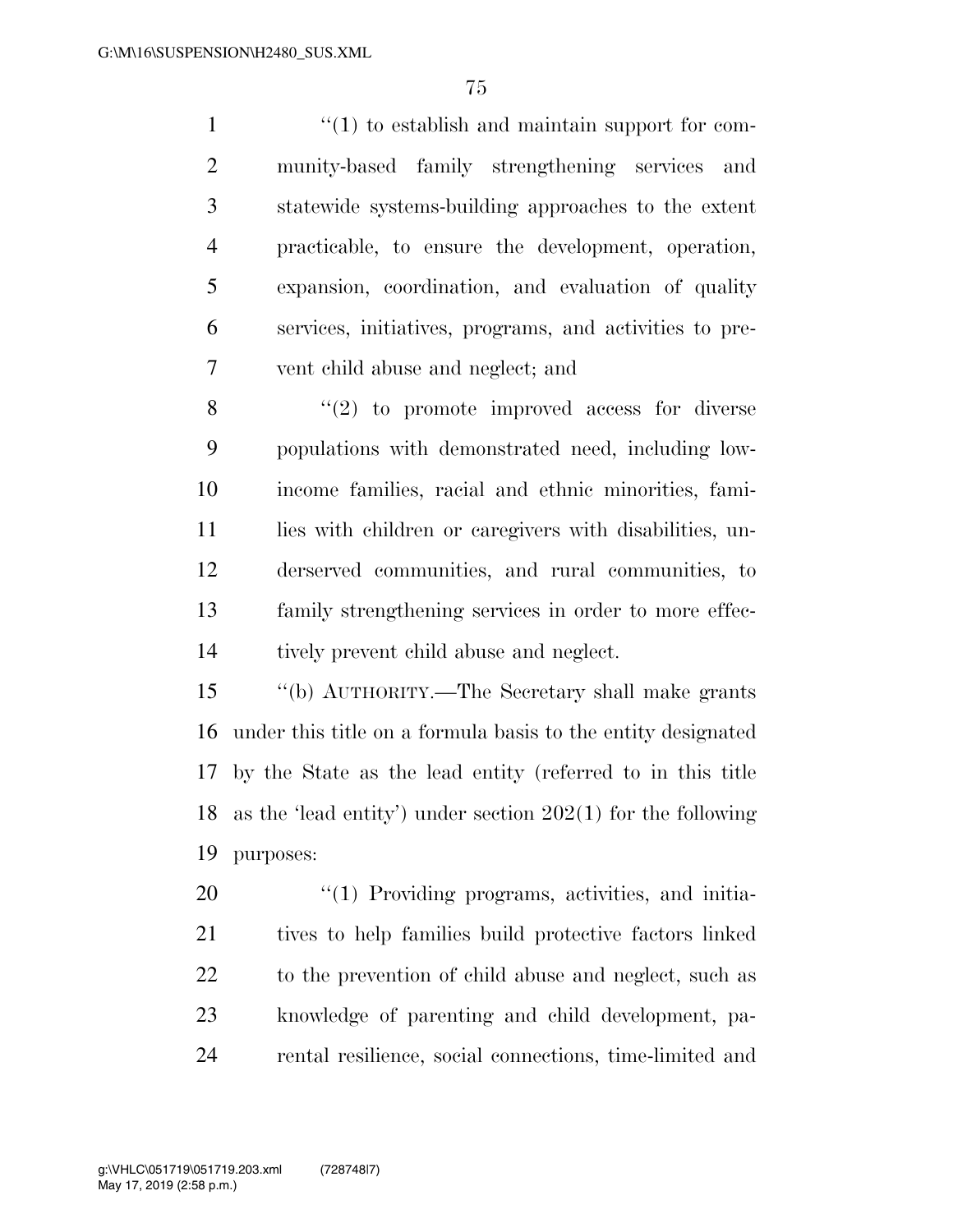| $\mathbf{1}$   | need-based concrete support, and social and emo-   |
|----------------|----------------------------------------------------|
| $\overline{2}$ | tional development of children, that—              |
| 3              | $\lq\lq$ are accessible to diverse populations,    |
| $\overline{4}$ | effective, and culturally appropriate;             |
| 5              | $\lq\lq$ build upon existing strengths;            |
| 6              | $\lq\lq$ (C) offer assistance to families;         |
| 7              | "(D) provide early, comprehensive support          |
| 8              | for parents;                                       |
| 9              | $\lq\lq(E)$ promote the development of healthy     |
| 10             | familial relationships and parenting skills, espe- |
| 11             | cially in young parents and parents with very      |
| 12             | young children;                                    |
| 13             | $f'(F)$ increase family stability;                 |
| 14             | $\lq\lq(G)$ improve family access to formal and    |
| 15             | informal community-based resources, including      |
| 16             | health and mental health services, time-limited    |
| 17             | and need-based concrete supports, and services     |
| 18             |                                                    |
|                | and supports to meet the needs of families with    |
| 19             | children or caregivers with disabilities; and      |
| 20             | $\lq\lq (H)$ support the additional needs of fami- |
| 21             | lies with children with disabilities, including    |
| 22             | through respite care.                              |
| 23             | $\lq(2)$ Fostering the development of a continuum  |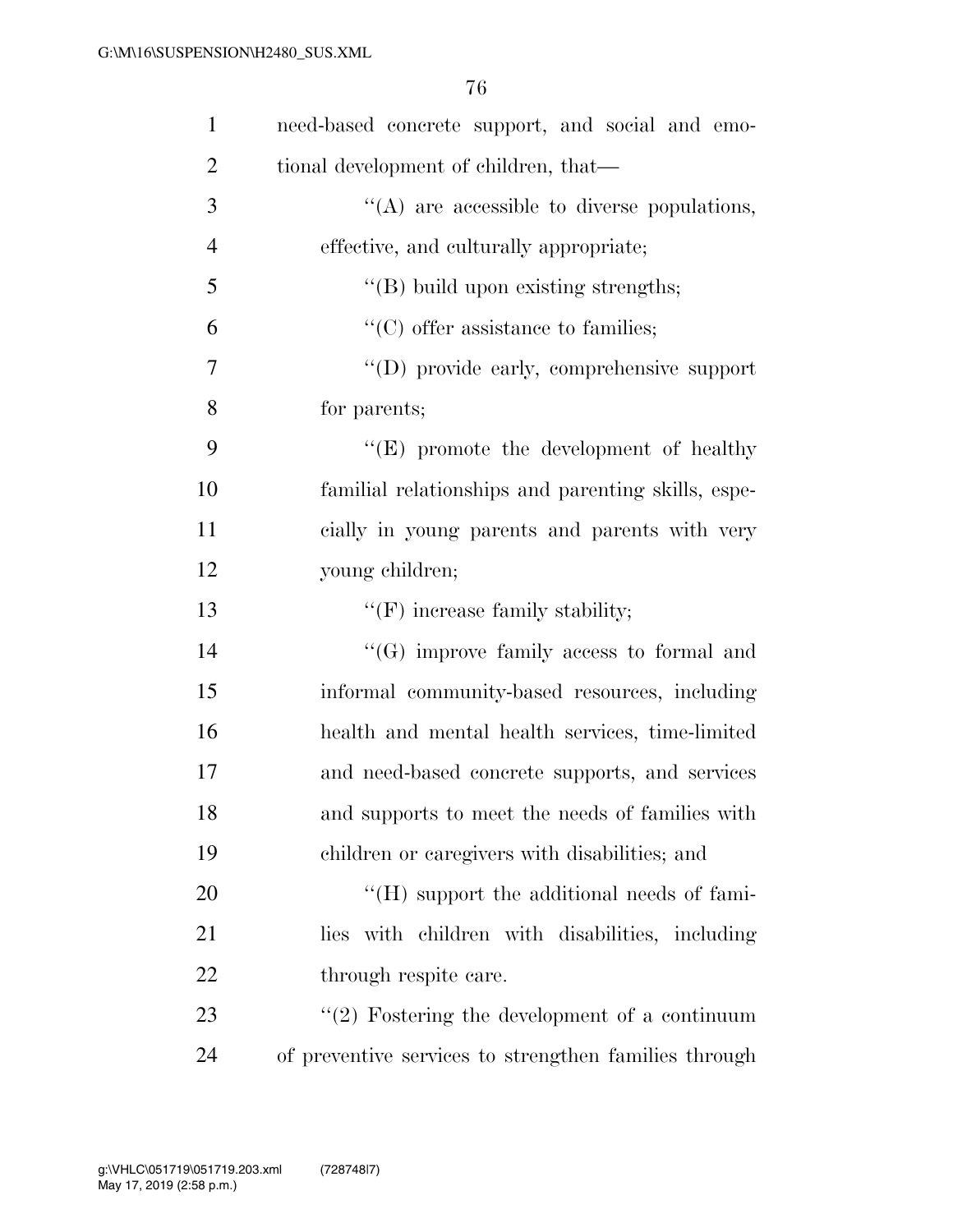- State- and community-based collaborations and both public and private partnerships.
- 3 ''(3) Financing the start-up, maintenance, ex- pansion, or redesign of core services described in section 205, where communities have identified gaps and decided to prioritize the establishment of such services, to the extent practicable given funding lev-els and community priorities.
- ''(4) Maximizing funding through leveraging Federal, State, local, public, and private funds to carry out the purposes of this title.
- ''(5) Developing or enhancing statewide and local networks to operate, expand, or enhance com- munity-based family strengthening services, initia- tives, and activities that promote child, parent, fam- ily, and community health and well-being and pre-vent child abuse and neglect.
- 18 ''(6) Promoting the development of, and coordi- nation with, existing community coalitions of net- works of family strengthening services that utilize culturally responsive providers in order to enhance child, family, and community well-being and prevent child abuse and neglect in all families.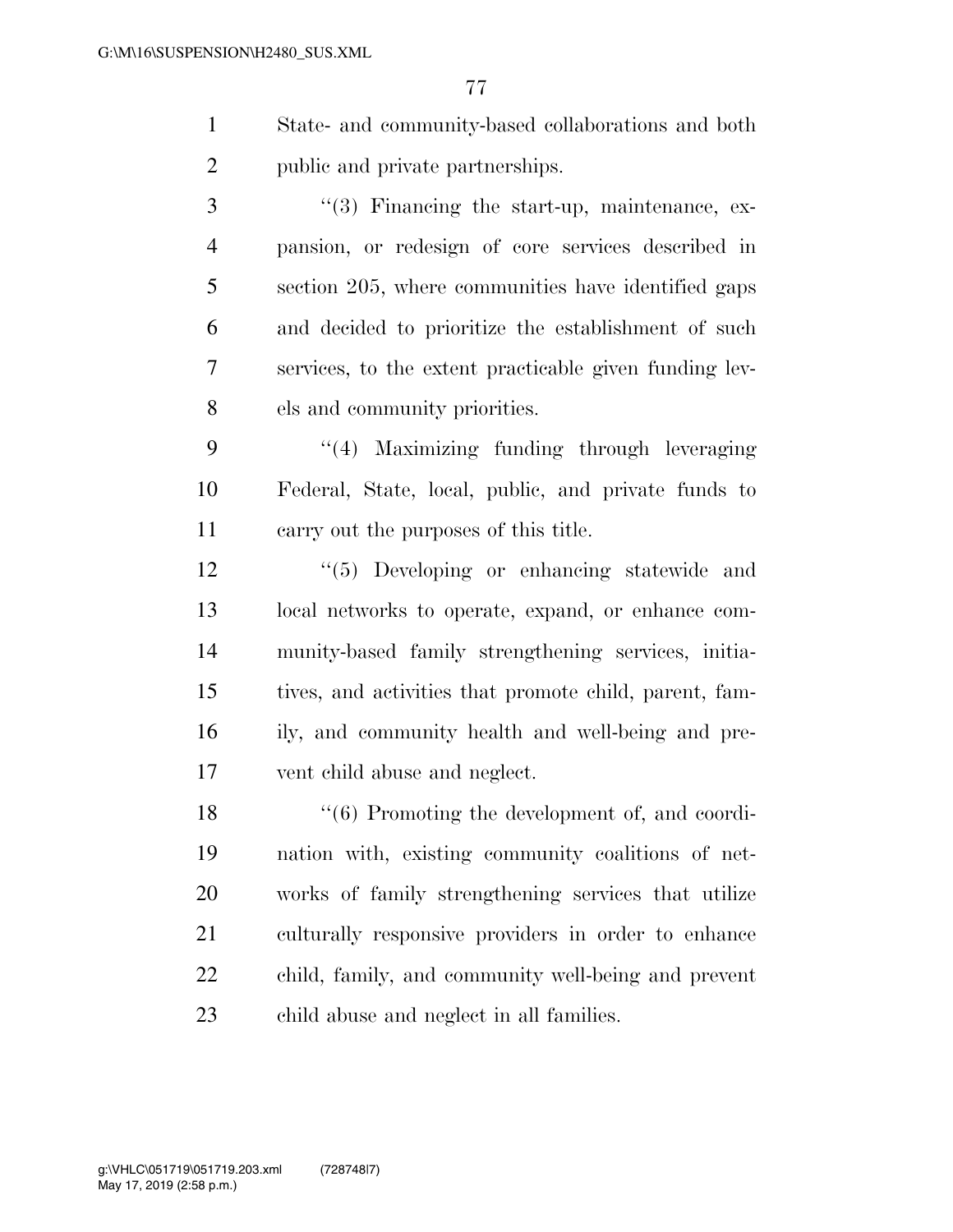1 ''(7) Financing public information activities that focus on parent and child development and child abuse and neglect prevention.

4  $\frac{4}{8}$  To the extent practicable—

 ''(A) promoting the development and im- plementation of a statewide systems-building strategy to address the unmet needs identified 8 in the inventory described in section 204(3), in- cluding the participation of public and private stakeholders, community-based organizations, legislators, parents and other relevant stake- holders, and State agencies, including the child welfare agency, the public health agency, hous- ing agency, and the State education agency, to scale evidence-based, evidence-informed, and promising programs that expand access to fam- ily strengthening services and reduce the num-bers of children entering the foster care system;

 ''(B) developing comprehensive outreach strategies to engage families with various risk factors, including families who have experienced trauma or domestic violence, parents with sub- stance use disorder, and families with children or caregivers with disabilities; and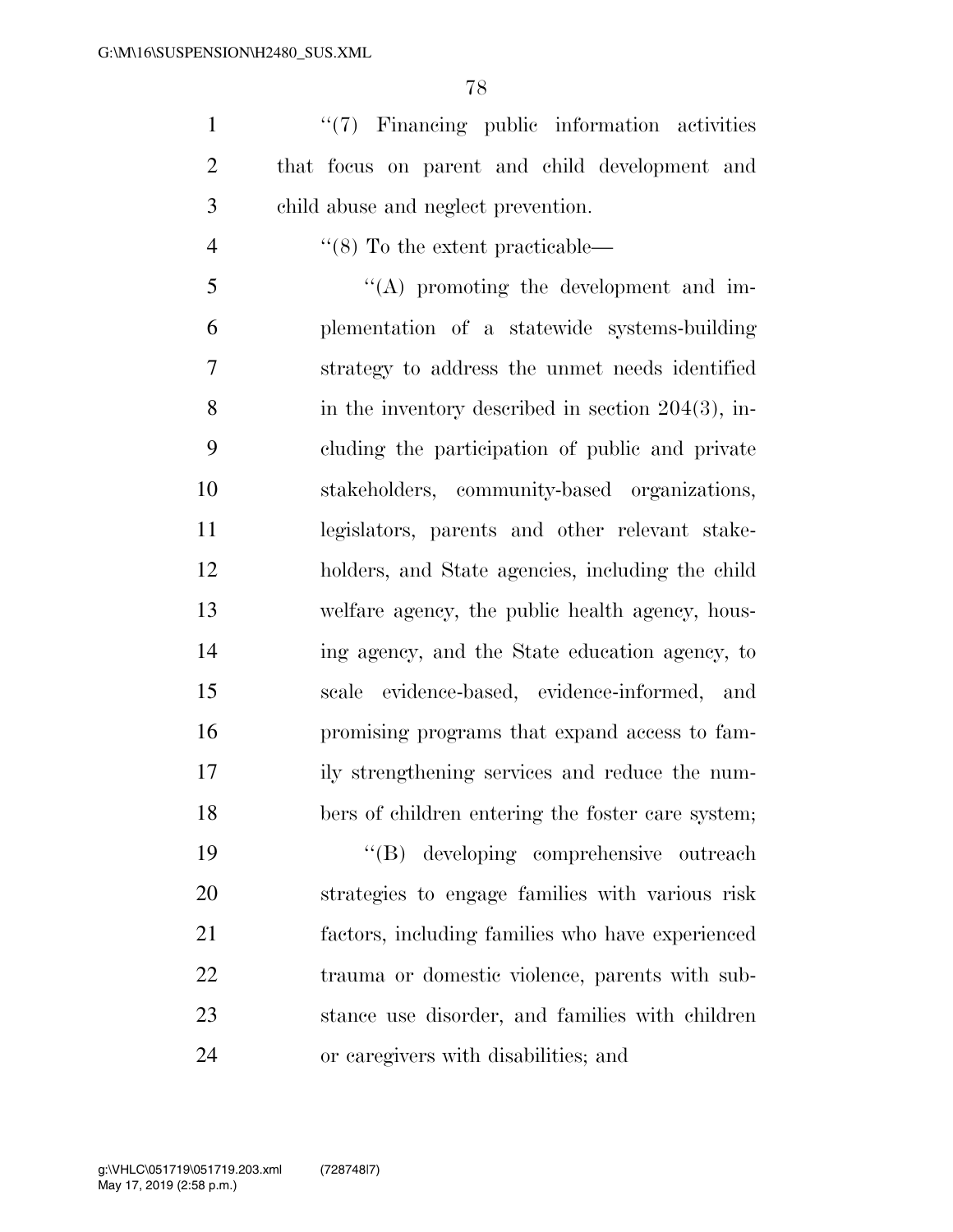| $\mathbf{1}$   | "(C) providing capacity-building supports              |
|----------------|--------------------------------------------------------|
| $\overline{2}$ | to local programs to improve desired outcomes          |
| 3              | for children and families, such as—                    |
| $\overline{4}$ | "(i) technical assistance, including                   |
| 5              | support for local programs to collect out-             |
| 6              | come data that helps improve service deliv-            |
| 7              | ery;                                                   |
| 8              | "(ii) professional development; and                    |
| 9              | "(iii) peer support networks, including                |
| 10             | through developing a problem-solving                   |
| 11             | forum.".                                               |
| 12             | SEC. 202. ELIGIBILITY.                                 |
| 13             | Section 202 of the Child Abuse Prevention and          |
| 14             | Treatment Act (42 U.S.C. 5116a) is amended—            |
| 15             | $(1)$ in paragraph $(1)$ —                             |
| 16             | $(A)$ by striking subparagraph $(A)$ and in-           |
| 17             | serting the following:                                 |
| 18             | "(A) the Governor of the State has designated          |
| 19             | a lead entity to administer funds under this title for |
| 20             | the purposes identified under the authority of this    |
| 21             | title, including to develop, implement, operate, en-   |
| <u>22</u>      | hance, or expand community-based family strength-      |
| 23             | ening services designed to prevent child abuse and     |
| 24             | neglect;"; and                                         |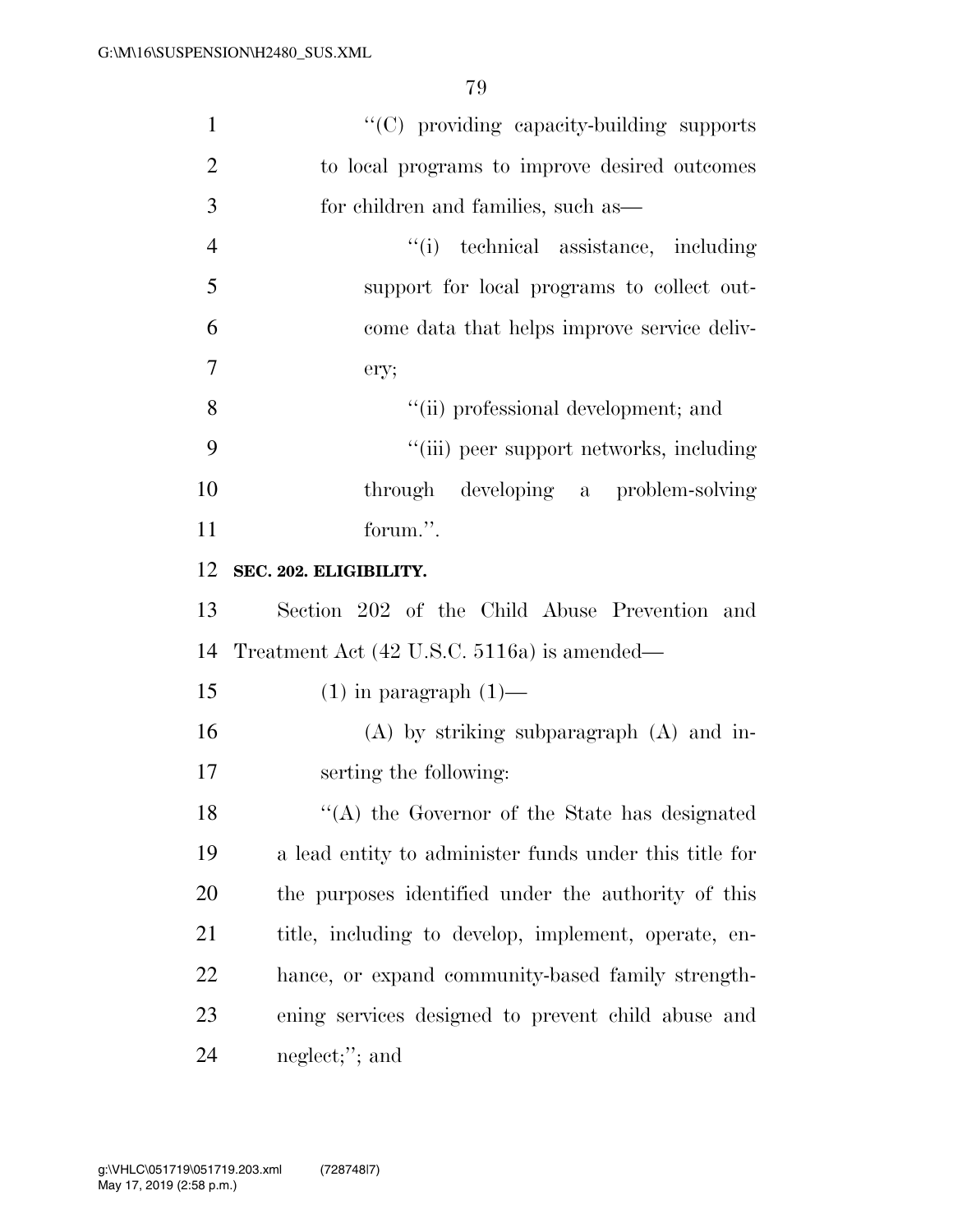| $\mathbf{1}$   | $(B)$ by striking subparagraph $(D)$ and in-             |
|----------------|----------------------------------------------------------|
| $\overline{2}$ | serting the following:                                   |
| 3              | "(D) the Governor of the State has given con-            |
| $\overline{4}$ | sideration to the capacity and expertise of all entities |
| 5              | requesting to be designated under subparagraph           |
| 6              | $(A);$ "; and                                            |
| 7              | $(2)$ in paragraph $(3)$ —                               |
| 8              | $(A)$ by striking subparagraph $(A)$ and in-             |
| 9              | serting the following:                                   |
| 10             | "(A) has demonstrated ongoing meaningful                 |
| 11             | partnerships with parents in the development,            |
| 12             | operation, and oversight of State- and commu-            |
| 13             | nity-based family strengthening services de-             |
| 14             | signed to prevent child abuse and neglect;";             |
| 15             | in subparagraph (B), by striking<br>(B)                  |
| 16             | "community-based and prevention-focused pro-             |
| 17             | grams and activities designed to strengthen and          |
| 18             | support families" and inserting "community-              |
| 19             | based family strengthening services designed";           |
| 20             | $(C)$ by striking subparagraph $(C)$ and in-             |
| 21             | serting the following:                                   |
| 22             | "(C) has the capacity to provide oper-                   |
| 23             | ational support (both financial and pro-                 |
| 24             | grammatic), professional development, technical          |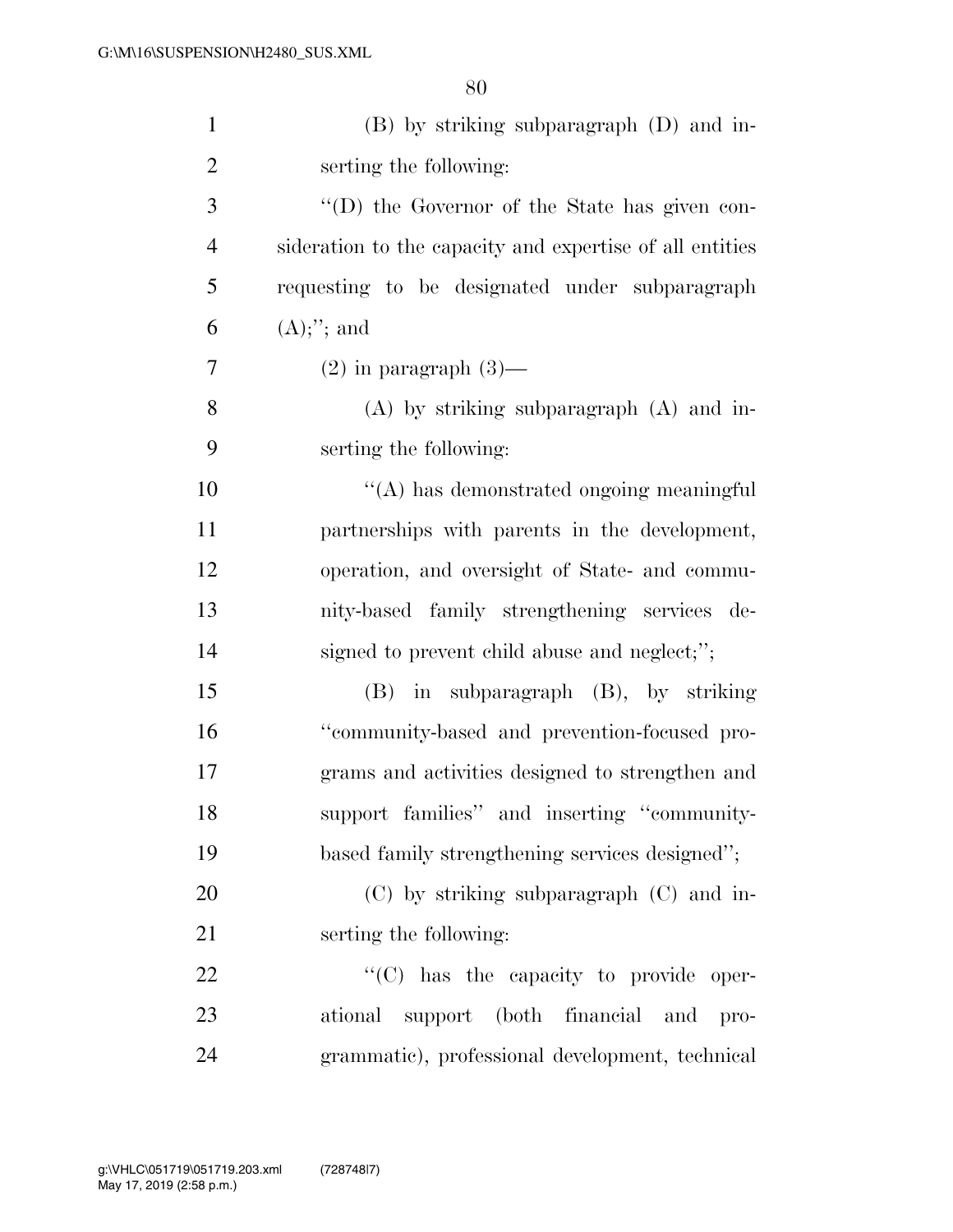| $\mathbf{1}$   | assistance, and evaluation assistance, to com-             |
|----------------|------------------------------------------------------------|
| $\overline{2}$ | munity-based organizations;"; and                          |
| 3              | $(D)$ by striking subparagraph $(D)$ and in-               |
| $\overline{4}$ | serting the following:                                     |
| 5              | "(D) will integrate efforts with individuals               |
| 6              | and organizations experienced in working in                |
| 7              | partnership with low-income families, racial and           |
| 8              | ethnic minorities, families with children or care-         |
| 9              | givers with disabilities, sexual and gender mi-            |
| 10             | nority youth, victims of domestic violence, and            |
| 11             | with the child abuse and neglect prevention ac-            |
| 12             | tivities in the State, and demonstrate a finan-            |
| 13             | cial commitment to those activities; and                   |
| 14             | $\lq\lq$ (E) will take into consideration access for       |
| 15             | diverse populations and unmet need when dis-               |
| 16             | tributing funds to local programs under section            |
| 17             | $205."$ .                                                  |
| 18             | SEC. 203. AMOUNT OF GRANT.                                 |
| 19             | Section 203 of the Child Abuse Prevention and              |
| 20             | Treatment Act (42 U.S.C. 5116b) is amended—                |
| 21             | (1) by striking subsection (a) and inserting the           |
| 22             | following:                                                 |
| 23             | "(a) RESERVATION.—For the purpose of making al-            |
| 24             | lotments to Indian tribes and tribal organizations and mi- |
| 25             | grant programs, the Secretary shall reserve 5 percent of   |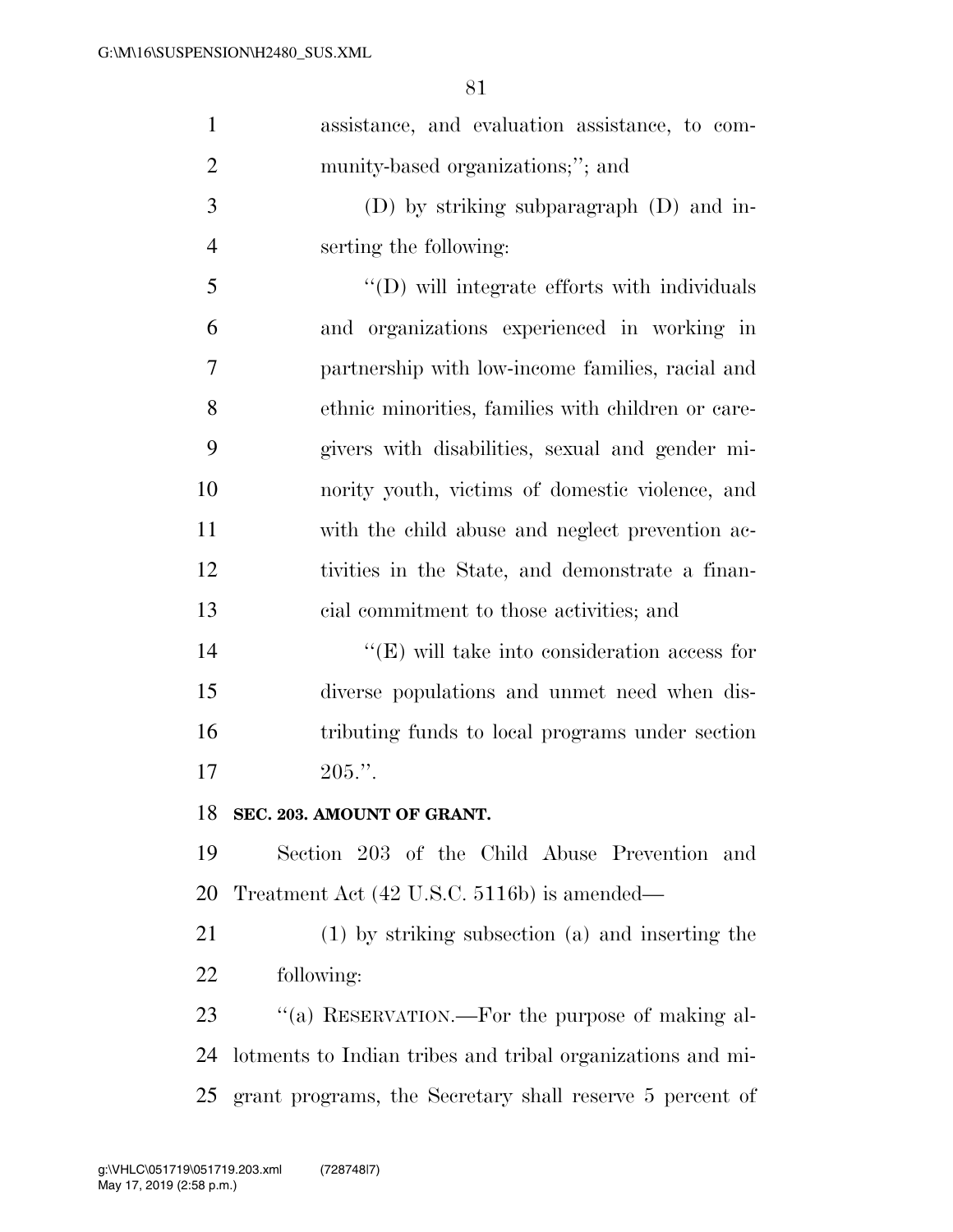the amount appropriated under section 210(a) for each fiscal year, except that, if making such reservation would cause the total amount allotted to States under this sec- tion for a fiscal year to be less than such total for fiscal year 2019, the Secretary shall reserve 1 percent of the amount appropriated under section 210(a) for the year for such purpose.''; and

(2) by adding at the end the following:

9 "(d) LIMITATION.—For any fiscal year for which the amount allotted to a State under subsection (b) exceeds the amount allotted to the State under such subsection for fiscal year 2019, the State's lead entity may use not more than 10 percent of such excess amount for adminis-trative expenses.''.

### **SEC. 204. APPLICATION.**

 Section 204 of the Child Abuse Prevention and Treatment Act (42 U.S.C. 5116d) is amended—

 (1) in the matter preceding paragraph (1), by striking ''specified by the Secretary as essential to carrying out the provisions of section 202, includ- ing'' and inserting ''and assurances required in paragraphs (2) and (3) of section 202 and types of information specified by the Secretary as essential in carrying out the provisions of section 201(b), includ-ing'';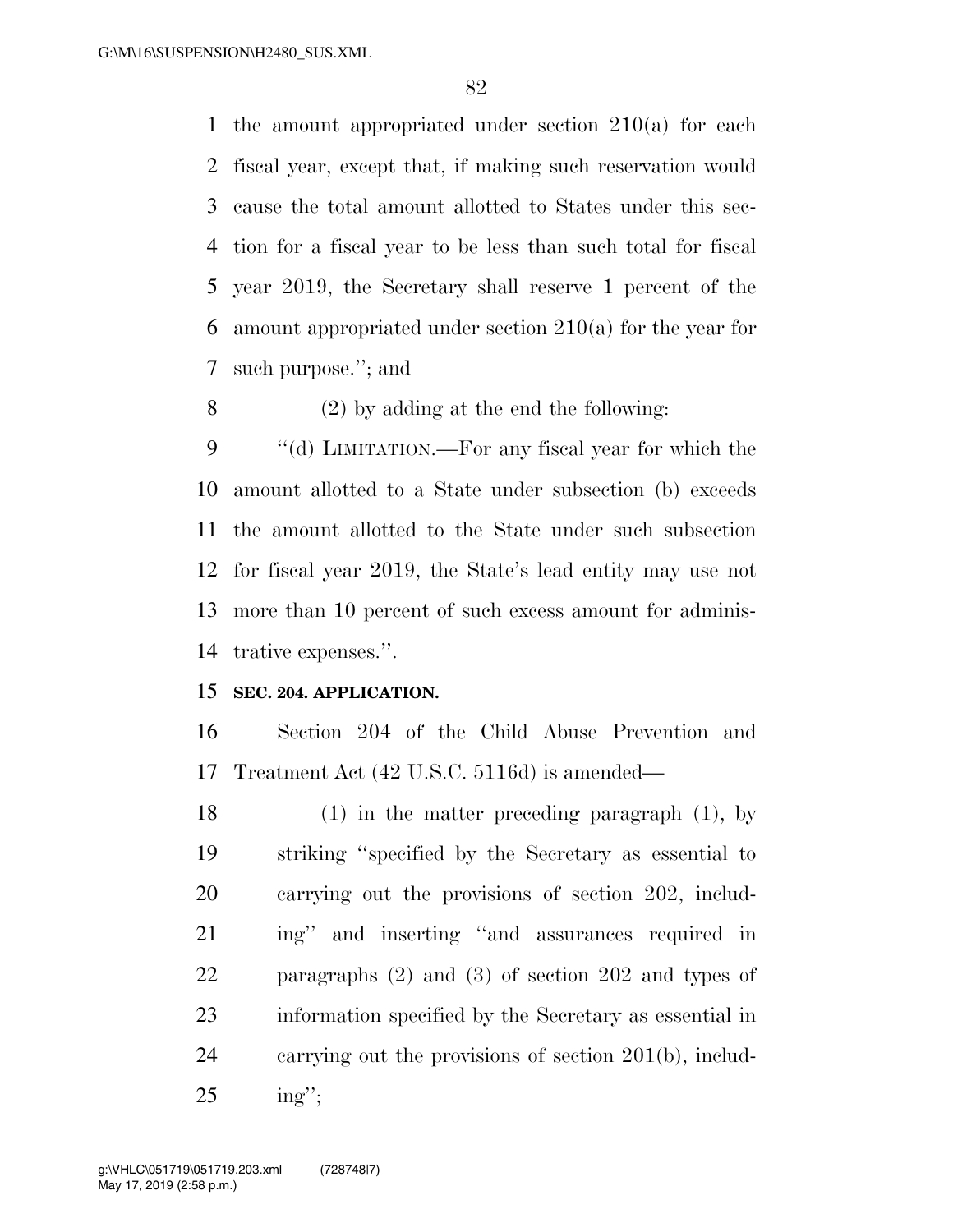1 (2) in paragraphs  $(1)$ ,  $(2)$ , and  $(4)$ , by striking ''community-based and prevention-focused programs and activities designed to strengthen and support families'' and inserting ''community-based family strengthening services designed''; (3) in paragraph (3) by striking ''community- based and prevention-focused programs and activi- ties'' and inserting ''community-based family strengthening services designed''; (4) in paragraph (5), by striking ''and preven- tion-focused programs and activities designed to strengthen and support families to prevent child abuse and neglect;'' and inserting ''services and statewide strategies designed to strengthen and sup- port families to promote child, family, and commu- nity well-being and prevent child abuse and ne-glect;'';

 (5) by striking paragraph (6) and inserting the following:

 $\frac{1}{16}$  a description of the State's capacity and commitment to ensure the meaningful involvement of parents who are or have been consumers of pre- ventative supports, including the involvement of par- ents of diverse populations, such as low-income fami-lies, families with children or caregivers with disabil-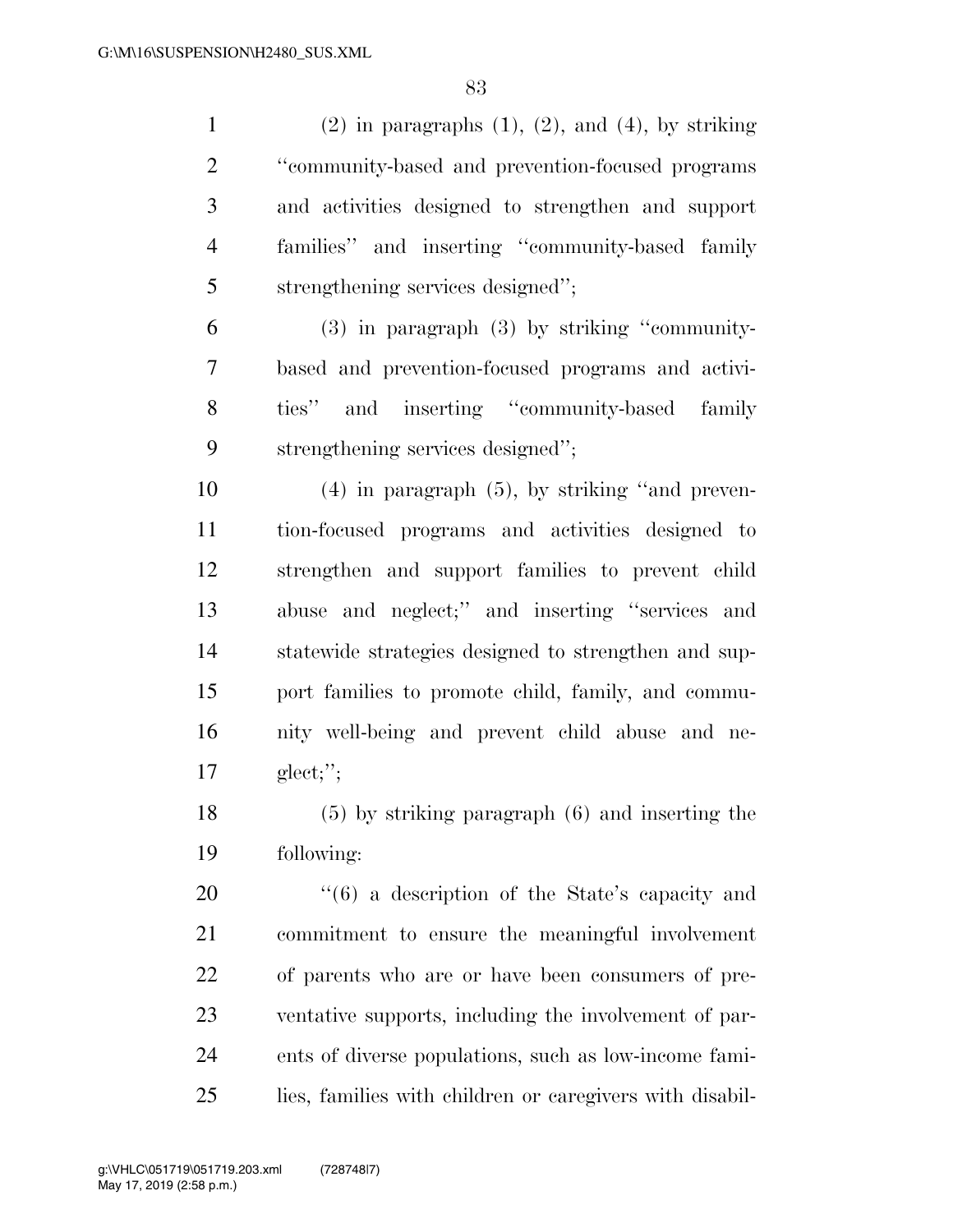| $\mathbf{1}$   | ities, racial and ethnic minorities, and members of                |
|----------------|--------------------------------------------------------------------|
| $\overline{2}$ | other underrepresented or underserved groups, fam-                 |
| 3              | ily advocates, and adult victims of child abuse or ne-             |
| $\overline{4}$ | glect who can provide leadership in the planning, im-              |
| 5              | plementation, and evaluation of the programs and                   |
| 6              | policy decisions of the applicant agency in accom-                 |
| 7              | plishing the desired outcomes for such efforts;";                  |
| 8              | $(6)$ by redesignating paragraph $(12)$ as para-                   |
| 9              | graph $(15)$ ;                                                     |
| 10             | (7) by redesignating paragraphs (7) through                        |
| 11             | $(11)$ as paragraphs $(8)$ through $(12)$ , respectively;          |
| 12             | $(8)$ by inserting after paragraph $(6)$ the fol-                  |
| 13             | lowing:                                                            |
| 14             | $\lq(7)$ a description of the process and criteria                 |
| 15             | the lead entity will use to identify and select commu-             |
| 16             | nities in which to build a continuum of family                     |
| 17             | strengthening services, including an assurance that                |
| 18             | the process will ensure access for all families, includ-           |
| 19             | ing families in communities with high rates of child               |
| 20             | abuse and neglect relative to other communities in                 |
| 21             | the State;";                                                       |
| 22             | $(9)$ by striking paragraph $(9)$ , as so redesig-                 |
| 23             | nated, and inserting the following:                                |
| 24             |                                                                    |
|                | $\cdot\cdot\cdot(9)$ a description of outreach activities that the |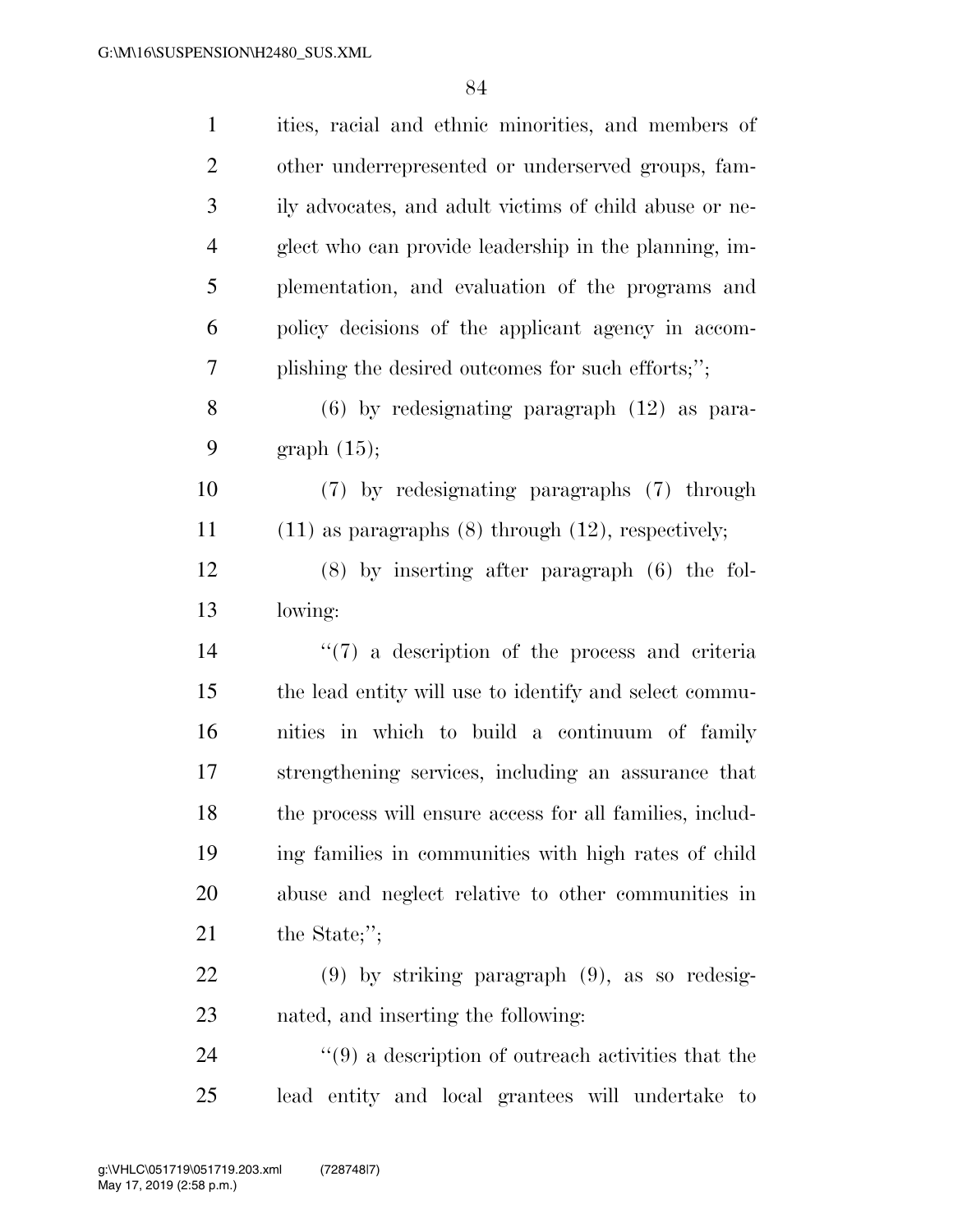maximize the participation of low-income families, racial and ethnic minorities, families with children or caregivers with disabilities, sexual and gender minor- ity youth, victims of domestic violence, homeless families and those at risk of homelessness, and members of other underserved or underrepresented groups;''. (10) by striking paragraph (10), as so redesig-

nated, and inserting the following:

 ''(10) a plan for providing operational support, professional development, and technical assistance to grantees, other State and local programs and pro- viders, families, and other entities involved in strengthening families and preventing child abuse and neglect;'';

 (11) in paragraph (11), as so redesignated, by striking ''and its members (where appropriate)'' and inserting ''of community-based family strengthening services and statewide initiatives''; and

 (12) by striking paragraph (12), as so redesig-nated, and inserting the following:

 $\frac{1}{2}$  (12) a description of the actions that the ap- plicant entity will take to inform systemic changes in State policies, practices, procedures, and regulations to improve the delivery of community-based family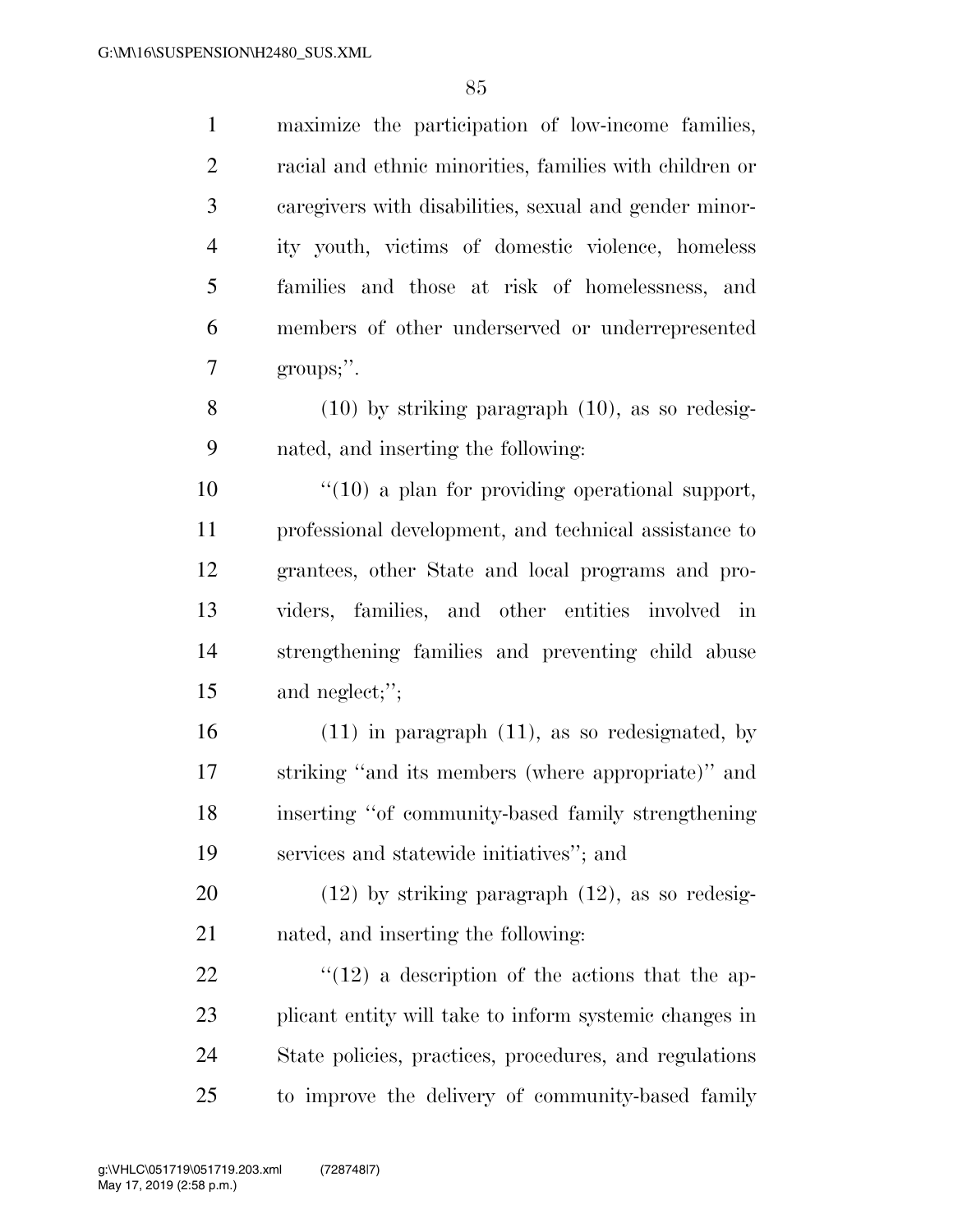| $\mathbf{1}$   | strengthening services designed to promote child,          |
|----------------|------------------------------------------------------------|
| $\overline{2}$ | family, and community well-being, and to prevent           |
| 3              | child abuse and neglect;                                   |
| $\overline{4}$ | $\cdot\cdot(13)$ a description of how the lead entity will |
| 5              | incorporate research evidence in its process for se-       |
| 6              | lecting community-based family strengthening serv-         |
| $\tau$         | ices;                                                      |
| 8              | $\cdot$ (14) an assurance that, in issuing regulations     |
| 9              | to improve the delivery of community-based family          |
| 10             | strengthening services designed to promote child,          |
| 11             | family, and community well-being, and to prevent           |
| 12             | child abuse and neglect, the State will—                   |
| 13             | $\lq\lq$ take into account how such regula-                |
| 14             | tions will impact activities funded under this             |
| 15             | Act; and                                                   |
| 16             | "(B) where appropriate, attempt to avoid                   |
| 17             | duplication of efforts, minimize costs of compli-          |
| 18             | ance with such regulations, and maximize local             |
| 19             | flexibility with respect to such regulations;              |
| 20             | and".                                                      |
| 21             | SEC. 205. LOCAL PROGRAM REQUIREMENTS.                      |
| 22             | Section 205 of the Child Abuse Prevention and              |
| 23             | Treatment Act (42 U.S.C. 5116e) is amended to read as      |
| 24             | follows:                                                   |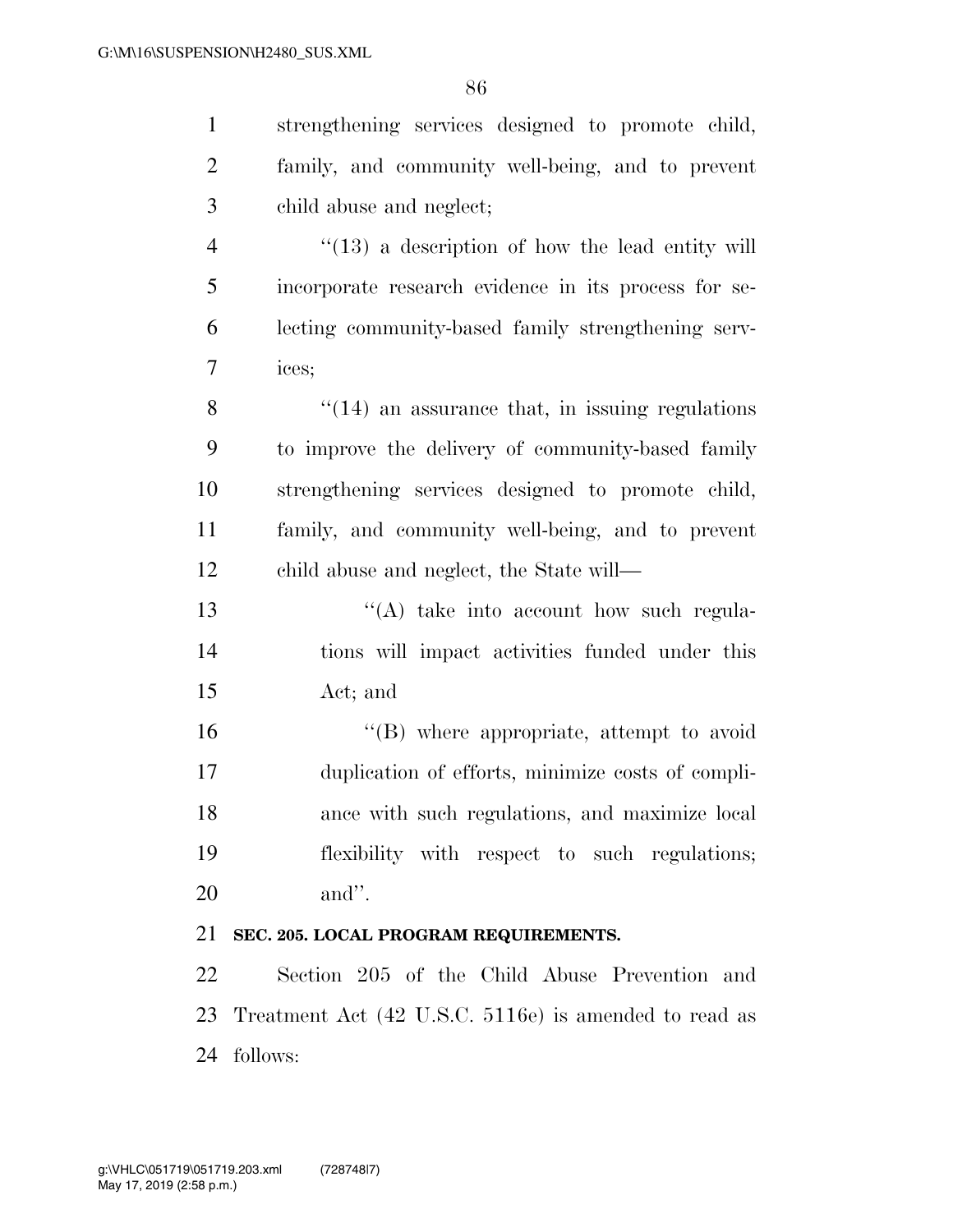### **''SEC. 205. LOCAL PROGRAM REQUIREMENTS.**

2 "(a) In GENERAL.—Grants from the lead entity made under this title shall be used to develop, implement, operate, expand, and enhance community-based family strengthening services designed to prevent child abuse and neglect that—

 $\frac{1}{1}$  assess community assets and needs and develop a strategy to create a comprehensive con- tinuum of effective services that strengthen and sup- port families to prevent child abuse and neglect, through a planning process involving parents, local and public agencies, local nonprofit organizations and service providers, and private sector representa-tives in meaningful ways;

 ''(2) develop or enhance existing place-based family strengthening services, other parenting sup- port services, and connections and coordination among key family services in the community by reaching spaces familiar to such families; and

 $\frac{1}{20}$  help families build protective factors that support child and family well-being and help prevent child abuse and neglect, including knowledge of par- enting and child development, parental resilience, so- cial connections, time-limited and need-based con- crete support, and social and emotional development of children.

May 17, 2019 (2:58 p.m.) g:\VHLC\051719\051719.203.xml (728748|7)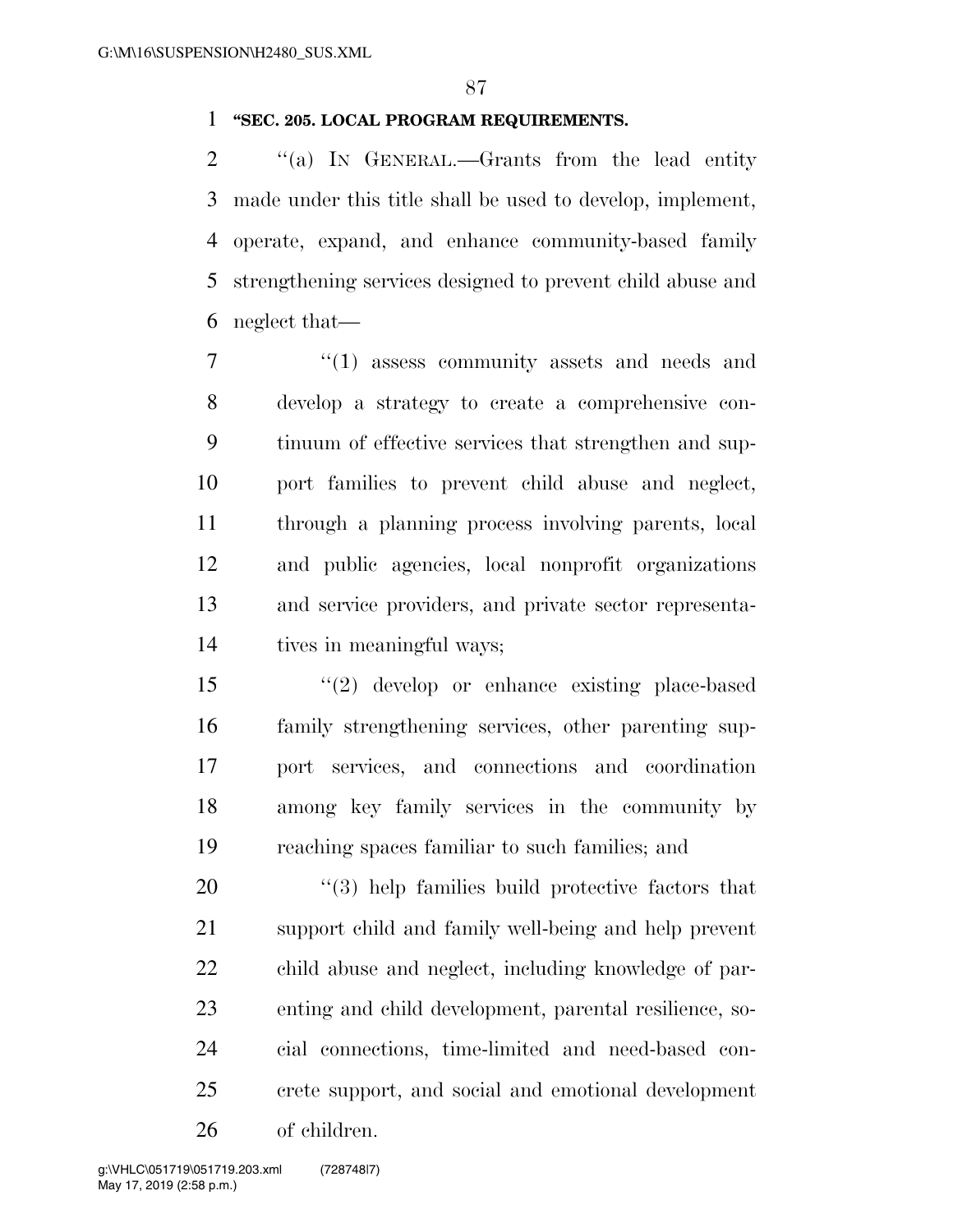''(b) LOCAL CONSIDERATION.—In awarding grants, the lead entity shall consider, consistent with the needs of the State and community, how the grantee—

 $\frac{4}{1}$  demonstrates the ability to form collabora- tions across a range of services or initiatives and the commitment to engage in long-term planning and strategic development for community-based family strengthening services as well as provide on-going problem solving support;

 $\frac{10}{2}$  ''(2) involves parents, including parents of chil- dren with disabilities, diverse racial and ethnic groups, and members of other underrepresented or underserved populations, in the development, imple-mentation, oversight, and evaluation of services;

 ''(3) addresses the need for place-based services and the need to reach families in hard-to-reach areas through approaches that provide core family strengthening services;

 ''(4) promotes improved access to family strengthening services for diverse populations and ensures that the services address identified needs of all families; and

23 ''(5) demonstrates an understanding of the sources of child and family trauma and the strate-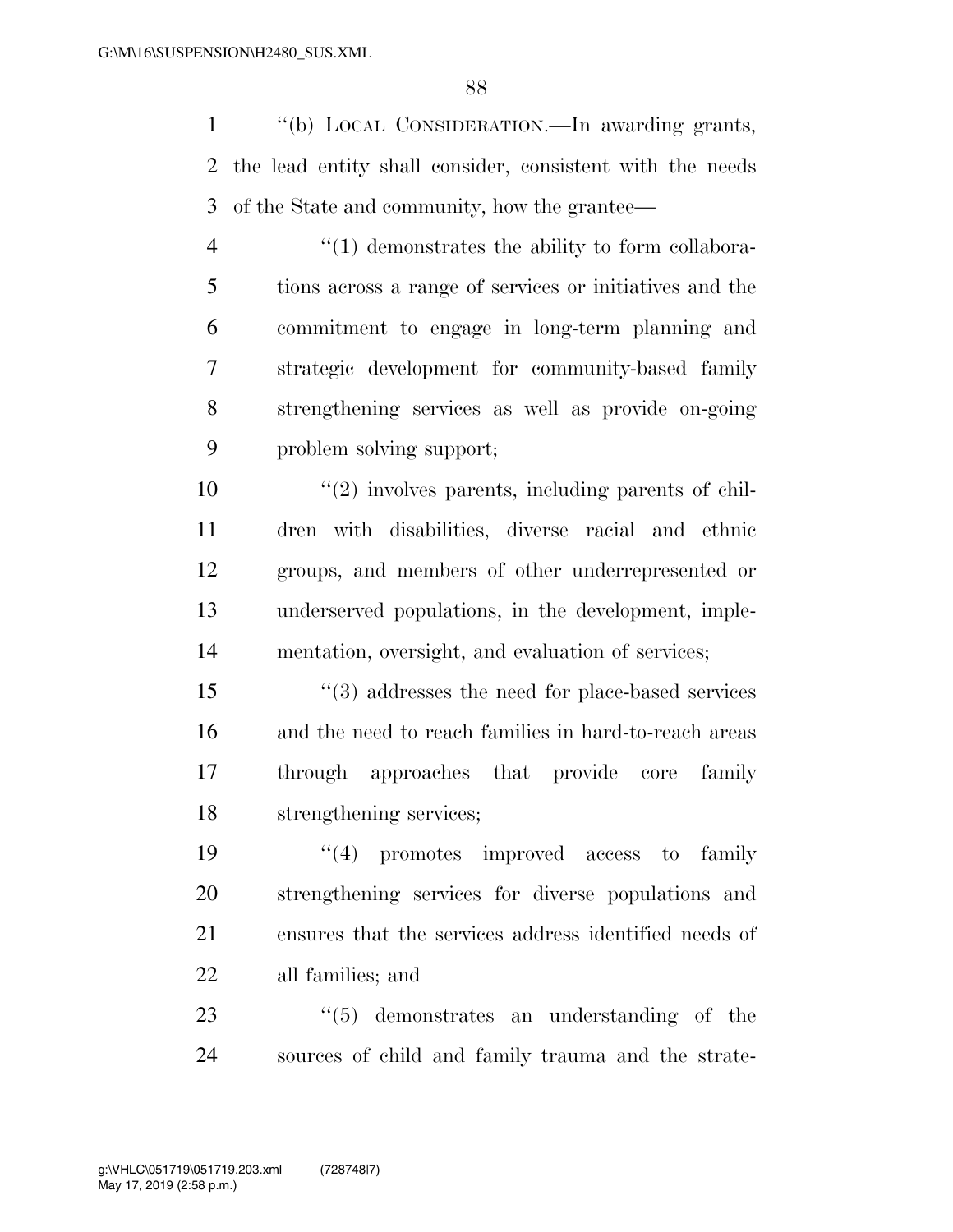gies that mitigate the impact of and prevent adverse childhood experiences.

 ''(c) LOCAL USES OF FUNDS.—Grant funds from the lead entity shall be used for community-based family strengthening services designed to prevent child abuse and neglect, which may include the following:

 ''(1) Developing a strategy based on supporting a comprehensive continuum of preventive, family- centered services that strengthen and support fami- lies to prevent child abuse and neglect, especially to young parents, to parents with young children, and to parents who are adult victims of domestic violence or child abuse or neglect, through public-private partnerships.

 ''(2) Addressing the needs of families in hard- to-reach areas by creating access to place-based fam-ily strengthening services.

18 ''(3) Performing an assessment of community needs, including by partnering, at the option of the grantee, with an organization that already has per- formed a needs assessment (such as a Maternal, In- fant and Early Childhood Home Visiting program under section 511 of the Social Security Act (42 U.S.C. 711) or a Head Start program under the Head Start Act (42 U.S.C. 9831 et seq.).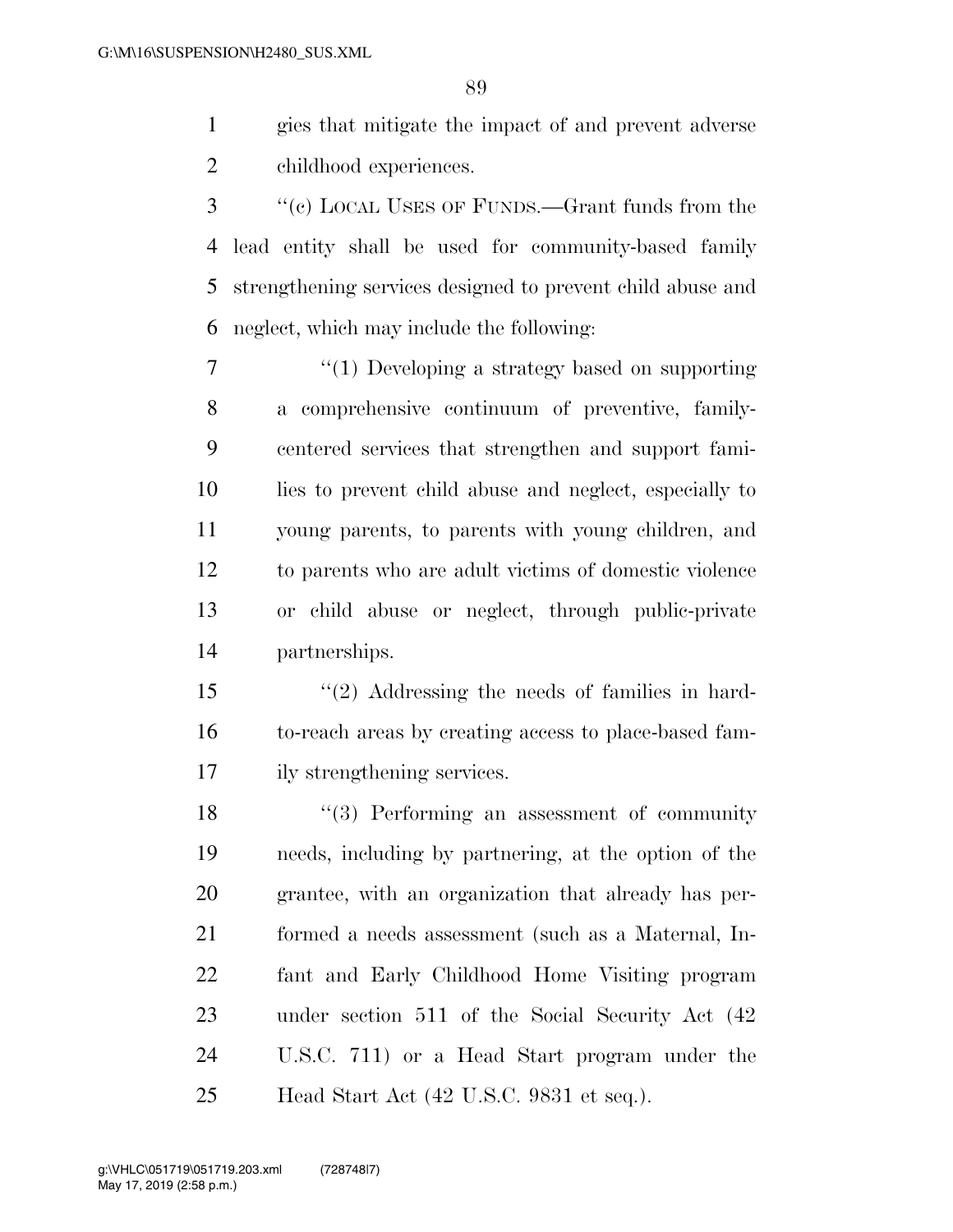| $\mathbf{1}$   | "(4) Supporting outreach for services, including      |
|----------------|-------------------------------------------------------|
| $\overline{2}$ | by coordinating with existing family strengthening    |
| 3              | services such as home visiting and other early inter- |
| $\overline{4}$ | vention programs.                                     |
| 5              | "(5) Providing, promoting the development or          |
| 6              | enhancement of, or connecting families to, core serv- |
| 7              | ices that include—                                    |
| 8              | "(A) parenting support and parent edu-                |
| 9              | cation programs, including services that help         |
| 10             | parents and other caregivers support children's       |
| 11             | development;                                          |
| 12             | "(B) parent leadership skills development             |
| 13             | programs that support parents' personal growth        |
| 14             | as leaders in their families and communities;         |
| 15             | $\lq\lq$ (C) mutual support groups for parents,       |
| 16             | children, and parent partners;                        |
| 17             | $\lq\lq$ (D) respite and crisis care; and             |
| 18             | "(E) referrals to optional community and              |
| 19             | social services, including—                           |
| 20             | "(i) domestic violence services;                      |
| 21             | "(ii) screening and referrals to early                |
| 22             | intervention;                                         |
| 23             | "(iii) voluntary home visiting pro-                   |
| 24             | grams;                                                |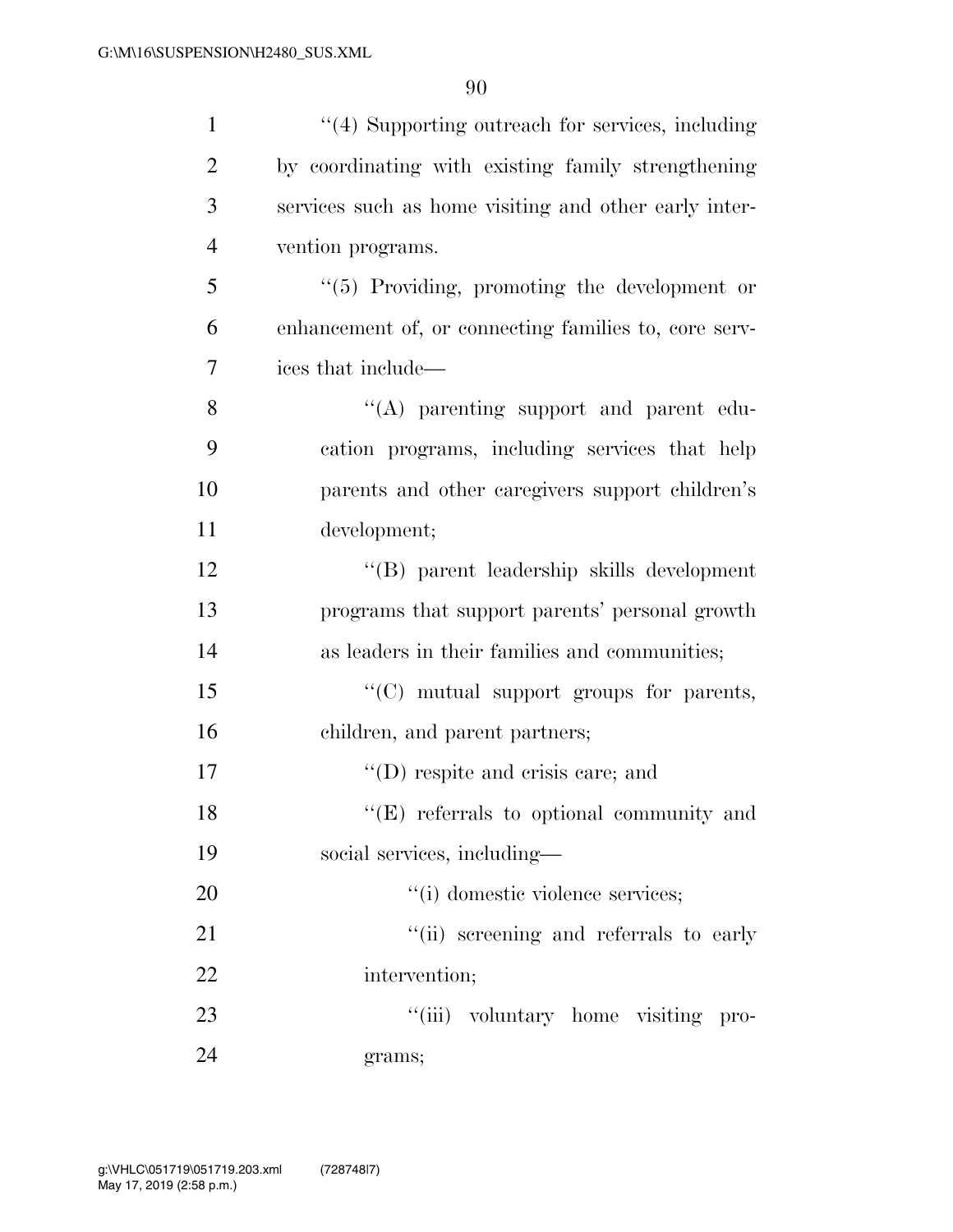| $\mathbf{1}$   | "(iv) health and mental health serv-           |
|----------------|------------------------------------------------|
| $\overline{c}$ | ices, including referrals for information on   |
| 3              | the State Medicaid plan under title XIX of     |
| $\overline{4}$ | the Social Security Act (42 U.S.C. 1396 et     |
| 5              | $seq.$ ;                                       |
| 6              | $f'(v)$ early care and learning programs       |
| $\tau$         | including child care and Head Start pro-       |
| 8              | grams and Early Head Start programs            |
| 9              | under the Head Start Act (42 U.S.C. 9831)      |
| 10             | et seq.);                                      |
| 11             | "(vi) nutrition programs, including            |
| 12             | the special supplemental nutrition program     |
| 13             | for women, infants, and children estab-        |
| 14             | lished under section 17 of the Child Nutri-    |
| 15             | tion Act of $1966$ (42 U.S.C. 1786) and the    |
| 16             | supplemental nutrition assistance program      |
| 17             | established under the Food and Nutrition       |
| 18             | Act of 2008 (7 U.S.C. 2011 et seq.);           |
| 19             | "(vii) education and workforce devel-          |
| 20             | opment programs, including adult literacy,     |
| 21             | child development, wellness, and family so-    |
| 22             | cioeconomic mobility programs; and             |
| 23             | "(viii) services and supports to meet          |
| 24             | the needs of families with children or care-   |
| 25             | givers with disabilities, such as early inter- |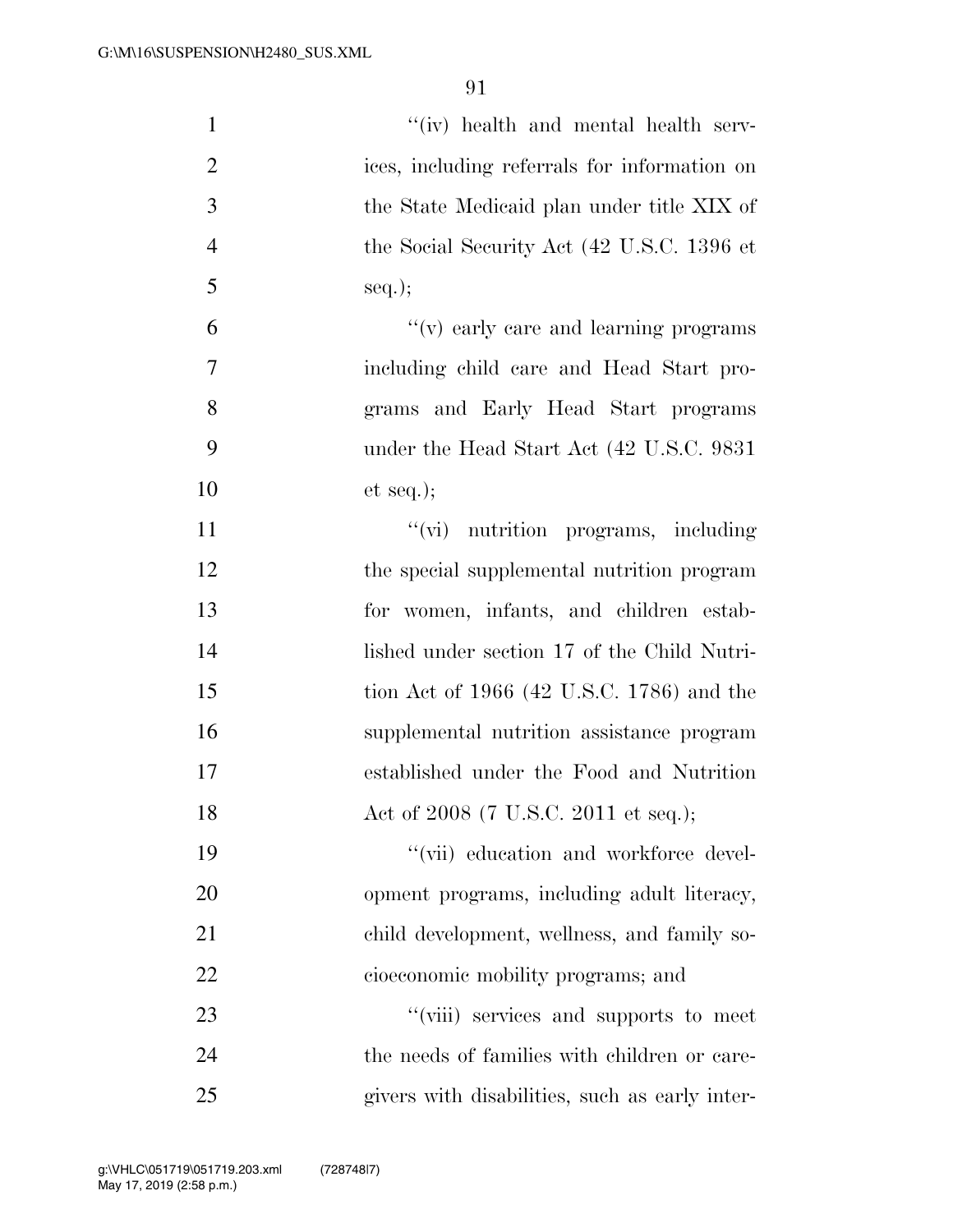| $\mathbf{1}$   | vention services for infants and toddlers                      |
|----------------|----------------------------------------------------------------|
| $\overline{2}$ | with disabilities and their families, as early                 |
| 3              | intervention services are defined in section                   |
| $\overline{4}$ | 632 of the Individuals with Disabilities                       |
| 5              | Education Act (20 U.S.C. 1432).                                |
| 6              | "(6) Providing leadership in mobilizing local                  |
| 7              | public and private resources to support the provision          |
| 8              | of community-based family strengthening services               |
| 9              | designed to prevent child abuse and neglect.                   |
| 10             | "(7) Developing and maintaining meaningful                     |
| 11             | partnerships with parents relating to the develop-             |
| 12             | ment, operation, evaluation, and oversight of the              |
| 13             | programs and services.                                         |
| 14             | $\cdot$ (8) Coordinating with other community-based            |
| 15             | family strengthening services designed to prevent              |
| 16             | child abuse and neglect in the development, oper-              |
| 17             | ation, and expansion of networks where appropriate.            |
| 18             | "(d) PRIORITY.—When awarding grants, a lead enti-              |
|                | 19 ty shall give priority to effective community-based efforts |
| 20             | that serve low-income communities and are focused on           |
| 21             | comprehensive approaches to serving young parents or           |
| 22             | parents with young children.".                                 |
| 23             | SEC. 206. PERFORMANCE MEASURES.                                |
| 24             | Section 206 of the Child Abuse Prevention and                  |

Treatment Act (42 U.S.C. 5116f) is amended—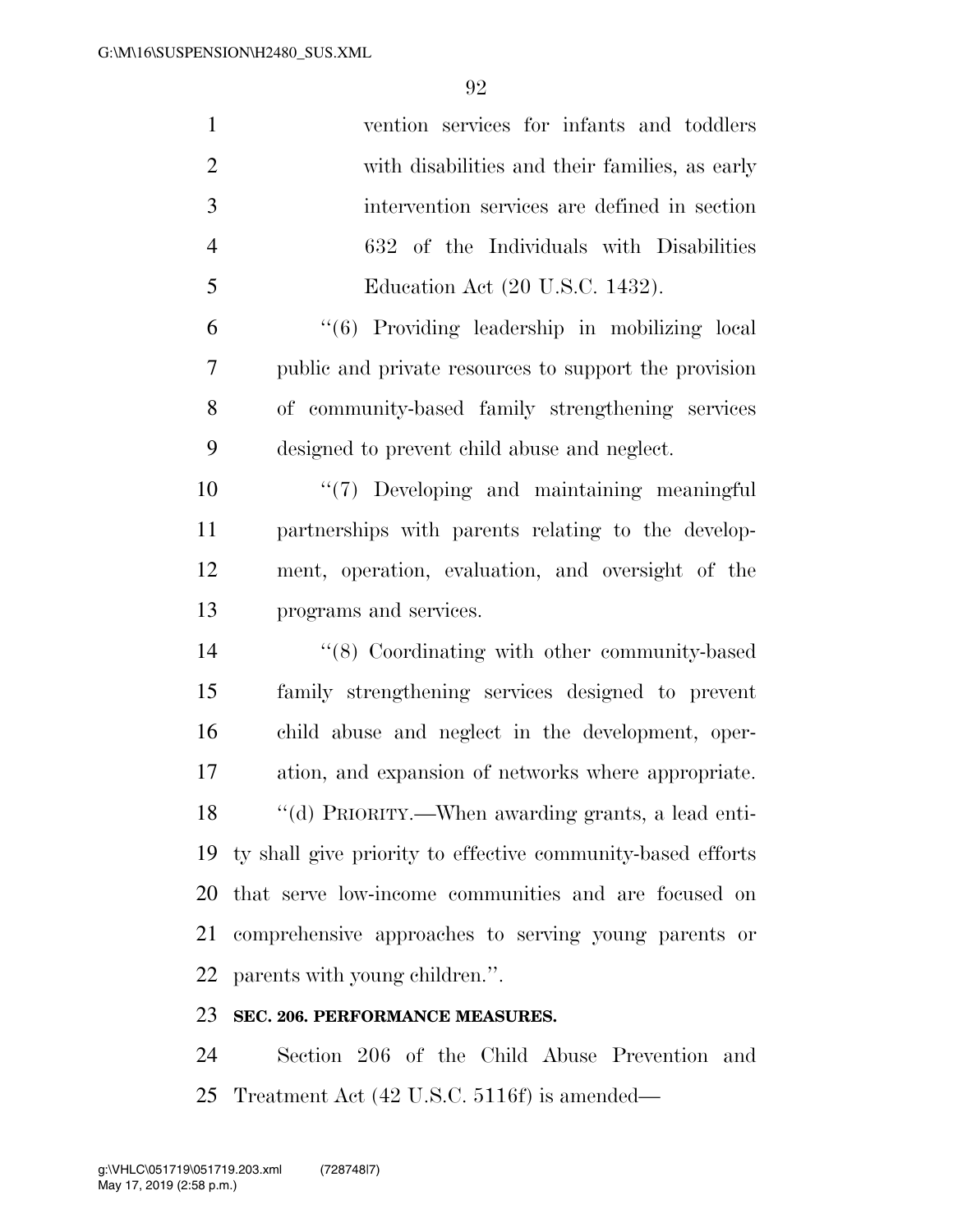| $\mathbf{1}$   | (1) in paragraphs $(1)$ , $(5)$ , $(6)$ , and $(8)$ , by |
|----------------|----------------------------------------------------------|
| $\overline{2}$ | striking "community-based and prevention-focused         |
| 3              | programs and activities designed to strengthen and       |
| $\overline{4}$ | support families" and inserting "community-based         |
| 5              | family strengthening services designed";                 |
| 6              | $(2)$ in paragraph $(1)$ , by striking "meets" and       |
| 7              | inserting "meet";                                        |
| $8\phantom{1}$ | $(3)$ in paragraph $(2)$ , by striking "including        |
| 9              | core and optional services as described in section       |
| 10             | $202$ ";                                                 |
| 11             | $(4)$ by striking paragraph $(3)$ and inserting the      |
| 12             | following:                                               |
| 13             | $\lq(3)$ shall demonstrate how they have addressed       |
| 14             | unmet needs identified by the inventory required         |
| 15             | under section $204$ ;".                                  |
| 16             | $(5)$ by striking paragraph $(4)$ and inserting the      |
| 17             | following:                                               |
| 18             | $(4)$ shall describe the number of families              |
| 19             | served, including families with children or caregivers   |
| 20             | with disabilities, and the involvement of a diverse      |
| 21             | representation of families in the design, operation,     |
| 22             | and evaluation of both community-based family            |
| 23             | strengthening services and networks of such serv-        |
| 24             | ices;";                                                  |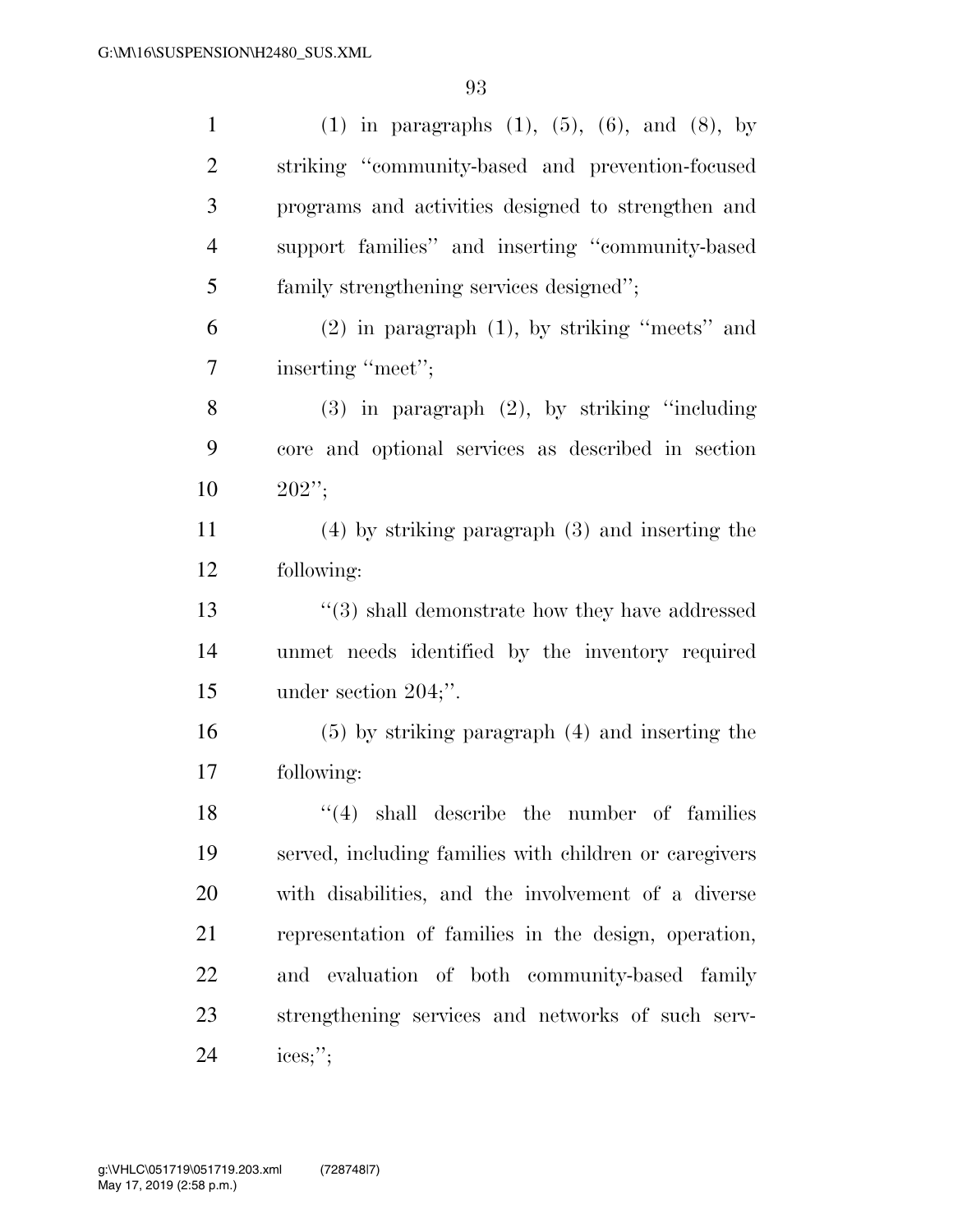| $\mathbf{1}$   | $(6)$ by striking paragraph $(7)$ and inserting the  |
|----------------|------------------------------------------------------|
| $\overline{2}$ | following:                                           |
| 3              | $\lq(7)$ shall describe—                             |
| $\overline{4}$ | $\lq\lq$ the number of programs funded               |
| 5              | disaggregated by urban, suburban, and rural          |
| 6              | community type;                                      |
| $\overline{7}$ | $\lq\lq$ the number of children and families         |
| 8              | served under each such program disaggregated         |
| 9              | by urban, suburban, and rural community type;        |
| 10             | and                                                  |
| 11             | $\lq\lq$ (C) the number of programs that partner     |
| 12             | with outside entities and the services such out-     |
| 13             | side entities provide;";                             |
| 14             | $(7)$ in paragraph $(8)$ —                           |
| 15             | $(A)$ by striking "leadership of" and insert         |
| 16             | "partnership with"; and                              |
| 17             | (B) by striking the period at the end and            |
| 18             | inserting "; and"; and                               |
| 19             | $(8)$ by adding at the end the following:            |
| 20             | $\lq(9)$ shall describe the extent to which there is |
| 21             | evidence to support the effectiveness of activities  |
| 22             | conducted under this title for the program's in-     |
| 23             | tended purpose, or, in instances where such evidence |
| 24             | is not available, shall describe barriers and chal-  |
| 25             | lenges to developing evidence of effectiveness.".    |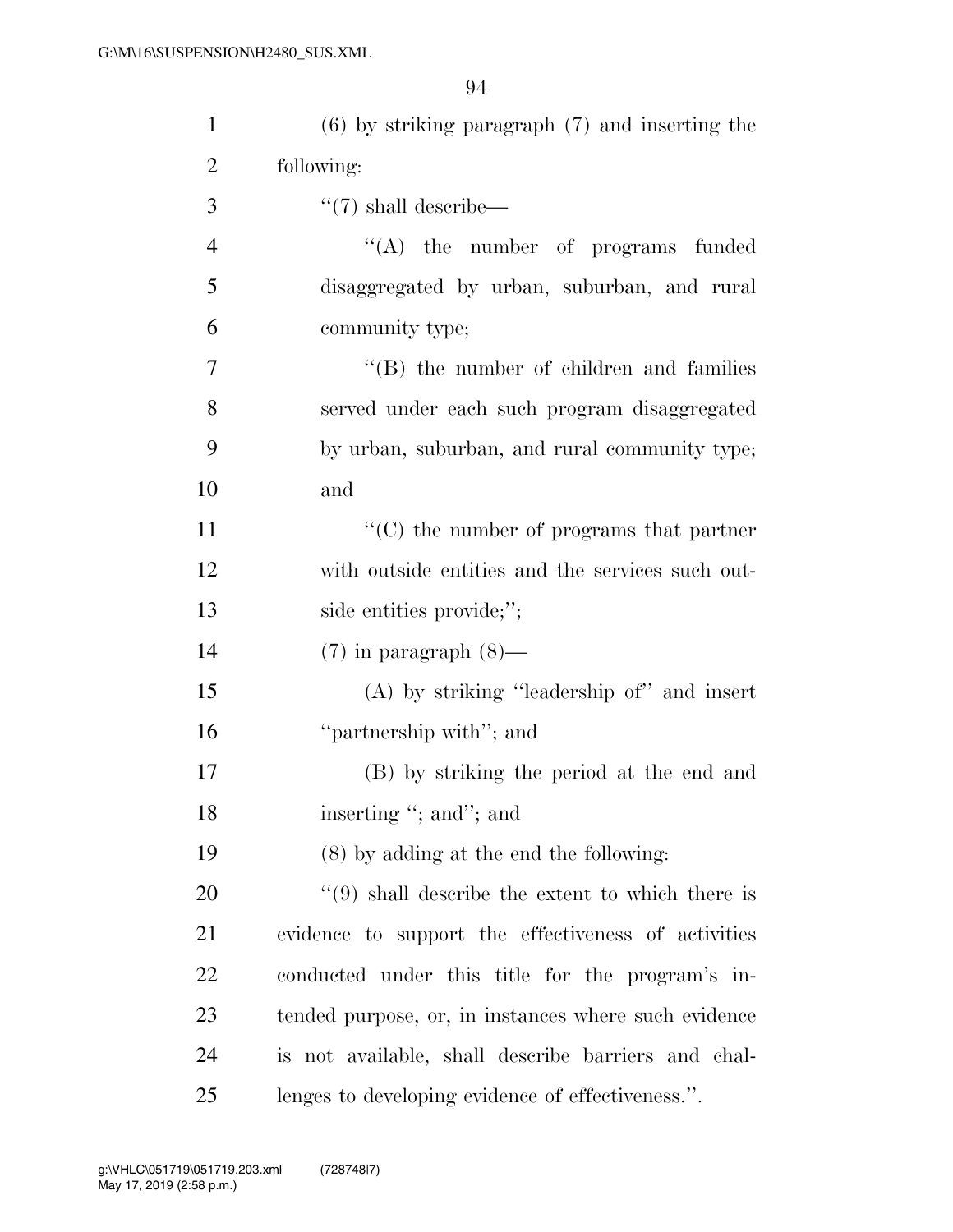| 1              | SEC. 207. NATIONAL NETWORK FOR COMMUNITY-BASED           |
|----------------|----------------------------------------------------------|
| $\overline{2}$ | FAMILY RESOURCE PROGRAMS.                                |
| 3              | Section 207 of the Child Abuse Prevention and            |
| $\overline{4}$ | Treatment Act $(42 \text{ U.S.C. } 5116g)$ is amended—   |
| 5              | $(1)$ in the matter preceding paragraph $(1)$ , by       |
| 6              | striking "such sums as may be necessary" and in-         |
| 7              | serting "not more than 5 percent"; and                   |
| 8              | $(2)$ in paragraph $(3)$ , by striking "community-       |
| 9              | based and prevention-focused programs and activi-        |
| 10             | ties designed to strengthen and support families"        |
| 11             | and inserting "community-based family strength-          |
| 12             | ening services designed".                                |
| 13             | SEC. 208. DEFINITIONS.                                   |
| 14             | Section 208 of the Child Abuse Prevention and            |
| 15             | Treatment Act (42 U.S.C. 5116h) is amended—              |
| 16             | $(1)$ by redesignating paragraphs $(1)$ and $(2)$ as     |
| 17             | paragraphs $(2)$ and $(1)$ , respectively, and transfer- |
| 18             | ring paragraph (1) as redesignated to appear before      |
| 19             | paragraph $(2)$ as redesignated; and                     |
| 20             | $(2)$ by striking paragraph $(1)$ (as so redesig-        |
| 21             | nated) and inserting the following:                      |
| 22             | "(1) COMMUNITY-BASED FAMILY STRENGTH-                    |
| 23             | ENING SERVICES.—The term 'community-based fam-           |
| 24             | ily strengthening services' includes organizations       |
| 25             | such as family resource programs, family support         |
| 26             | programs, voluntary home visiting programs, respite      |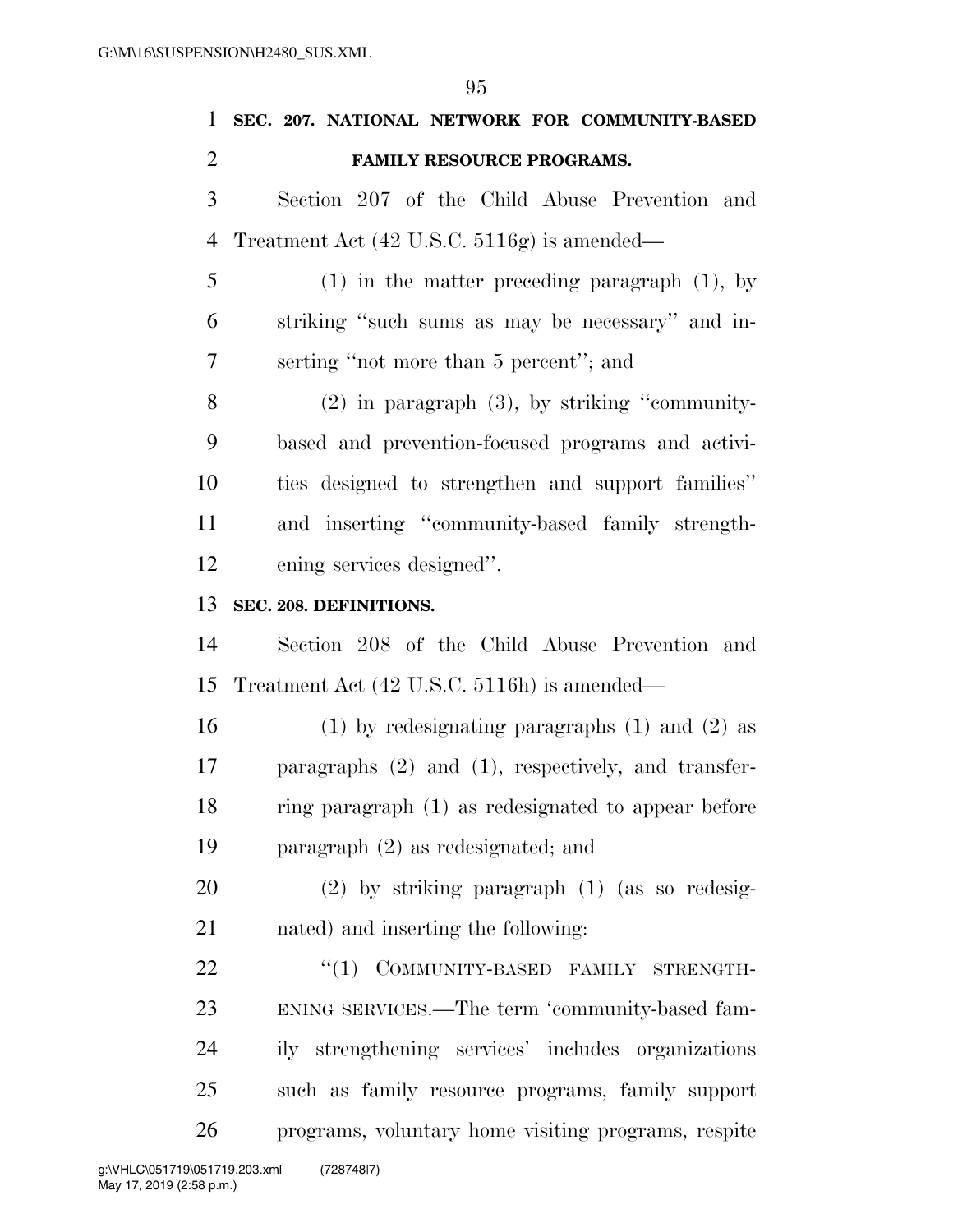care services, parenting education, mutual support groups for parents, children, parent partner pro- grams, and other community programs or networks of such programs that provide activities that are de-signed to prevent child abuse and neglect.''.

#### **SEC. 209. RULE OF CONSTRUCTION.**

 (a) IN GENERAL.—Title II of the Child Abuse Pre- vention and Treatment Act (42 U.S.C. 5116 et seq.) is amended—

 (1) by redesignating section 209 as section 210; and

 (2) by inserting after section 208 the following: **''SEC. 209. RULE OF CONSTRUCTION.** 

 ''Nothing in this title shall be construed to prohibit grandparents, kinship care providers, foster parents, adop- tive parents, or any other individual in a parenting role from receiving or participating in services and programs under this title.''.

 (b) CONFORMING AMENDMENT.—The table of con- tents in section 1(b) of the Child Abuse Prevention and Treatment Act is amended by striking the item relating to section 209 and inserting the following:

''Sec. 209. Rule of construction. ''Sec. 210. Authorization of appropriations.''.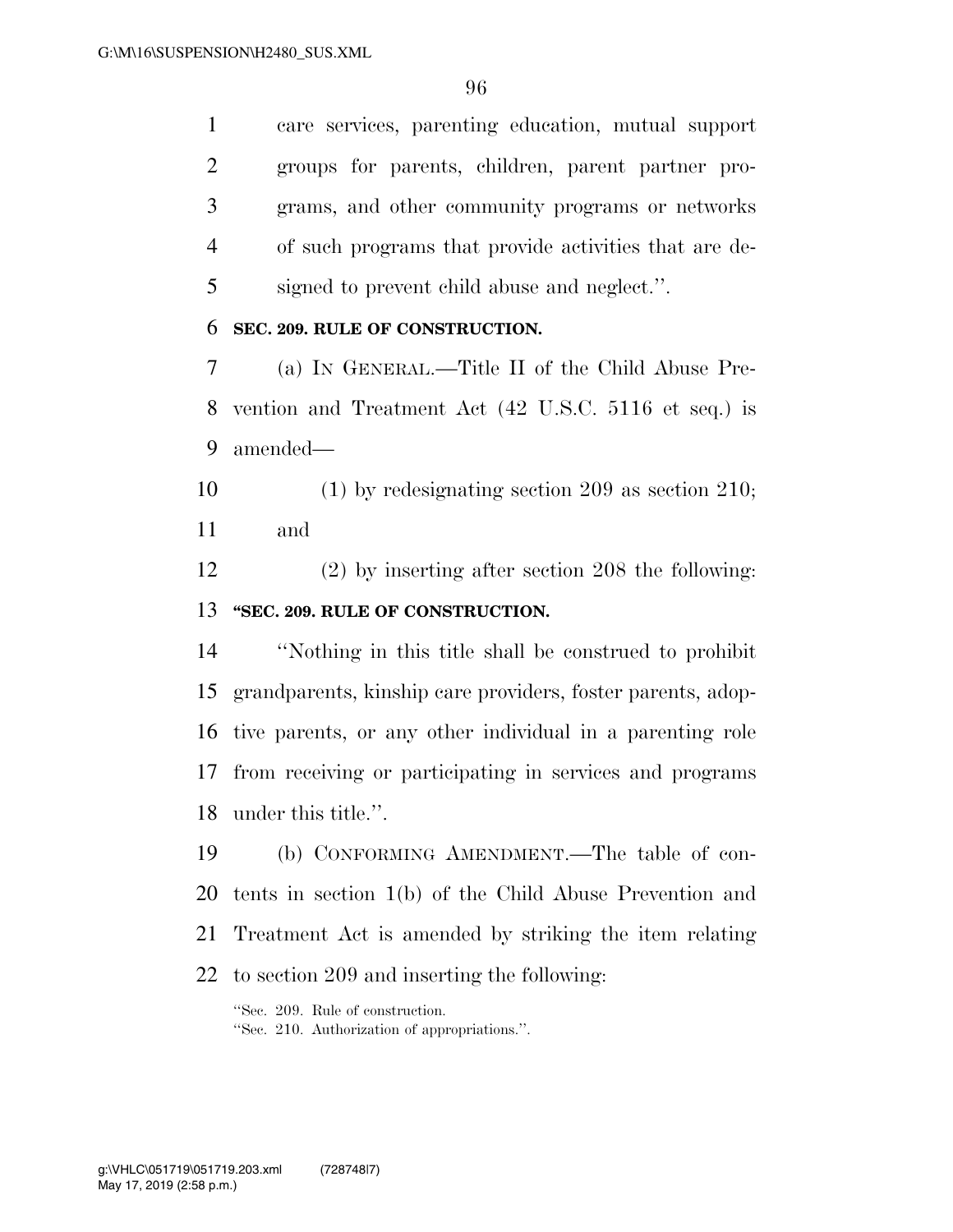### **SEC. 210. AUTHORIZATION OF APPROPRIATIONS.**

 Section 210 of the Child Abuse Prevention and Treatment Act (42 U.S.C. 5116 et seq.), as redesignated by section 209 of this Act, is amended—

 (1) by striking ''There are'' and inserting the following:

7  $\frac{u'(a)}{x}$  In GENERAL.—There are";

 (2) by striking ''to carry out'' through ''fiscal year 2010'' and inserting ''to carry out this title \$270,000,000 for fiscal year 2020'';

 (3) by striking ''2011 through 2015'' and in-serting ''2021 through 2025''; and

(4) by adding at the end the following:

 ''(b) TREATMENT OF NON-FEDERAL FUNDS IN CER- TAIN FISCAL YEARS.—For any fiscal year for which the amount appropriated under subsection (a) exceeds the amount appropriated under such subsection for fiscal year 2019, the Secretary shall consider non-Federal funds and in-kind contributions as part of the State contribution for the activities specified in section 204(4).''.

### **SEC. 211. STUDY AND REPORT.**

 (a) STUDY RELATING TO NEW PREVENTION PRO-GRAMS.—

 (1) IN GENERAL.—The Comptroller General of the United States shall complete a study, using data reported by States to the Secretary of Health and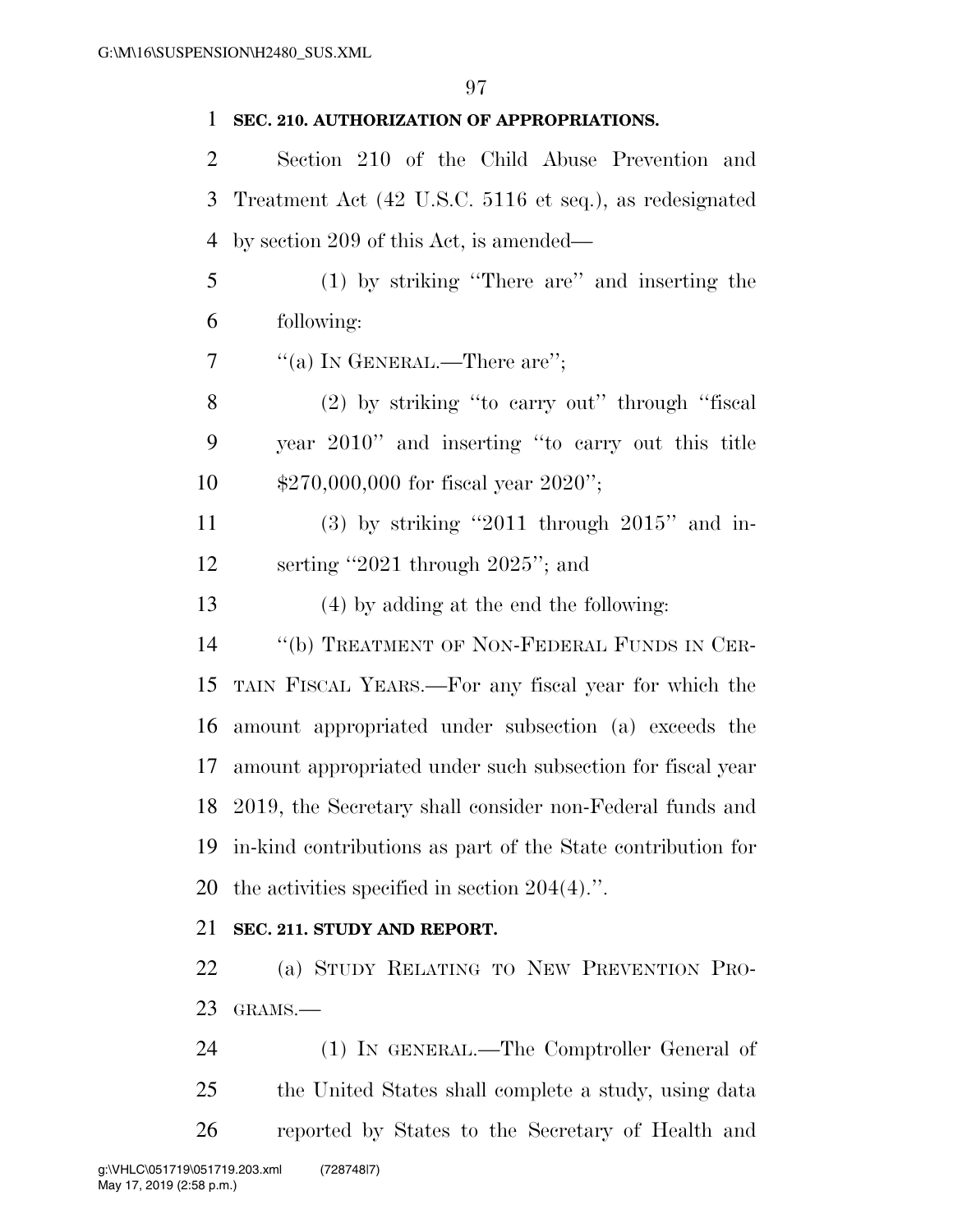| $\mathbf{1}$   | Human Services under section 206 of the Child              |
|----------------|------------------------------------------------------------|
| $\overline{2}$ | Abuse Prevention and Treatment Act (42 U.S.C.              |
| 3              | $5116f$ , as amended by this Act—                          |
| $\overline{4}$ | (A) to determine how many families and                     |
| 5              | children in the first 3 years after the date of            |
| 6              | the enactment of this Act are served annually              |
| 7              | through programs funded under title II of the              |
| 8              | Child Abuse Prevention and Treatment Act (42)              |
| 9              | U.S.C. $5116$ et seq.); and                                |
| 10             | (B) to compare the number of such fami-                    |
| 11             | lies and children served annually in the first 3           |
| 12             | years after the date of the enactment of this              |
| 13             | Act to the number of such families and children            |
| 14             | served in fiscal year 2019.                                |
| 15             | (2) CONTENTS.—The study required under                     |
| 16             | paragraph (1) shall include the following for each of      |
| 17             | the first 3 years after the date of the enactment of       |
| 18             | this Act:                                                  |
| 19             | (A) An examination of how many families                    |
| 20             | received evidence-based programming under                  |
| 21             | title II of the Child Abuse Prevention and                 |
| 22             | Treatment Act $(42 \text{ U.S.C. } 5116 \text{ et seq.}).$ |
| 23             | (B) An examination of the extent to which                  |
| 24             | local programs conduct evaluations using funds             |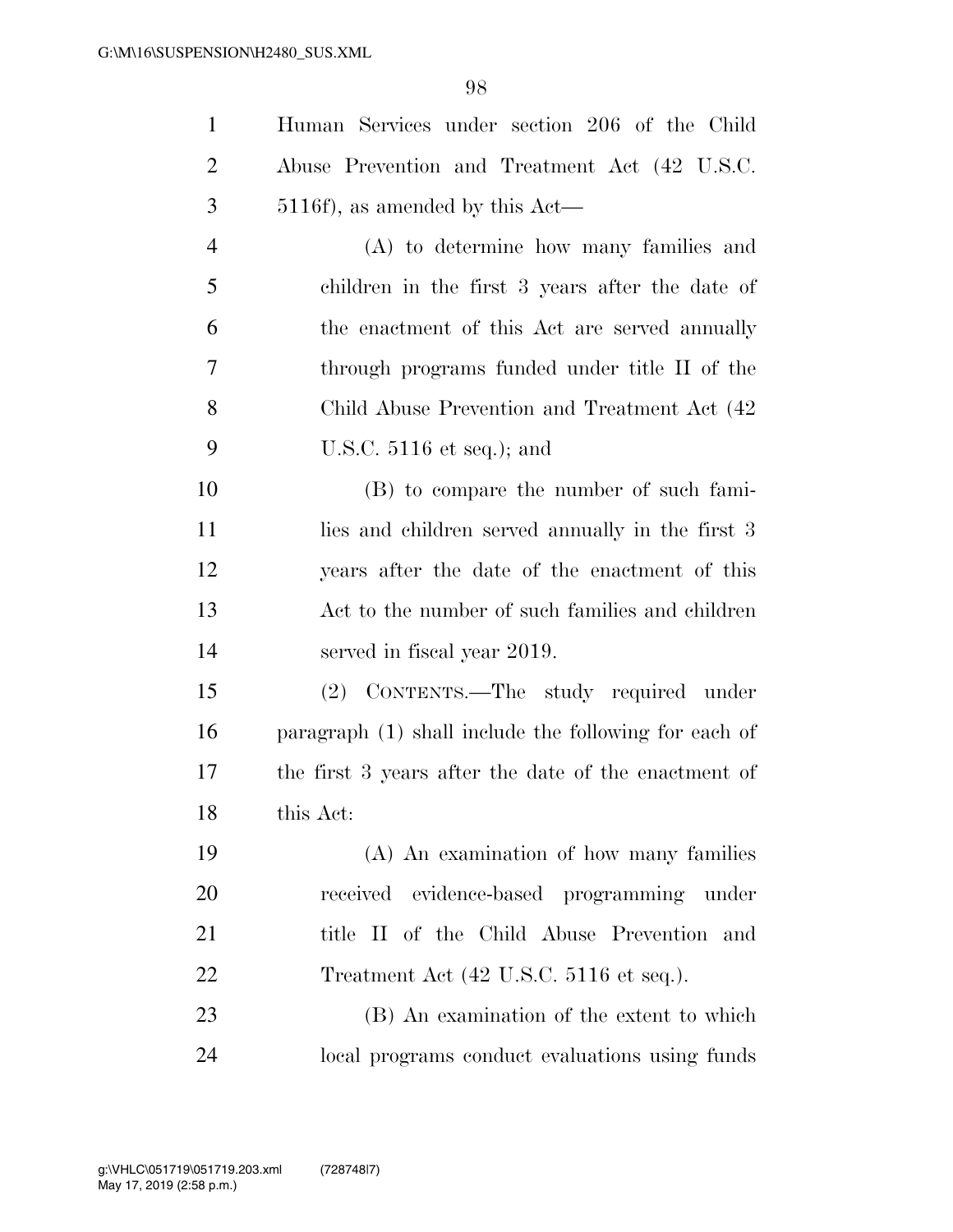|                | provided under such title and the findings of |  |  |  |  |
|----------------|-----------------------------------------------|--|--|--|--|
| $\overline{2}$ | such evaluations.                             |  |  |  |  |

 (C) An examination of whether findings of effectiveness in evaluation studies vary by urban, suburban, or rural community type.

 (D) An examination of whether programs partnering with other entities are more effective than those that do not partner with other enti-ties.

 (E) An examination of barriers to imple- ment evidence-based programming or to con- duct evaluations in instances where such activi-ties do not occur.

 (b) REPORT.—Not later than 4 years after the date of the enactment of this Act, the Comptroller General of the United States shall submit to the Committee on Health, Education, Labor, and Pensions of the Senate and the Committee on Education and Labor of the House of Representatives a report that contains the results of the study conducted under paragraph (1).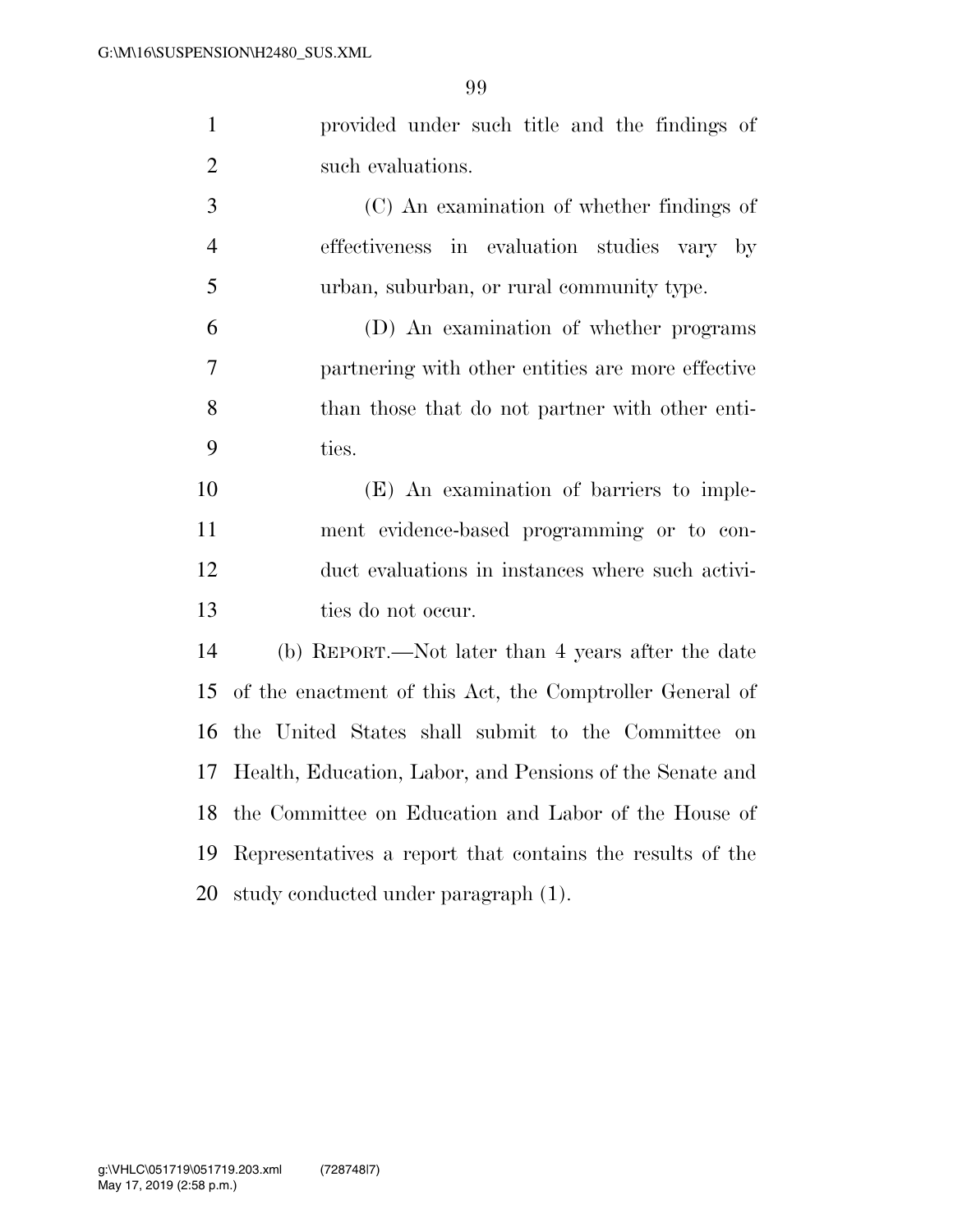# **TITLE III—ADOPTION OPPORTUNITIES**

# **SEC. 301. PURPOSE.**

 Section 201 of the Child Abuse Prevention and Treatment and Adoption Reform Act of 1978 (42 U.S.C. 5111) is amended—

 (1) in the section heading, by striking ''**CON- GRESSIONAL FINDINGS AND DECLARATION OF PURPOSE**'' and inserting ''**PURPOSE**'';

(2) by striking subsection (a); and

11 (3) in subsection (b)—

12 (A) by striking  $(6)$  PURPOSE.—";

 (B) in the matter preceding paragraph (1), by inserting ''sexual and gender minority youth'' after ''particularly older children, minor-ity children,''; and

 (C) in paragraph (1), by inserting ''serv-ices and,'' after ''post-legal adoption''.

 **SEC. 302. REPORT AND GUIDANCE ON UNREGULATED CUS-TODY TRANSFERS.** 

 The Child Abuse Prevention and Treatment and Adoption Reform Act of 1978 (42 U.S.C. 5111 et seq.) is amended by inserting after section 201 the following: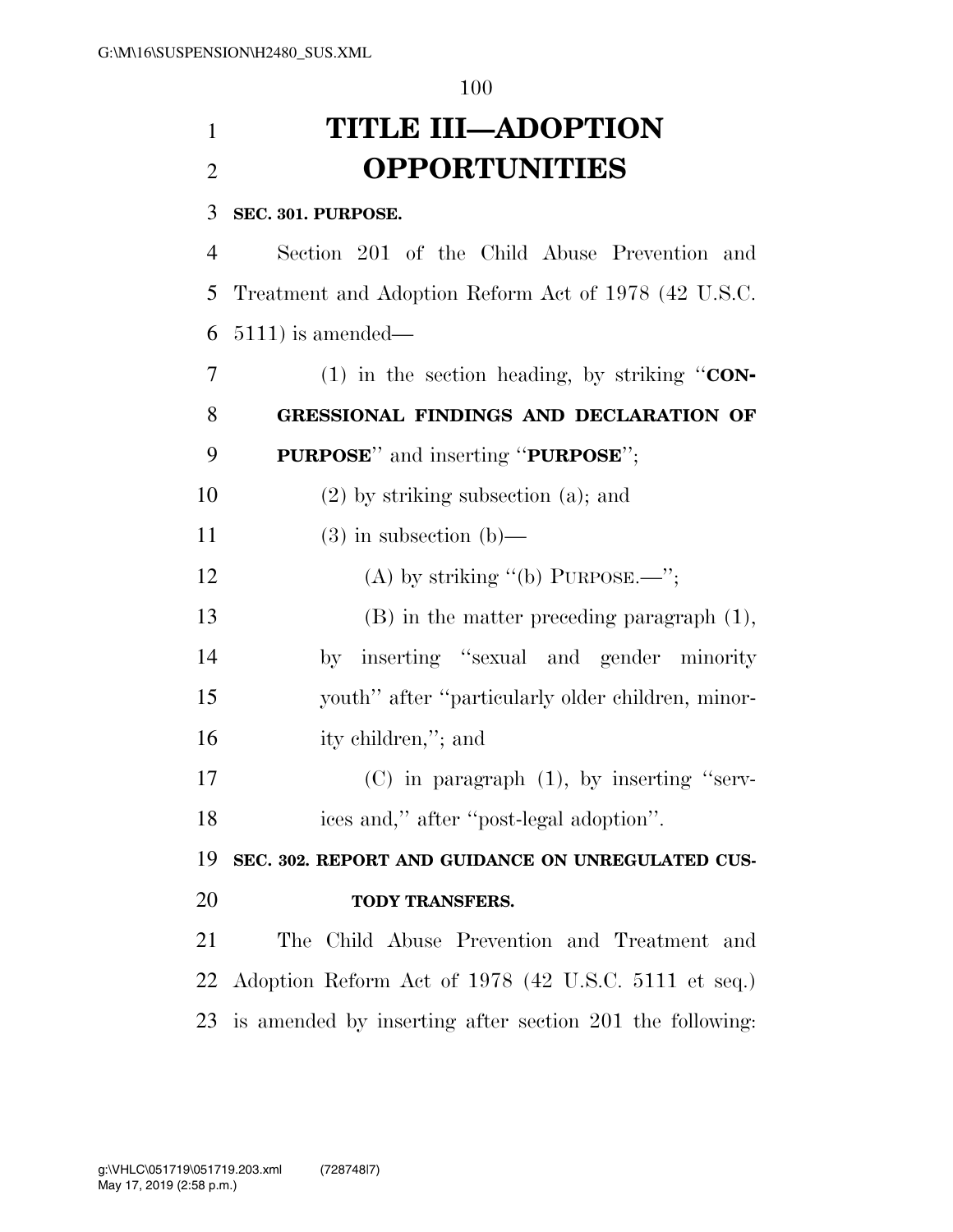# **''SEC. 202. REPORT AND GUIDANCE ON UNREGULATED CUS-**

**TODY TRANSFERS.** 

 ''(a) SENSE OF CONGRESS.—It is the sense of Con-gress that:

 ''(1) Some adopted children may be at risk of experiencing an unregulated custody transfer be- cause the challenges associated with adoptions (in- cluding the child's mental health needs and the dif- ficulties many families face in acquiring support services) may lead families to seek out unregulated custody transfers.

 ''(2) Some adopted children experience trauma, and the disruption and placement in another home by unregulated custody transfer creates additional trauma and instability for children.

 ''(3) Children who experience an unregulated custody transfer may be placed with families who have not completed required child welfare or crimi-nal background checks or clearances.

 $\frac{1}{4}$  Social services agencies and courts are often unaware of the placement of children through unregulated custody transfer and therefore do not conduct assessments on the child's safety and well-being in such placements.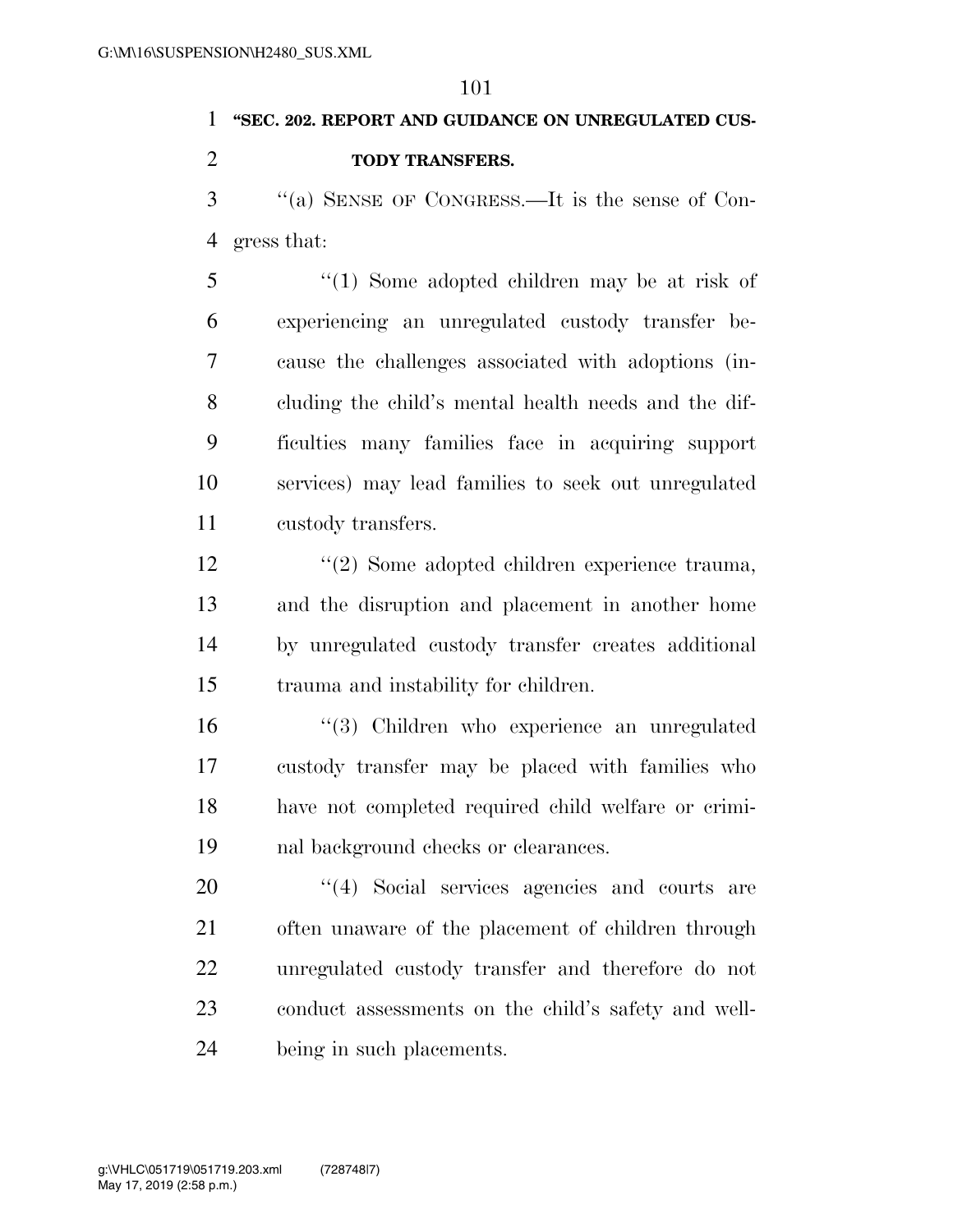| $\mathbf{1}$   | "(5) Such lack of placement oversight places a         |
|----------------|--------------------------------------------------------|
| $\overline{2}$ | child at risk for future abuse and increases the       |
| 3              | chance that the child may experience—                  |
| $\overline{4}$ | $\lq\lq$ abuse or neglect;                             |
| 5              | $\lq\lq$ contact with unsafe adults or youth;          |
| 6              | and                                                    |
| $\overline{7}$ | "(C) exposure to unsafe or isolated envi-              |
| 8              | ronments.                                              |
| 9              | $\lq(6)$ The caregivers with whom a child is placed    |
| 10             | through unregulated custody transfer often have no     |
| 11             | legal responsibility with respect to such child, plac- |
| 12             | ing the child at risk for additional unregulated cus-  |
| 13             | tody transfers.                                        |
| 14             | $\lq(7)$ Such caregivers also may not have com-        |
| 15             | plete records with respect to such child, including    |
| 16             | the child's birth, medical, or immigration records.    |
| 17             | $\lq(8)$ A child adopted through intercountry          |
| 18             | adoption may be at risk of not acquiring United        |
| 19             | States citizenship if an unregulated custody transfer  |
| <b>20</b>      | occurs before the adoptive parents complete all nec-   |
| 21             | essary steps to finalize the adoption of such child.   |
| 22             | $\lq(9)$ Engaging in, or offering to engage in, un-    |
| 23             | regulated custody transfer places children at risk of  |
| 24             | harm.                                                  |
| 25             | "(b) REPORT TO CONGRESS.—                              |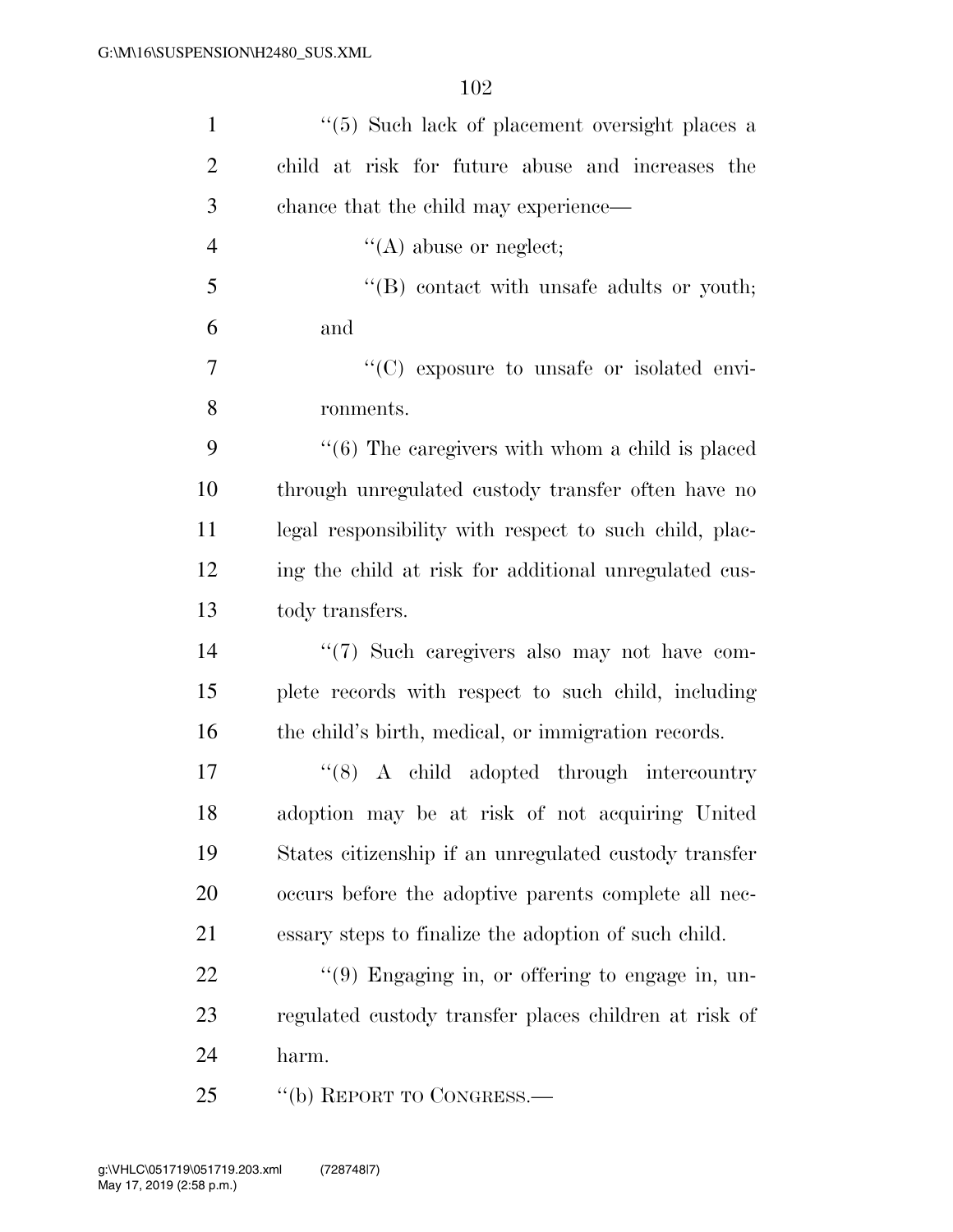| $\mathbf{1}$   | "(1) IN GENERAL.—Not later than 1 year after         |
|----------------|------------------------------------------------------|
| $\overline{2}$ | the date of the enactment of this section, the Sec-  |
| 3              | retary of Health and Human Services shall provide    |
| 4              | to the Committee on Education and Labor of the       |
| 5              | House of Representatives, the Committee on Ways      |
| 6              | and Means of the House of Representatives, the       |
| 7              | Committee on Finance of the Senate, and the Com-     |
| 8              | mittee on Health, Education, Labor and Pensions of   |
| 9              | the Senate a report on unregulated custody transfers |
| 10             | of children, including of adopted children.          |
| 11             | $\lq(2)$ ELEMENTS.—The report required under         |
| 12             | paragraph $(1)$ shall include—                       |
| 13             | $\lq\lq$ the causes, methods, and characteris-       |
| 14             | tics of unregulated custody transfers, including     |
| 15             | the use of social media and the internet;            |
| 16             | "(B) the effects of unregulated custody              |
| 17             | transfers on children, including the lack of as-     |
| 18             | sessment of a child's safety and well-being by       |
| 19             | social services agencies and courts due to such      |
| 20             | unregulated custody transfer;                        |
| 21             | $\lq\lq$ (C) the prevalence of unregulated custody   |
| 22             | transfers within each State and across<br>all        |
| 23             | States; and                                          |
| 24             | "(D) recommended policies for preventing,            |
| 25             | identifying, and responding to unregulated cus-      |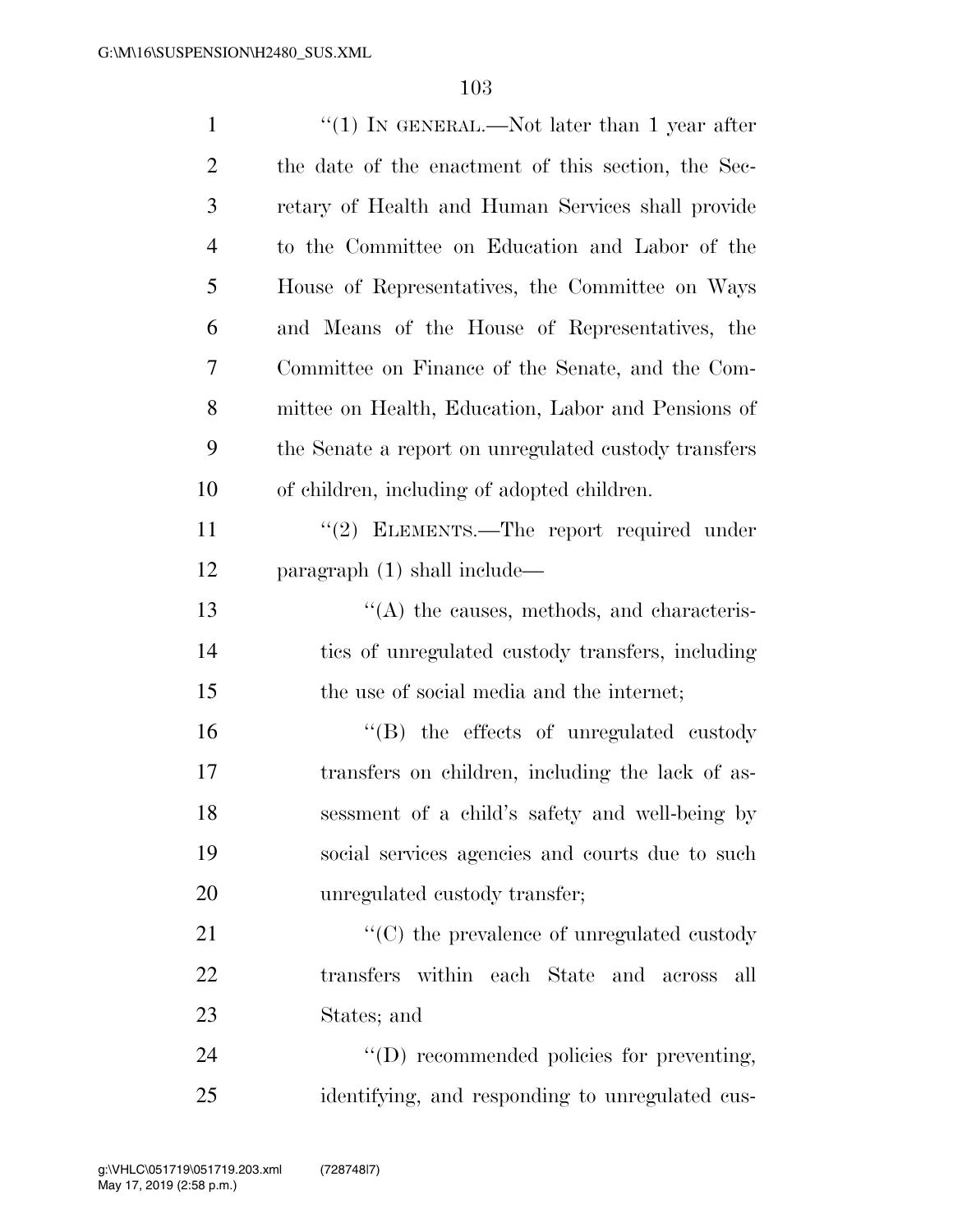| $\mathbf{1}$   | tody transfers, including of adopted children,             |
|----------------|------------------------------------------------------------|
| $\overline{2}$ | that include—                                              |
| 3              | "(i) amendments to Federal and State                       |
| $\overline{4}$ | law to address unregulated custody trans-                  |
| 5              | fers;                                                      |
| 6              | "(ii) amendments to child protection                       |
| $\tau$         | practices to address unregulated custody                   |
| 8              | transfers; and                                             |
| 9              | "(iii) methods of providing the public                     |
| 10             | information regarding adoption and child                   |
| 11             | protection.                                                |
| 12             | "(c) GUIDANCE TO STATES.-                                  |
| 13             | "(1) IN GENERAL.—Not later than 180 days                   |
| 14             | after the date specified in subsection $(b)(1)$ , the Sec- |
| 15             | retary shall issue guidance and technical assistance       |
| 16             | to States related to preventing, identifying, and re-      |
| 17             | sponding to unregulated custody transfers, including       |
| 18             | of adopted children.                                       |
| 19             | $\cdot\cdot\cdot(2)$ ELEMENTS.—The guidance required under |
| <b>20</b>      | paragraph (1) shall include—                               |
| 21             | "(A) education materials related to pre-                   |
| 22             | venting, identifying, and responding to unregu-            |
| 23             | lated custody transfers for employees of State,            |
| 24             | local, and Tribal agencies that provide child              |
| 25             | welfare services;                                          |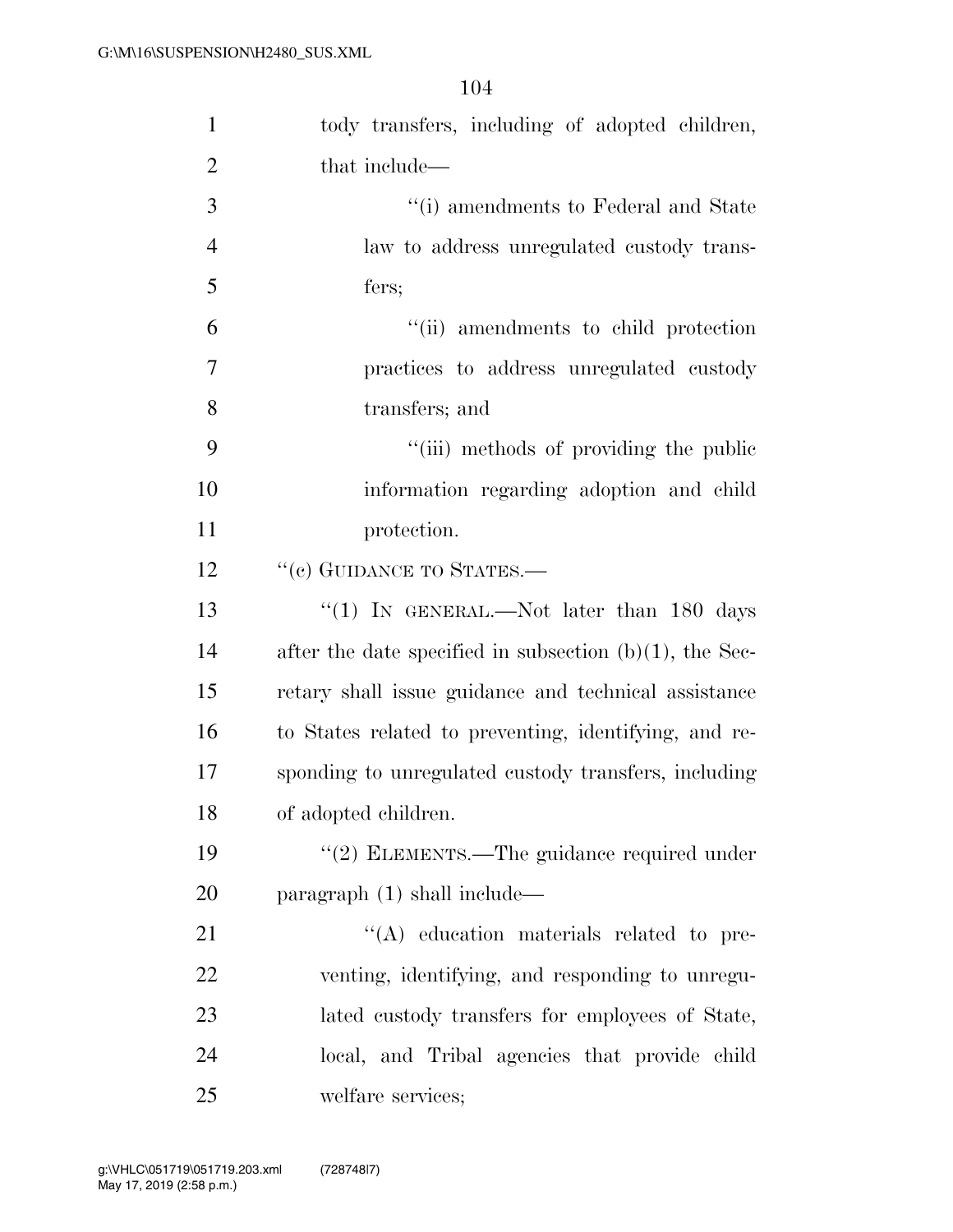| $\mathbf{1}$   | "(B) guidance on appropriate pre-adoption             |
|----------------|-------------------------------------------------------|
| $\overline{2}$ | education and post-adoption services for domes-       |
| 3              | tic and international adoptive families to pro-       |
| $\overline{4}$ | mote child permanency; and                            |
| 5              | $\cdot$ (C) the assistance available through the      |
| 6              | National Resource Center for Special Needs            |
| 7              | Adoption under section $203(b)(9)$ .                  |
| 8              | "(d) DEFINITIONS.—In this section:                    |
| 9              | "(1) STATE.—The term 'State' means each of            |
| 10             | the several States, the District of Columbia, and any |
| 11             | commonwealth, territory, or possession of the United  |
| 12             | States.                                               |
| 13             | "(2) UNREGULATED CUSTODY TRANSFER.                    |
| 14             | The term 'unregulated custody transfer' means the     |
| 15             | abandonment of a child, by the child's parent, legal  |
| 16             | guardian, or a person or entity acting on behalf, and |
| 17             | with the consent, of such parent or guardian—         |
| 18             | "(A) by placing a child with a person who             |
| 19             | is not—                                               |
| <b>20</b>      | "(i) the child's parent, step-parent,                 |
| 21             | grandparent, adult sibling, legal guardian,           |
| 22             | or other adult relative;                              |
| 23             | "(ii) a friend of the family who is an                |
| 24             | adult and with whom the child is familiar;            |
| 25             | or                                                    |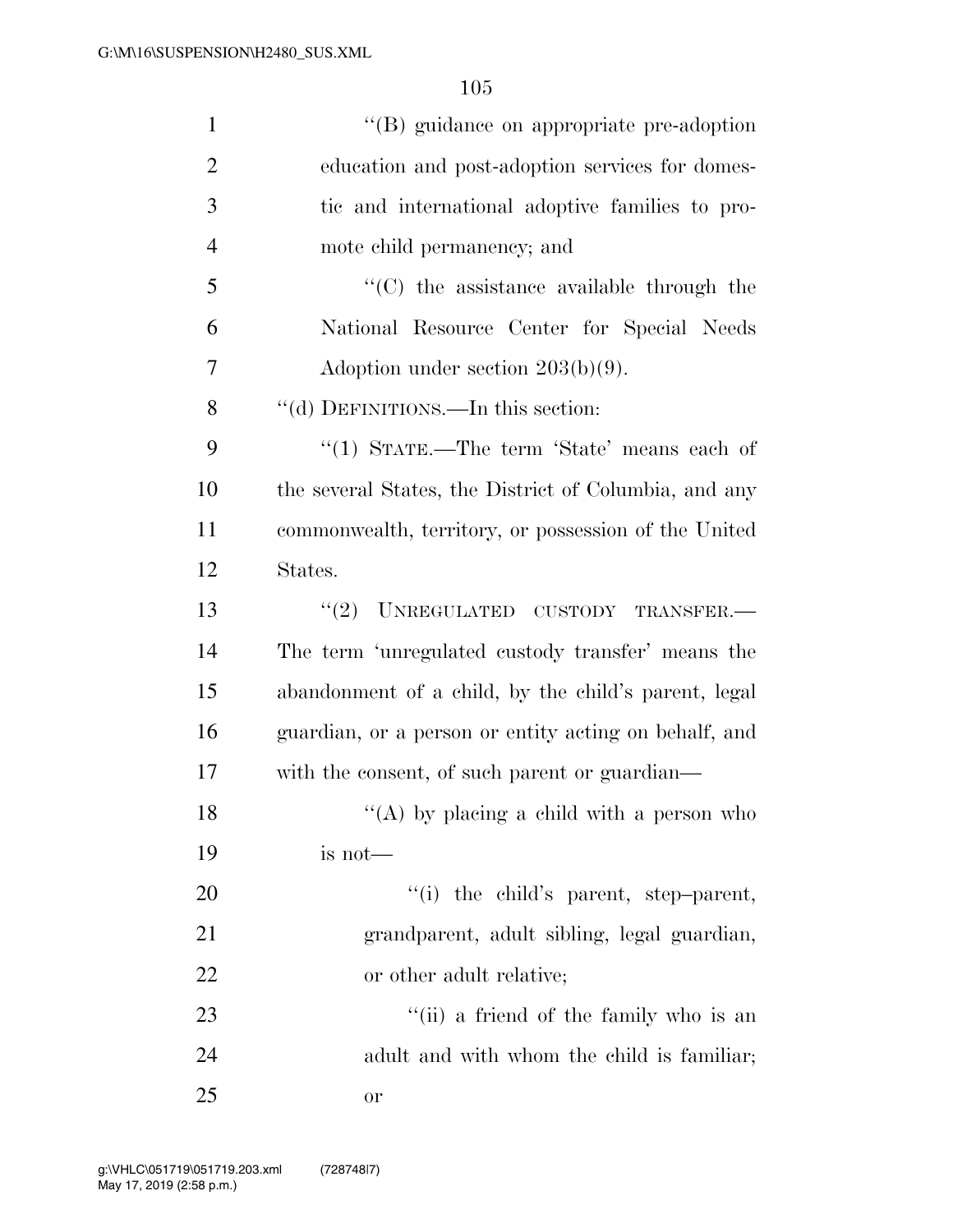| $\mathbf{1}$   | "(iii) a member of the Federally rec-                       |
|----------------|-------------------------------------------------------------|
| $\overline{2}$ | ognized Indian tribe of which the child is                  |
| 3              | also a member;                                              |
| $\overline{4}$ | $\lq\lq (B)$ with the intent of severing the rela-          |
| 5              | tionship between the child and the parent or                |
| 6              | guardian of such child; and                                 |
| 7              | " $(C)$ without—                                            |
| 8              | "(i) reasonably ensuring the safety of                      |
| 9              | the child and permanency of the placement                   |
| 10             | of the child, including by conducting an of-                |
| 11             | ficial home study, background check, and                    |
| 12             | supervision; and                                            |
| 13             | "(ii) transferring the legal rights and                     |
| 14             | responsibilities of parenthood or guardian-                 |
| 15             | ship under applicable Federal and State                     |
| 16             | law to a person described in subparagraph                   |
| 17             | $(A).$ ".                                                   |
| 18             | SEC. 303. INFORMATION AND SERVICES.                         |
| 19             | (a) NATIONAL RESOURCE CENTER FOR SPECIAL                    |
| 20             | NEEDS ADOPTION.—Section $203(b)(9)$ of the Child Abuse      |
| 21             | Prevention and Treatment and Adoption Reform Act of         |
| 22             | 1978 (42 U.S.C. $5113(b)(9)$ ) is amended by inserting "not |
| 23             | later than 2 years after the date of the enactment of the   |
| 24             | Stronger Child Abuse Prevention and Treatment Act, es-      |
| 25             | tablish and" before "maintain".                             |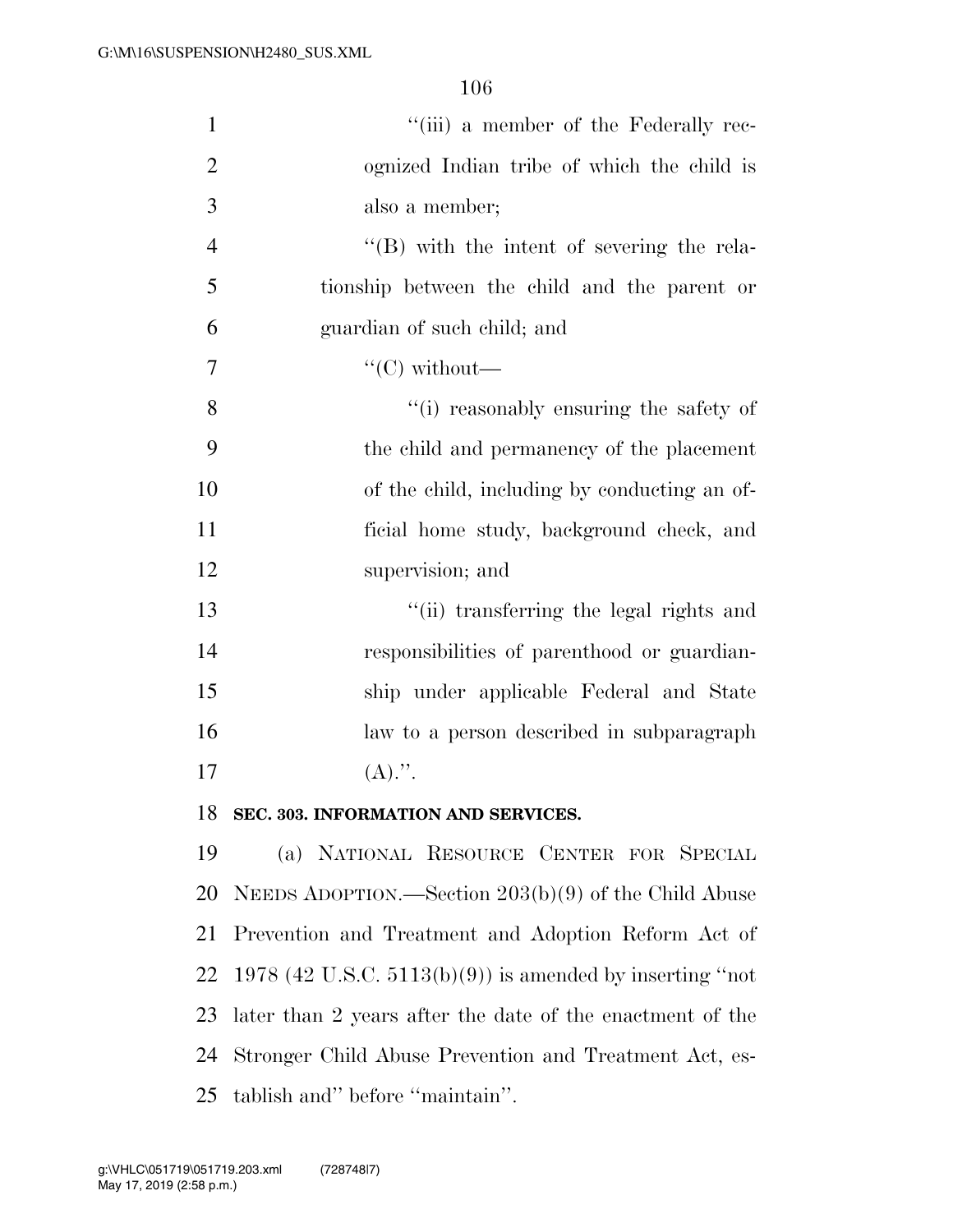(b) PLACEMENT WITH ADOPTIVE FAMILIES.—Sec- tion 203(b)(11)(C) of the Child Abuse Prevention and Treatment and Adoption Reform Act of 1978 (42 U.S.C.  $5113(b)(11)(C)$  is amended by striking "such children" and inserting ''the children and youth described in the matter preceding paragraph (1) of section 201''.

 (c) PRE-ADOPTION SERVICES.—Section 203(c)(1) of the Child Abuse Prevention and Treatment and Adoption 9 Reform Act of 1978 (42 U.S.C.  $5113(c)(1)$ ) is amended by striking ''post'' and inserting ''pre- and post-''.

11 (d) SERVICES.—Section  $203(c)(2)$  of the Child Abuse Prevention and Treatment and Adoption Reform Act of 1978 (42 U.S.C. 5113(c)(2)) is amended by inserting ''and the development of such services,'' after ''not sup-plant, services''.

 (e) ELIMINATION OF BARRIERS TO ADOPTION ACROSS JURISDICTIONAL BOUNDARIES.—Section 203(e)(1) of the Child Abuse Prevention and Treatment and Adoption Reform Act of 1978 (42 U.S.C. 5113(e)(1)) is amended—

 (1) by striking ''with, States,'' and inserting 22 "with States, Indian Tribes,"; and

 (2) by inserting '', including through the use of web-based tools such as the electronic interstate case-processing system referred to in section 437(g)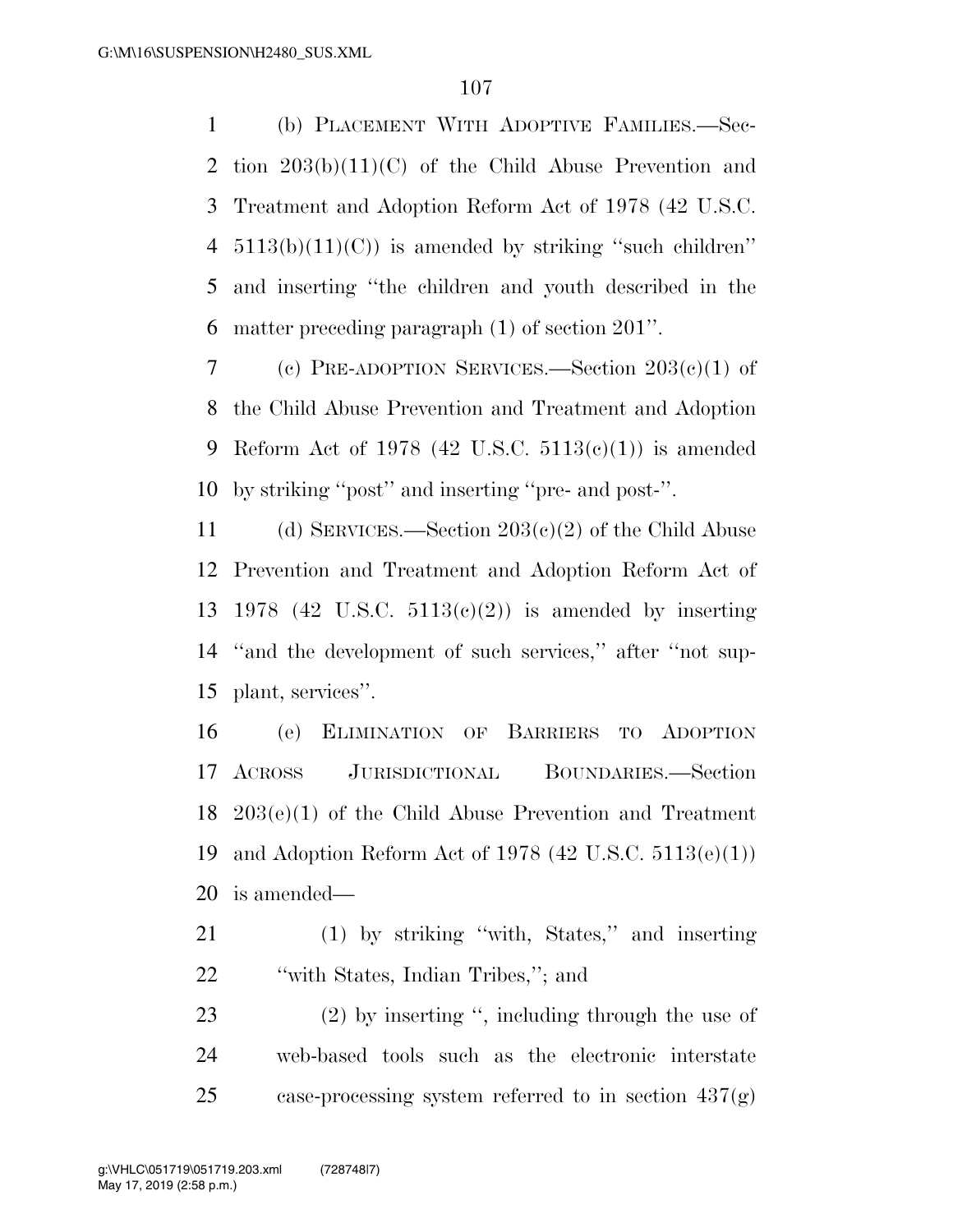1 of the Social Security Act  $(42 \text{ U.S.C. } 629g(g))^{\prime\prime}$  be-fore the period at the end.

# **SEC. 304. STUDY AND REPORT ON SUCCESSFUL ADOP-TIONS.**

 Section 204 of the Child Abuse Prevention and Treatment and Adoption Reform Act of 1978 (42 U.S.C. 5114) is amended to read as follows:

# **''SEC. 204. STUDY AND REPORT ON SUCCESSFUL ADOP-TIONS.**

 ''(a) STUDY.—The Secretary shall conduct a study (directly or by grant to, or contract with, public or private nonprofit research agencies or organizations) on adoption outcomes and the factors (including parental substance use disorder) affecting those outcomes.

 ''(b) REPORT.—Not later than the date that is 36 months after the date of the enactment of the Stronger Child Abuse Prevention and Treatment Act the Secretary shall submit a report to Congress that includes the results of the study required under subsection (a).''.

## **SEC. 305. AUTHORIZATION OF APPROPRIATIONS.**

 Section 205(a) of the Child Abuse Prevention and Treatment and Adoption Reform Act of 1978 (42 U.S.C. 23  $5115(a)$  is amended—

 (1) by striking ''fiscal year 2010'' and inserting ''fiscal year 2020''; and